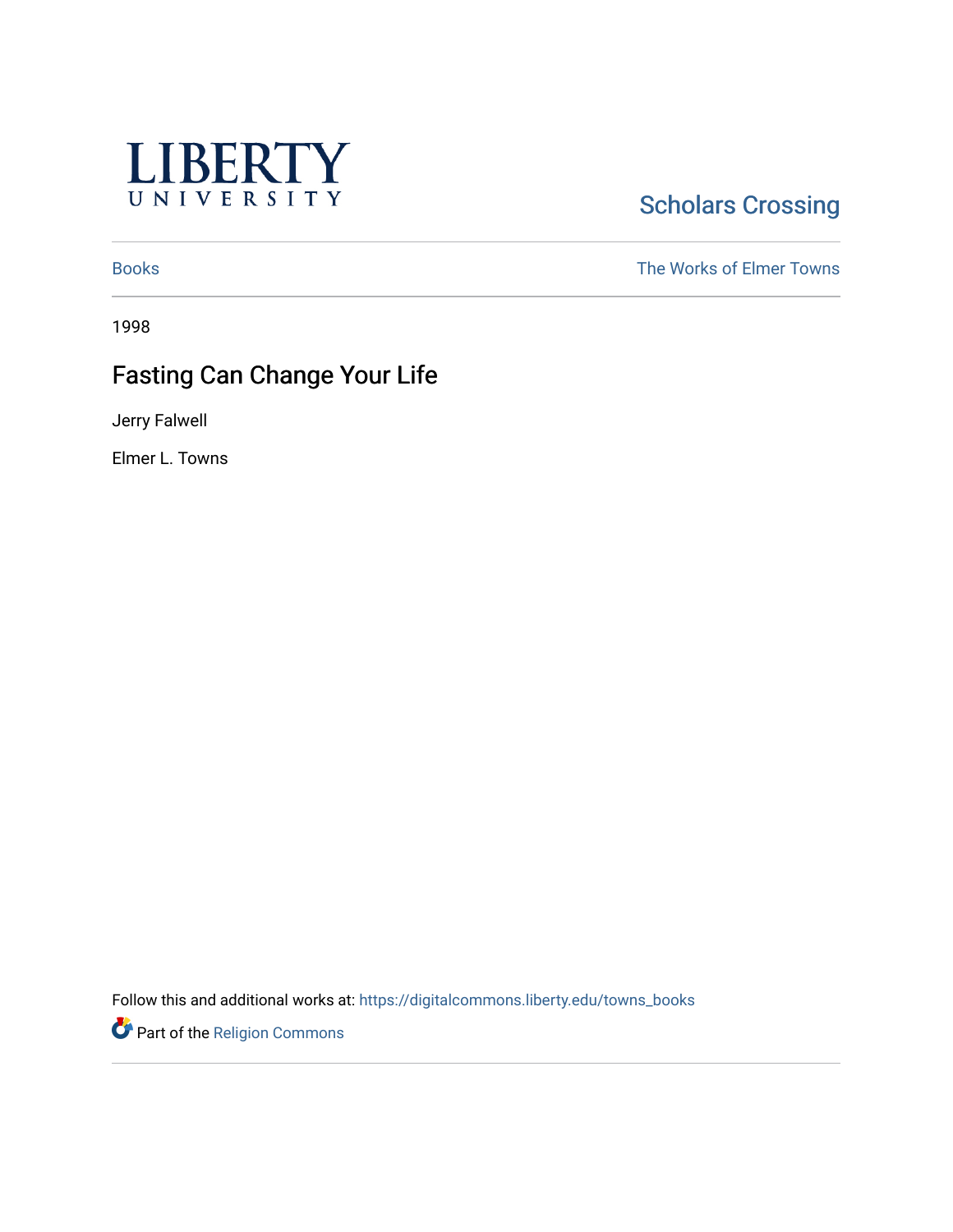

### www.elmertowns.com

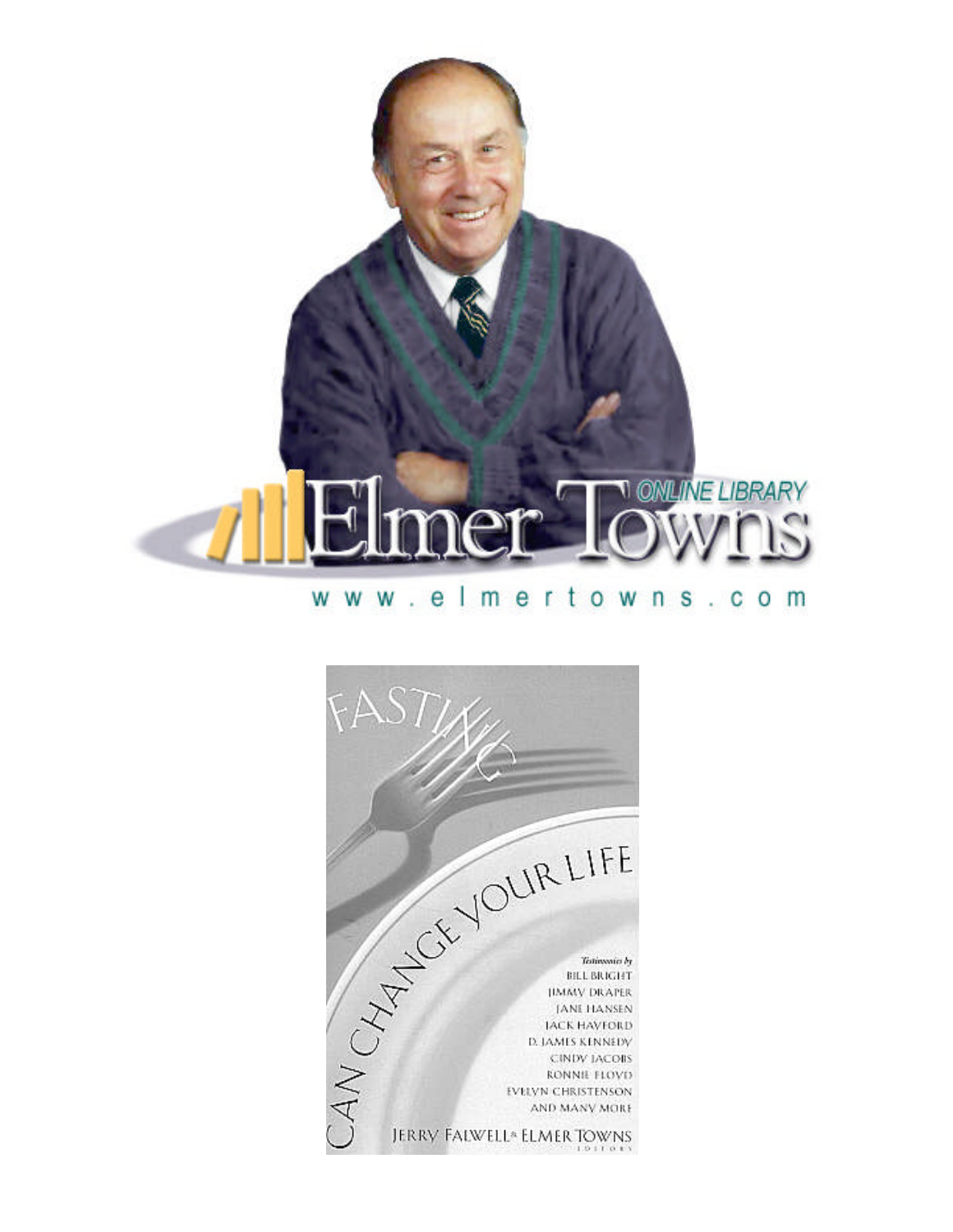### Fasting Can Change Your Life

Gospel Light / Regal Books Publications, Ventura, CA 1-800-235-3415 for Customer Service

### Table of Contents

#### Introduction

| $\mathbf{1}$   | Getting 50 Million Dollars (2000) (2000) (2000) (2000) (2000) (2000) (2000) (2000) (2000) (2000) (2000) (2000)<br>Pastor of Thomas Road Baptist Church and Founder of Moral Majority |  |
|----------------|--------------------------------------------------------------------------------------------------------------------------------------------------------------------------------------|--|
| $\mathfrak{2}$ | Pastor, Lighthouse Baptist Church, Great Nashville, Tennessee                                                                                                                        |  |
| 3              | President, The Sunday School Board, Southern Baptist Convention                                                                                                                      |  |
| 4              | Vice President, Church Growth Group, Sunday School Board<br>Southern Baptist Convention                                                                                              |  |
| 5              | President, Aglow International                                                                                                                                                       |  |
| 6              | Pastor, New Life Community Baptist Church, Greater Columbus, Ohio                                                                                                                    |  |
| 7              | Instructor, Liberty University, Lynchburg, Virginia                                                                                                                                  |  |
| 8              | Associate Pastor, Central Assembly of God, Vero Beach, Florida                                                                                                                       |  |
| 9              | Pastor, Calvary Baptist Church, Erwin, Tennessee                                                                                                                                     |  |
| 10             | Pastor, Calvary Road Baptist Church, Alexandria, Virginia                                                                                                                            |  |
| 11             | 5,000 Students<br>Liberty University, Lynchburg, Virginia                                                                                                                            |  |
| 12             | Pastor, Cascade Hills Baptist Church, Columbus, Georgia                                                                                                                              |  |
| 13             | President, Campus Crusade For Christ, Orlando, Florida                                                                                                                               |  |
| 14             | Pastor, Central Baptist Church, Greater Chattanooga, Tennessee                                                                                                                       |  |
| 15             | Pastor, Trinity Center, Sacramento, California                                                                                                                                       |  |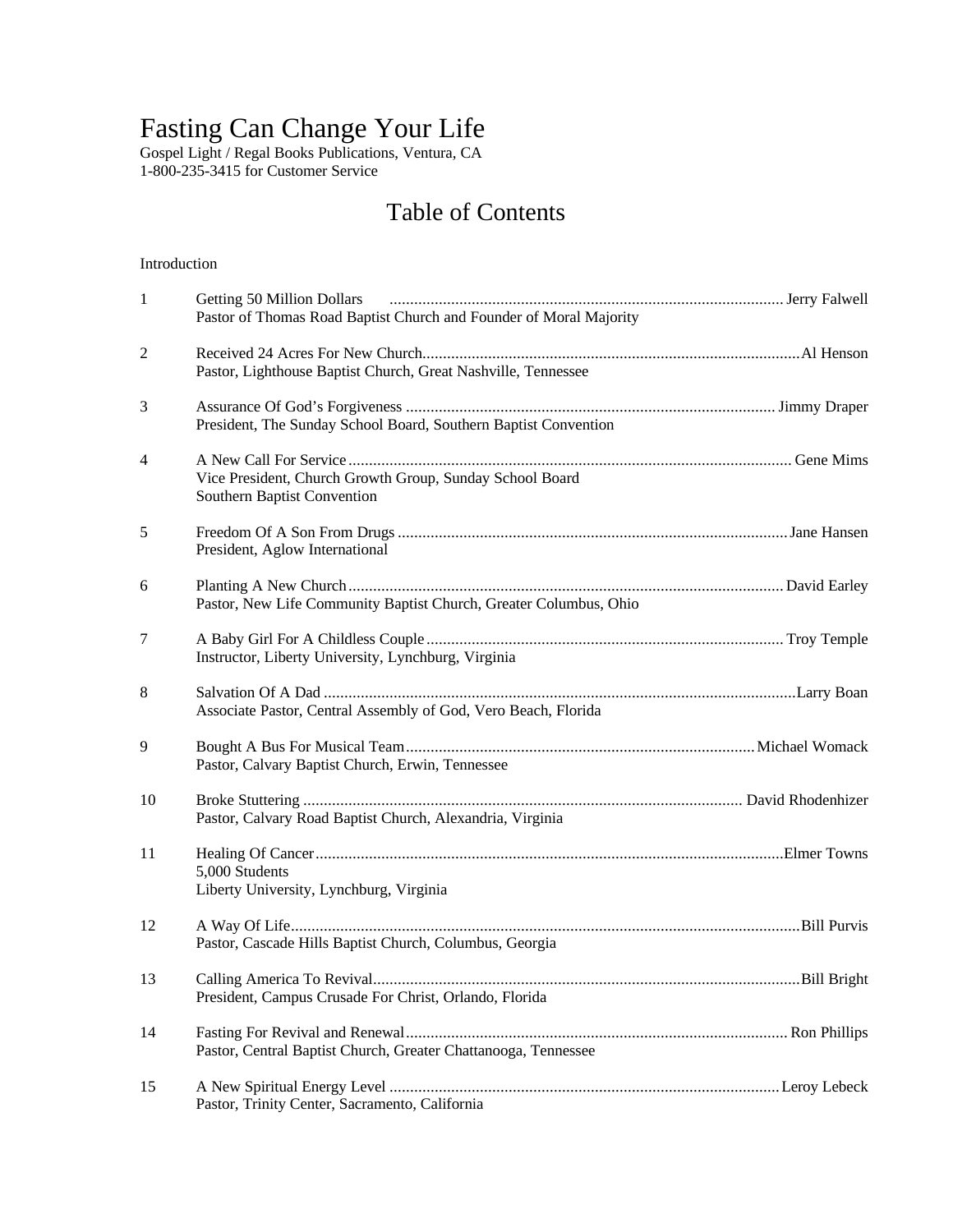| 16 | Pastor, Arcade Baptist Church, Sacramento, California                          |  |
|----|--------------------------------------------------------------------------------|--|
| 17 | Chairman, Gospel Light Publications, Ventura, California                       |  |
| 18 | Pastor, The Church On The Way, Van Nuys, California                            |  |
| 19 | Professor, Regent University, Virginia Beach, Virginia                         |  |
| 20 | Dean, Asbury Theological Seminary, Wilmore, Kentucky                           |  |
| 21 | Co-founder and President, Generals Of Intercession, Colorado Springs, Colorado |  |
| 22 | Pastor, Christ Fellowship, Palm Beach Gardens, Florida                         |  |
| 23 | Pastor, Springs Harvest Fellowship, Colorado Springs, Colorado                 |  |
| 24 | Pastor, St. Peter's Lutheran Church, Ft. Pierce, Florida                       |  |
| 25 | Pastor, Northport Baptist Church, Long Island, New York                        |  |
| 26 | Senior Minister, Coral Ridge Presbyterian Church, Ft. Lauderdale, Florida      |  |
| 27 | President, WayMakers, Austin, Texas                                            |  |
| 28 | Celebrate Jesus 2000, Lilburn, Georgia                                         |  |
| 29 | President, Evelyn Christenson Ministries, St. Paul, Minnesota                  |  |
| 30 | Radiologist and Christian Author, Ft. Smith, Arkansas                          |  |
| 31 | Chairman, Prayer Team, Parkdale Baptist Church, Belleville, Ontario, Canada    |  |
| 32 | Pastor, First Baptist Church, Springdale, Arkansas                             |  |
| 33 | Dean, School of Religion, Co-founder, Liberty University, Lynchburg, Virginia  |  |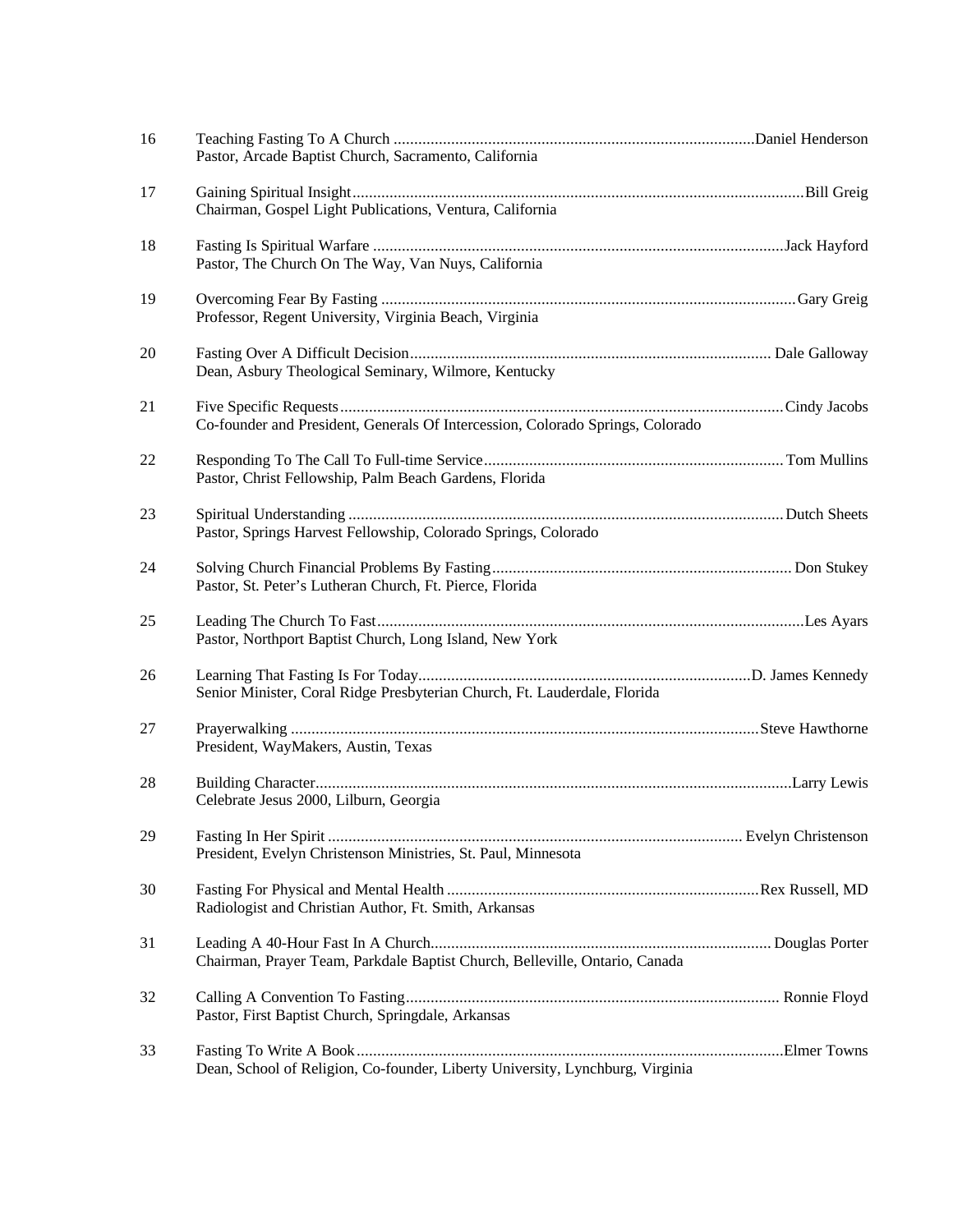#### INTRODUCTION

Some fast privately, as Jane Hansen fasted agonizing for a son addicted with drugs. God heard, the son was saved and delivered from drugs. Some fast corporately and publicly, as 5,000 students at Liberty University shut down the food service center because they dedicated a day to pray for Dean of Students Vernon Brewer's healing from cancer. The congregation of St. Peter's Lutheran Church, Ft. Pierce, Florida, was able to sell their property after fasting for a sale.

Jimmy Draper, President of the Sunday School Board of the Southern Baptist Convention was so touched by God that he couldn't eat for days. To him, fasting was not to get something, but he fasted for a week *after* experiencing the presence of Christ and God's assurance of salvation. Gene Mims, a Vice President didn't want to accept a position at the Sunday School Board of the Southern Baptist Convention until he fasted, and in that experience knew God was calling him to a new area of service. Larry Bowen, a staff pastor at an Assembly of God church committed himself to fast 40 days for the salvation of his dying father. He was able to see the conversion of his father a few days before he died.

The term fasting *tsome* originally was associated with emergency or distress, people losing their appetite out of anguish or fear. When you're rushing to the hospital because a loved one had an accident, you don't pull into McDonald's for a hamburger because it's lunch time. The emergency pushes the thought of food out of your mind. All you want to do is get the problem fixed. When a problem is bigger than life, you fast until it's solved. Gary, Jr., with a Ph.D. in Hebrew from one of the most prestigious institutions in the world, i.e., Chicago University, rid himself of fear by fasting.

Fasting was originally commanded of God's people on the Day of Atonement, a fasting day for the Jews. Now a one day fast is called by its Hebrew term, a *Yom Kippur Fast*. Many fasted from sundown to sundown following God's designation that He gave in Genesis 1, i.e., "The evening and the morning were the first day," (Gen. 1:5). They fasted during the meals of that day giving mealtime to prayer. Fasting does not become effective when you stop eating, it begins when you start praying. Your effectiveness in fasting is measured by your ability to touch God and be touched by Him.

Study carefully what people drink when they fast. (You should not go without liquids for more than one to three days, as there can be brain damage from dehydration and/or loss of liquids). Some drink only water, as did Jerry Falwell; some blend fruit and/or vegetables into a drink. Some drink Slim-Fast others Ensure, both commercial products. Falwell says fruit or vegetable drinks are not acceptable, he only take *non-nutrients.* On the other hand, some won't drink fruit juice, because they like it, saying the rule should be *non-enjoyable*.

However, after interviewing many who fasted successfully, it seems God looks at the heart, not the liquid intake. He answers many prayers, recognizing many expressions of fasting. Remember the law of silence: *When God hasn't spoken, don't make rules.* (So don't make rules what others should or should not drink during a fast. Before you criticize them, try going 40 days or 7 days just drinking Slim Fast or Ensure or juice). What you should do is let the Holy Spirit lead you in what to drink. First, immerse yourself in Scripture, second, yield your understanding to God, and third, follow the urgings from the Holy Spirit.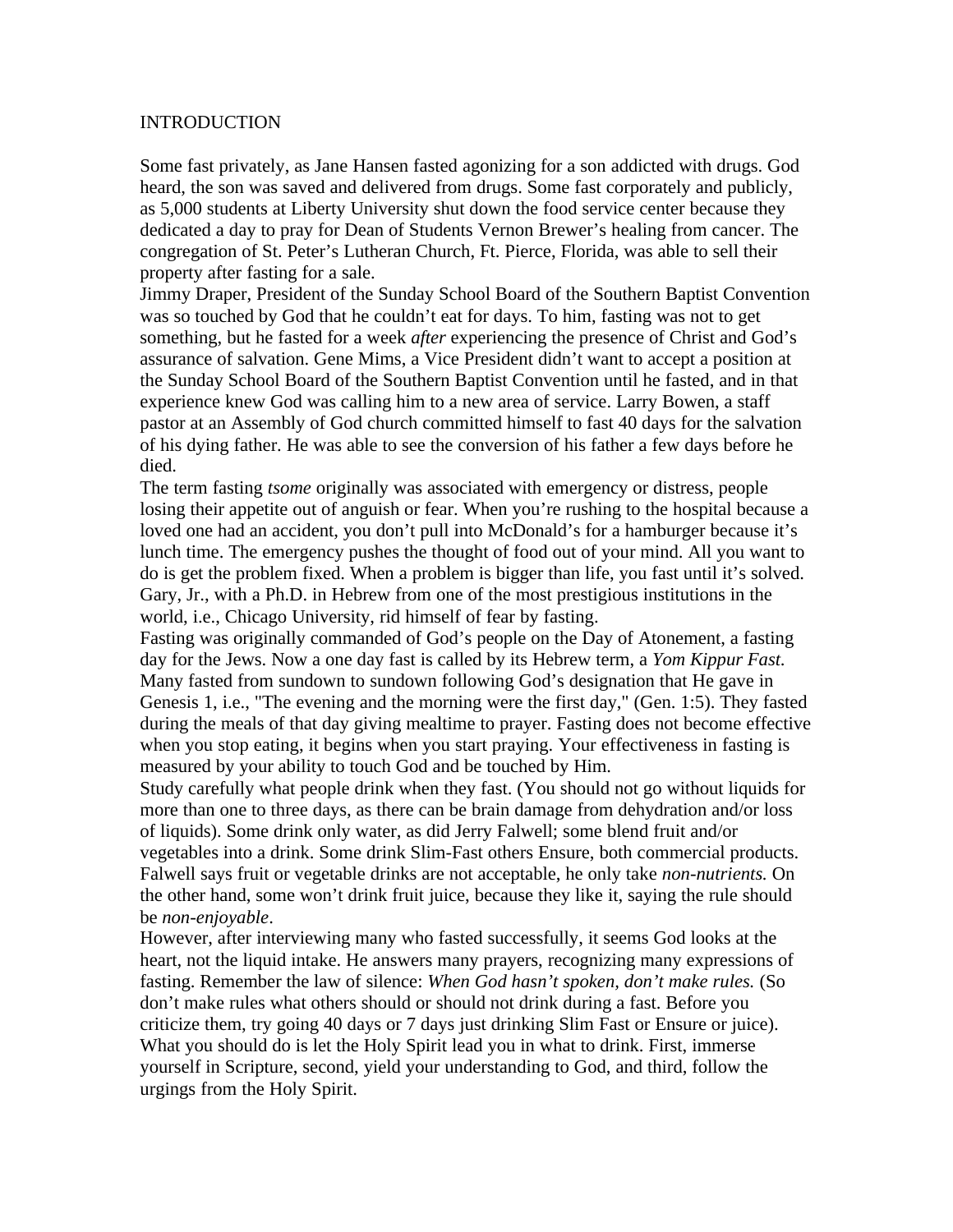Fasting is hard, especially for the first two or three. After that time it gets physically easier, but the mental pressure begins to build. After awhile your body doesn't demand food, but there is pressure from your family. They are eating, why can't you? There are luncheon meetings you have to attend, prayer breakfasts where everyone but you is eating. There are banquets where you are expected to attend.

But when you get in the presence of God, you don't think about physical food, you feast spiritually on God. When you're talking to God, you forget about eating anything. You fast when prayer is not enough to get the answers you need. You fast for an emergency that could "kill" you, and you are scared. Jerry Falwell thought he might lose the University he began, so he fasted for 40 days; but God told him not to ask for money. God impressed on Falwell to get his focus right and to position himself for an answer. Falwell ended the 40-day fast without his answer, and began eating. Twenty-five days later, God impressed upon him to fast and pray for money. He entered another 40-day fast (he didn't eat 80 days out of 105 days and lost 82 pounds), then God gave the University \$27 million dollars and other things necessary to stave off bankruptcy and loss of accreditation. Liberty University had all sanctions removed by the accreditation agency and was voted re-affirmation for another 10 years.

Others fasted for healing such as Cindy Jacobs, Les Ayars, and David Rhodenhizer. Troy Temple fasted when he and his wife couldn't produce children. Did God answer their request by fertilization? No! But during the time Troy was fasting, a young lady conceived, and the Temple's were able to adopt this child a little more than 9 months later.

This book wasn't intended to be a practical manual on fasting, but you will learn many *how-to* principles to make your fast more meaningful. Watch for the "Take-Aways" section at the end of each testimony. They are a summary of a great lesson you can learn from that testimony.

People who do exploits challenge us by their example. These stories are included to stretch your faith. If you're discouraged about the work of God in your life or church, this book is written to challenge you to fast about it. If you will trust God for greater things, then this book has served its purpose.

Notice what stories we've included. We haven't included just stories about fasting for money or church buildings, but a few are included to challenge you to fast for things. We haven't included just great illustrations of healing through fasting, but a few were chosen to inspire you. We haven't included just reports of fasting for the salvation of lost people, but the ones included should challenge you to fast and pray for lost people.

Also notice we have included testimonies of well-known Christian leaders like Bill Bright, and D. James Kennedy. But fasting is not just for those who are in the spotlight. We've included the stories of lesser known individuals who took a step of faith—even when it wasn't in the spotlight—but lesser known believers took steps unknown to others—and God answered.

The stories were read by each individual to insure reliability. We did not use all the individuals we interviewed, but chose the stories that best reflected the areas where believers fast and pray. Thank you to each for allowing us to include a glimpse of your life in this book.

All royalties for this book go to Liberty University to train young champions for Christ and not to the editors or individuals whose stories are told.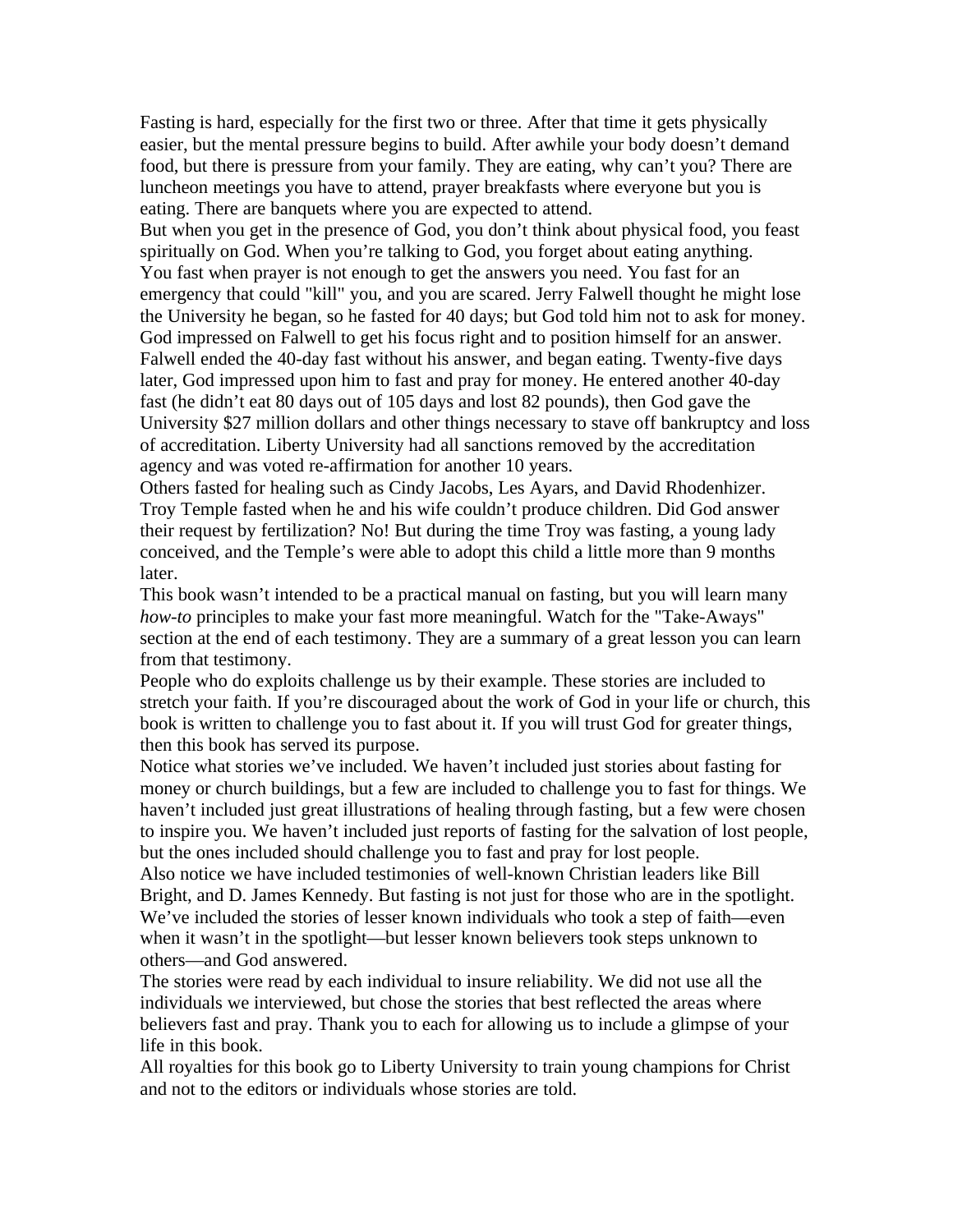May the testimonies of this book challenge us all to know Christ and make Him known. Sincerely yours in Christ, The Editors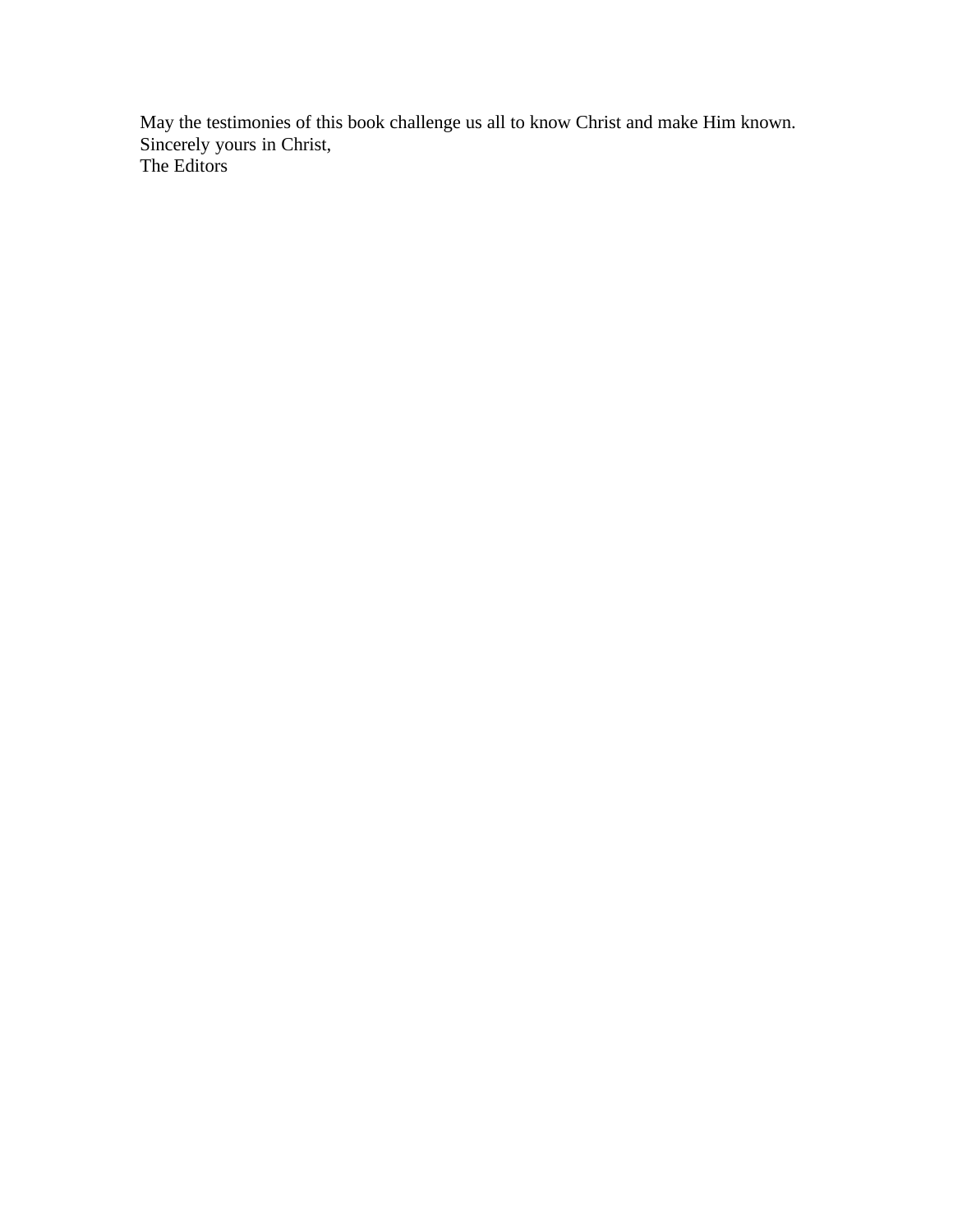# **Fasting Can Change Your Life**

**Jerry Falwell and Elmer Towns Editors** 

**The story of many who fast, including: Jerry Falwell Bill Bright Jack Hayford Cindy Jacobs D. James Kennedy Jimmy Draper Jane Hansen Bill Greig Jr. Evelyn Christenson Ronnie Floyd Elmer Towns** 

> **Regal A Division of Gospel Light Ventura, California, U.S.A.**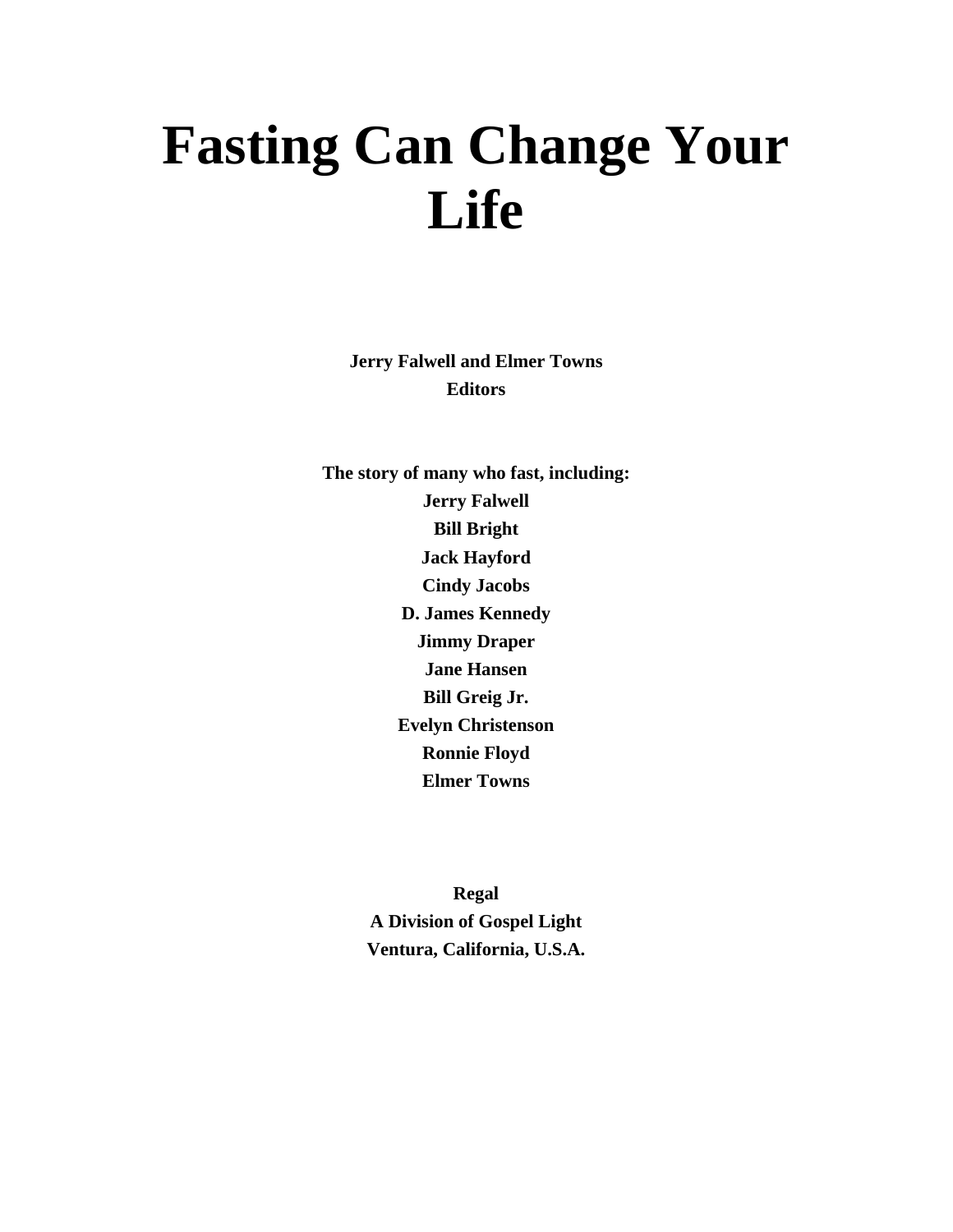Published by Regal Books A Division of Gospel Light Ventura, California, U.S.A. Printed in U.S.A.

Regal Books is a ministry of Gospel Light, an evangelical Christian publisher dedicated to serving the local church. We believe God's vision for Gospel Light is to provide church leaders with biblical, user-friendly materials that will help them evangelize, disciple and minister to children, youth and families.

It is our prayer that this Regal book will help you discover biblical truth for your own life and help you meet the needs of others. May God richly bless you.

*For a free catalog of resources from Regal Books and Gospel Light please call your Christian supplier, or contact us at* 1-800-4-GOSPEL *or at* www.gospellight.com.

All Scripture quotations, unless otherwise indicated, are taken from the *King James Version.*  Authorized King James Version.

Other versions used are:

*NIV*—Scripture quotations are taken from the *Holy Bible, New International Version*®. *NIV*®. Copyright © 1973, 1978, 1984 by International Bible Society. Used by permission of Zondervan Publishing House. All rights reserved. *NKJV*—Scripture taken from the *New King James Version*. Copyright © 1979, 1980, 1982 by Thomas Nelson, Inc. Publishers. Used by permission. All rights reserved. *TLB*—Verses marked (*TLB*) are taken from *The Living Bible* © 1971. Used by permission of

Tyndale House Publishers, Inc., Wheaton, IL 60189. All rights reserved.

© Copyright 1998 by Elmer Towns and Jerry Falwell Liberty University All rights reserved.

Cover Design by Barbara LeVan Fisher Interior Design by Britt Rocchio Edited by Virginia Woodard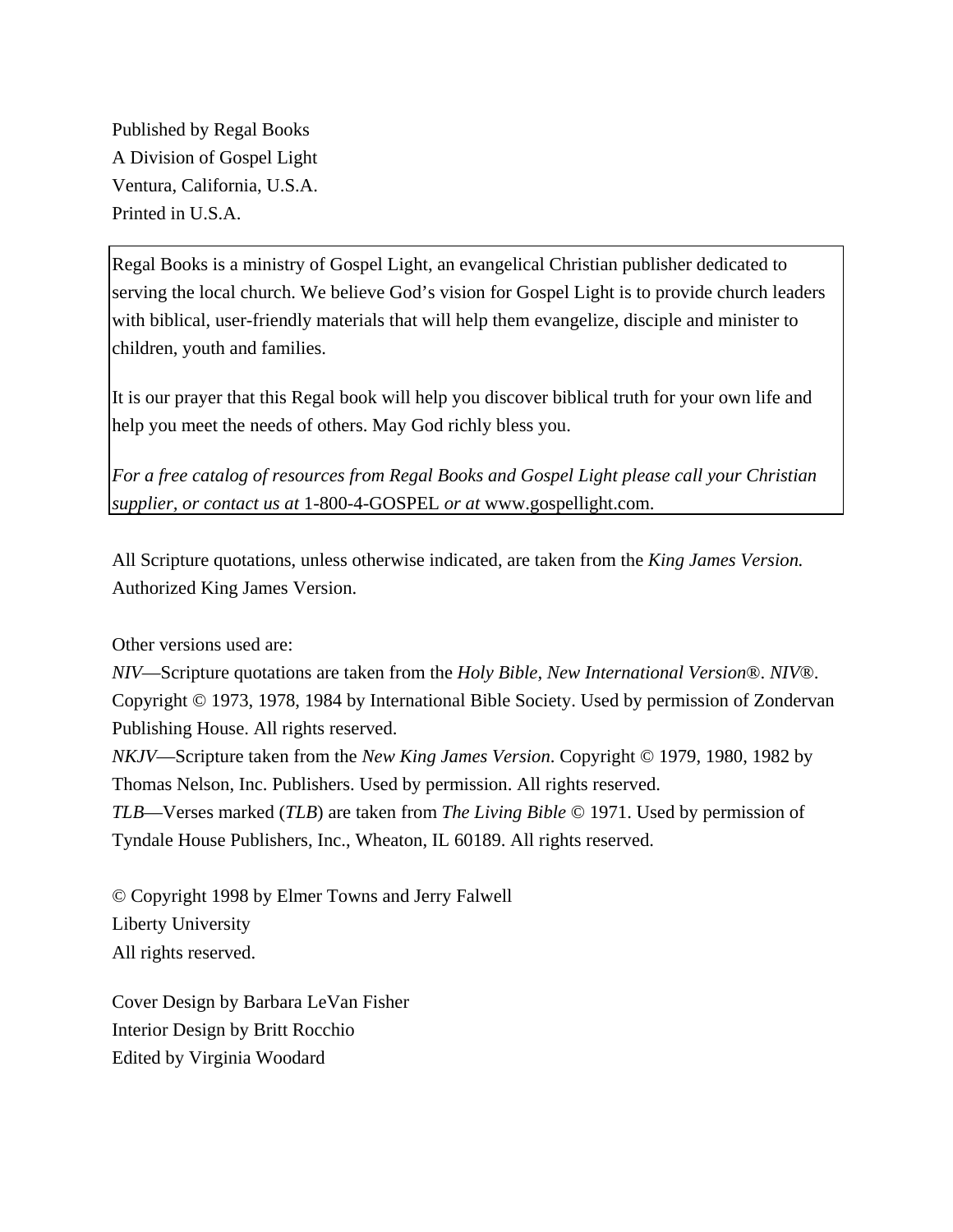### **Library of Congress Cataloging-in-Publication Data**

What happens when people fast / Jerry Falwell and Elmer Towns.

editors. p. cm. Includes index. ISBN 0-8307-2197-5 (pbk.) 1. Fasting. I. Falwell, Jerry. II. Towns, Elmer L. BV5055.W47 1998 248.4'7—dc21

> 98-34361 CIP

Rights for publishing this book in other languages are contracted by Gospel Literature International (GLINT). GLINT also provides technical help for the adaptation, translation and publishing of Bible study resources and books in scores of languages worldwide. For further information, contact GLINT, P.O. Box 4060, Ontario, CA 91761-1003, U.S.A., or the publisher. You may also send e-mail to Glintint@aol.com, or visit their web site at www.glint.org.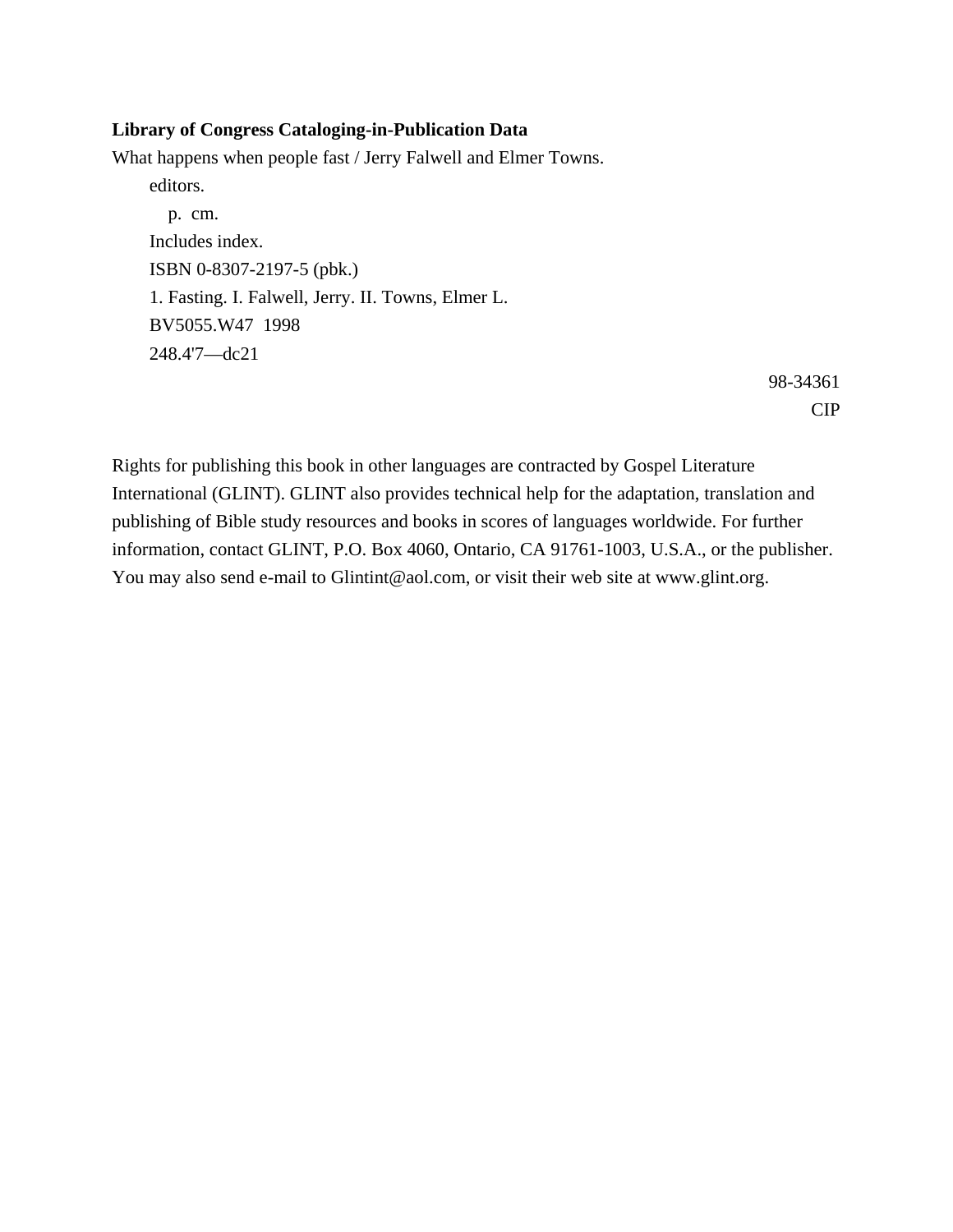### **Warning:**

The fasts suggested in this book are not for everyone. Consult your physician before beginning. Expectant mothers, diabetics and others who have a history of medical problems can enter the spirit of fasting while remaining on essential diets. Although fasting is healthful to many, the nature of God would not command a physical exercise that would harm people physically or emotionally.

Liberty University has established a Founder's Chair for the School of Religion. We are pleased that funds to begin the endowment have been pledged from a number of sources, including Jerry Falwell and Elmer Towns. They have assigned the copyright, royalties and other compensation coming from their book to endow the Founder's Chair.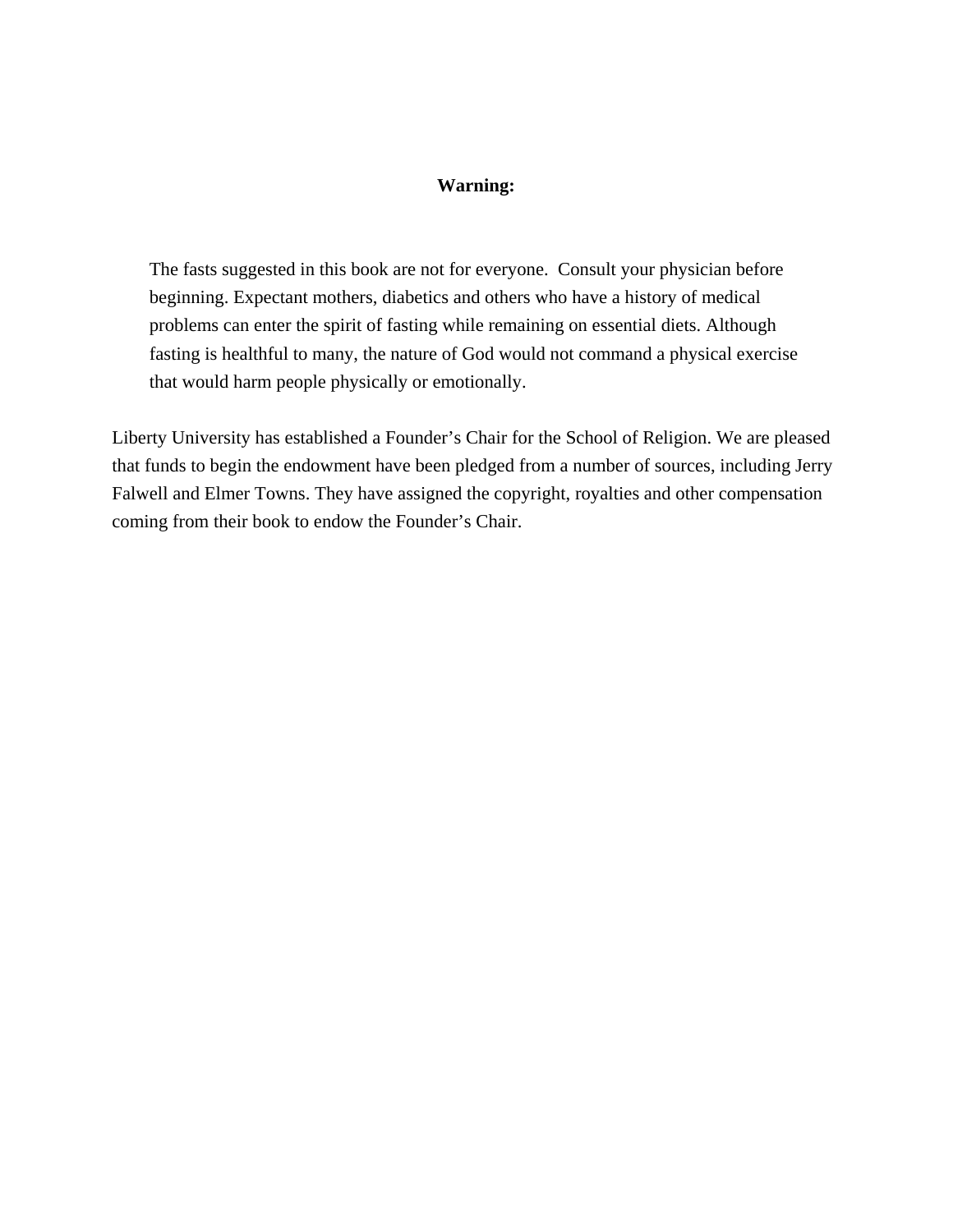## **Chapter 1**

#### **Jerry Falwell**

Pastor, Thomas Road Baptist Church Lynchburg, Virginia Chancellor, Liberty University Founder, Moral Majority Inc. Lynchburg, Virginia

Of all the organizations Jerry Falwell has founded, he wants to be introduced as pastor of Thomas Road Baptist Church, a 22,000-member church he began in 1956 and has pastored for 42 years. Although some have gone on to other pursuits, Jerry, as most of his members call him, still makes hospital calls, performs weddings and funerals, and preaches most of the sermons.

The vast influence of Jerry Falwell springs from his church, which gave birth to the "Old Time Gospel Hour." He also founded Liberty University, which has 14,000 students in attendance, Liberty Baptist Theological Seminary, Liberty Bible Institute, Elim Home for alcoholic men, the Godparent Home for pregnant single girls, and Moral Majority, the platform from which he gathers political reputation.

The awards are many for Falwell, from honorary doctorate degrees to the *Good Housekeeping* magazine's "10 Most Admired Men in America" to being featured on the covers of *Time* and *Newsweek* magazines. He has counseled privately Presidents Nixon, Reagan and Bush, as well as other world leaders.

Perhaps his greatest influence is that more than 2,000 graduates of Liberty University pastor churches, of which approximately 600 have planted churches. More than 800 graduates serve as foreign missionaries.

The greatness of Falwell is seen in his love for Christ as evidenced in two 40-day fasts within 105 days, which brought more than \$52 million and renewed accreditation to Liberty University.

### **Getting 50 Million Dollars**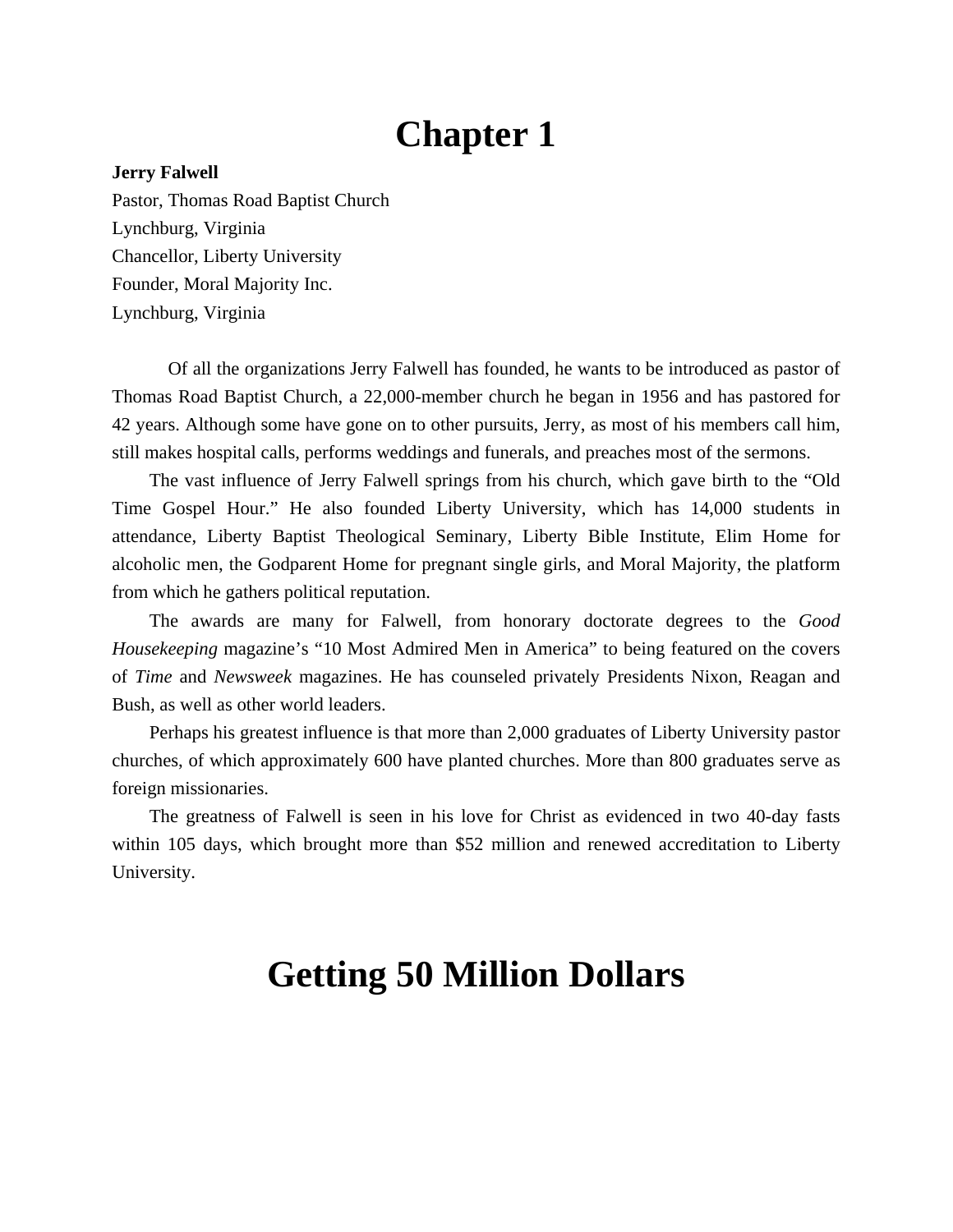Fasting Interview with Jerry Falwell Favorite Verse About Fasting:

I am the Lord thy God, which brought thee out of the land of Egypt: open thy mouth wide, and I will fill it.—Psalm 81:10

**Question:** Tell me the first time you ever fasted.

**Falwell:** I was converted at age 18. In those days there was not much preaching on fasting and prayer, but I heard enough to know that in a time of crisis, fasting with prayer could be helpful to get answers from God. So with my limited understanding as a new convert, I did go on a few one-day fasts. I would always fast after dinner the first day until dinner the following day. I would abstain from breakfast and lunch, a practice I learned then and have done from time to time to the present day. Usually these one-day fasts are based on personal challenges or needs in the lives of people who are close to me.

**Question:** You began calling your church to fast about the time you began Liberty University. Describe those events.

Falwell: In the early days of Liberty, it was a common thing for our church to fast for the University. We were building three or four buildings a year during the late '70s and early '80s. We were paying cash as we built. We never borrowed long-term money until many years after that. Yet it was not uncommon for me to ask the University and church families to fast and pray for an entire day for the provision of large sums of money: a million dollars, five million dollars, whatever was needed for construction at that time. We always fasted from solid food, except for nonnutrient liquids. We would begin after an evening meal of literally eating nothing with nutrient value until dinner the next day.

**Question:** You usually called a fast on Monday, beginning sundown after the evening church services. Why did you do that?

**Falwell:** I would usually ask the people to fast after church on Sunday until before dinner on Monday because I had the entire Lord's Day, morning and night, to challenge and encourage the people to unite in a corporate fast. Human beings are very busy today and are entangled with personal and business affairs. When I have challenged them to fast on days other than Monday, they have good intentions to fast, but because there is no one on Wednesday or Thursday night saying, "OK, let's do it," the percentage of involvement is not very high.

**Question:** Did you fast for the healing of Charles Hughes?

**Falwell:** Yes, the whole University and church family fasted for Charles's healing in 1978.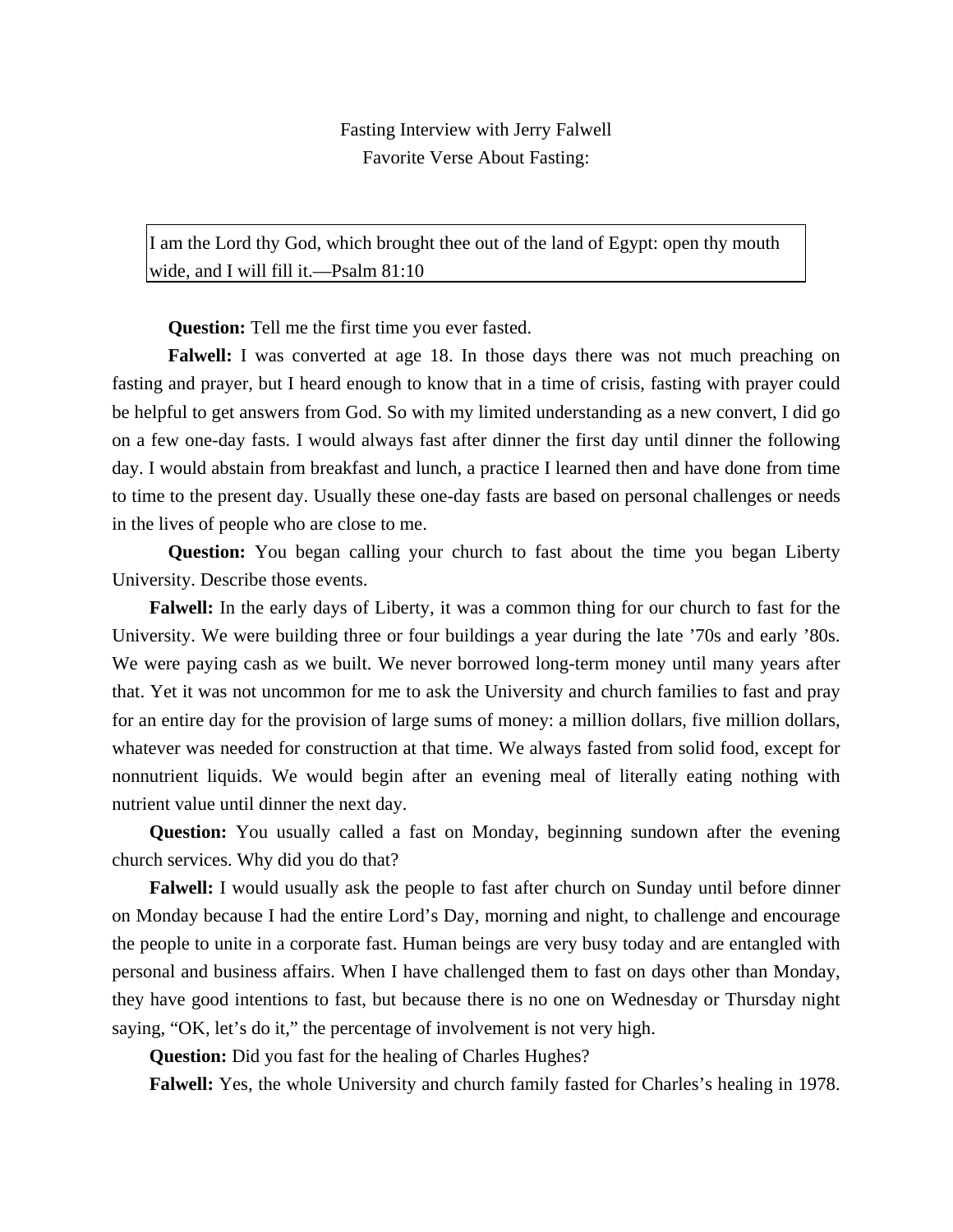I was in Holland, Michigan, preaching when the accident happened. Charles was unconscious for 14 days. His father, Dr. Robert Hughes, came and asked me to call a day of fasting and prayer throughout the entire ministry. We did do that.

Charles was an upperclassman at Liberty University with great potential. God had called Charles to preach and serve Him. Charles was so gifted that we used him in the "I Love America" crusades. This was a crusade where I preached on the capitol steps of almost every state capitol building in America. As a student, in each crusade Charles gave a patriotic reading that was powerfully used by God.

On the way to an evangelistic crusade in Harrisburg, Pennsylvania, where he was scheduled to preach, the van in which he was riding was mangled in an accident with an 18-wheel truck. Charles's head was crushed, and they removed the top of his skull because of swelling. The doctors told us Charles would die and asked if the family would sign papers to donate some of his body organs to living recipients. The medical community felt Charles was as good as dead.

**Question:** Describe the statement of faith you made.

Falwell: I told everyone Charles would live if we deeply fasted and prayed from the depths of our hearts. I was so sure that God would answer our prayers that I announced Charles was going to speak at Liberty's graduation that year.

Charles lived and was restored enough to bring a powerful message at the 1978 graduation. Liberty had previously had well-known speakers such as Dr. W. A. Criswell of First Baptist Church, Dallas, Texas, and Dr. Charles Stanley, pastor of First Baptist Church, Atlanta, Georgia, but to me the greatness of that message was not what Charles said, but the testimony of his healing as he stood before the audience that day.

**Question:** Describe the fast for Vernon Brewer on April 25, 1985.

**Falwell:** I was at the hospital when the doctor approached Patty Brewer and the family to advise them that the tumor was very large and his condition was very grave. I don't recall the specific events prior to that fast, but probably those two events, fasting for Charles Hughes and Vernon Brewer, commanded more prayer attention and fasting than any other individuals in my 41 years in the ministry. And in both cases, they survived.

Vernon Brewer was dean of students and vice president at Liberty University in 1985. Vernon was a graduate of Liberty in our first graduating class. The students loved Vernon because of his fairness in enforcing rules and his deep love for them. I knew that more than 5,000 students joined me to pray and fast for Vernon. God healed him. That demonstrated to me the power of corporate fasting and prayer. Today, Vernon leads the World Help organization. God is using him to reach the world through a foreign-missions outreach organization. (See chapter 11 for complete details.)

**Question:** Describe your 40-day fast. What were the events that led up to this fast?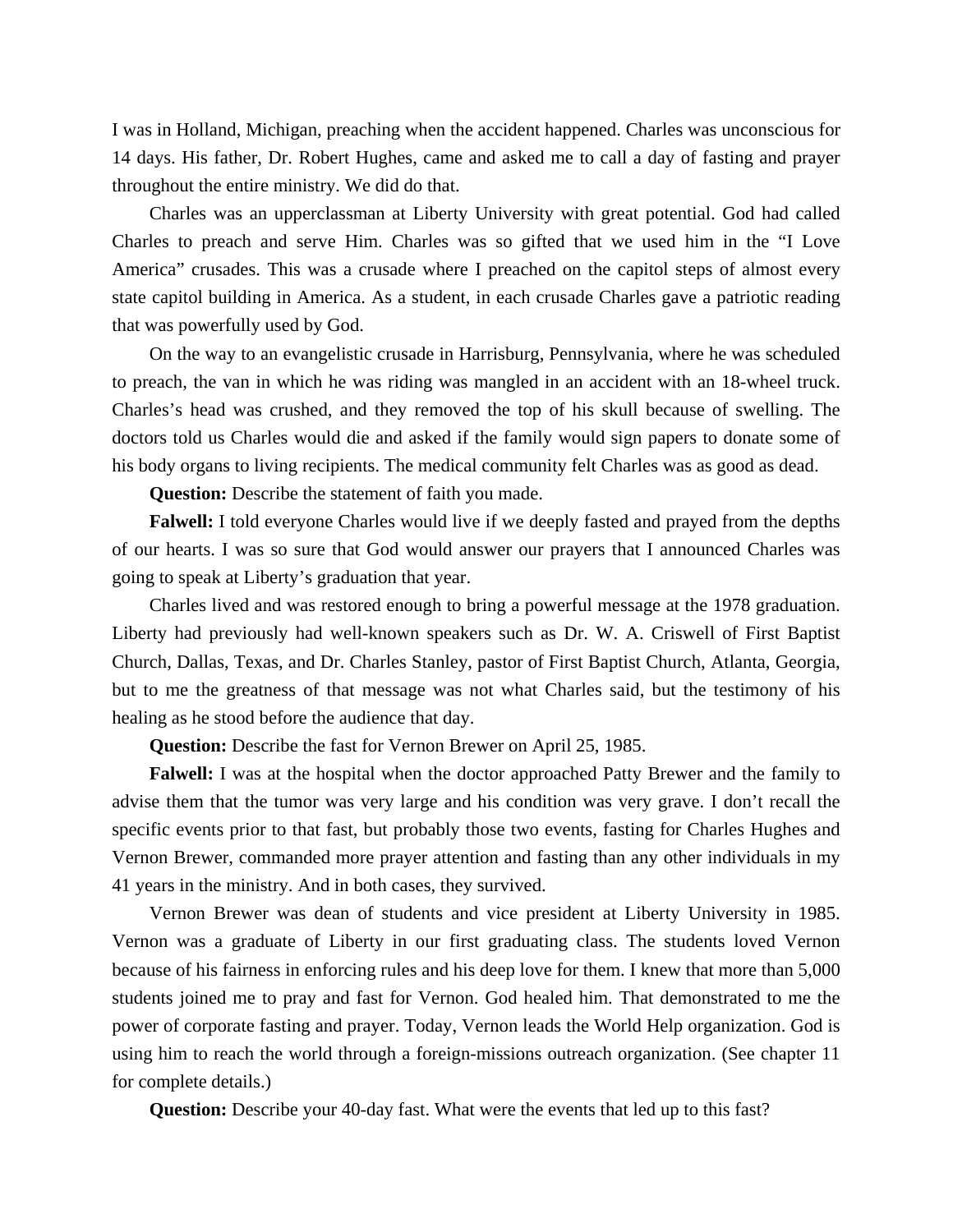**Falwell:** Liberty University had no long-term debt on its property in 1986. I raised the money on television for whatever buildings or projects were needed. Also, we raised funds by direct mail. We never had difficulty raising cash to build Liberty University. Liberty was the fastest-growing Christian school in the world. We had raised more than \$27 million of needed cash every year. But when Jim Bakker and Jim Swaggart fell and drew such media attention, it became clear by the late '80s that we could no longer raise money through television appeals, or support the University financially by direct mail. Because of the national religious scandals, the evangelical religious community would never be the same again.

I often compare television ministries to what happened in the savings and loan industry. When the bad ones began falling like dominoes, many good savings and loans were wiped out in the tidal wave. Likewise, many strong evangelical media ministries such as ours were permanently hurt. People stopped giving because of a credibility crunch. Giving went down substantially in our ministry and other ministries. Contributions to the "Old Time Gospel Hour" and Liberty University went down about \$25 million a year, which was about 25 percent of our total revenue.

We had a university, we had buildings constructed, we had spent about \$250 million on facilities, but suddenly we found ourselves unable to raise money to pay bills. After four consecutive years of \$25 million deficits, we suddenly had \$100 million to \$110 million in liability debt. We had students on campus and we couldn't send them home.

The first thing I did was to dismantle the Moral Majority, got out of the political ring and came back to Lynchburg in November 1991 to concentrate all my energies on Liberty University. I moved my office for the first time onto the campus of Liberty. It was through days and nights of fasting and prayer . . . just to raise enough to pay our electric bill or meet salaries. It was a monumental task of restoring the school to financial stability. From 1991 to 1996, I practiced fasting and prayer as never before in my personal life. Survival was the name of the game. Finally, at the end of the fiscal year, June 30, 1996, by God's enablement, the debt had been reduced from \$110 million by more than \$70 million.

Besides the financial debt, a double-barreled shotgun was pointed at our head with both hammers cocked. Liberty University was threatened with losing its regional accreditation. Because the Southern Association of Colleges and Schools would not reaffirm accreditation for a university that had such precarious indebtedness as ours, Liberty had to reduce its debt before it could continue its accredited status. SACS (Southern Association of Colleges and Schools) put Liberty on probation in December 1996. Without accreditation, I didn't think the University could continue. With this crisis, I had to fast, and fast seriously.

And the Lord impressed upon my heart in the summer of 1996 that it was time to do the unthinkable, that is, personally go on an absolute 40-day fast. From July 20 to the first of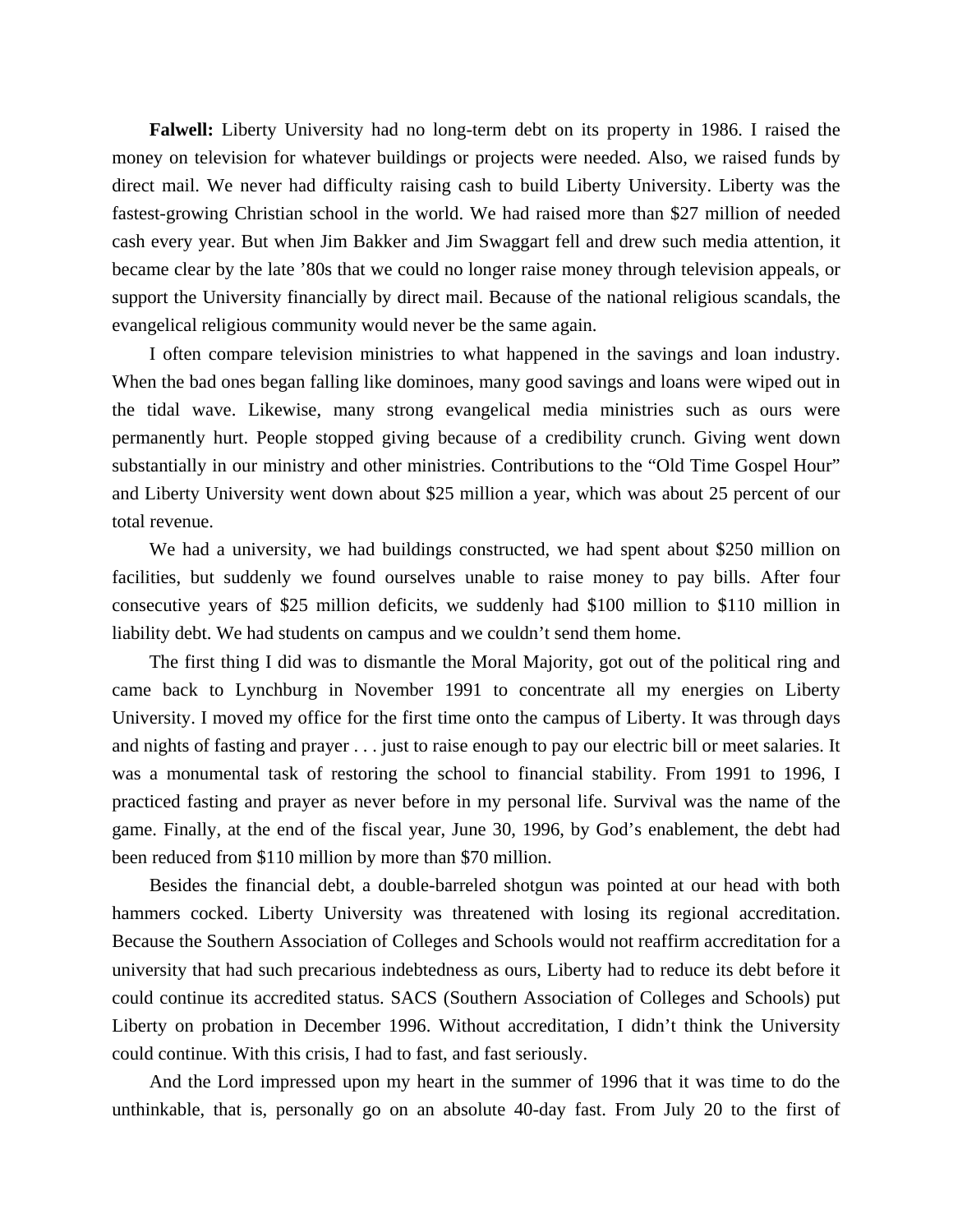September, I fasted and prayed that 1997-1998 would be the year when Liberty's debt burden was removed by God. So I fasted 40 days, July 20 through September 1. I saw mighty things beginning to happen, but I wasn't really sure. In that first fast of 40 days, I kept asking God for money, but He impressed upon my heart that I needed to get close to Him, to listen to Him and to trust Him. When I asked for money, God told me not to ask for money, but to learn to know Him better. I had several lessons to learn before I could ask for money. As I ended that first 40-day fast, I felt I had learned what God wanted to teach me. But I didn't have an answer about money.

After resuming my normal diet for 25 days, God told me I could ask Him for money. So I went back on another 40-day fast that began September 25, 1996, ending on November 4. I broke the fast that evening. I had fasted for 80 days out of 105 days during the summer and fall.

I was in Nashville, Tennessee, preaching at Two Rivers Baptist Church at a God Save America rally. We went out for a light meal; it was my first meal in 40 days.

**Question:** What were the tangible results of that fast?

**Falwell:** First, we received a cash gift large enough to pay off our long-term mortgage debt. Second, we replenished the cash flow of Liberty University with several million dollars that gave us financial and institutional health. Third, God sent Liberty a new president, Dr. John Borek, a Ph.D. in business administration, who had been the chief financial officer at Georgia State University. Without him we might not have been prepared for SACS's accreditation visit. Fourth, when SACS visited and then evaluated Liberty, they removed all sanctions and recommended Liberty University for 10 years of reaffirmation, which is the bottom line of why I fasted.

One individual has given Liberty University close to \$50 million since those two fasts. And so those two 40-day fasts were unlike any experiences I have ever had.

**Question:** What did you eat or drink during your two 40-day fasts?

**Falwell:** On July 15, 1996, I went to Dr. Gregg Albers, my doctor, and told him I was thinking about a 40-day fast. He said I had to have fluids. I told him I was going to use water only, but he said, "I would recommend that every few days you take a small glass of fruit or vegetable juice," so I chose V-8. About every third or fourth day I would drink an 8-ounce glass of V-8. Every day I drank a lot of water . . . a lot of water. To me it is not a fast if you're drinking blended food or drinking any kind of food value. I also took one Centrum, a vitamin tablet, every morning. After about 10 days, the hunger pangs subsided and about the thirty-fifth day they returned. The last five days were the hardest struggle. In the middle of the fast there was a spiritual release. During those two fasts, I lost 82 pounds.

**Question:** What about loss of energy?

Falwell: I noticed no substantial loss of energy. The last five days of both fasts I found myself becoming weary in the evening.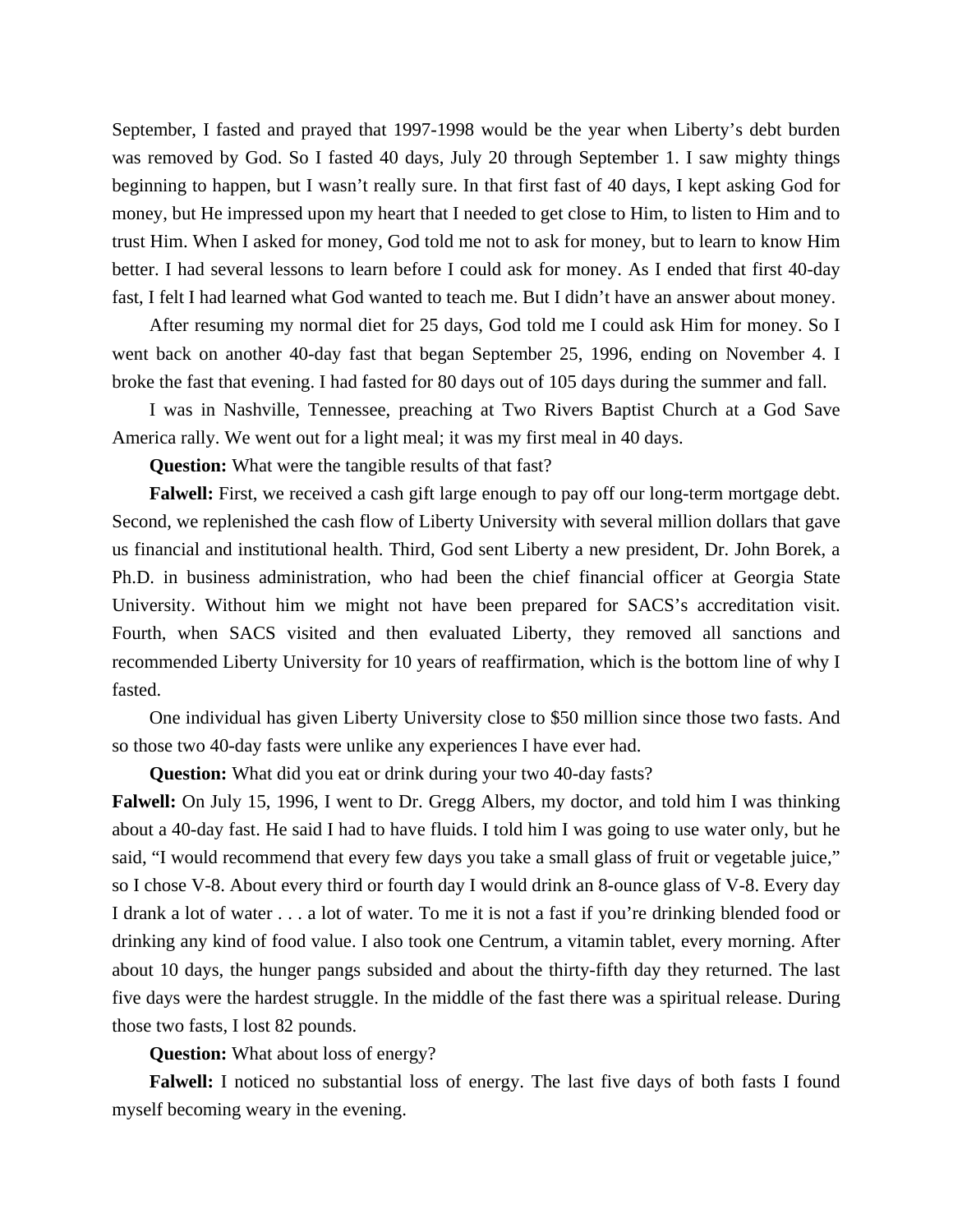#### **Take-Aways**

The greater the problem, the greater dedication you have to make to get an answer from God. The longer lasting a problem, the longer you have to fast and pray for an answer. When the problem becomes life threatening to you or to your ministry, you must make a greater sacrifice of physical pleasure or even physical well-being until you get an answer from God.• •

## **Chapter 2**

**Al Henson** Pastor, Lighthouse Baptist Church Nashville, Tennessee

One of the largest and fastest-growing churches planted by a Liberty graduate is also considered by many the strongest spiritually. Al Henson left Liberty Baptist Theological Seminary in 1978 and immediately began Lighthouse Baptist Church in the recreation room of an apartment complex. Because he believes God intervenes in the problems that face the work of God, he fasted and prayed for twenty-five acres of ground on I-24. The provision of the ground was miraculous.

When Henson went to Nashville, he did not pray for hundreds. "I prayed for one family a week." During that first year, 53 families joined the church. As a matter of fact, everyone prayed for a family a week to join the church. Sometimes when a family visited the church, someone said to them, "You're the family we have been praying for."

The church and school have constructed five buildings for a total worth of \$5 million in assets, received an annual income of \$3.5 million in 1997 and has 725 students in a Christian school, plus Henson began the Lighthouse Baptist College. The church averaged almost 800, and has helped plant fifteen new churches in five states, and now has more than 25 Liberty graduates working for the church, or as evangelists and/or church planters. Liberty University honored Al Henson with the Doctor of Divinity degree.

# **RECEIVED 24 ACRES FOR NEW CHURCH**

Fasting Interview with Al Henson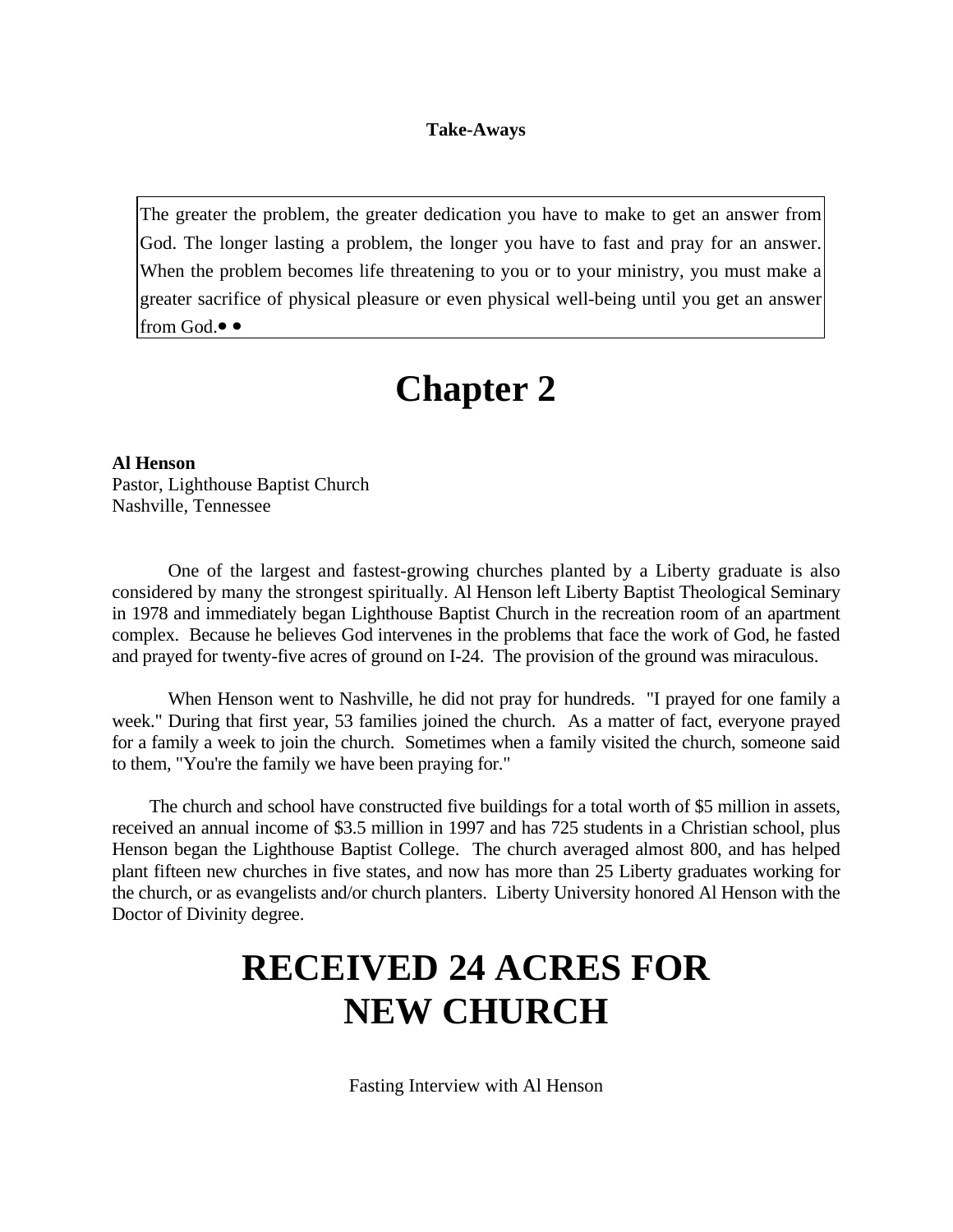Favorite verse on fasting:

And Jesus said unto them, Can the children of the bridechamber mourn, as long as the bridegroom is with them? But the days will *come*, when the bridegroom shall be taken from them, and then shall they fast - Matthew 9:15

**Question**: How did God first lead you into the ministry of fasting?

**Henson**: When I first came to seminary at Liberty, it was my heart passion to know the Lord. My life verse is Philippians 3:10, "That I may know Him and the power of His resurrection." And as I began to study the Bible, I felt fasting was one of the most effective ways to set time aside to seek God, that I might find God, and that I may know Him.

**Question**: What was your practice of fasting at seminary?

**Henson**: Since the very beginning of my seminary days, I've had a goal to fast at least one day every week. I've continued that discipline even to this point. A lot of people look at fasting as a means of getting things. I've never fasted to receive an answer to

prayer, I made the primary purpose of my fasting to seek God that I might know Him. My wife and I went to the prayer chapel at Thomas Road Baptist Church on the afternoon of the day we fasted (usually Wednesdays) for two hours of prayer. We not only wanted to know Christ, we were fasting and praying for the church we planned to start in Nashville, Tennessee.

**Question:** How did your faith grow?

**Henson**: When I was a student at Liberty I wanted to put God to the test. I wanted to see a miracle so I would know that God's provision would be available in starting a new church. I had \$1,057. I paid a \$17 water bill, \$40 for groceries, and gave \$1,000 to the church. I did not tell my wife or anyone else. I asked God to provide for our needs. God moved a couple to Thomas Road Baptist Church, close friends I now call "Mom and Pop Morris," who felt led to help a student through school. They invited us to move into their home, giving us a place to live without rent, plus helping us purchase food. I figure that the Morrises gave us more than \$7,000 worth of rent and groceries, seven times the amount I had given to God.

**Question**: How did fasting help plant a new church?

**Henson**: When the church was only two months old, I passed twenty-five acres on I-24 not far from the apartment building. As I drove past and saw the tenement house, I knew the property might be purchased. When I first contacted the owner, he refused to sell the land because he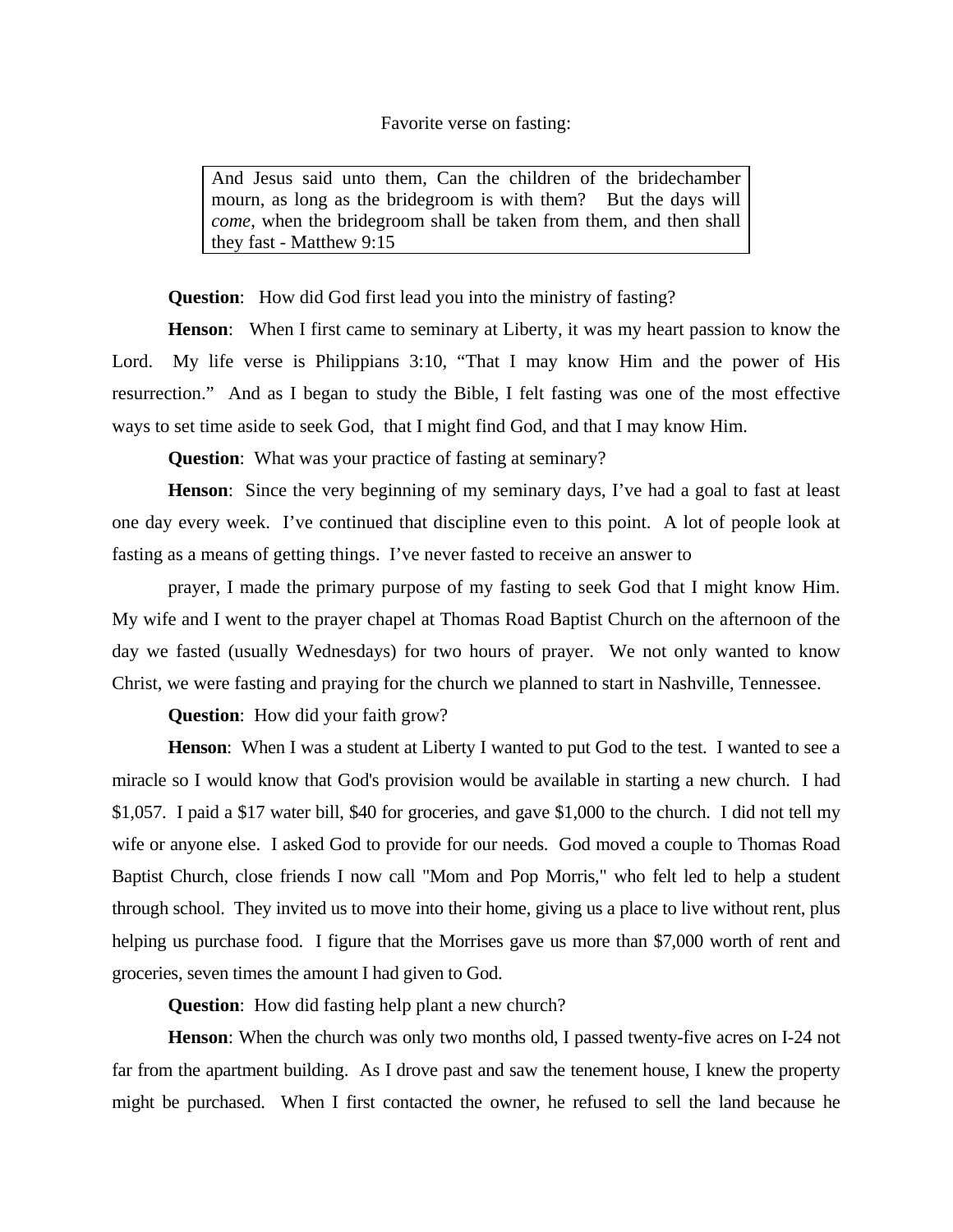planned to will the property to his daughter. When I called on the owner a second time, I was told "No!" emphatically. I walked the property line and prayed for the tract of land. On several occasions I returned and knelt on the property and asked God to give it to us. I believed that God would give the land to the church.

 Finally, for three days I fasted and prayed that God would touch the owner's heart. I got the church to pray for the property with me. Then I visited the man and shared my burden for reaching the city of Nashville. As I left, I asked the owner, "Will you pray about selling the property to us?" Before he could answer, the man's wife said, "I'll see that he prays about it."

 The next morning while I was shaving, the man phoned me and said, "The Lord spoke to me as I have never had Him speak to me before; I know that God wants you to have this property." Then the owner went on, "If you will come up with \$29,000, I will loan you the other \$71,000 to buy the property." (The property was valued @ \$175,000. The owner eliminated the first \$75,000 off the value as a gift). The church was given ninety days to raise the down payment on the mortgage that was pegged at 9 percent interest.

Slowly some money came in. Six days before the deadline, the church had raised only \$5,000. A Christian friend, Malcolm Barrett, not a member of the church, told me, "I have been listening to you on the radio." He invited me, "Let's get on our knees and pray about this money." After praying, he said, "Come by tomorrow and I will get \$24,000 for the property." He loaned the church the money at no interest for an indefinite period. This was one of the greatest miracles in the life of the church.

I would not want to leave the impression that I fasted to get that property. I was fasting to know the will of the Lord and once I knew the will of God, I knew He would carry His will out.

**Question**: When your church was getting ready to build your present church, didn't you go on a fast in a small tent up on the hill where the auditorium was built? Tell the story.

**Henson**: I felt the number one need was to have the assurance that God wanted us to move ahead with the construction. Secondly, that if we did move ahead with the construction, I wanted the assurance that the Lord would bless and empower the ministry on that piece of property. So I picked a place as close as I could to where the building would be located when finished. I pitched the tent and lived there for twenty-one days. I would come down an hour a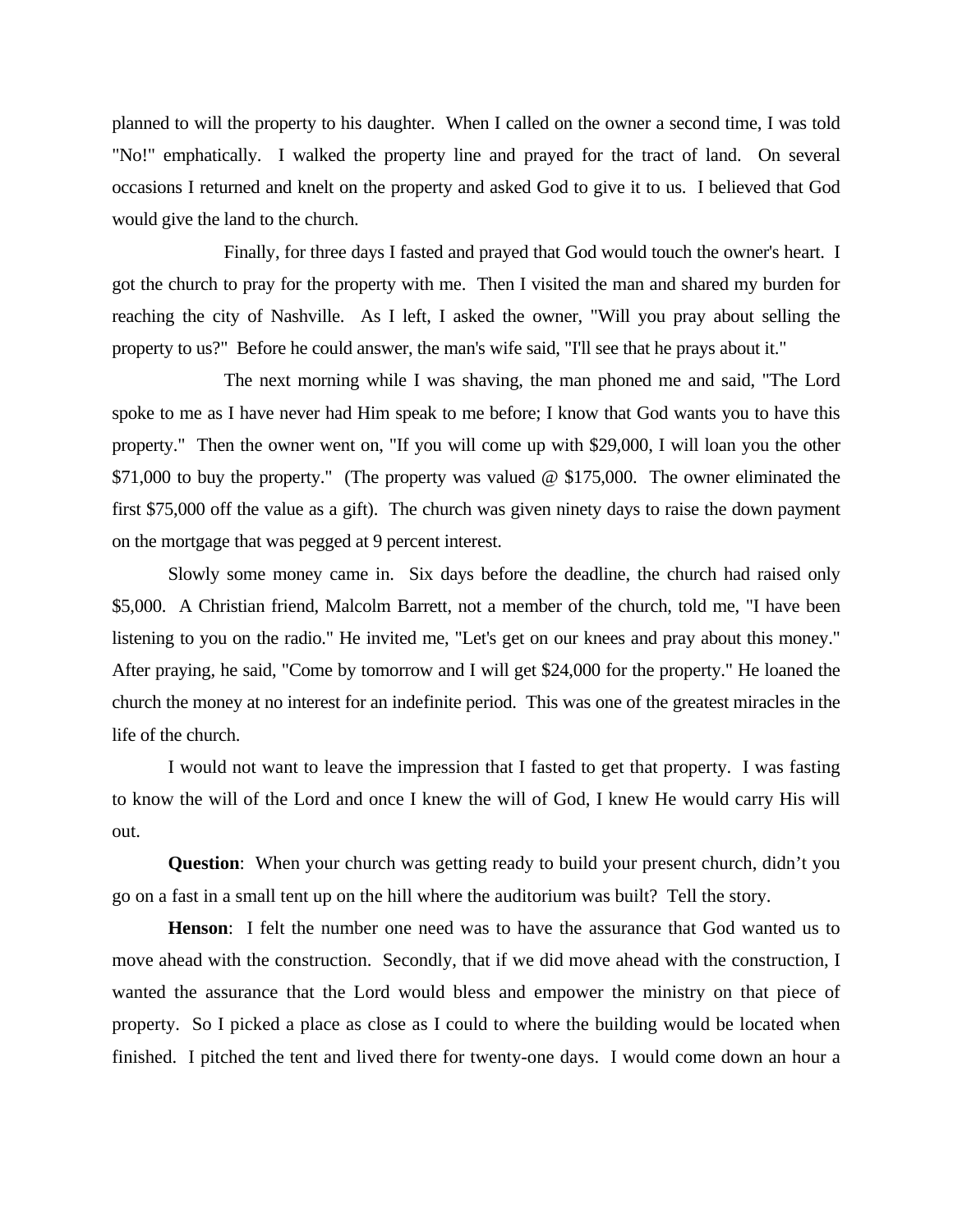day to the church office to handle necessary business. Basically my staff took care of everything, but at a set hour each day, I would come down and meet with the pastors.

My wife and children would come and visit with me on a day to day basis. I had some hours each day when anyone from the church could come up and pray with me. Apart from those hours, I was alone. I stayed there for twenty-one days, actually it extended into day twenty-two because after 21 days I still didn't have a definite peace from God. On the twentysecond day of fasting, praying, and seeking the Lord, I was getting weak. I remember walking down through the trees, stumbling and falling. I fell flat, my face landed in the dirt. I remembered at that moment that God surrounded me and said, "You are released." God seemed to impress upon my soul, "You're released but I want you to know that you have my blessing if you will continue to keep your attitude of being on your face before Me." At that moment I said, "Lord that's what you have taught me. I am willing to walk in it." Almost immediately I felt a full release of peace and freedom to move ahead.

**Question**: How did God answer and supply the new church building?

**Henson**: The church raised almost \$300,000 in cash for the project. But that wasn't enough. I didn't understand how God was going to answer, but I knew I was to go ahead with the project. We began construction by asking for bids from contractors. This is where God answered prayer. Most of the bids came in at 50% or less than the price we expected to pay. Some contractors donated their labor and the church paid for the materials, some donated both. In all, we built a church building of \$1.3 million and paid cash for it because God answered prayer.

(Jerry Falwell and Elmer Towns spoke at the building dedication. They were amazed at testimony after testimony of various contractors telling how God spoke to them to do the construction at a vastly reduced price. Some of the contractors were non-believers and/or nonchurch men, but they did their work because they were impressed by God to do it. Most of these contractors were not from Lighthouse Baptist Church). The church paid \$625,000 against the \$1.3 million dollar estimate of construction.

**Question**: Why do you think God heard this prayer?

**Henson**: It's not the fast that God blesses, rather God blesses the motive of the heart and the intentions of the heart. I think fasting is an outward tangible expression of what is happening in a man's heart. I think when a man fasts, he is saying, "I am serious enough about my need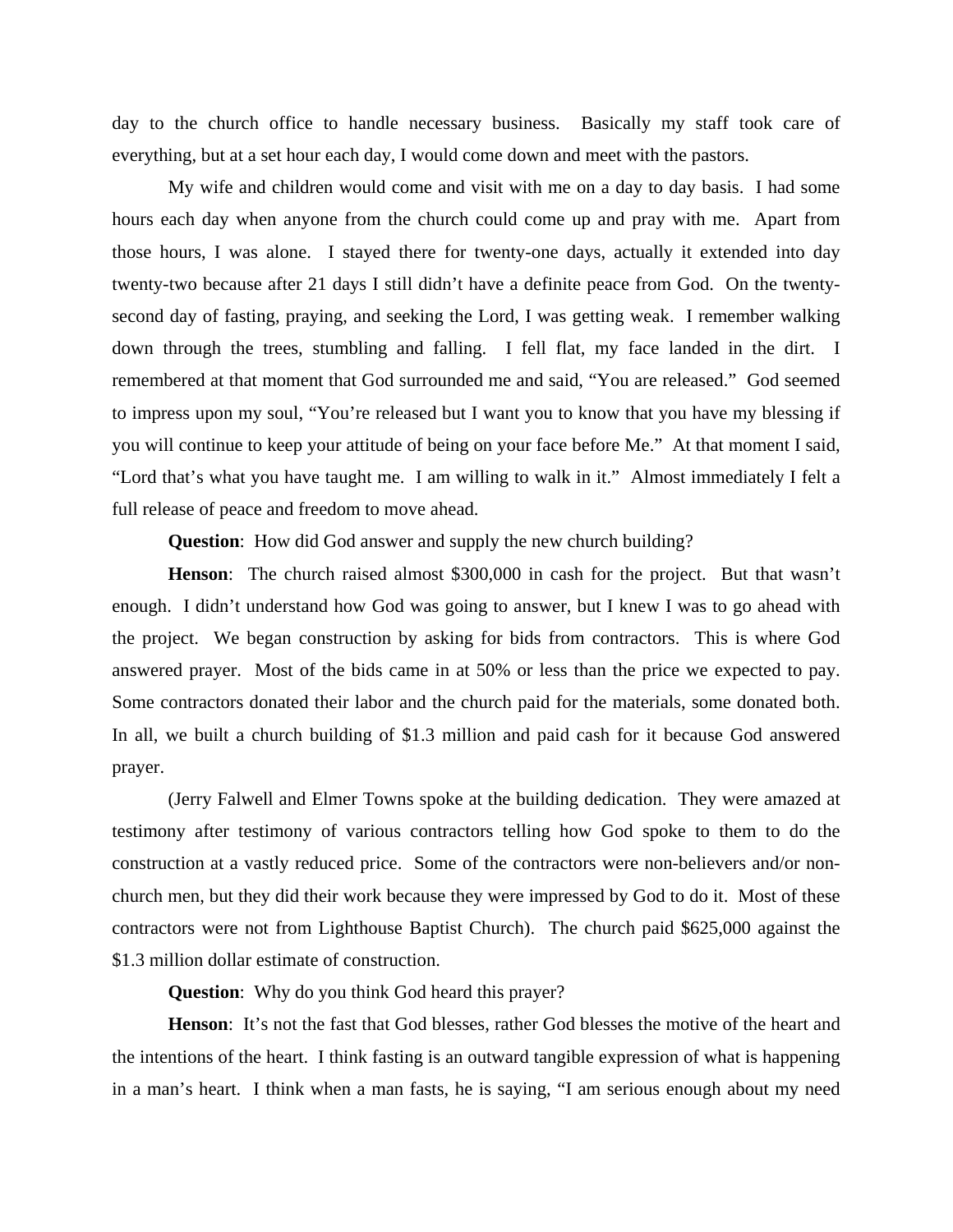and desire to know God and seek God, that I am willing to sacrifice to get an answer from God." What may seem foolish in the eyes of the lost and some Christians, really honors God. Your ability to sacrifice doesn't get results, God doesn't care what you sacrifice, He just wants to see your attitude in your fast.

**Question**: What other results have come from fasting?

**Henson**: In the last three years at Lighthouse, we've taken the month of March and committed it to prayer and fasting as a church body. We ask our people to commit to fast one day a week. We have developed prayer clocks. We have conducted extra prayer meetings and this year we asked our people to commit to an additional week of fasting. We ask our people not to watch TV during their fast. We have had an unusual moving of the Spirit of God during this time. Where we would normally have eight to ten people pray to receive Christ in the course of the month, we had about eighty conversions during that month.

**Question**: What do you typically abstain from?

**Henson**: Everything but water. And during the twenty-one day fast, I only drank water. The Bible seems to teach this procedure, it is a way a person can have liberty in fasting. When I led our church to fast the TV for a week, which is an unusual kind of fast, I don't think that's contrary to the Bible. It's not exactly the kind of fast the Bible speaks about, but we've had some of the greatest spiritual results in our people's lives when they fast the TV. They not only learn a lot from it, but they understand how often they are wasting their time, so there was a real spiritual impact upon their lives.

**Question**: What direction would you give a person who has never fasted? How would you get them started?

**Henson**: Well I would encourage them to start with Bible study so they understand the reasons for fasting and the motivation for fasting. Then I would encourage them to start small with just a one-day fast. Then, I would encourage them, if they have good health, to try an extended fast. I would start with one day, and then at least try a three-day fast. And if they are able, try for more days than that.

The first time I ever had an extended fast my body really craved food. After you get into the third and fourth day, the body stops craving food. I have learned that the human body will cry out for something it really doesn't need to have. But you think you need it. After a period of time I learned that my body doesn't really need food as desperately as it cries out for food. And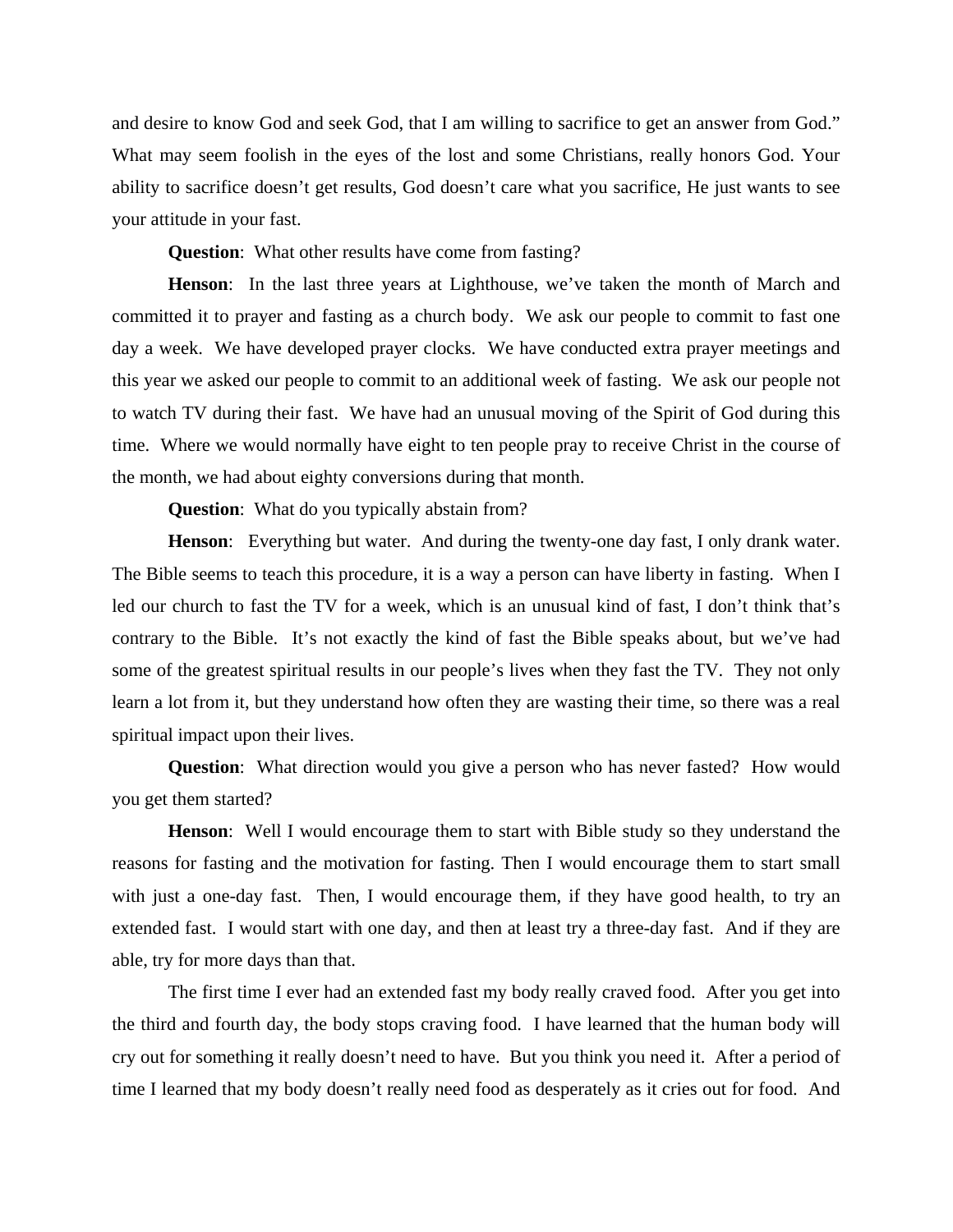then I also find that the further I get into the fast, the more I sense God's presence. The communion that we have with God deepens the further that I get into a fast. So I would encourage someone to start with one day but somewhere along the line, try to set aside time for an extended fast.

**Question**: Has fasting ever hurt you, or have you felt healthy because of a fast?

**Henson**: Every time I've fasted, I have always ended up healthier. Never has fasting hurt me.

#### **Take-Aways**

You can make a difference by fasting, because when you make a vow to seek God and pray, you can turn around circumstances. Just as Al Henson refused to submit to circumstances, so your fast can change your circumstances. Look at what he brought to his fast. You need a clear burden from God, a determination to know God, a rock-solid choice to hunger and thirst after God's answer while you fast from food. You will receive power to fast and pray after you make a decision to fast and pray.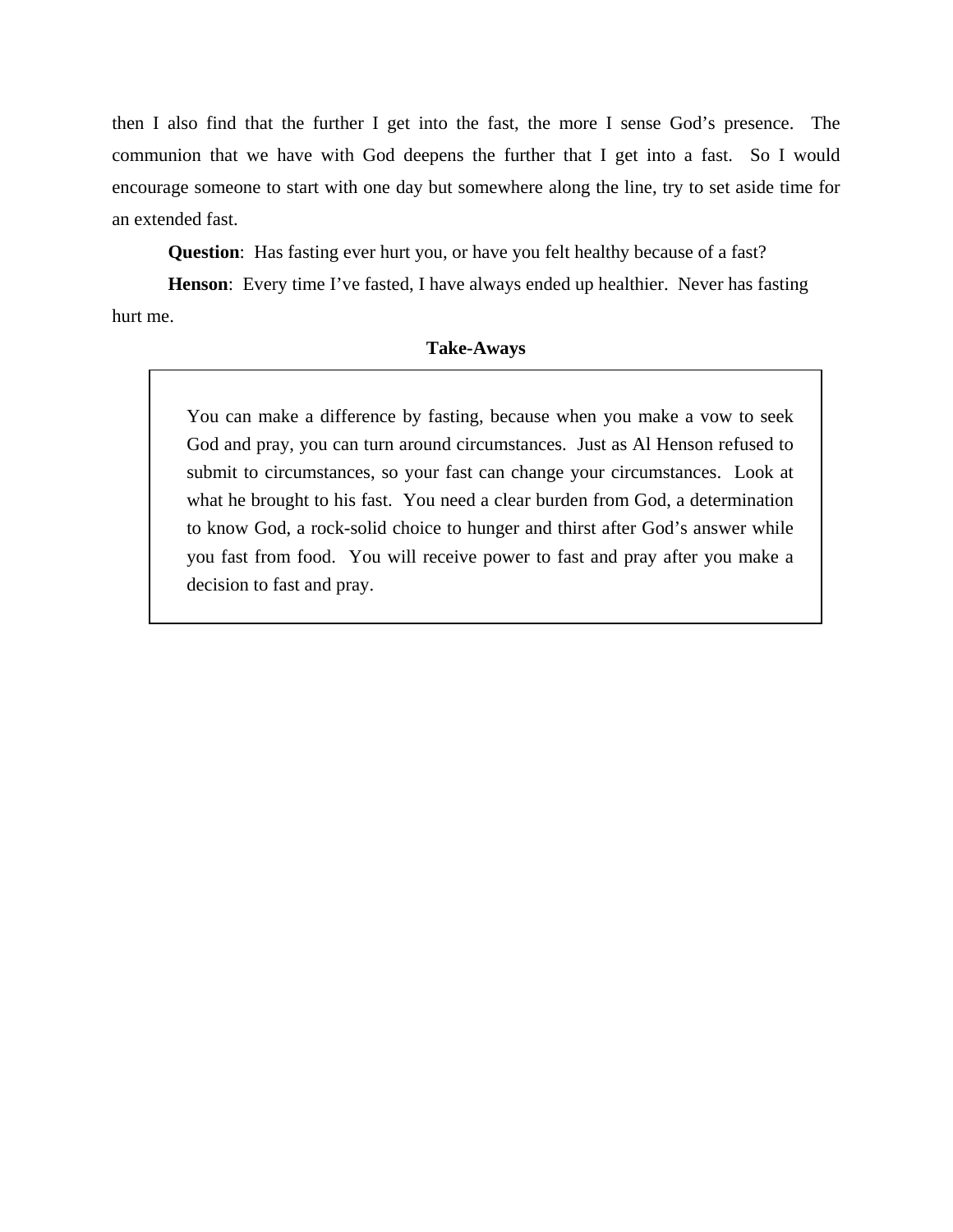# **Chapter 3**

#### **Jimmy Draper**

President The Sunday School Board Southern Baptist Convention Nashville, Tennessee

Jimmy Draper is the chief executive officer of the largest organization in the Southern Baptist Convention, which is the largest Protestant denomination in the world. Having a budget of more than \$325 million, it is the largest publisher of religious books, Bibles, Sunday School literature and church material in the world. Draper has received several honorary doctorate degrees and has served as a minister of churches, mostly in Texas. He came to the Sunday School Board from pastoring First Baptist Church, Euless, Texas, which had an attendance of more than 3,000 weekly and an annual budget of \$4 million. When he went to the church in 1975, it had 900 in attendance.

Draper has held most of the state and national offices in the Southern Baptist Convention, has had 22 books published and has traveled in more than 30 foreign nations to preach the gospel.

# **Assurance of God's Forgiveness**

Fasting Interview with Jimmy Draper Favorite Verse About fasting:

How sweet are thy words unto my taste! yea, sweeter than honey to my mouth!— Psalm 119:103

**Question:** When did you first fast?

**Draper:** The first time I fasted, God came on me and I did not really have any choice but to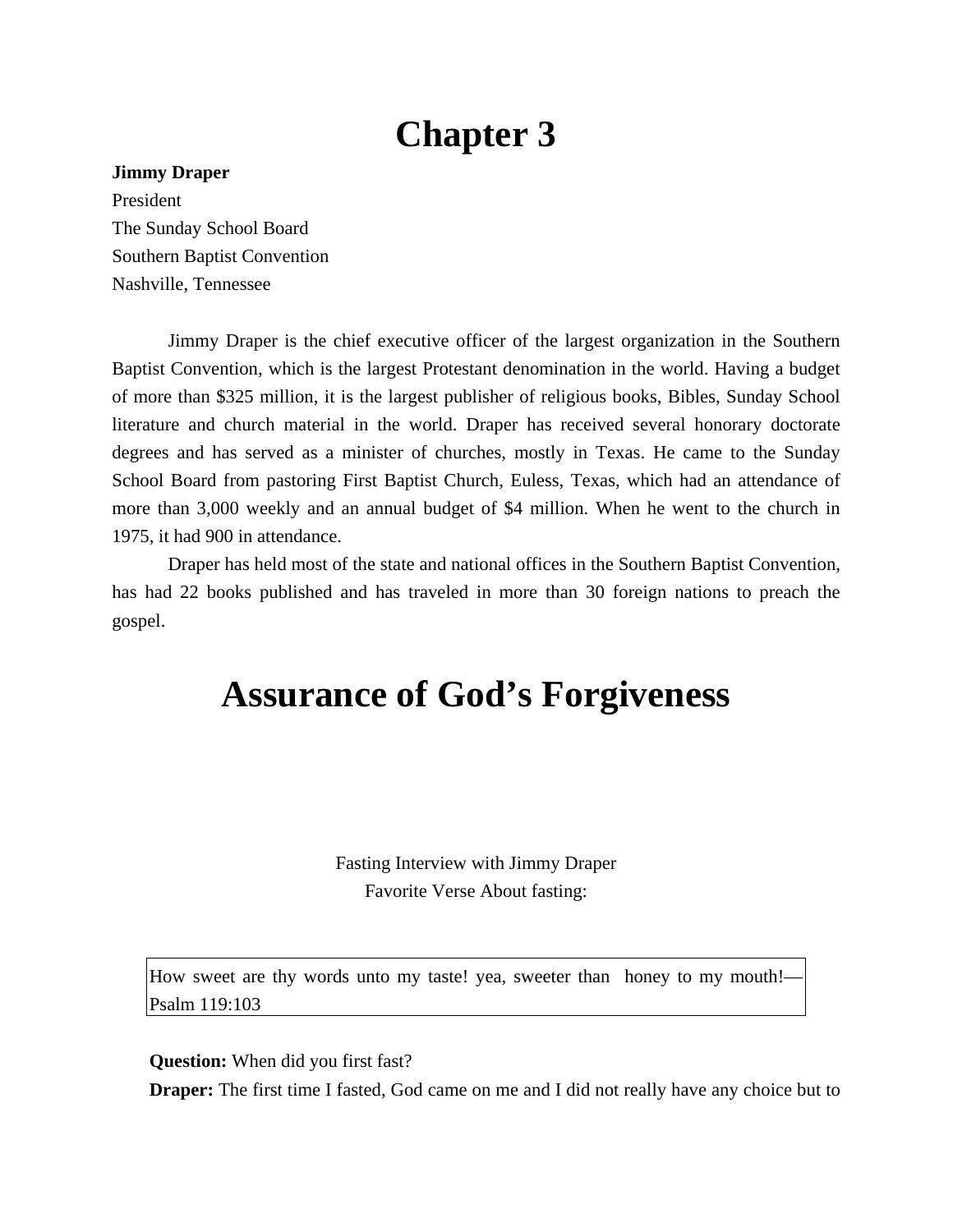fast, so my hunger was gone. I just knew I wanted to have a heart toward God because I had become mechanical and had lost the freshness in my walk with God. I was not doing anything bad; the church was great on the outside, but I knew inwardly I needed a closer walk with the Lord.

In 1969 when I was pastoring in Kansas City, I attended a Youth for Christ pastors' conference. Al Metzger presided, and Dave Boyer sang and gave his testimony. At the time of this conference, a real crisis was happening in my life.

I had been saved since I was five years old and I knew I was saved and had never doubted it. I never smoked, drank, never did anything typical of so many young people. That day as Dave spoke, however, God seemed to open up my heart and let me see how really wicked my natural man was. I started weeping. I left the conference because the last thing a preacher wants is for a crowd to see him crying. I drove back to my church and was still crying. I called the music minister, and tried to tell him what was happening, but all I could do was blubber. My staff knelt and prayed for me.

This incident caused me to begin to fast . . . I did not set out to fast, but I had no hunger . . . I was absolutely not hungry. I was so concerned with my own brokenness before God that I didn't eat for a week. I probably wouldn't have started eating again except we were planning a trip overseas. I felt I needed to have solid food for strength before going to the Holy Land.

I didn't choose to fast at this time. God just came on me in such a way that I could not eat.

**Question:** Were there other times God led you into fasting?

**Draper:** I'll be the first to say that I do not fast nearly as much as I should. But in a Bible conference in my church in 1976, God really convicted me. I had not been fasting any length of time, but I fasted for eight days at that time. Jerry Falwell was preaching at that conference when I was compelled to fast.

**Question:** Was there a specific purpose for which you were fasting?

**Draper:** I just wanted to hear from God! I felt that as a pastor I had gotten to the place where I was going through the motions. I was preaching and pastoring and doing everything I was supposed to do, but I needed a special touch from God in my own heart.

**Question:** What did God do for you?

**Draper:** It was an incredible time for me; it was probably one of the deepest spiritual experiences I had ever had. I am not generally an emotional person, but I was emotional during that time, and I was attending the Texas Baptist Convention. The director called for me to lead in prayer. It was a moment when God drew the attention of our convention toward a real brokenness before Him. It was a milestone in my own life of reconnecting me to that earlier experience. I have fasted since that time and I continue to do so when facing decisions from God.

**Question:** Tell us some of the personal disciplines you follow in fasting.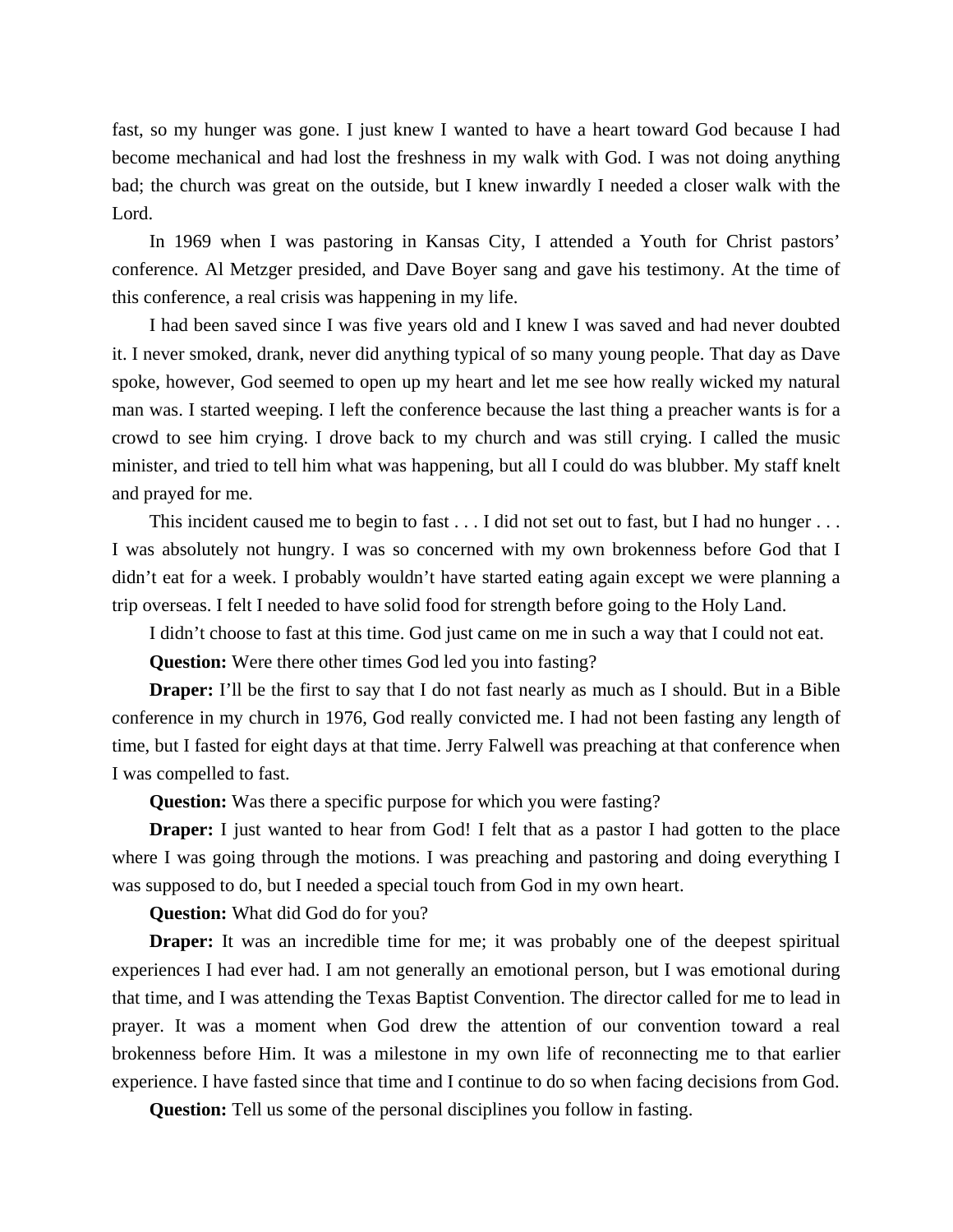**Draper:** Well, I had not read any books on fasting at the time. When hunger would come during fasting, I would use that as an opportunity for Bible study, letting my hunger call me to God rather than leading me to food. When there were times that I would normally be eating food, I would spend that time in Bible study and prayer. To me the whole purpose of fasting is not to stop eating, but fasting is for times when there is such a hunger for God that eating is not important. To me fasting has come at times when my experience with God was so consuming that communion with God was more important than eating.

#### **Take-Aways**

Sometimes we fast and alter our diets to show we are sincere. After the fast, we meet God and He works in our lives. It was the opposite with Jimmy Draper. God met Draper in a pastors' meeting and he was so overwhelmed with God's presence that he did not eat for a week. The Hebrew word for fast comes from *tsome*, which implies distress—we are so distressed that we lose our appetites. Some fast to touch God; others fast after they have seen God.

### **Chapter 4**

#### **Gene Mims**

Vice President of Church Growth Group Sunday School Board Southern Baptist Convention Nashville, Tennessee

For almost 20 years, Gene Mims served as pastor of Southern Baptist churches in Texas, Virginia, Alabama and Tennessee. His calling has been to help churches evangelize the world, develop believers and assist churches to grow.

Under Mims's direction, the Church Growth Group of the Southern Baptist Convention has become a constant source of fresh and new services to help churches grow and expand their witness to the saving grace of Jesus Christ. Recently, Mims told a group of pastors, "The mandate of the Great Commission is our driving force, and our focus is meeting the needs of churches."

The responsibility of the Church Growth Group is to service Bible teaching, discipleship,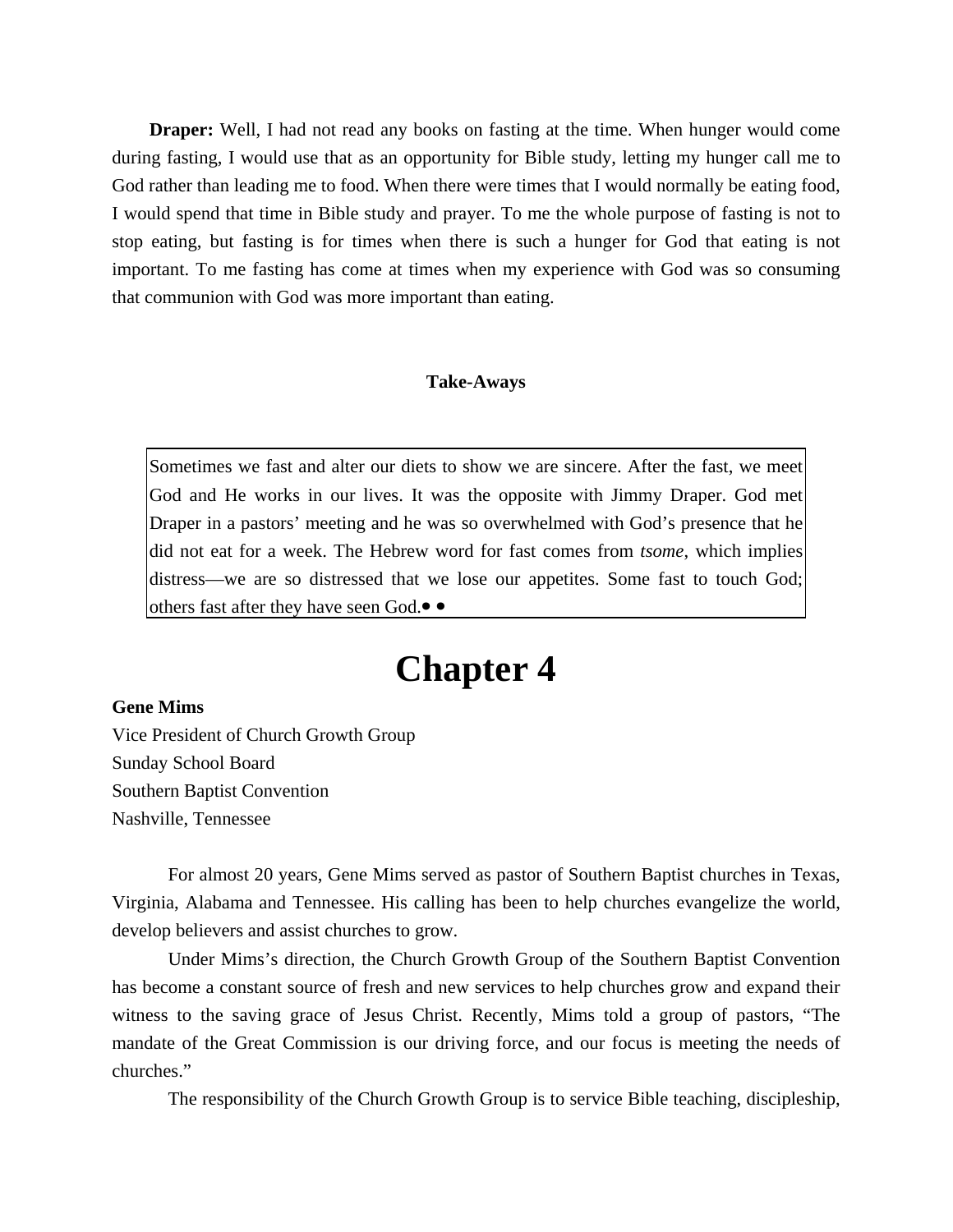family development and church leadership in the Southern Baptist Convention. Church music, administration, student ministries, church media library, architecture and recreation are also significant parts of the group's ministry.

Mims has earned master of divinity and doctor of ministry degrees from Southwestern Baptist Theological Seminary, Forth Worth, Texas, and has authored three books—*Thine Is the Kingdom, God's Call to a Corrupt Nation,* and *Kingdom Principles for Church Growth*, which is being used widely as "The Essential Guide for Church Growth" in Southern Baptist churches.

### **A New Call for Service**

Fasting Interview with Gene Mims Favorite Verse About Fasting:

Howbeit this kind goeth not out but by prayer and fasting.—Matthew 17:21

**Question:** Gene, tell me about the first time you remember fasting.

**Mims:** The first time I remember fasting was as a student at Virginia Tech University. I was a sophomore and a member of the University InterVarsity Fellowship Campus group, and attending a Bible study, where the principle of fasting was discussed. Even though I had been a lifelong Southern Baptist, I had never thought about fasting. God put fasting on my heart, so one day I made a decision I would fast. Beginning the night before, I skipped dinner, and going through the next day, I concentrated on thinking about the Lord. I remember it like it was yesterday; my communion with the Lord was something I had never experienced before. Fasting is something I have done and will do for the rest of my life. Even though I went about my college classes and studies, I didn't think about anything else. I thought about growing in the Lord, getting close to the Lord and deepening that relationship.

And it sure worked!

**Question:** Do you remember your time of prayer?

**Mims:** I got up in the morning and, instead of having breakfast, I prayed and read the Bible, as it has been a lifelong habit. I read a verse of Scripture and concentrated on Matthew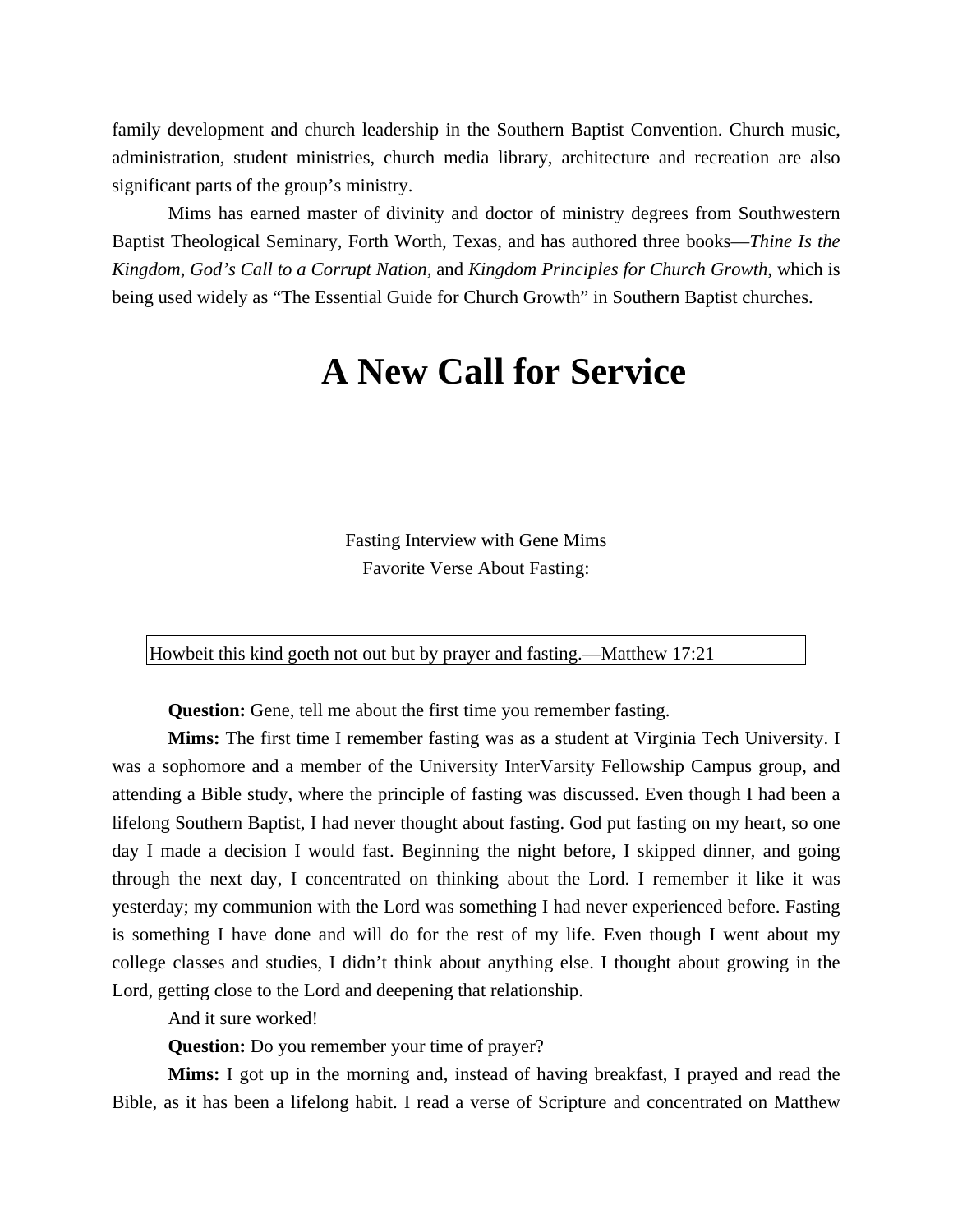17:21, thinking not about me, but about God, until I had a release in my spirit to go to the next verse. What I thought would be about five minutes of study and prayer was probably in excess of a half hour or longer.

**Question:** How did you break your fast?

**Mims:** Interestingly enough, I wondered if you'd ask. I made a commitment that I would fast for one day and I was really set to eat the following day. I remembered feeling almost like I didn't want this to stop. I was frankly disappointed to have to eat and get back into my daily routine.

**Question:** Of all the times you have fasted, what would be the most significant project for which you have fasted?

**Mims:** There have been several, but probably the most significant time was recently when I was trying to make a determination whether to come and join Jimmy Draper at the Baptist Sunday School. I had been a pastor for 20 years—that is what I am. At the time, my wife and I were talking to a church's committee in Toronto, Canada, about the possibility of becoming its pastor. I didn't know what else to do so I took some time away with my father in North Carolina. I not only refrained from eating, but I also prayed and asked the Lord for His will and His direction. He answered me in clear and unmistakable terms. I was to go to the Baptist Sunday School Board.

**Question:** Give a step-by-step report about how God let you know about this decision.

**Mims:** I was talking to my father about my decision, and essentially I didn't know what to do: whether to pastor the church in Canada, or go to the Sunday School Board. I didn't have any experience in running a corporation. My father said something to the effect that the Lord would let me know. The next morning before 6:00 A.M. I had awakened and I was praying. I really felt the Lord was leading me . . . we were close . . . and He was about to speak to me, but I didn't know what He would say. I didn't know when He would give me an answer. I haven't told many people, but I had a vision of the Lord—in my mind, not actually. I had a pencil and a legal pad in my hand and the Lord told me to write down what I wanted to do. I went to write but couldn't. I handed the paper back to Him and said I wanted to do what He wanted me to do. Unmistakably, the Lord said I should go to the Baptist Sunday School Board. I never doubted that decision, even though there were some very difficult times ahead.

**Question:** What did you write while praying and fasting?

**Mims:** When I went back to look at some notes I had made, it basically said, "Lord, here are some things that I feel are critical for me to know." Of course, one of the things was where to go and serve. The other thing was if I went to the Sunday School Board, would it afford me the opportunity to become more like Christ and would I have a closer walk with the Lord as well? One of the reasons I put that down was that I couldn't understand how I could work as a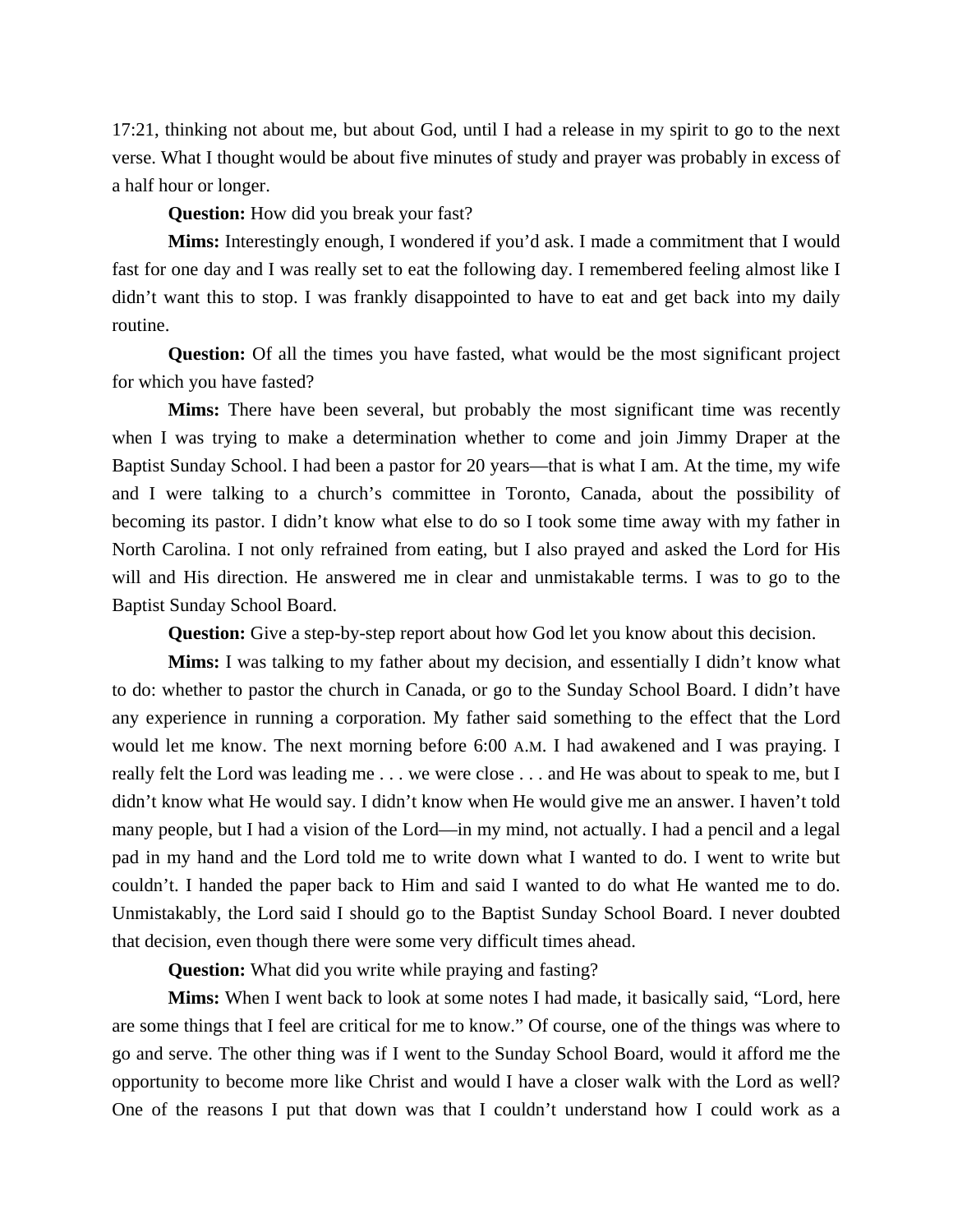denominational official in a corporation and still keep my pastoral heart and walk with Christ.

**Question:** Do you have a practical suggestion for someone else who is fasting?

**Mims:** First, you need to understand very clearly the nature of the fast. Why are you doing this? Are you doing this because of a burden? Is it a decision to purge a sin? Second, you need to understand the biblical range of what fasting is. Third, you need to determine the length of the fast. Some people think a fast is 40 days; some people don't. You need to know that a fast is for whatever period of time the Lord leads. Next, you must know the Lord is in this! You must feel good about what you are doing, not so much to direct God but so that God's heart and your heart come together. Then when you fast, block everything out and focus upon the Lord, not the issue for which you fast. Concentrate on His Word, think about God and then the Lord will either direct your path or He'll give you assurance that it is not right. In fasting you will draw closer to Him, which always gives you strength and assurance.

#### **Take-Aways**

When you face a life-changing decision, fast and pray for God's direction. God can first show you Himself and, second, guide you in the direction He would have you go.

### **Chapter 5**

#### **Jane A. Hansen**

International President Aglow International Edmonds, Washington

Jane Hansen serves as president/CEO of Aglow International, a worldwide outreach ministry that is influencing the lives of women in 137 nations. Some have said this is the largest international ministry to women.

She logs more than 100,000 miles annually throughout the United States and abroad to share a message of God's unique call to women in this significant decade. She has spoken before audiences on six continents. Her desire is for God's healing and restoration to reach into women's lives that they may embrace all God wills to do through them.

Keeping that goal in mind, Jane has searched the Scriptures for 20 years in order to understand God's plan to reconcile the relationship between men and women, a restoration that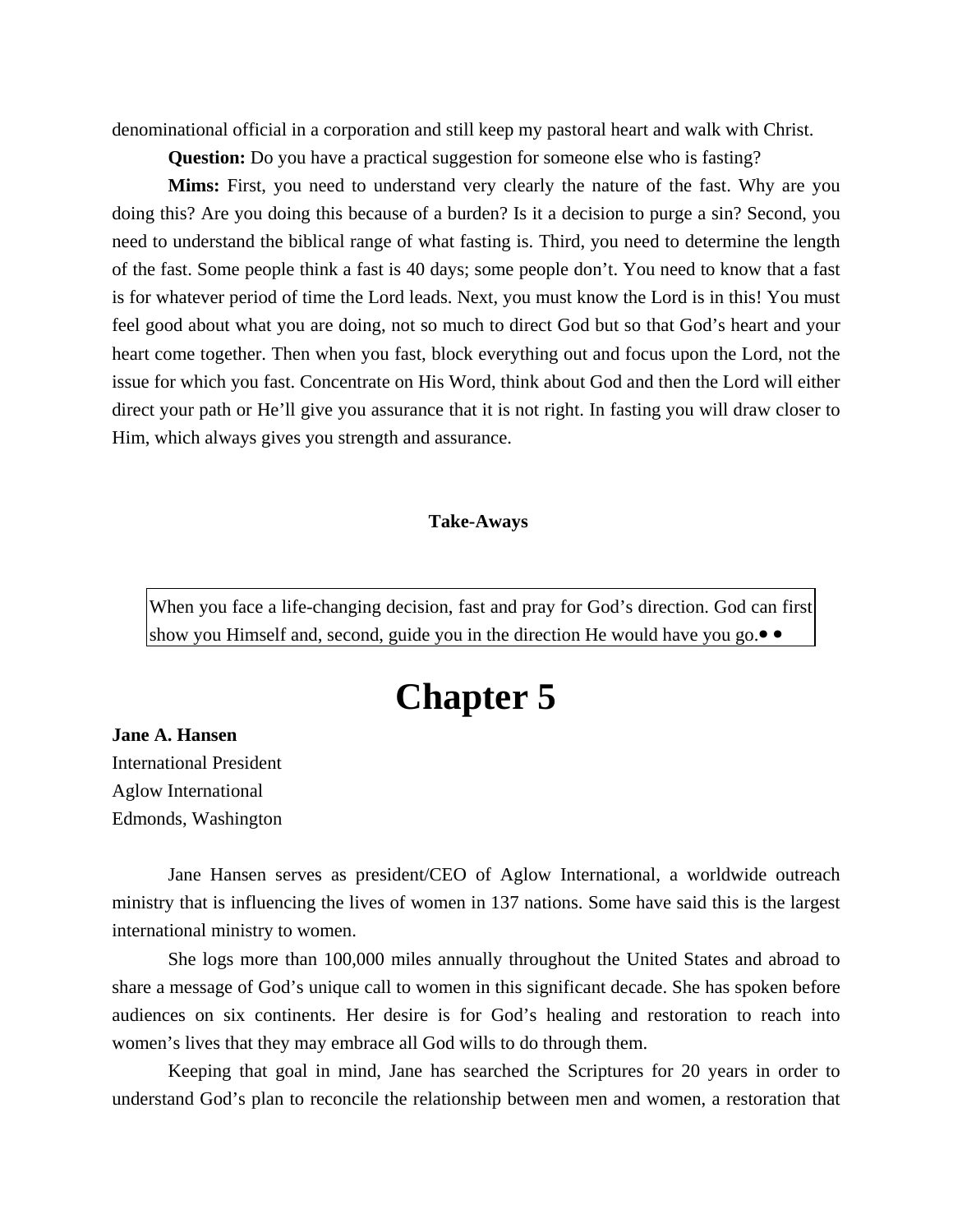directly affects the family unit as God intended it to be—the basic expression of His love and relationship on earth. This message is found in her books *Fashioned for Intimacy* and *Inside a Woman*.

Jane serves in leadership roles in many organizations, including the Spiritual Warfare Network, the Advisory Council for the International Charismatic Consultation of World Evangelization, the Advisory Board for the Regent University School of Divinity, the International Board for the International Reconciliation Coalition, and the National Advisory Board for March for Jesus.

### **Freeing a Son from Drugs**

Fasting Interview with Jane Hansen Favorite Verse:

She looketh well to the ways of her household.—Proverbs 31:27

**Question:** Tell me about the first time you fasted.

**Hansen:** I was facing a very difficult and painful situation in my family with a son who was a drug addict and an alcoholic. As a mother, I felt that I should somehow be able to make a difference in his life. As the burden for this son increased in my heart, I felt myself entering into a new kind of "laboring" for him. It was almost as though I were about to give birth to him again . . . not, of course in the physical sense, but in a spiritual sense. For me, that involved both praying and fasting.

**Question:** Will you please explain what you mean by giving birth to him in a spiritual sense and what part fasting played in that process?

**Hansen:** As women, we have been designed by God to give birth physically. But I believe He wants to use that very nature He has given us to bring some things to "birth" in the spiritual realm as well.

At times when the nation of Israel was in trouble, it was the women God called for. In Jeremiah 9:17 it states to "call for the mourning women." He was calling for skillful, wailing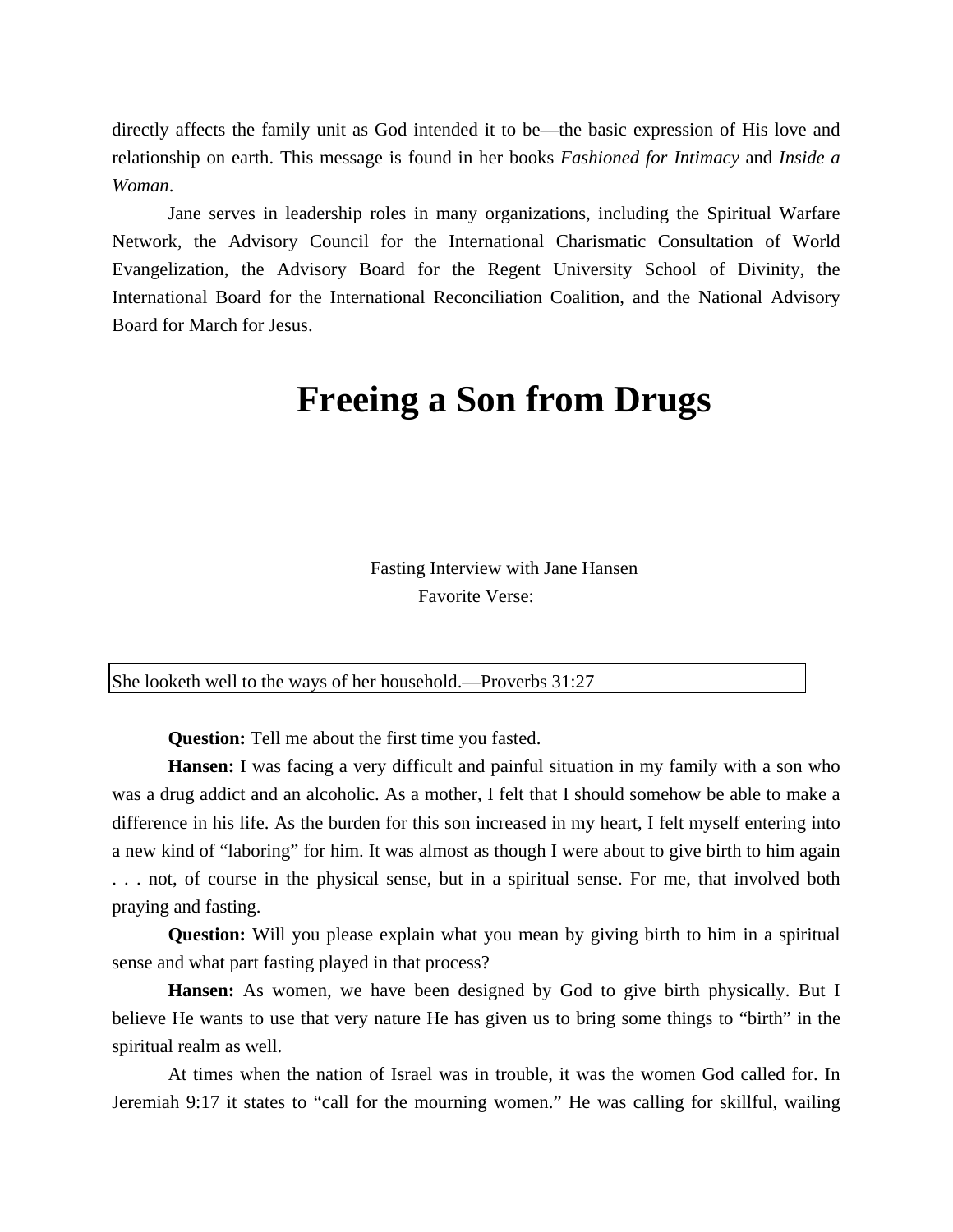women to come to intercede for a people who were far from God so that they would repent. Why? Because death had crept into the nation . . . into the cities and streets and even into the homes. It was cutting off the children from life. It reads like today's newspaper. Death has crept into our nation and the nations of the world. It is our young people, our children, that have been most greatly affected by the increased violence. I believe in the day in which we live, with violence increasing in the earth, God is again calling for women to come to cry out to God on behalf of their families and the cities and nations of the world.

Because we know that biblical truth runs in a circular fashion, it gives us confidence that God wants to use His people today to "bring to birth" the things that are on His heart to do in this hour.

**Question:** What do you mean about truth running in a circular fashion?

**Hansen:** We often think prayer is about convincing God to do something we want. In reality, it is about entering into God's will, calling forth His kingdom to come in the earth, and this act is circular. The will, the plan and purpose of God begins in heaven, in God's heart. He is always looking for those on earth who have an ear to hear what He wants to do in the earth.

Those who hear will begin to carry this burden in the "womb of their spirit." When the fullness of time has come, there is a knowing in their heart, perhaps without even being able to articulate it clearly at first. They begin to press into God with greater fervency. They begin to pray and speak forth the heart of God in that situation. As His will and Word are accomplished, it flows back to heaven fulfilled as He purposed. It is what we say in the Lord's Prayer . . . Thy kingdom come, Thy will be done . . . in earth, . . . as it is in heaven!

**Question:** How did fasting play a part in this process?

**Hansen:** As the truth of God's Word began to impact my own heart, I felt a sense of urgency to give myself to Him fully that the victory He purposed might be accomplished. My full attention was drawn toward God. My "fast" was to include several aspects of my life. Rather than being out of the house, busily about many things that would distract, I was drawn, almost impelled, to fast my time and attention. I went out less, talked on the phone less, watched TV less, gave myself to the reading of the Word and prayer more. It was a most fulfilling season. Again, not unlike a mother preparing for the imminent birth of a new child.

**Question:** Did your fast include food as well?

**Hansen:** In part, it did. Because I have a problem with blood sugar levels, I was not able to go long periods of time without food. I eliminated certain foods, or meals, but I have found that it is the attitude of heart and the coming aside unto Him that God is most after.

**Question:** What was the attitude of your heart at this time?

**Hansen:** It was an attitude of total victory. Somehow my heart had been quickened by the reading of the Word and I just knew that this was a battle for the soul of my son and God's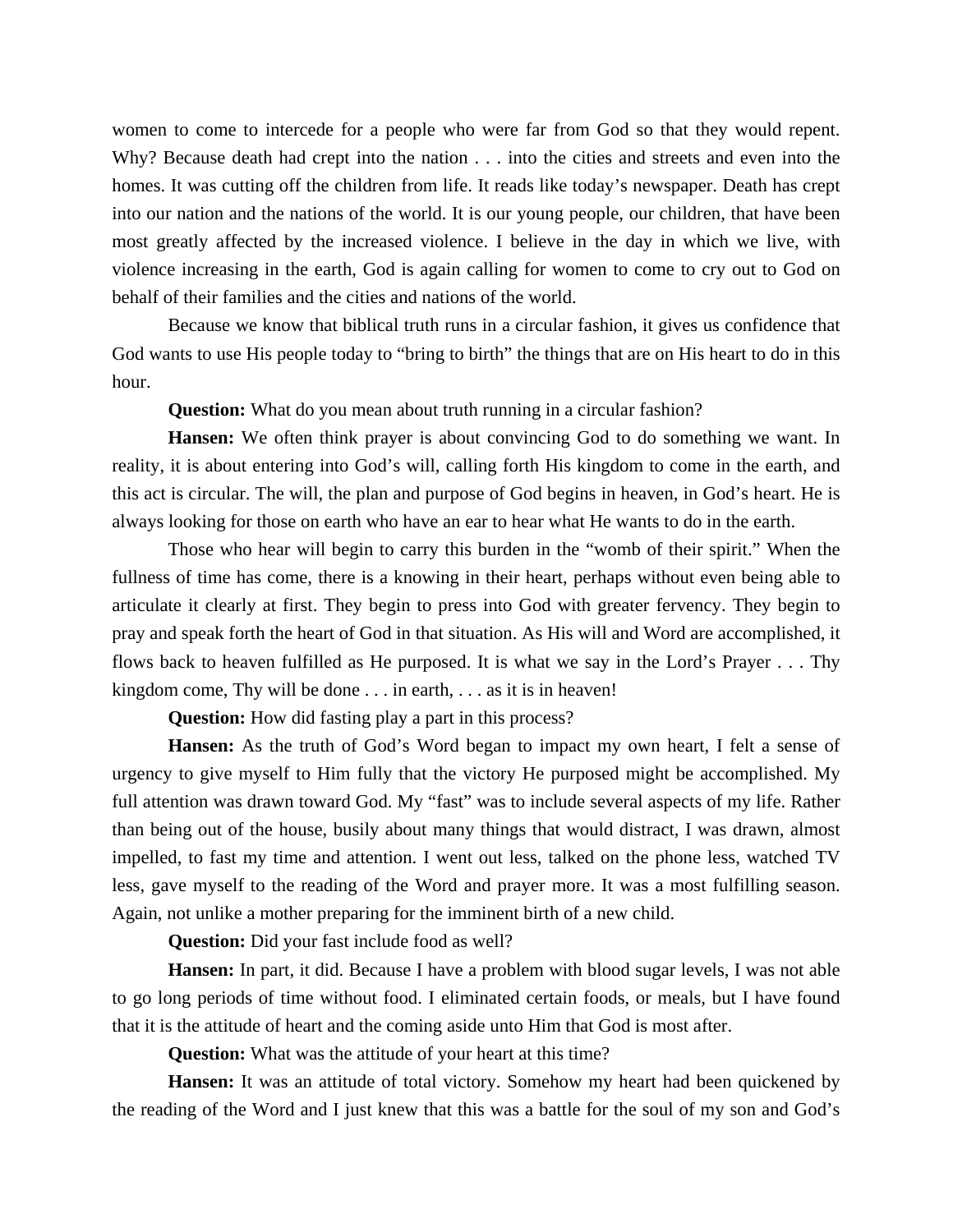enemy would not win. My part was to proclaim God's Word into this situation. I decided to intercede and not quit until the answer had come. Today, my son is a man who walks with the Lord.

**Question:** What are the greatest things for which you have fasted?

**Hansen:** First was the situation with my son. I believe God broke his addiction to drugs and alcohol through prayer and fasting.

Another incident is related to my marriage. Both my husband and I were raised in pastors' homes. At this point in our lives, my husband had not yet come to a place of a personal relationship with Christ. There were several points of stress and difficulty in our marriage. I began to fast and pray for this situation as well as the situation with my son.

I have seen the walls my husband had placed around himself come down. His heart, that was once so closed, has opened to God and to me. Today, he serves as an elder in our church. He is a loving, caring husband and father.

I see the activity of the Proverbs 31 woman not only as physical, but spiritual. She looks well to the ways of her household. That word "looks" is similar to the word in Ezekiel for "watchman." She is like a watchman in her home. God will use her to bring forth His heart, will and purpose in her family. Fasting will play a part in that.

#### **Take-Aways**

You can continually fast and pray for a family member who is in bondage or addiction and God will answer your prayer. Those who physically can't fast can enter the spirit of fasting to get results.  $\bullet$ 

### **Chapter 6**

#### **David Earley**

Senior Pastor, New Life Community Baptist Church Gahanna (Greater Columbus), Ohio

Dave Earley is senior pastor of New Life Community Baptist Church, Gahanna, Ohio. He founded the church along with a team of four graduates from Liberty University in 1985. Since then, the church has grown from 12 to an average weekly attendance of more than 900 and a staff of 15. The present facilities are valued at more than \$4 million, including a 1,000-seat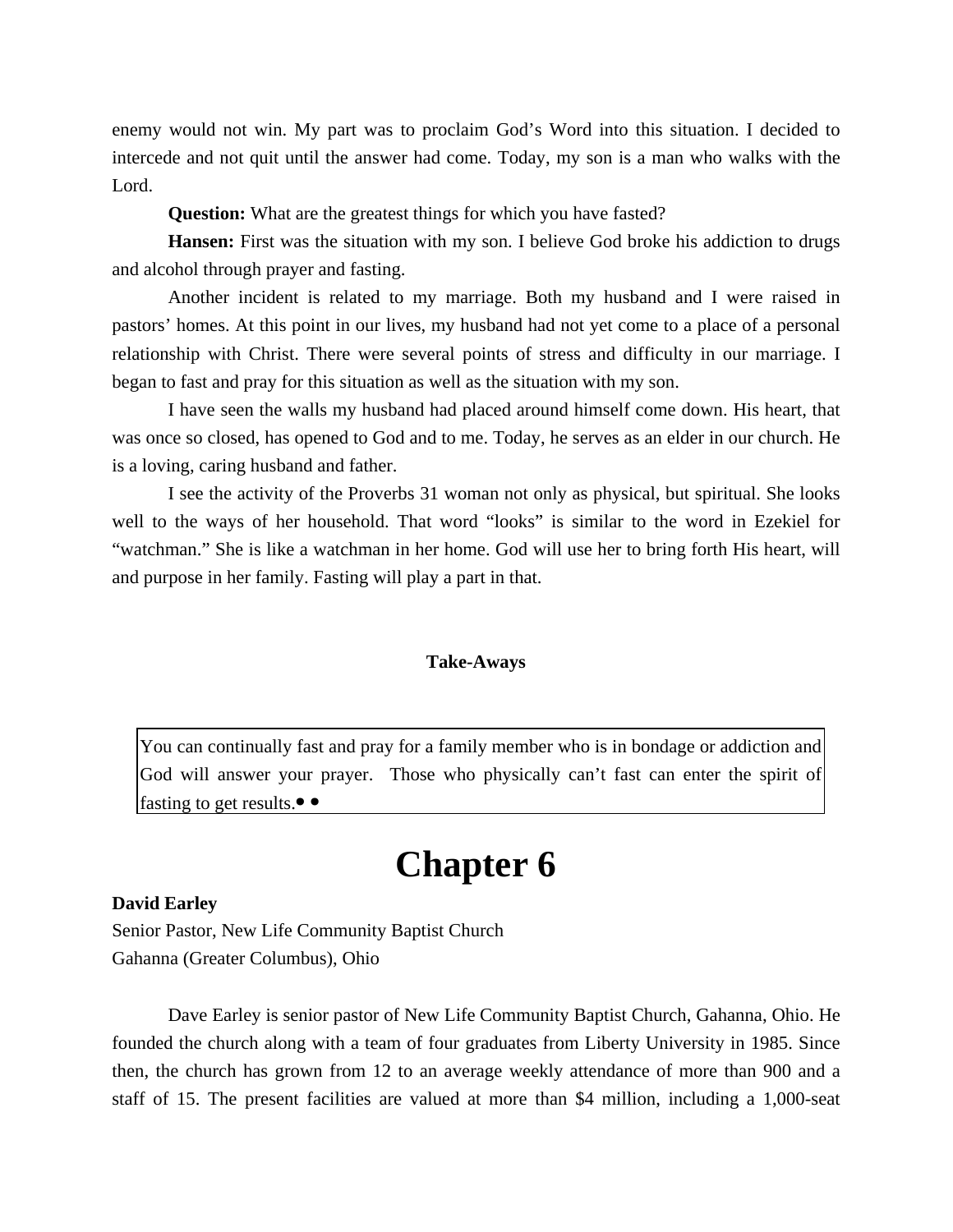multiuse auditorium.

Prior to planting New Life, Dave was Director of Discipleship for students at Liberty University. He has also served as president of a church-planting organization, Change a Nation, Inc. He has received awards for preaching, church planting and the Eagle award as Alumnus of the Year from Liberty University. Dave graduated from Liberty University in 1981 (summa cum laude) with a B.S. in pastoral counseling, earned his M.Div. from Liberty Baptist Theological Seminary (magna cum laude) in 1985 and was awarded the doctor of ministry degree by Liberty in 1998.

Dave has authored several church-growth resources, including *How to Move Believers from Membership to Maturity to Ministry: A Progressive Discipleship Program*; *Prime Time: A Daily Guide for Spending Time with God;* and *Together Everyone Accomplishes More: A Stewardship Plan for Multiplying Your Ministry*.

### **Planting a New Church**

Fasting Interview with David Earley

Favorite Verse About Fasting:

"But you, when you fast, anoint your head and wash your face, so that you do not appear to men to be fasting, but to your Father who is in the secret place; and your Father who sees in secret will reward you openly."—Matthew 6:17,18, *NKJV*

**Question:** How did you first learn about fasting?

**Earley:** A few days before I first came to Liberty in 1977, a friend of mine encouraged me to spend a few days fasting and praying with him. We went to Long's Retreat, which is a campground about 40 minutes from my home in Chillicothe, Ohio. During that time, God spoke more clearly than He ever had previously.

**Question:** What did you learn about fasting at Liberty?

**Earley:** When I first got to Liberty, J. O. Grooms taught us personal evangelism, and also how to fast. I began to fast one day, every week, on Tuesdays. I probably began to fast my freshman year, about my second or third week at college. For me it was a great spiritual benefit, even though I was on the wrestling team. We had three-hour, very demanding practices on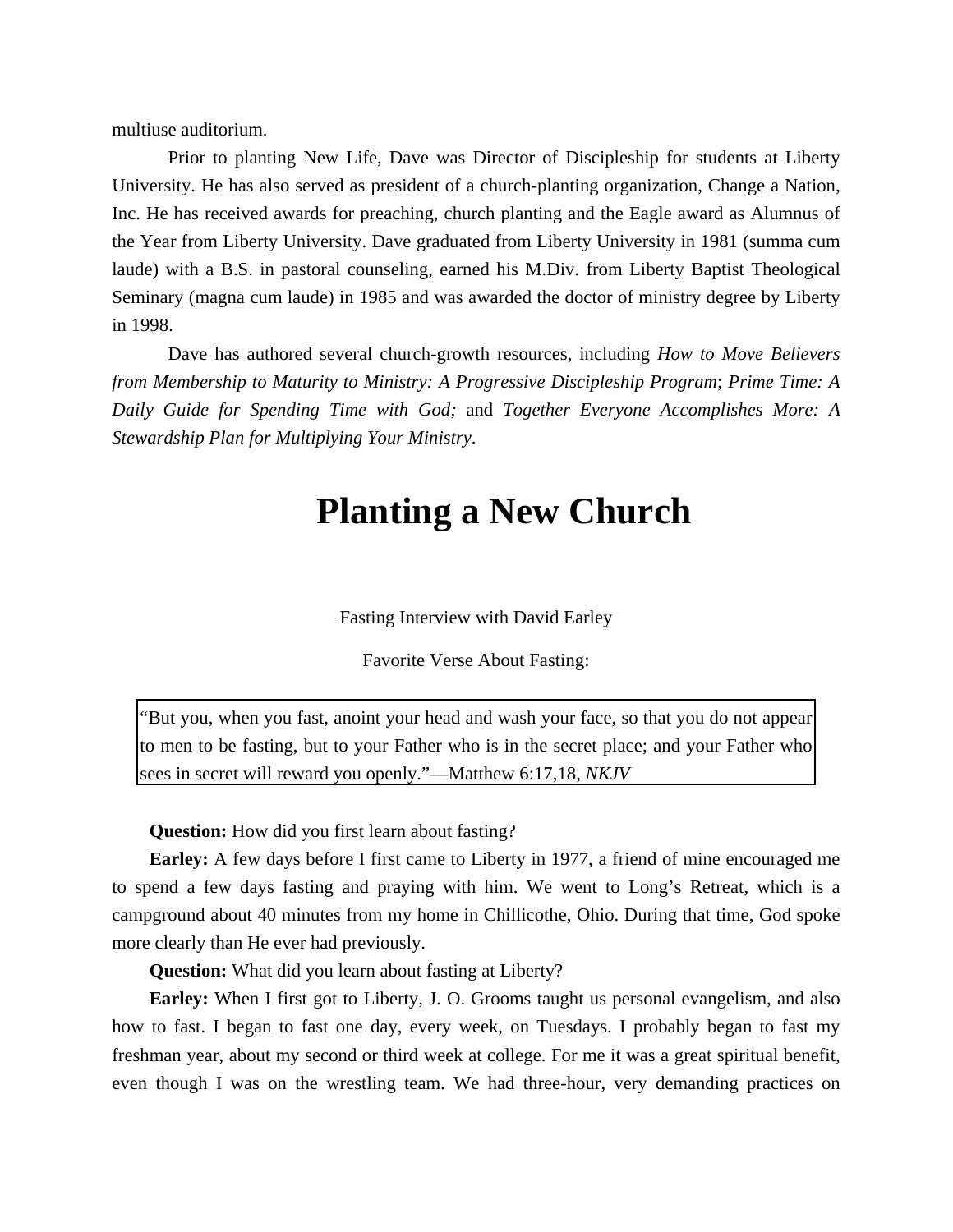Tuesdays, the day of my fast. It was a great faith-building event to learn that God would give me physical energy to do well in practice even though I would go without food.

**Question:** When did you actually begin your fast?

**Earley:** I would eat dinner on Monday night, then eat dinner again on Tuesday night. I fasted breakfast and lunch.

**Question:** What happened during those fasts?

**Earley:** I think I am still seeing God answering prayers from what happened during those times. My prayer time was from 12 to 1 every day in the operating room of an old hospital that was our dorm.

**Question:** Describe the call to church planting and what role fasting played in that endeavor.

**Earley:** After 1979, I was traveling on the Jesus First Evangelistic Team with Harold Vaughn and other students. We ministered in approximately 70 churches in about 70 days. We visited mostly new church plants. During that time I was reading about the call of God in John R. Rice's life. God then called me to plant a new church. I began to pray every day for a town, a team and a time to go do it. I especially prayed for these three things on the day set aside for fasting. In 1981, God gave me my first teammate, Cathy, my wife. In December 1981, four men made commitments to be a part of the team: Rod Dempsey, Steve Benninger, Brian Robertson and Chris Brown. We all went to Greater Columbus, Ohio, four years later to begin a church. While we were students, we fasted for the church God put upon our hearts.

Every week as I fasted, the picture of the new church came into focus. I felt God calling me to the Midwest . . . Columbus, Ohio, . . . then to a specific suburb in Columbus. And by 1983, we knew the town, we had the team and we were set to go in 1985.

**Question:** How long were you fasting for the location of your church plant?

**Earley:** About six years before we started the church. I was still fasting for a church mainly one day a week.

**Question:** What is the greatest answer you have ever had as far as fasting and prayers are concerned?

**Earley:** Probably every good thing in my life has been the result of fasting and praying. One of the biggest answers was in 1992. Our church was out of educational space. We had moved into a building but we were not in the position financially to build additional space. Every winter we had set aside a week or a month for prayer and fasting as a church.

In 1992, we challenged our people to eight great days of fasting. I was one of the people fasting all those eight days. On the last day of our fast, I got a call from a businessman who is not a member of our church. He knew we needed more education space. He told me that God told him to give us \$70,000. He wanted to know if I would take it. I told him I would. Within a few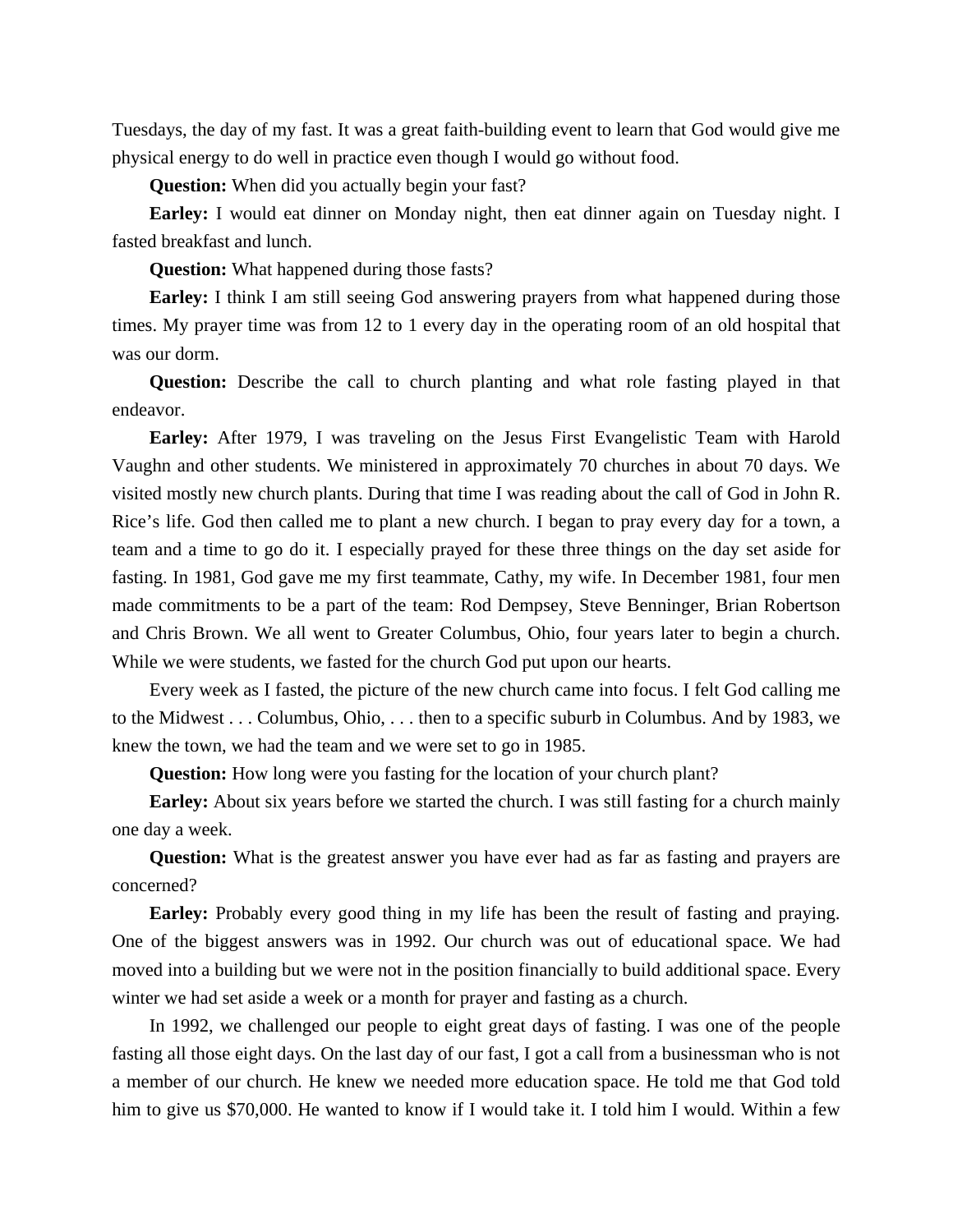weeks after that we were able to add six classrooms and continue to grow as a church. God gave us \$70,000 after eight great days of prayer and fasting. That was in February 1992; we dedicated the new facility by the end of May 1992.

**Question:** What has God done for your personal worship of Him through fasting?

**Earley:** Individually, some of my sweetest times with God have been as a result of fasting and worship. In the early days of our church, I was the only full-time staff person and had the office building to myself. On several occasions after a two- or three-day fast, I had the privilege of experiencing a level of personal commitment that was incredible. The presence of God was so real that it was as though time stopped. The light of His glory seemed tangible. I felt indescribable love and cleansing. Jesus was so precious that no other thoughts entered my mind. I was wonderfully lost in His presence.

**Question:** When you are getting ready to lead a group of people into fasting, how do you do it?

**Earley:** When I want to lead people into fasting, I usually teach a sermon or a series of sermons about spiritual and practical guidelines of fasting. I also recommend books such as *Fasting for Spiritual Breakthrough* by Elmer Towns, *God's Chosen Fast* by Arthur Wallis and the book by Bill Bright, *The Coming Revival*. I also make available tapes of sermons I have preached in the past on fasting. This past winter, we had a hundred people commit to fasting one day a week for 10 weeks. And to prepare them, we mailed them information and assigned them a prayer partner. On Sunday nights I taught an eight-week series on fasting. We were also able to make available the video seminar by Elmer Towns, *Fasting for Spiritual Breakthrough*.

**Question:** What would be the typical events you would do in a day of fasting?

**Earley:** I like to fast on Mondays. Usually I eat a light dinner early on Sunday evenings. Then after church I don't watch television. On Monday I get up for my regular time of journaling, prayer and Bible reading. During the day I work as usual. I drink an eight-ounce bottle of juice and dilute it with water. When I finish that, I drink several glasses of distilled water. I fast until about three o'clock on Monday. I like to block out extra time over the breakfast hour or after the lunch time for extra prayer. About three o'clock, I eat a couple of crackers. On Monday evening I eat a normal dinner. About every other month I go to a private retreat or hotel and spend the whole day in fasting and praying. Once a year I like to get away somewhere to spend about three days fasting and praying.

**Question:** Who goes with you?

**Earley:** Usually, I go alone. On a couple of occasions I have taken a staff member.

**Question:** You had some lingering physical problems. Did fasting cause those problems or interrupt your daily requirements?

**Earley:** In August 1991, I got a type of flu called Epstein-Barr virus, which is commonly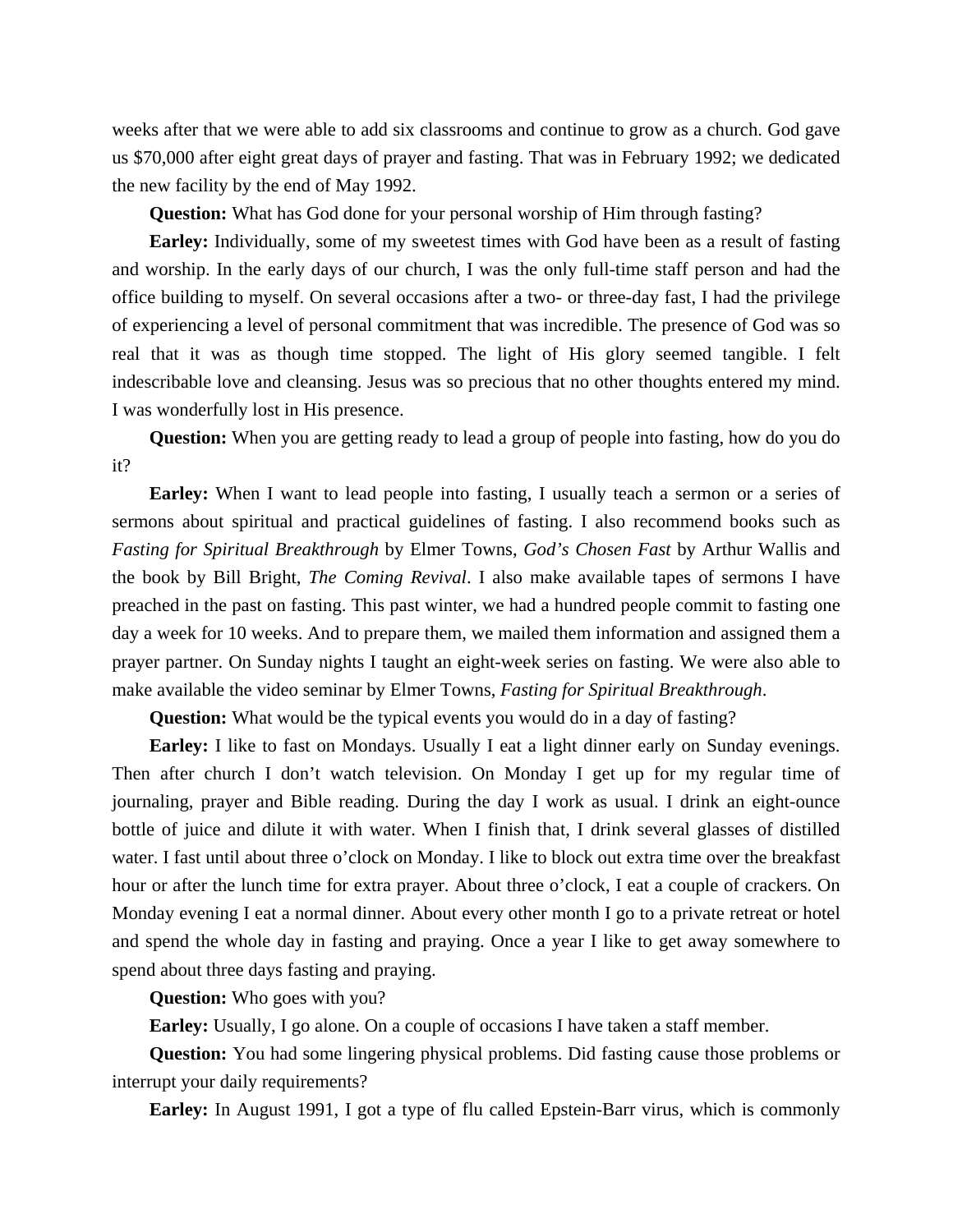called "chronic fatigue syndrome." Basically, I got the flu that would not go away. I lost 18 pounds in three weeks. I began to experience severe joint pain. Eventually, it began to affect most areas of my life. For a couple of years, on the recommendations of the doctors, I was not allowed to fast. In the past two years, they have started allowing me to get back to fasting one day a week or more. As a result, my health has improved significantly. A couple of times I went on a three-day fast under the directions of doctors, primarily for the benefit of detoxing my system. I noticed when I started fasting regularly again, my health continued to improve.

**Question:** What directions would you give to those who have never fasted; how would you get them started?

**Earley:** I encourage people to start small. Usually fast one meal the first time. Maybe two meals for the second time and then a whole 24 hours. Then a two- or three-day fast. I encourage them to drink a lot of juice or water, and to limit their physical activity, and I encourage them to plan their fast at times when they can spend extra time with God. Recently, I have begun to encourage people to have a prayer partner praying for them on their fast day. Before going on an extended fast, they probably need to get a doctor's approval. It is a good idea to tell friends and family when going on a long fast so they understand why meals are being missed. They can also pray for the person fasting. People should expect that they will not feel well physically while fasting and might not feel well spiritually either while fasting. But the results are worth it. Sometimes people notice greater demonic attacks when they are fasting. It means they are making an impact for God's kingdom.

This winter, I felt God lead me to get our entire city to fast and pray. We got 15 churches to work together to distribute a copy of the *Jesus* video, free to every home in our city. Several people from various churches met on Mondays for an hour and a half at lunch. We met at a different church every week to pray for revival in our city and to pray for the distribution of the *Jesus* video. As a result, we had one of the most successful citywide efforts Campus Crusade has ever had. We distributed 6,300 copies of the *Jesus* video in two hours. During the course of a few weeks, the number went up to 8,000 copies of the video, and more than 600 people told us they had made decisions for Christ.

#### **Take-Aways**

You should try to make fasting a regular discipline in your life by planning to fast on a weekly or monthly routine. You should also try to plan special events to pray for longer times, or go to a special place for prayer and fasting.  $\bullet$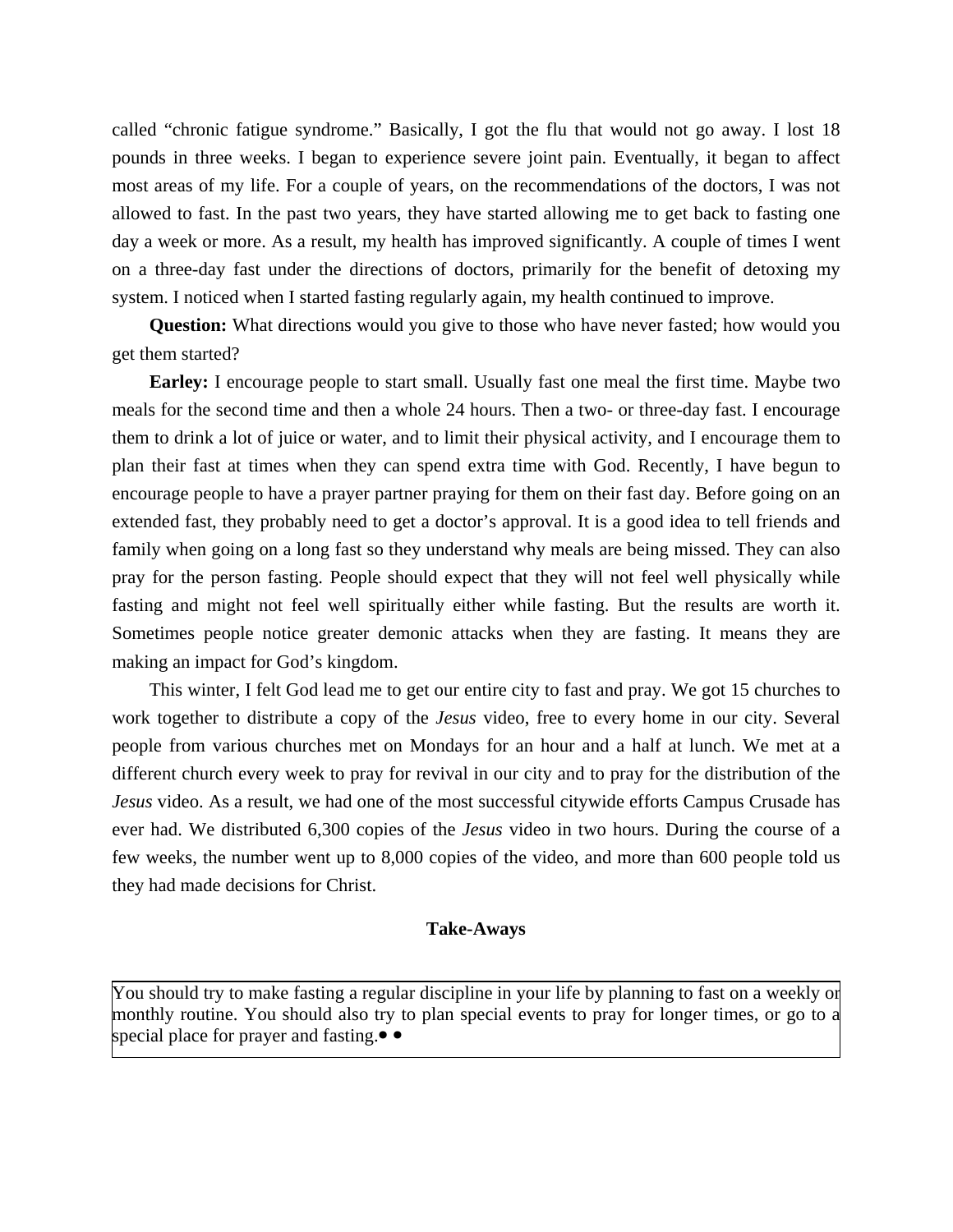### **Chapter 7**

### **Troy Temple**

Instructor, Center for Youth Ministries Liberty University Lynchburg, Virginia

Troy Temple is an instructor in the Department of Church Ministries at Liberty University, Lynchburg, Virginia. He also serves as the director of Youth Ministry Services for the Center for Youth Ministry at Liberty, and he supervises the annual Harvesttime House of Death called ScareMare, attended by approximately 20,000 people each year. Last year more than 3,000 decisions for Christ were made.

He has served as a youth pastor and is committed to local church ministry. He currently serves in the Middle School Department at Thomas Road Baptist Church, Lynchburg, Virginia, and is also a frequent camp and youth seminar speaker.

Troy and his wife, Karla, have been married for seven years. They have a daughter, Madeleine, and make their home in Lynchburg, Virginia.

# **A Baby Girl for a Childless Couple**

Fasting Interview with Troy Temple Favorite Verse About Fasting:

So we fasted and petitioned our God about this, and he answered our prayer.—Ezra 8:23, *NIV*

**Question:** When did you fast?

**Temple:** I fasted from the beginning of February through the middle of March in 1997. It was a 40-day fast . . . the Lord led me into it primarily for spiritual renewal . . . for a new financial discipline in my personal finances . . . and also for a family . . . a child. My wife and I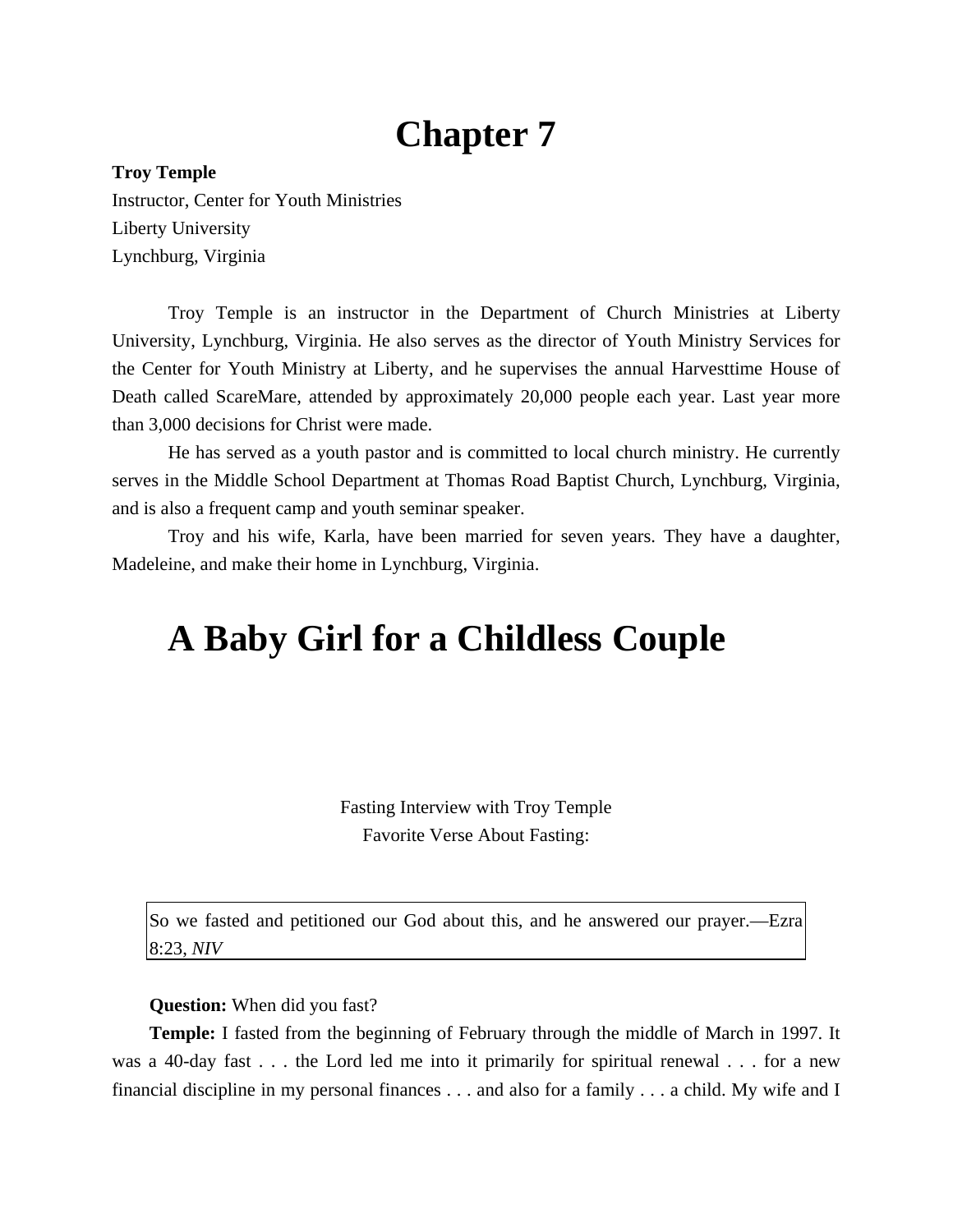had been infertile for six years.

**Question:** Describe the financial aspects of your fast.

**Temple:** After the fast was over, my wife and I actually began living on a budget. We had not been disciplined before this. As a result of the fast, we were able to give more, and since that time we have seen our giving increase. We got to the point where we were not necessarily wondering where the money was coming from, as we were before the fast.

**Question:** How long have you been married?

**Temple:** At the time of the fast we had been married five and a half years.

**Question:** How serious were your financial troubles?

**Temple:** We were not in deep financial trouble, but we were to the point where it was paycheck to paycheck. Nothing left over. After payday came, and for two weeks, there was no spending money. There was no money for an occasional lunch out, no money for any incidentals or emergencies that came up . . . it was very insecure as far as knowing that things would be provided for.

**Question:** How did God change you?

**Temple:** Through the fast, God began to simplify my spiritual life by focusing on Him and my becoming more like Him. God focused my relationship with Him. Two areas came out of that, . . . one was something I wasn't even praying about: my physical health and my personal diet so I could stay healthy for a long time to care for my family. Second, financially, God convicted me about my misuse of funds, not unethical misuse of funds, but purchasing things on the spur of the moment . . . purchasing things I didn't really need. There was a lack of discipline in regard to financial matters. In fasting, God convicted me to be the spiritual leader in our home, carrying it through all areas: financially, physically for the health of my family, and leading them in all areas.

**Question:** Are you on a budget now?

**Temple:** We're on a budget now. We've been on it for about a year and a half. In fact, I am planning this very next week . . . in December. . . before Christmas week to meet with our financial counselor. We'll revisit the budget now that we have a little girl, and set up a new budget to allow for retirement and to finish paying off consumer debt we got into.

**Question:** Tell me about your family.

**Temple:** Karla and I were married in 1991. Within the first year, after prayer, we tried to begin our family. At that time, we conceived twice in our second year of marriage. Both times we lost the children—Jordan was the first child to miscarry and Taylor our second child, in late 1992. From that time on we were never able to conceive. We consulted specialists, and spent a lot of income trying to diagnose two years of unexplained infertility. No problem was pinpointed.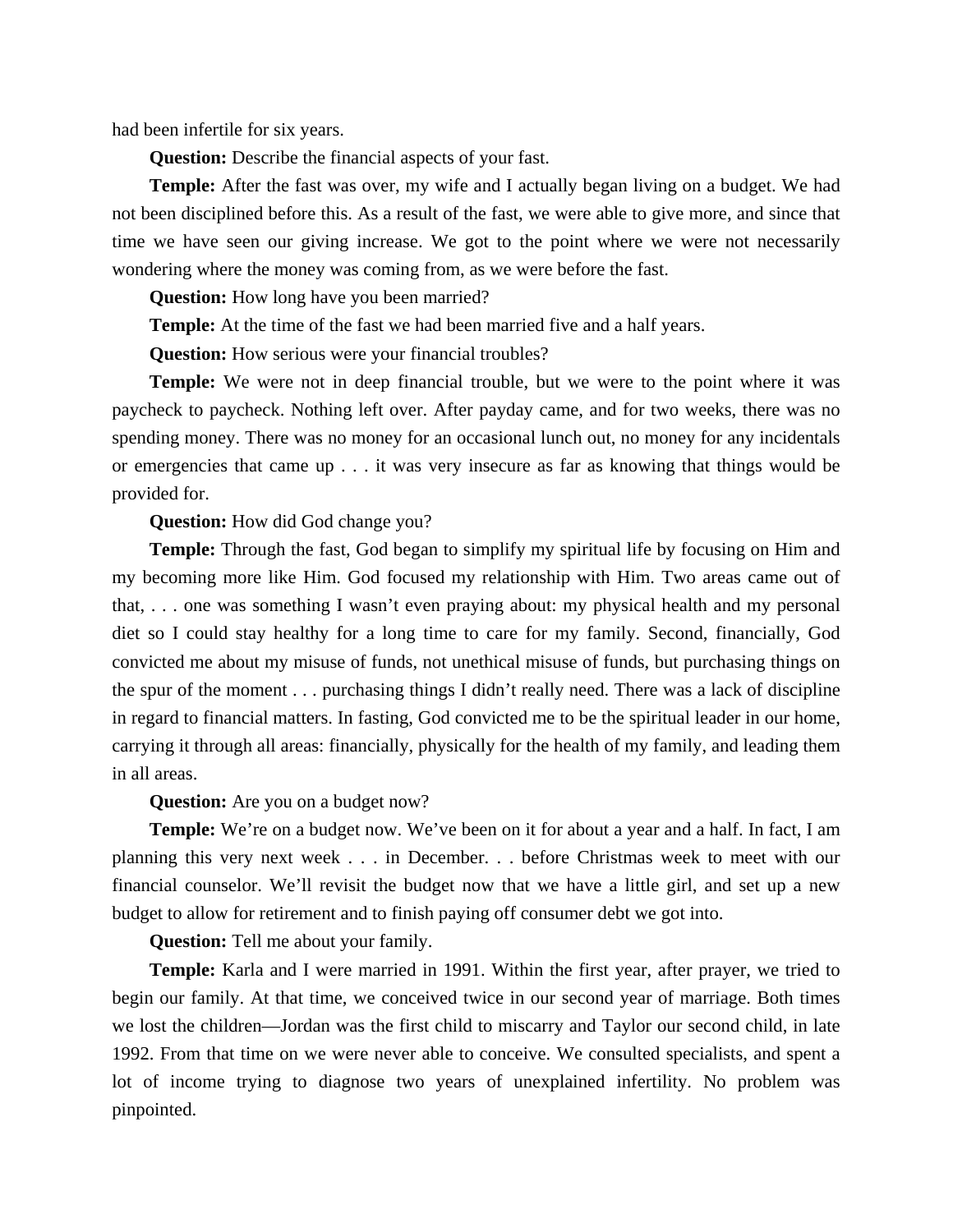About a year ago my wife spoke with Ruth Towns, director of a local adoption agency our church supported. It is also where we ended up getting our little girl. Karla asked questions, and Ruth encouraged her to fill out the application and come in to talk with her, which we did. At that time, we were very encouraged about the possibilities . . . but still really troubled by the unexplained infertility . . . we weren't completely resolved with that whole issue. We didn't know why God had done what He had done.

A month later, I sat on an ordination council for a friend of mine in North Carolina. He had been on a 40-day fast, and ended it the very evening they had the ordination ceremony. As I was driving home by myself, I was convicted in several areas. One had to do with my physical health and financial discipline. I literally wrestled with God in the three-hour drive. I sang hymns and the Holy Spirit was my copilot, convicting me about these areas of my life.

The Holy Spirit asked me several questions. What would I be willing to do to influence my family for a long time? Would I be willing to become a financial steward of the resources God had given me? What would I be willing to do to have integrity and be able to impact people's lives through giving? The questions came in the car, "Are you willing to meet with Me and fast for 40 days?"

After about two hours of wrestling with God, I just said, "Father, I will do whatever it takes to be the man in my home that you need me to be, financially, physically and spiritually for my wife, for my family and for the future."

**Question:** What commitment did you make?

**Temple:** I committed to do an actual fast. My friend had done a water-only diet. At the time, I didn't have a lot of information about different types of fasts. I learned more when I talked to Elmer Towns about the different kinds of fasts and their purposes. I began with juice and water only, and stuck to it. That was my original commitment. No solid food . . . no warm food . . . no soup. Only juice and water. I became very fond of cranapple juice, and still am. I actually went out and purchased a juicer and started juicing vegetables and fruits, and am still very much sold on the physical enrichment and value of that discipline and practice.

**Question:** Describe your prayer time during your fast.

**Temple:** I had a list of people in my Day-Timer for whom I would pray every day—first, personal or spiritual renewal; second, financial discipline; and third, a child for my wife and me. I was praying for God to multiply our family.

**Question:** How did God answer?

**Temple:** In September 1997, my wife and I had submitted an application to the agency we had previously contacted. (Not the agency where Ruth Towns was located.) They changed their fee structure . . . and it was very disappointing because the fee structure went from something we could manage to something that was insurmountable in cost. We decided to put it on hold. Ruth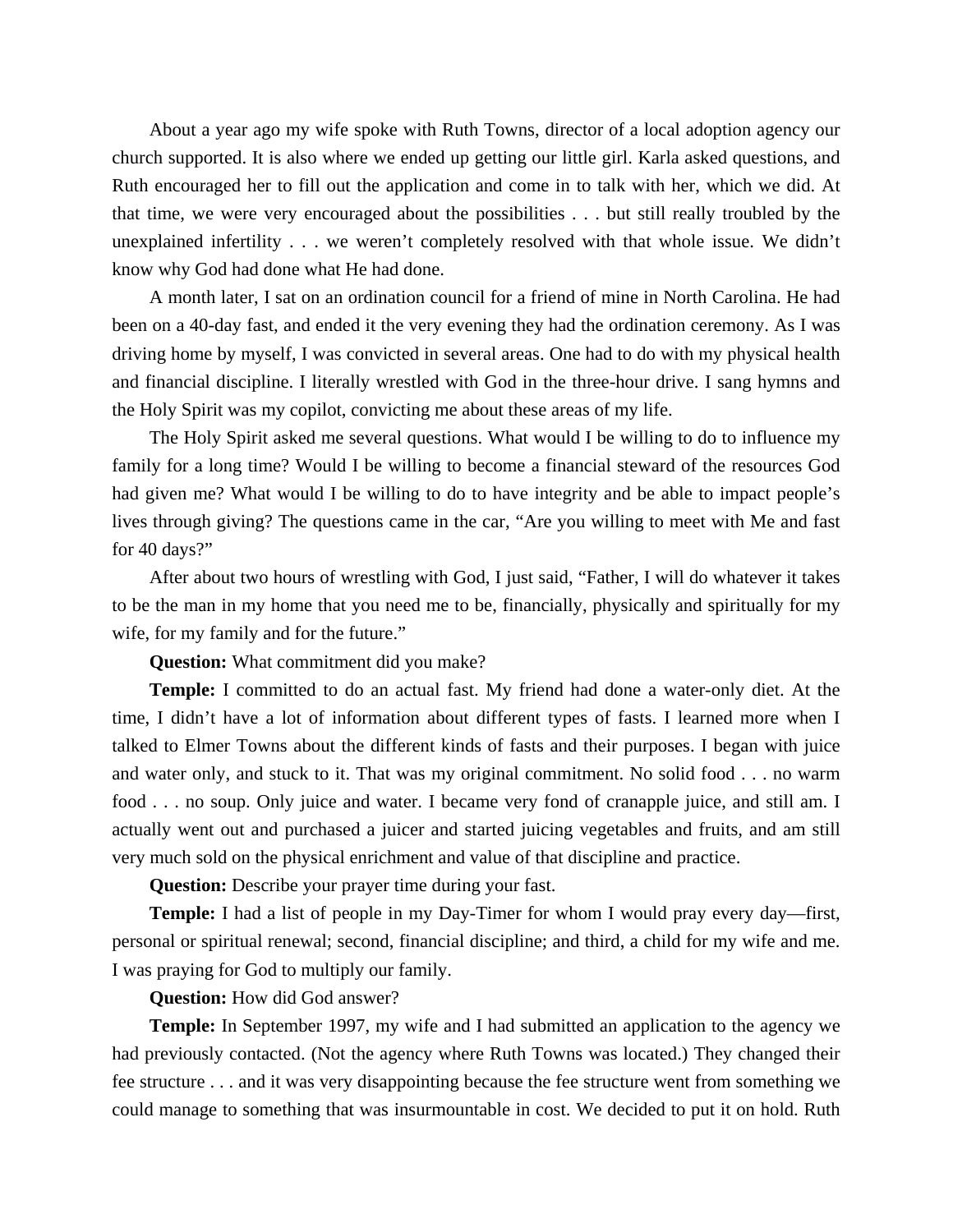Towns came to my wife's office in the church and questioned her about why we hadn't completed an application with the agency where she was director. We then met with her, and she explained that a hard-to-place child would require the same adoption fees we were able to pay at the other agency before they raised their fees. We had already prayed about taking a hard-toplace child, so we agreed right then and there . . . and we even prayed with Ruth . . . the Lord led us right to that point. It was a decision that didn't take much effort to make. God was in it.

At the very time we were talking with Ruth Towns, a birth mother was being interviewed in another office in the same building. We didn't meet because it is a confidential adoption. A social worker was meeting with the birth mother and came into Ruth's office and explained that this mother had seen the photo albums of the parents and the families that were willing to adopt hard-to-place children. The birth mother didn't choose any of them.

The social worker wanted to know if we were interested in giving her a biographical sketch and a photograph to show this birth mother the next Tuesday. We spent the whole weekend redoing a complete photo album, birth letters to the mother—I wrote one, my wife wrote one we did an update, a whole biographical sketch. The very next Tuesday the birth mother saw our album. They didn't tell us she was interested in us. This agency sometimes will not tell details because some birth mothers change their minds.

On Wednesday while I was teaching a class, a student came and said, "Mr. Temple, do you have any kids?"

I replied, "No, Jenna, why do you ask?"

She said, "I don't know but God has laid it upon my heart to tell you that you're going to be a dad soon."

The agency got a call from the birth mother that day, saying we were the only family she could picture with her little girl . . .Troy and Karla are to be her parents. Within eight to nine weeks we had our daughter. She is beautiful and she fits our family and even looks like me . . . dark hair and brown eyes. Her name is Madeleine.

What is incredible is the timing. God touched me . . . driving down the road and I made a commitment to a 40-day fast. Madeleine's birth mother conceived her during the middle of my 40-day fast. The providence of God brought me to tears. I was distraught, emotionally at my wit's end, and also physically at my weakest, but at that time God had already begun to prepare a little girl for my wife and me. The whole power and magnitude of God's sovereignty was overwhelming.

That 40-day fast changed my life. I spent time begging and laying myself out before God asking to become a father . . . and my wife to become a mother . . . God didn't have to do that . . . it wasn't a negotiated bargain . . . I didn't trade food for God to give us a child . . . I humbled myself and didn't know how He was going to do it . . . and even through September when we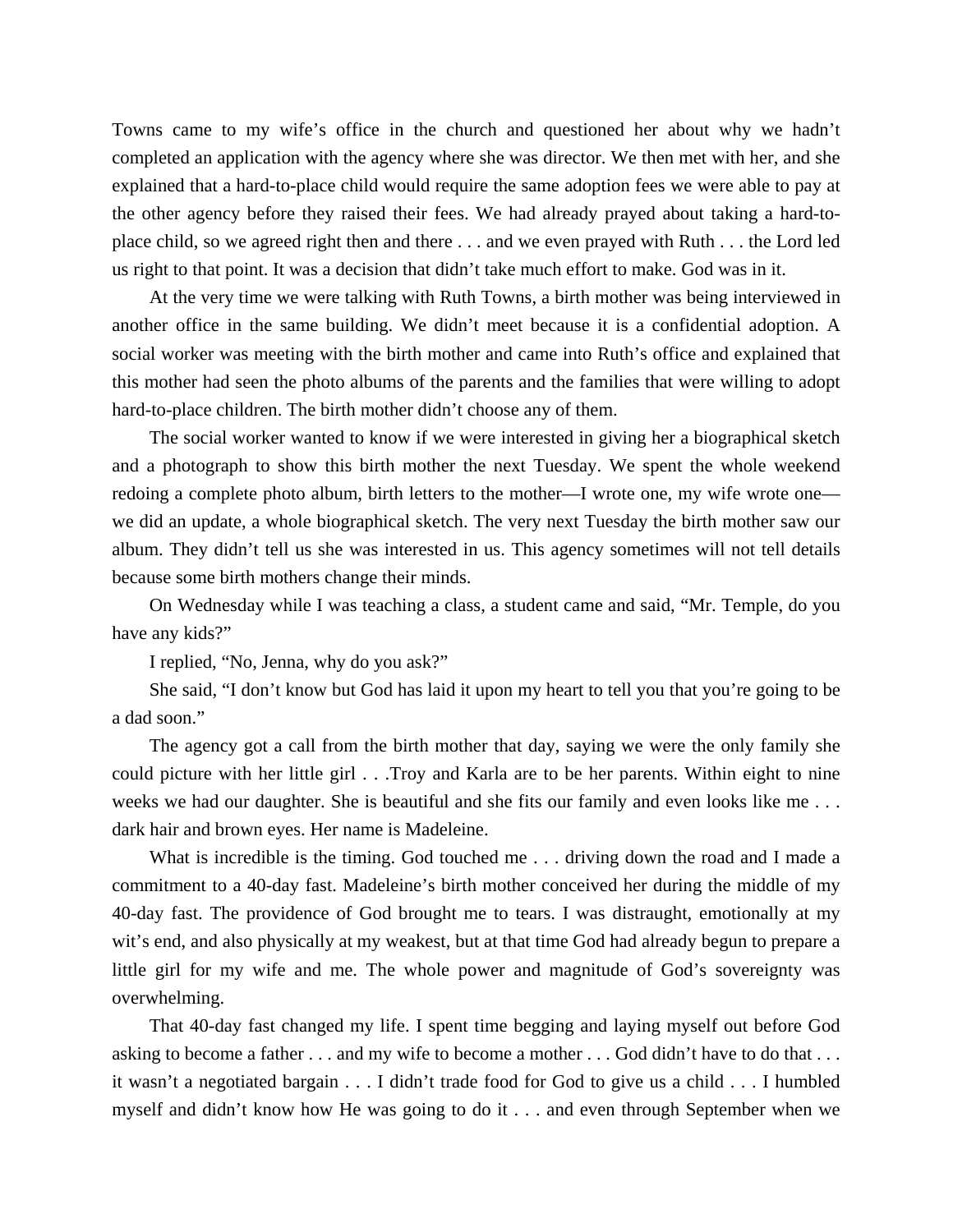were at our wit's end, little did I know that when I actually gave up something . . . that I didn't think I could afford to give up . . . through that 40-day fast, God began answering a six-year-long prayer of the battle with infertility. We now have Madeleine Paige, an answer to prayer.

### **Take-Aways**

When we fast and pray for answers from God, He doesn't always answer the way we think He will answer. God has more than one way to answer our prayers. God gave a child to a couple through adoption rather than through conception. We must be patient when fasting for results; it may take nine months or longer to get results. $\bullet$ 

## **Chapter 8**

**Larry S. Boan** Associate Pastor Central Assembly of God Vero Beach, Florida

Larry Boan is the associate pastor of Central Assembly of God in Vero Beach, Florida, where he has served for 17 years. He has felt God's call to a supportive position in a local church and has been both a youth pastor and associate pastor in Rock Hill, South Carolina, where he was born.

### **Salvation of a Dad**

Fasting Interview with Larry Boan

Favorite Verse About Fasting:

"I have been crucified with Christ; it is no longer I who live, but Christ lives in me; and the life which I now live in the flesh I live by faith in the Son of God, who loved me and gave Himself for me."—Galatians 2:20, *NKJV*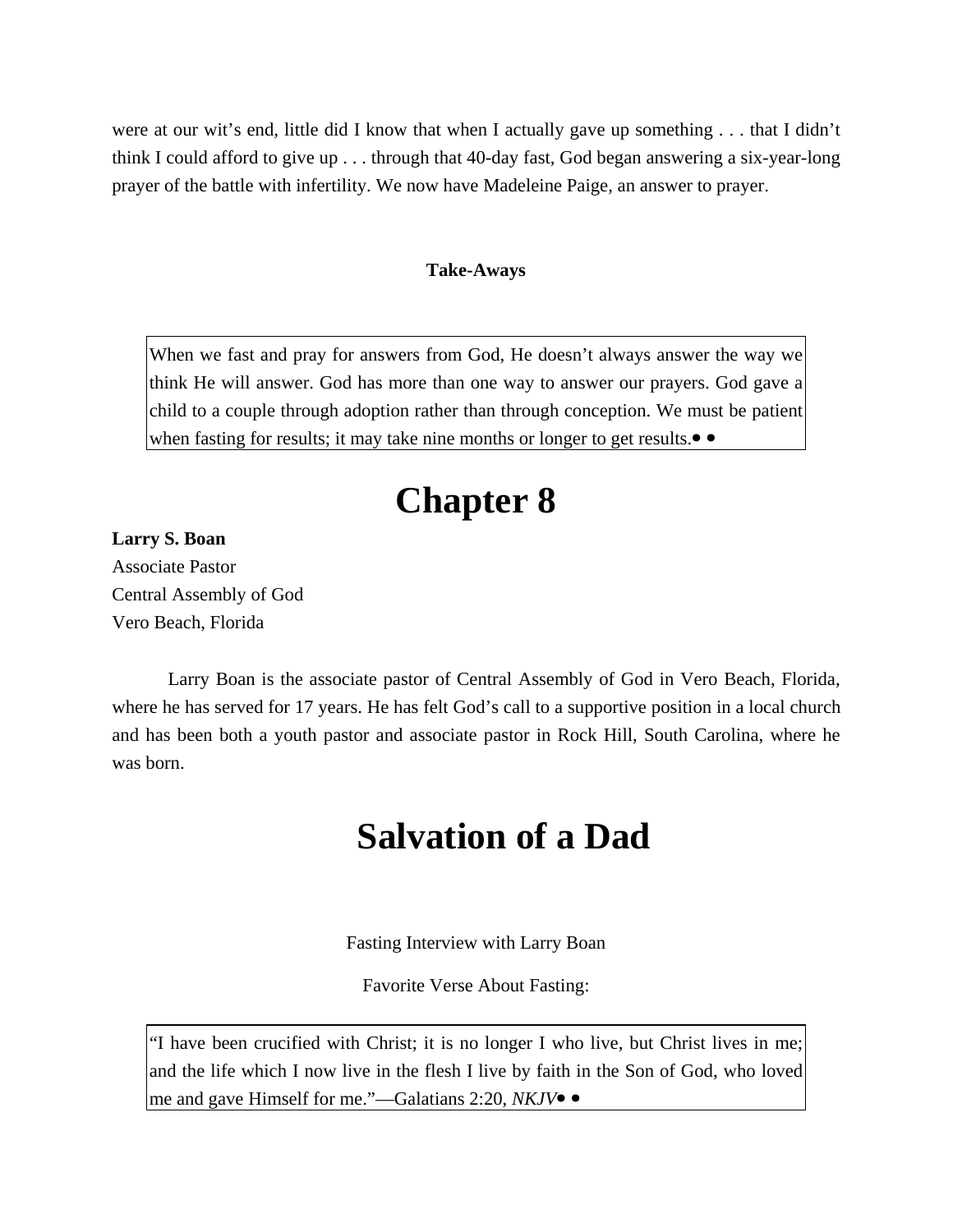**Question:** Tell me how you began fasting for your dad.

**Boan:** Two years ago in January (1995) I was helping my wife around the house, and just thinking about my dad. We had just seen him and found out he had cancer. My dad was not a believer and had never attended church on a regular basis all of my life. Only occasionally did he attend church, such as a funeral or when I was visiting would he go to church. As I was helping my wife . . . I felt the Lord speaking to me, asking, "Are you willing to fast for your dad?"

I said, "Yes, Sir, I am."

At that point I felt the Lord wanted me to fast for 40 days for my dad's salvation. So I began a 40-day fast. The twentieth day of the fast, I was visiting him in Rock Hill, South Carolina, where he lives. That day, when we were visiting and talking, I felt a little shifting in his attitude toward Christ. Later that evening, I asked Dad if I could pray for him.

He said, "Son, come back in about an hour and I will let you pray for me." He was pretty much bedridden, confined to his bed area.

**Question:** What was your dad's medical problem?

**Boan:** He had cancer, which was terminal.

**Question:** How did you feel about his response?

**Boan:** He had never said before that I could pray for him. He used to say, "Quit praying for me. Every time you pray for me, I get worse." This time he said, "Come back in an hour and I will let you pray for me." I was ecstatic about his answer. So I walked out to tell my wife and my mom.

I walked around the block, praying, "God, let me tell him about salvation, and let him respond. Give me Your favor in this regard."

When I went back and asked him if I could pray for him, he said, "Yes." I began to pray for him and I just asked the Lord to touch him and be with him. At that moment, I felt the Lord tell me that my father had already prayed.

When I finished praying, I asked Dad, "Have you already prayed?"

He said, "Yes."

I asked, "When did you pray?"

He responded, "A little while ago."

I said, "What did you pray?"

He said, "I asked God to accept me."

At that point he gave his heart to the Lord. Two weeks and four days later, my dad died. On the fortieth day of my fast, we had his funeral. I was still fasting. I wanted to honor my commitment to fast for 40 days. The timing was something profound that the Lord did in my life.

**Question:** What kind of fast was this? Did you drink juice?

**Boan:** I drank juices and occasionally I had tomato soup. Most of the time it was juices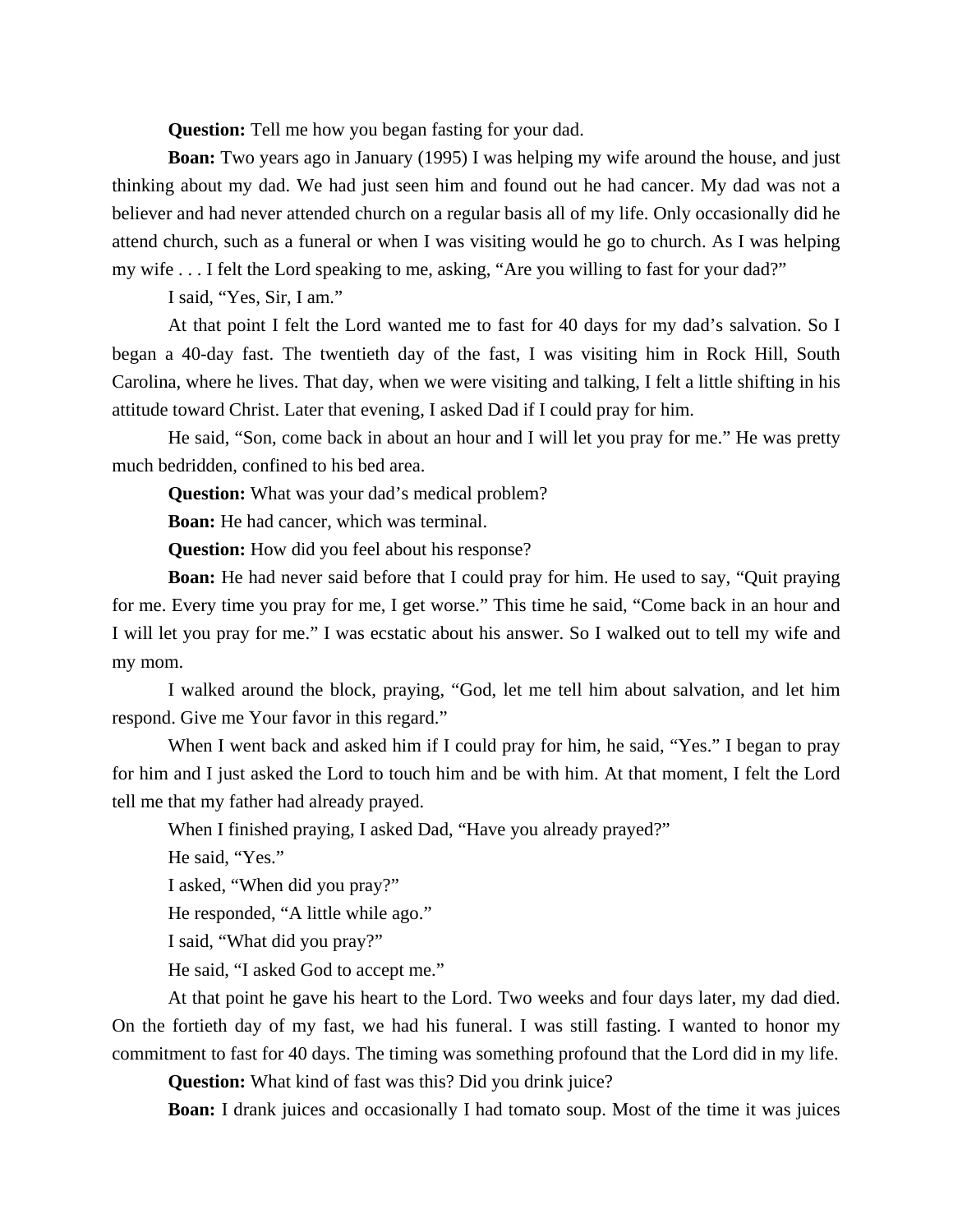but not total absence of food. It was mainly juices.

### **Take-Aways**

God may put a burden upon you to fast because He wants you to become involved in His work. Sometimes we want a loved one converted, and we just pray about it. Perhaps the Lord tests our sincerity to see if we would fast for someone's conversion.

## **Chapter 9**

**Michael Womack** Pastor, Calvary Baptist Church Erwin, Tennessee

Mike left the Agape Players in the summer of 1971 to attend Bible college in his hometown of Miami, Florida. Later he served as youth and music director in a Baptist church in Hialeah, Florida, before moving to Texas to attend Dallas Theological Seminary where he earned the Th.M. degree in 1982. After graduation, Mike and his wife, Claudia, moved to Tennessee where he continues to serve as senior pastor at Calvary Baptist Church in Erwin, Tennessee. Mike has also earned a D.Min. from Mid-America Baptist Theological Seminary in Memphis.

## **Buying a Bus for a Musical Team**

Fasting Interview with Michael Womack

Favorite Verse About Fasting:

David therefore besought God for the child; and David fasted, and went in, and lay all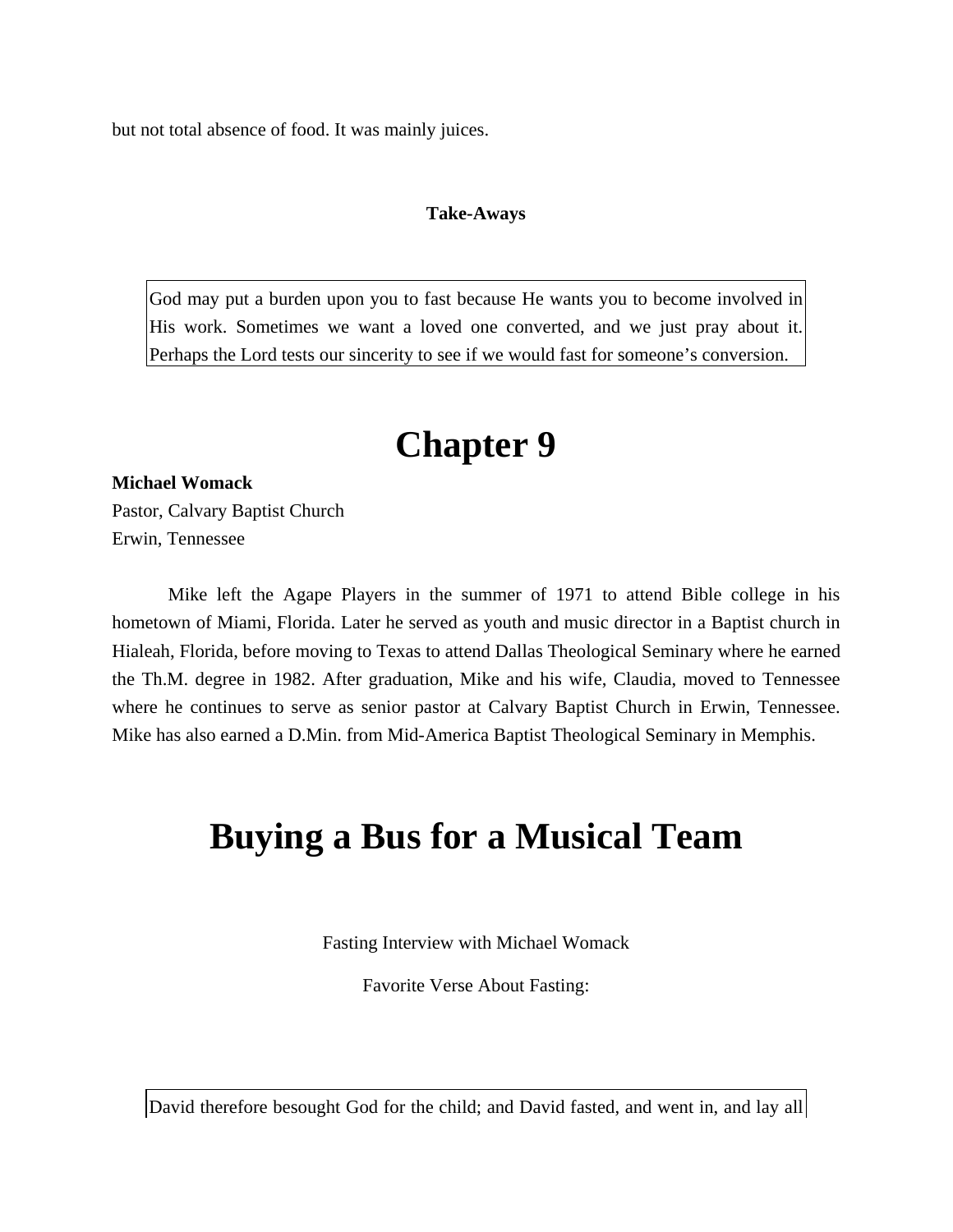### **Question:** What did God do through fasting?

**Womack:** After coming to the Lord in early 1970, I had the opportunity to travel with a group of about 25 other college-age young people, doing music and drama evangelism across the United States and Canada. We had purchased an old bus with the proceeds of selling some 10,000 dozen Krispy Kreme donuts. I recall major problems with the bus in almost every state. That fall it seemed the bus was on its last legs, and we believed we must have more reliable transportation. We were in Ohio at the time and staying in private homes in the Dayton area. After considerable thought, we agreed together to enter a time of fasting for a newer bus.

Most of us were young Christians and few of us had any actual experience with fasting. We agreed to an extended fast of a 30- to 40-day duration and felt it would be best if we allowed ourselves one glass of orange juice each morning and a glass of water later in the day. During our praying we also felt that God would be pleased to allow us to let our need be known to people we had met along the way.

Our phone bill became quite large, but God heard our prayers and blessed our calls by allowing us to receive enough money for us to purchase a used Greyhound Bus from a place in Chicago. The last day of our fast was the day before Thanksgiving, and the good people of Landmark Baptist Temple in Cincinnati let us break our fast in their fellowship hall by feeding us a large Thanksgiving Day banquet. We ate to our hearts' content, and not one of us became ill. Today, I would never recommend such a hearty meal to break a fast, but we were young and it was so very good.

**Question:** How did Landmark Baptist know of your need?

**Womack:** While staying in the Dayton area, we were able to sing and perform our evangelistic drama in many churches. Landmark was one of those places, and the people there were so very gracious. Did I tell you that the women of the church actually prepared the banquet for us?

**Question:** Did your group have a name?

**Womack:** We were called the Agape Players, and were comprised mostly of young adults from the Miami, Florida, area. In retrospect, I guess you could say we were sort of a noncharismatic addition to the Jesus People movement of the early 1970s. Rocky and Alice Adkins were the directors, and it was their vision as local church volunteers that brought the group together. As we traveled, people would join the group. One man was saved on a Sunday and left with us the following Tuesday. It was a wonderful group of zealous believers. We actually began with a borrowed Christian school bus before we bought the old 1948 Arrow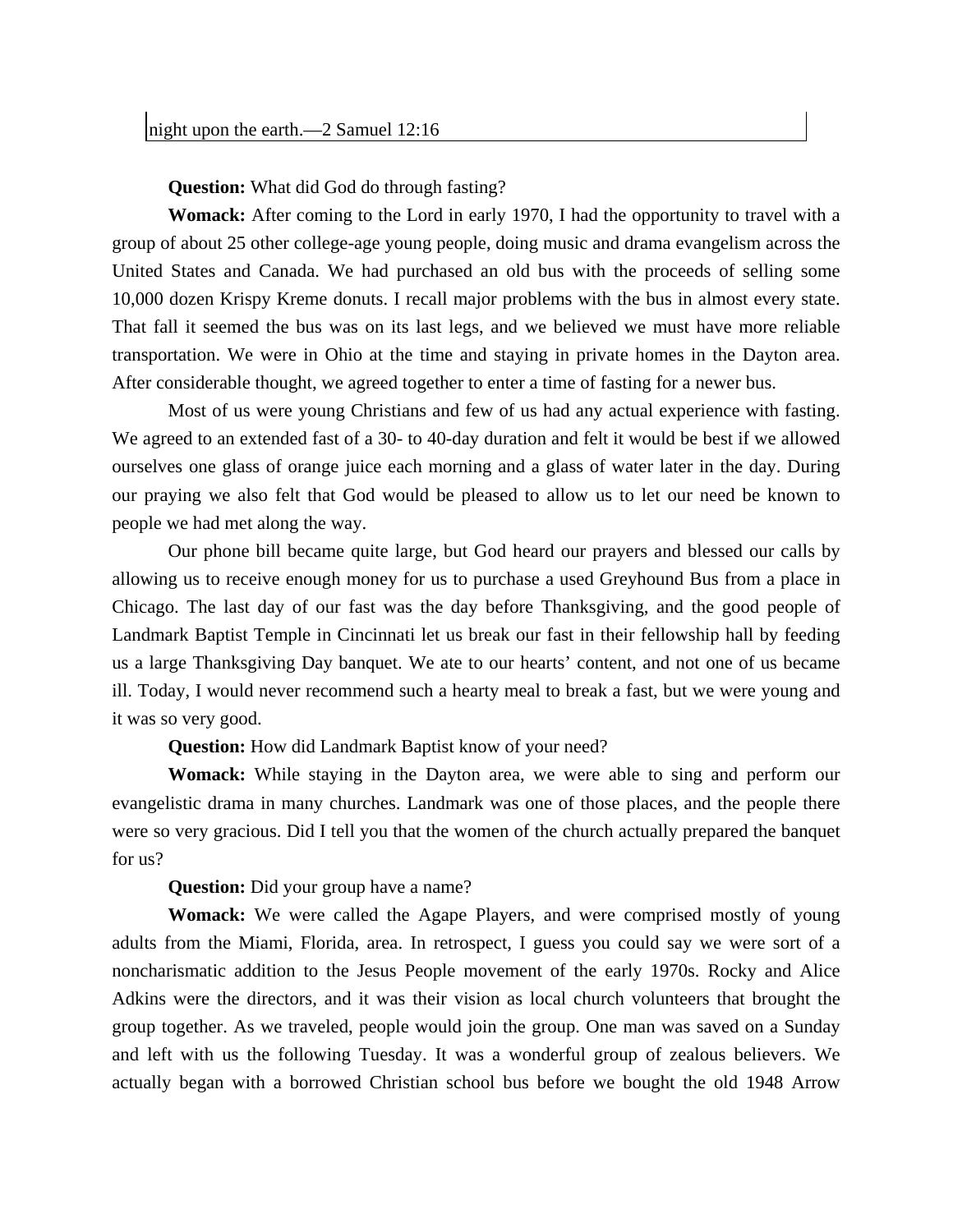Coach bus that got us as far as Ohio.

### **Take-Aways**

God honors the fast of people who are not sure how to do it, but God answers when they look to God by faith and follow what they know the Bible teaches. They didn't just fast, however; it was accomplished by faith and works. They sold donuts to buy the first bus and made telephone calls to solicit money to purchase the second bus.  $\bullet$ 

## **Chapter 10**

### **David Rhodenhizer**

Pastor, Calvary Road Baptist Church Alexandria, Virginia

Pastor Rhodenhizer accepted Jesus as his personal Lord and Savior at Thomas Road Baptist Church under the ministry of Jerry Falwell on August 28, 1966. At the age of 16, Dave surrendered to the Lord's call to preach, but Falwell was not sure of his usefulness in ministry because David stuttered. Regardless of David's inability to understand why God would call him to preach despite his speech impediment, he has never doubted the call. As David looks back on those early days of his Christian journey, he realizes now that what he may have considered as one of the worst things in his life (the speech problem) was in reality one of the best things God could ever have done for him.

When God called David to preach, he was not healed immediately, nor was he healed sensationally. He testifies that his healing came gradually. Every time he tried to preach, God helped him and eventually more and more of the impediment was lifted. He testified, "I preached every opportunity I had, but people did not give me many opportunities." To that he adds with hindsight, "People did not try to dissuade me from preaching; I think they just did not encourage me because they did not want me to do something that would lead to disappointment."

David remembers not hesitating to tell others that God had called him to preach. "Regardless of whether people believed me or not, I wanted to obey God rather than man. I constantly asked God to remove my impediment."

Consider these two observations: First, he announced in faith that he was called to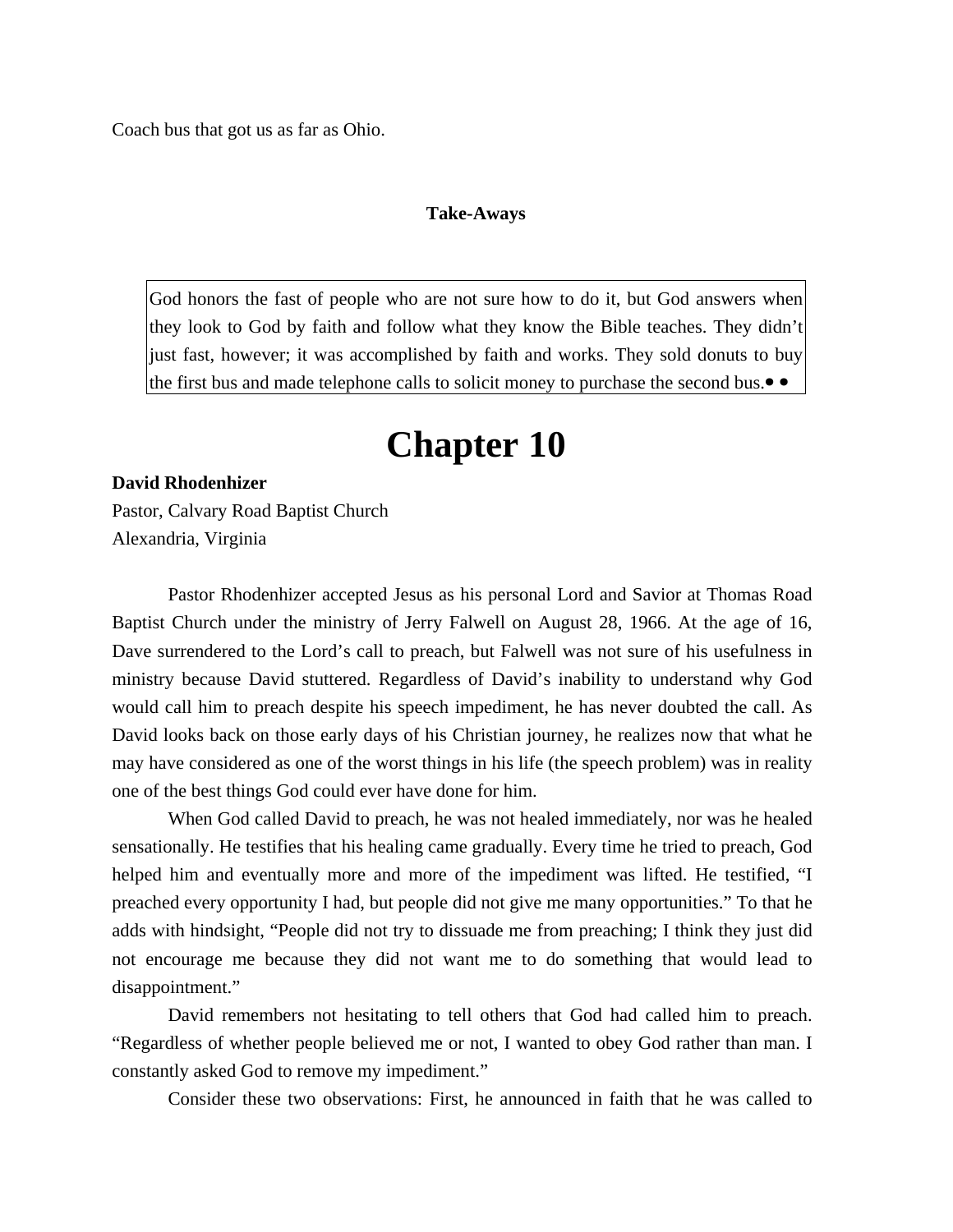preach (a statement that showed confidence in God's ability to heal him). A second step of faith was when he attempted to preach without the ability (demonstrating that his desire to preach was not of the flesh).

David graduated from Liberty in 1974 with a B.S. degree and was later awarded the doctor of divinity degree. He planted Open Door Baptist Church in 1977 and later merged with Calvary Road Baptist Church. Today, the church averages almost 1,000 in attendance, has more than \$5 million in assets and is a spiritual influence on the Greater Washington, D.C., community.

### **Breaking Stuttering**

Fasting Interview with David Rhodenhizer

Favorite Verse About Fasting:

If ye abide in me, and my words abide in you, ye shall ask what ye will, and it shall be done unto you.—John 15:7

**Question:** What was one of your greatest answers to prayer?

**Rhodenhizer:** Obviously, the greatest answer had to do with God healing me so I could minister. There are several versions of how God healed me, but let me tell you the events in sequence so you can understand that in answer to prayer and fasting God progressively healed me.

Several months before the summer of 1968, God had begun to stir my heart concerning full-time Christian service. In May 1968, I yielded my heart, and committed my life to go into the ministry to be a preacher of the gospel. This was nothing unusual. I was not the first to be called into ministry, nor would I be the last. But, in a way, my situation was unique because I had a speech impediment. I had great difficulty communicating. I stuttered—some call it stammering. Although I could be reasonably understood, it would take me longer to communicate.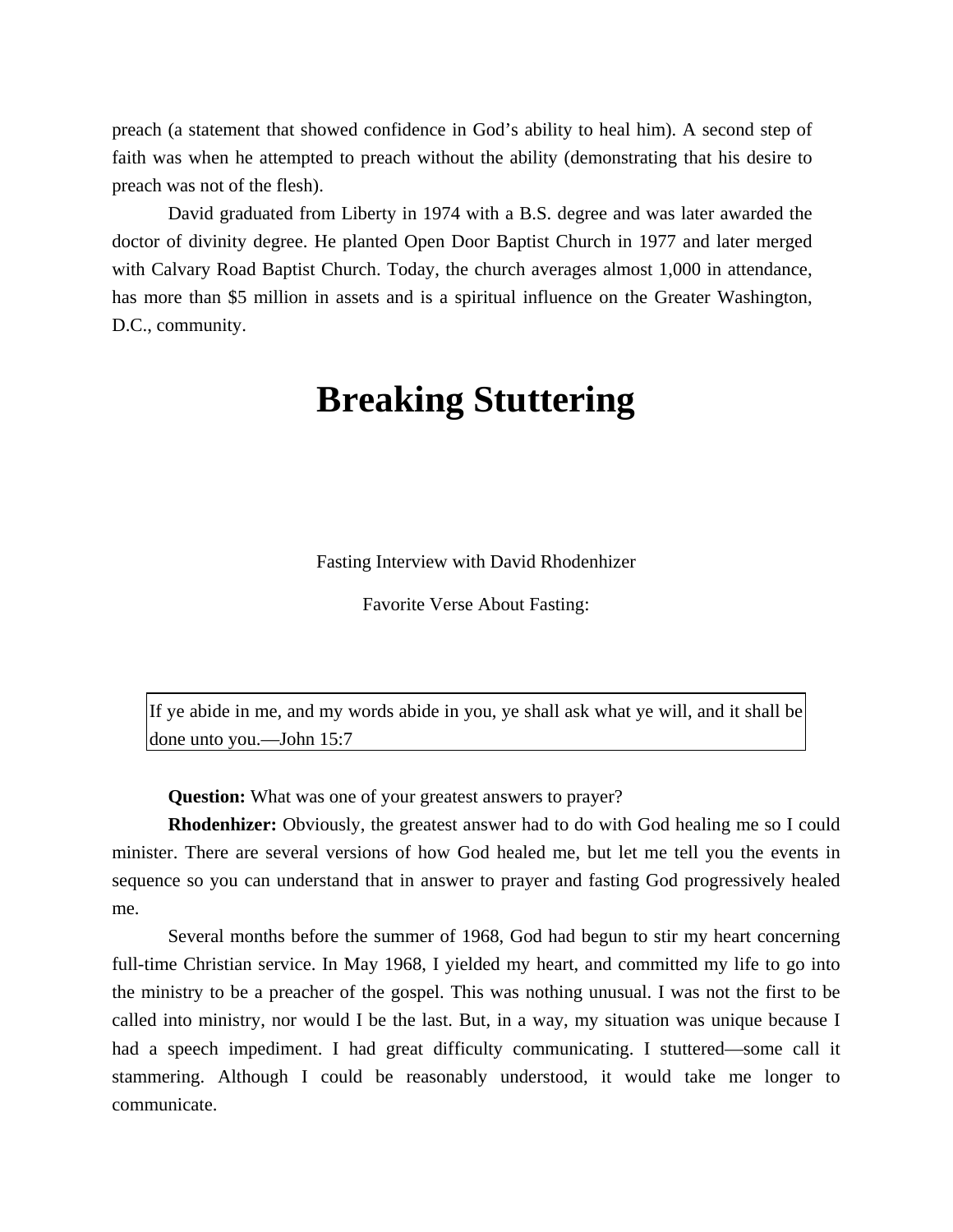When my pastor, Dr. Jerry Falwell, heard that I had surrendered my life to preach the gospel, he thought I had somehow misread the leading of the Lord. After all, if I could not communicate reasonably well, how could I preach?

When I was a junior in high school, I met with a man from the Virginia Board of Vocational Rehabilitation. During my time with him, he told me that, essentially, because of my speech impediment, I was being offered a scholarship to attend either the University of Virginia or Virginia Polytechnic Institute. Basically, all that I would need would be my parents' signatures. Looking back, I suppose those schools offered good speech therapy courses and I assumed this was the reason the offer was being made. But not long before this meeting, God had called me to preach. I had one question for this gentleman. Could they help me through a Christian school? He kindly shared with me that they could not and so my answer was very simple. God would put me through a Christian school.

Many probably would think I was making a mistake, but I knew in my heart that I was doing exactly what God had told me. Although I had difficulty speaking, I knew God would take care of my speech impediment. My responsibility was to obey Him and to be faithful to His call.

During those early and eager days of my life, I had a desire to preach, but I couldn't find a preaching opportunity. I believe no one was being unkind, but I think some may have thought it would be a mistake to encourage me to do something that would cause me or them embarrassment. Eventually, I was asked to speak in an adult Sunday School class. I believe the teacher was Ed Martin. I will always be grateful for his confidence in me.

Next, an opportunity to teach a Sunday School class at Thomas Road Baptist Church came my way. R. C. Worley and I led the class. To this day, I'm not sure whether the class was given to me or to Brother Worley. I taught and he prayed and served as bouncer in this class of 13-year-old boys. I loved it! This growing, exciting Sunday School class was a great blessing and encouragement to me.

When I was a senior at E. C. Glass High School, the Lord impressed on me to start a Bible club in the public school. I remember going to the principal's office to seek his permission to begin the club. As we talked, he was not only pleased and supportive, but he also related to me that he had attended a Christian college. He gave me permission. Once a week on Friday I met with a few students for Bible study and prayer before classes began. This was a great step of faith as I watched God orchestrate the details.

As a young man, I can remember the concern, even the hurt, of not understanding why I would be called to preach and not be able to speak very well. Opportunities to speak and preach were slow to come my way because of my problem. People were never cruel, but, at the same time, I believe they thought they were sparing my feelings by not asking me to speak.

To this day, I have never doubted God's call to preach the gospel. As a teenager, though,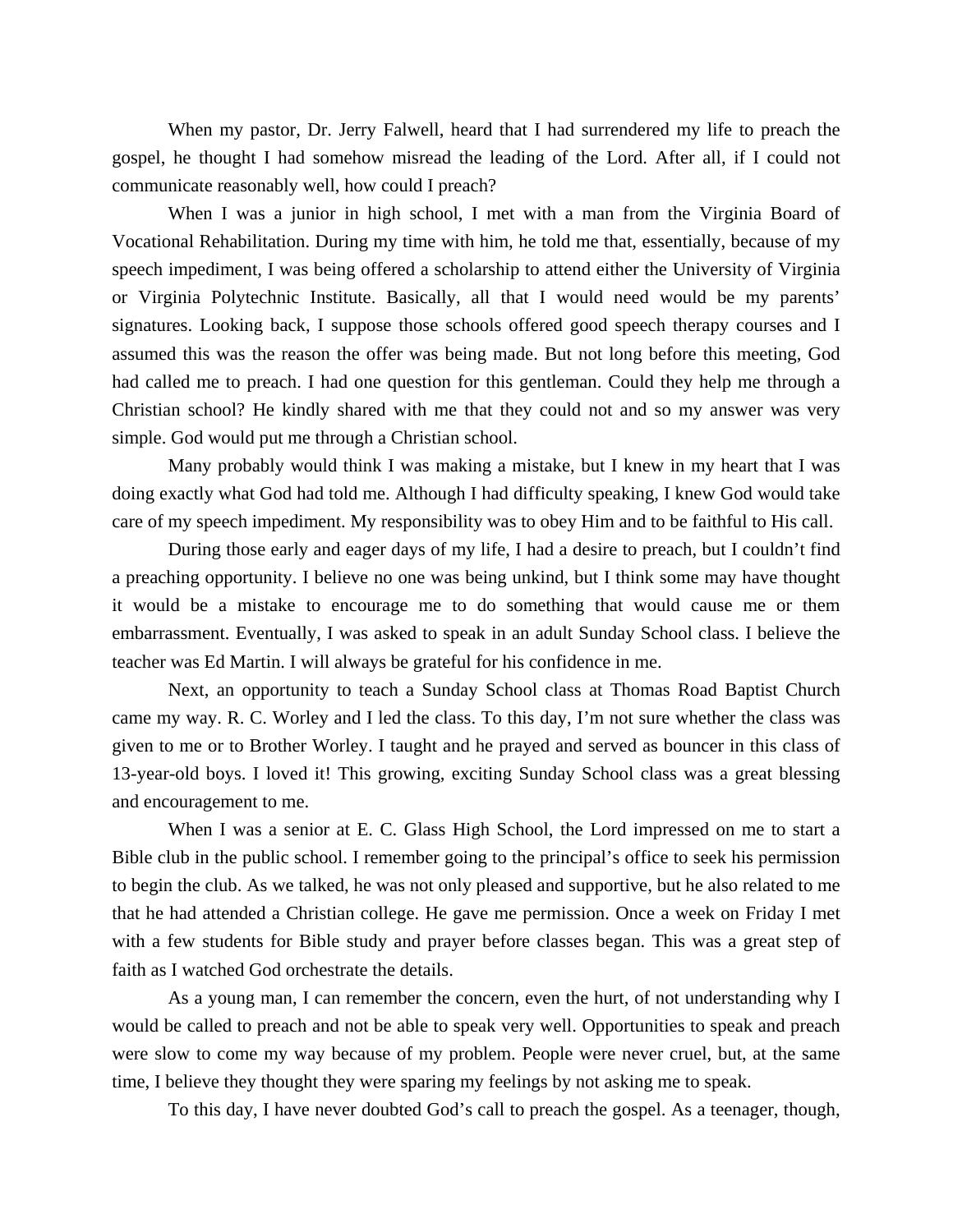I can remember kneeling beside my bed, broken, at times even weeping, because I did not understand why God would call me to preach when I could not talk. Now, as I look back on it, what I thought was the worst thing in my life—my speech impediment—had motivated me to completely rely upon the Lord's strength and trust Him to do in my life what only He could do. I had no natural talents or abilities. Whatever God was going to do with my life, He would have to do. You see, true faith is not praying, "Lord, if you will heal me, I will preach." For me, true faith was saying, "Lord, I will preach regardless of any healing."

During those early days of my Christian life and call to ministry, I cultivated a dependence and reliance upon God, and God alone, who would be my strength all the days of my life and ministry. God knew exactly what He was doing when He gave me that speech impediment. Now, every time I stand to preach God's Word, it is a testimony to the fact that in our weakness, He is strong. Everything that has taken place in my life in these past 30 years is an absolute credit to the faithfulness and power of the Lord Jesus Christ. I love Him more now than ever!

As I moved out of my teens and into my early 20s, opportunities began to come. God began to lift the speech impediment and I began to speak better and better. I believe God healed me, not instantly as I had prayed many times, but God healed me slowly so my faith would grow as He helped me speak without stuttering. To this day, I still have some of that speech impediment. I believe the Lord left it there as a reminder to me of His grace and strength. I believe that if I were to ever step out of His will for my life, the speech impediment would return. When I stand in the pulpit, God gives me the liberty to preach His Word with a clear voice. To God be all the glory for the great things He hath done!

**Question:** What experience of fasting do you recall?

**Rhodenhizer:** Well, I wouldn't consider myself an expert on fasting, but I do recall one event. In 1989, our church was going to have J. Harold Smith come to speak for a crusade. I was reading the devotional *Our Daily Bread*, which had a text on fasting. I just felt led to fast. I decided that I would fast for one day a week, indefinitely. For about two and a half years I selected one day every week to fast. I believe that the only exceptions were during vacation time with my family.

**Question:** Did you eat or drink?

**Rhodenhizer:** I would have either coffee or juice. No food!

**Question:** Were there other times of prayer and fasting in the life of the church?

**Rhodenhizer:** I called the church to pray and fast for 40 days before Easter in 1996. Of course, everyone was encouraged to pray every day. In addition, I challenged everyone to fast one day a week during this time. The church had invited the evangelist Tim Lee as the special speaker. We had an all-time-high attendance day of 2,051 people.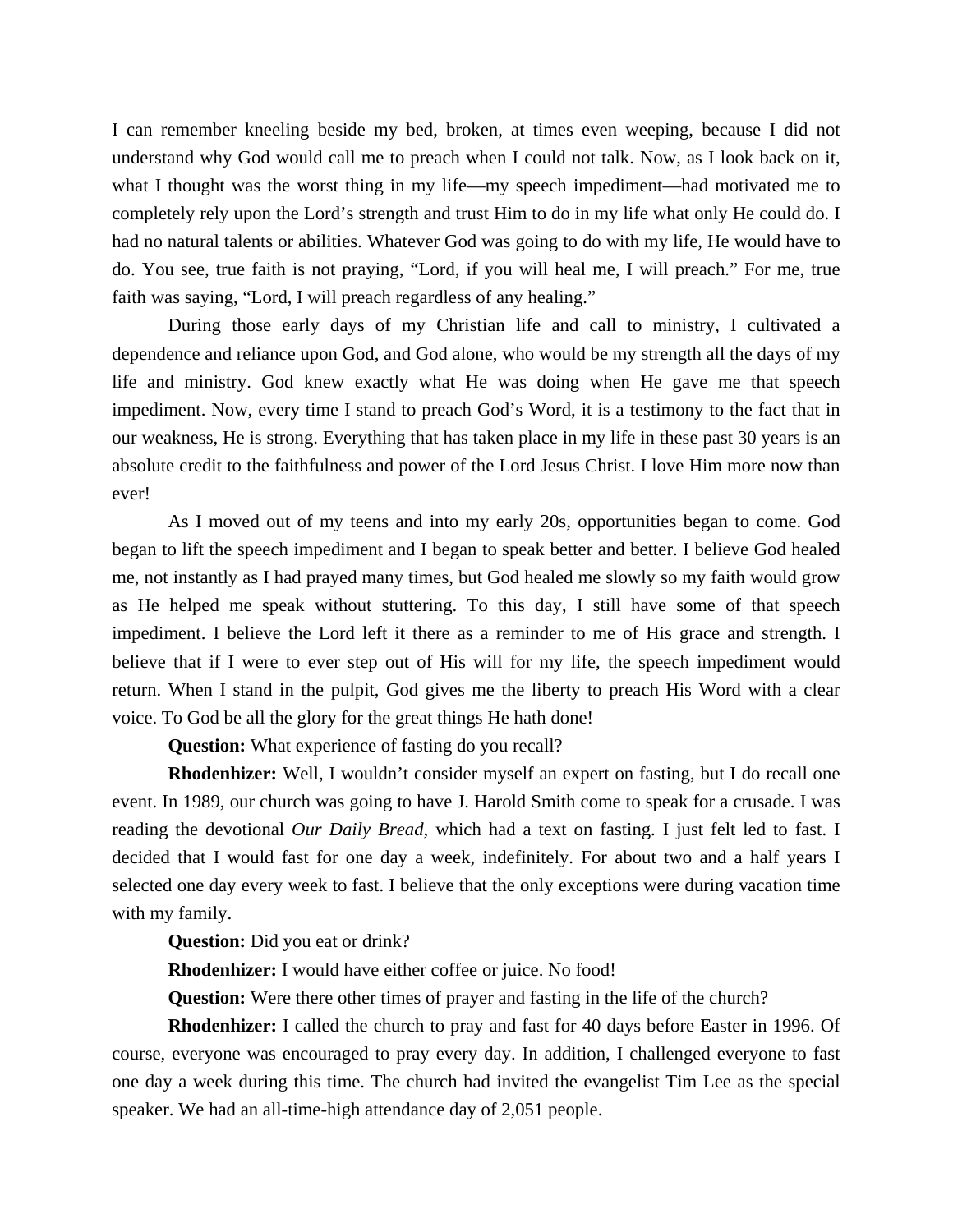**Question:** What conversions happened on that day?

**Rhodenhizer:** It was magnificent! I think more than 58 people prayed to receive Christ.

**Question:** How did you lead the people into fasting for 40 days?

**Rhodenhizer:** I preached sermons on fasting as part of the preparation to educate them about just exactly what fasting is. Fasting is abstaining from food for the purpose of sharing with the Lord our desire for Him to do something in our lives. That's the primary purpose of fasting, and whatever side results may happen are good, but spiritual fasting is to abstain from food for God to be glorified.

**Question:** What other answers have come because of prayer?

**Rhodenhizer:** My daughter Melodie had *patent ductus*, a heart defect. A specialist at Georgetown University Hospital was treating her. We were just starting the church . . . there were a lot of pressures . . . and one morning as I had my devotions, I read from John 15:7, "If ye abide in me, and my words abide in you, ye shall ask what ye will, and it shall be done unto you."

I told the Lord that if He didn't do something special for me that day I would just as soon die. I asked the Lord to heal my little girl. We went to the hospital for the first procedure, which was a cardiac catheterization. We were briefed about what could happen. She would possibly need heart surgery, and she could have brain damage. You can't imagine what that did to my wife, Linda, and me. The doctor came back to the hospital room after the procedure, scratching his head.

He said, "I just don't understand it, it's gone! It had shown up on the X rays, but it is gone."

The Lord answered prayer and healed her. That answer to prayer did something for our new church. That new church learned that God really does answer prayer.

### **Take-Aways**

You may not get a great answer the first time you fast, or the second time or even after repeated fasting. Sometimes you may have to fast for years before God answers your prayer. Some exercise great faith for a sudden miraculous healing, but you may have to exercise even greater faith over a longer period of time for God to intervene and answer your prayer. And even when you are waiting for God's answer, God may want you to begin serving Him with what you have (i.e., just as David Rhodenhizer began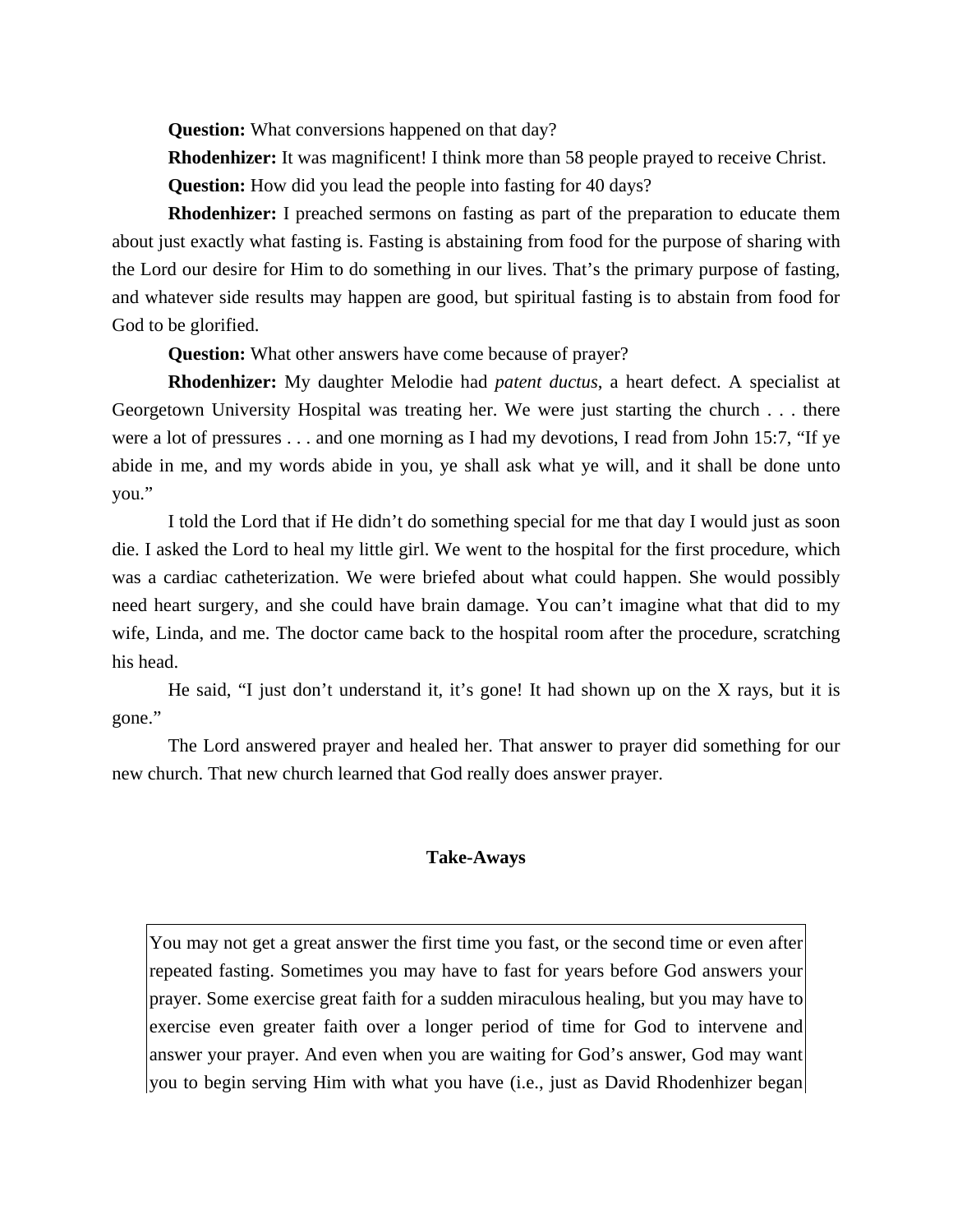preaching before he was entirely healed). Then you may have to keep trusting God for the rest of your life, just as Rhodenhizer does because he believes his stuttering would return if he turned his back on God.

## **Chapter 11**

### **Elmer Towns** Dean, School of Religion Liberty University Lynchburg, Virginia

Elmer Towns is cofounder of Liberty University, along with Jerry Falwell, coming to Lynchburg, Virginia, in 1971 to begin the college as an extension of Thomas Road Baptist Church. He was the only full-time professor in its first year, teaching Bible, evangelism and theology. Because he prefers to teach, he chose not to be president, but rather to teach a full class schedule. When he turned 65 in 1997, he took on a threefold goal: to keep on learning, to keep on teaching what he learns and to keep on writing what he teaches.

Towns has written approximately 70 books, a great number by human comparison. When asked why so many, he says, "Every time I learn something new, like a teacher writing a complete lesson plan, I want to go a step further. I want to write it into a book, i.e., into a complete package so others can read it and learn the things I've acquired."

Not many have published in as many areas as Towns, but he has three masters' degrees in several specializations: Southern Methodist University, M.A. in Educational Philosophy; Dallas Theological Seminary, Th.M. in Systematic Theology; and Garrett Theological Seminary, M.R.E. in Christian Education and Group Dynamics. His doctor's degree is from Fuller Theological Seminary in Evangelism and Church Growth.

Recently, Towns has been writing in the areas of personal renewal and spiritual discipline. He says, "When I first began my ministry in the 1950s, the church needed innovative programs to reach the multitude, so I wrote about church programs. Today our greatest need is spiritual renewal, so I've been writing for personal revival or how to discipline ourselves for spiritual maturity."

Towns wrote *The Names of the Holy Spirit* (Regal Books, 1994), a Gold Medallion winner from the Evangelical Christian Publishers Association and the Christian Booksellers Association. Also under the Regal Books label he has published the fast-selling *Fasting for Spiritual Breakthrough*, *Praying the Lord's Prayer for Spiritual Breakthrough* and *Biblical*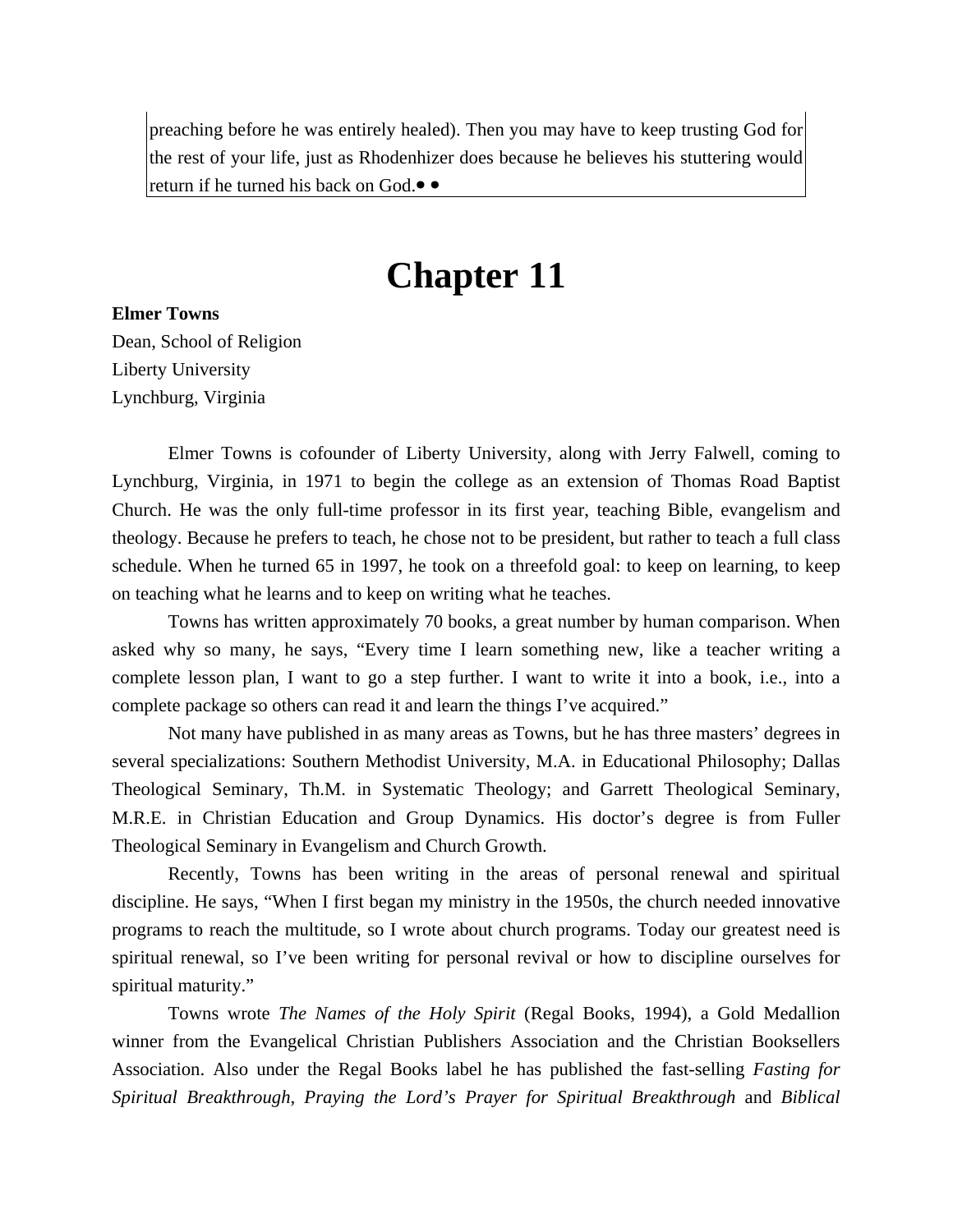## **Healing Cancer**

Fasting Interview with Elmer Towns

Favorite Verse About Fasting:

Is not this the fast that I have chosen? to loose the bands of wickedness, to undo the heavy burdens, and to let the oppressed go free, and that ye break every yoke? Then shall thy light break forth as the morning, and thine health shall spring forth speedily: and thy righteousness shall go before thee; the glory of the Lord shall be thy rereward.  $-$ Isaiah 58:6,8 $\bullet$   $\bullet$ 

**Question:** How did you hear about Vernon Brewer's cancer?

**Towns:** I do not remember who told me that Vernon Brewer had cancer. I was devastated when I learned Vernon was given only a short time to live. It was a tragic blow to Vernon, his wife, Patty, the children and the rest of the Liberty University family.

**Question:** Why was this such a traumatic event to Liberty students?

**Towns:** Vernon was the dean of students at Liberty University, and was responsible for the spiritual life of the student body. He administered the discipline when the rules were broken. But in spite of being a person of judgment, the students loved Vernon because he was fair. But more than being fair, they loved him mostly because he was a man of God and he loved them. When the students heard about his cancer, a great sense of gloom set in over the entire campus.

**Question:** What happened that called all the students to fast?

**Towns:** Jerry Falwell, chancellor of Liberty University, announced in chapel that we would give ourselves to a day of prayer and fasting for the healing of Vernon Brewer. We designated April 25, 1985, as that day. Dr. Falwell asked that everyone spend at least one hour in intercession for his healing. Falwell reminded us that Jesus had given only one indication how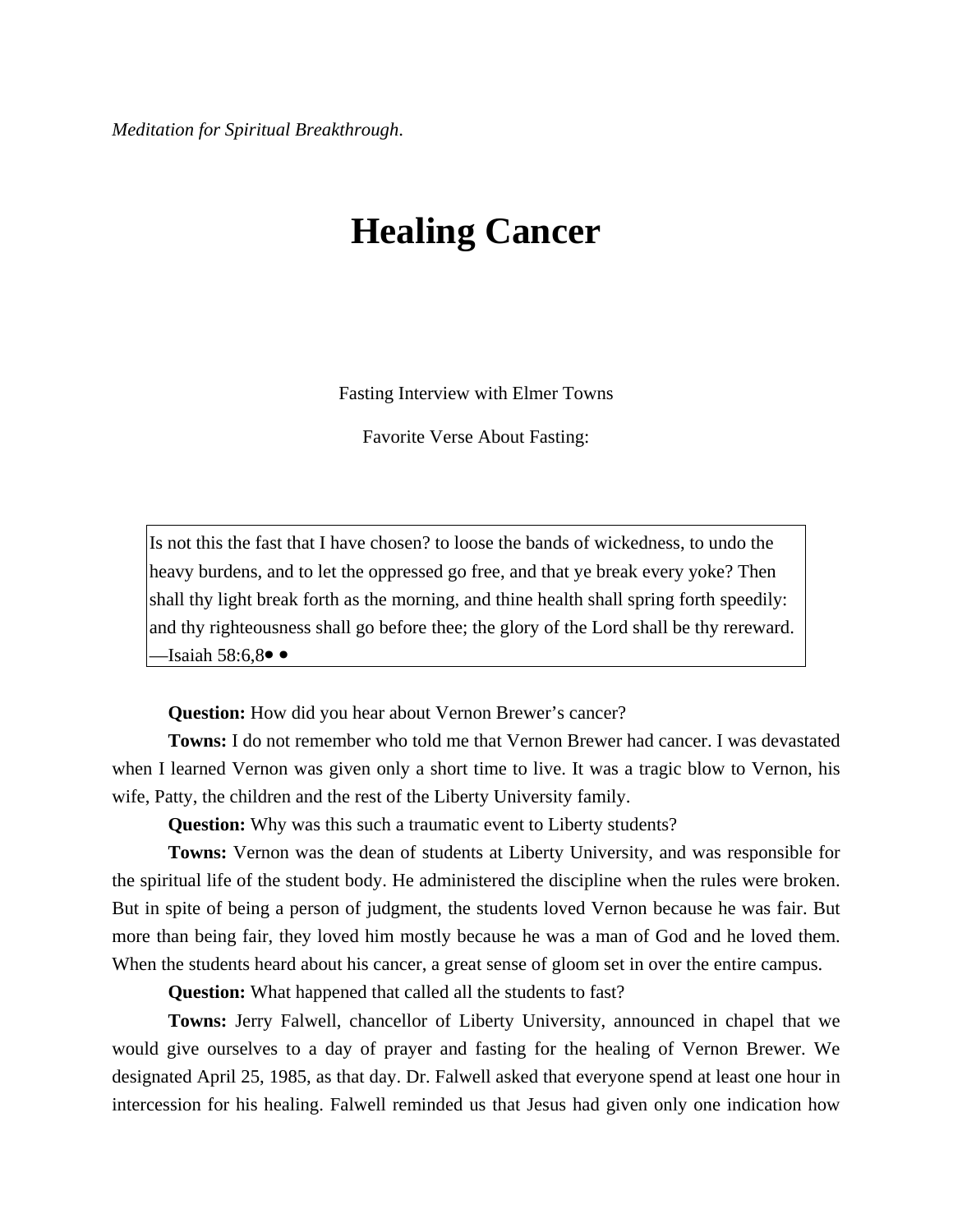long we should pray. "'Could you not watch with Me one hour?'" (Matt. 26:40, *NKJV*).

**Question:** How were you involved?

**Towns:** During chapel of that day, I happened to be sitting next to Vernon Brewer on the platform when the announcement was made that we would be fasting and praying for Vernon's healing. There were approximately 12 leaders from the University sitting on the platform with us: most were vice presidents. President A. P. Guillermin was called to the podium to lead in prayer on behalf of Vernon. As he asked the students to pray, God spoke to my heart—not audibly—God told me to lay hands on Vernon and pray for his healing. My response was:

"No . . . I do not want to do that." I was afraid someone might think I was "Pentecostal." For about five seconds I was worried about what people would say about me. I wouldn't lay hands on Vernon. Then it flashed through my mind,

"Do you want him healed?" God seemed to be saying to me, "Do you really care what people think?"

Instantly, I obeyed God. I placed both hands on Vernon's shoulder, as he was standing to my right. I did not feel anything, as some claim to feel a tingling, or power shooting through their arms and hands when God does a miracle. But in that moment I knew God was going to heal Vernon Brewer.

The Bible describes, "The prayer of faith shall save the sick," (Jas. 5:15). This verse seems to teach us that God gives "the prayer of faith" to certain people to believe Him for healing, and that the "prayer of faith" will heal sickness and turn around a medical condition. As I prayed, I knew God was hearing me, and that He was answering the prayer. By no means do I take credit for Vernon Brewer's healing—5,000 students were praying at the same time. I deeply believe it was the corporate faith of many, not the isolated faith of one person.

**Question:** Describe the events of the day.

**Towns:** The food service and cafeteria that feed approximately 3,700 students was shut down on that day. An announcement was made that those who needed to eat because they were diabetic or had some other physical problems would find food on the serving counter. Bread, sandwich spread and drinks were made available. The students were allowed to go into a nearby refrigerator for milk and other foods that were necessary. Because we treat food as medicine for the sick, we expected them to eat.

#### **Question:** How many fasted?

**Towns:** Approximately 3,700 dorm students didn't eat in the University cafeteria that day; only about 50 showed up to eat. The University had approximately 5,500 students at the time. Approximately 1,700 students lived off campus. We did not get an exact number who fasted, but most of the leaders estimated more than 5,000 fasted for that one request on that one day. Most of the faculty and staff joined in fasting, so the number was more than 5,000.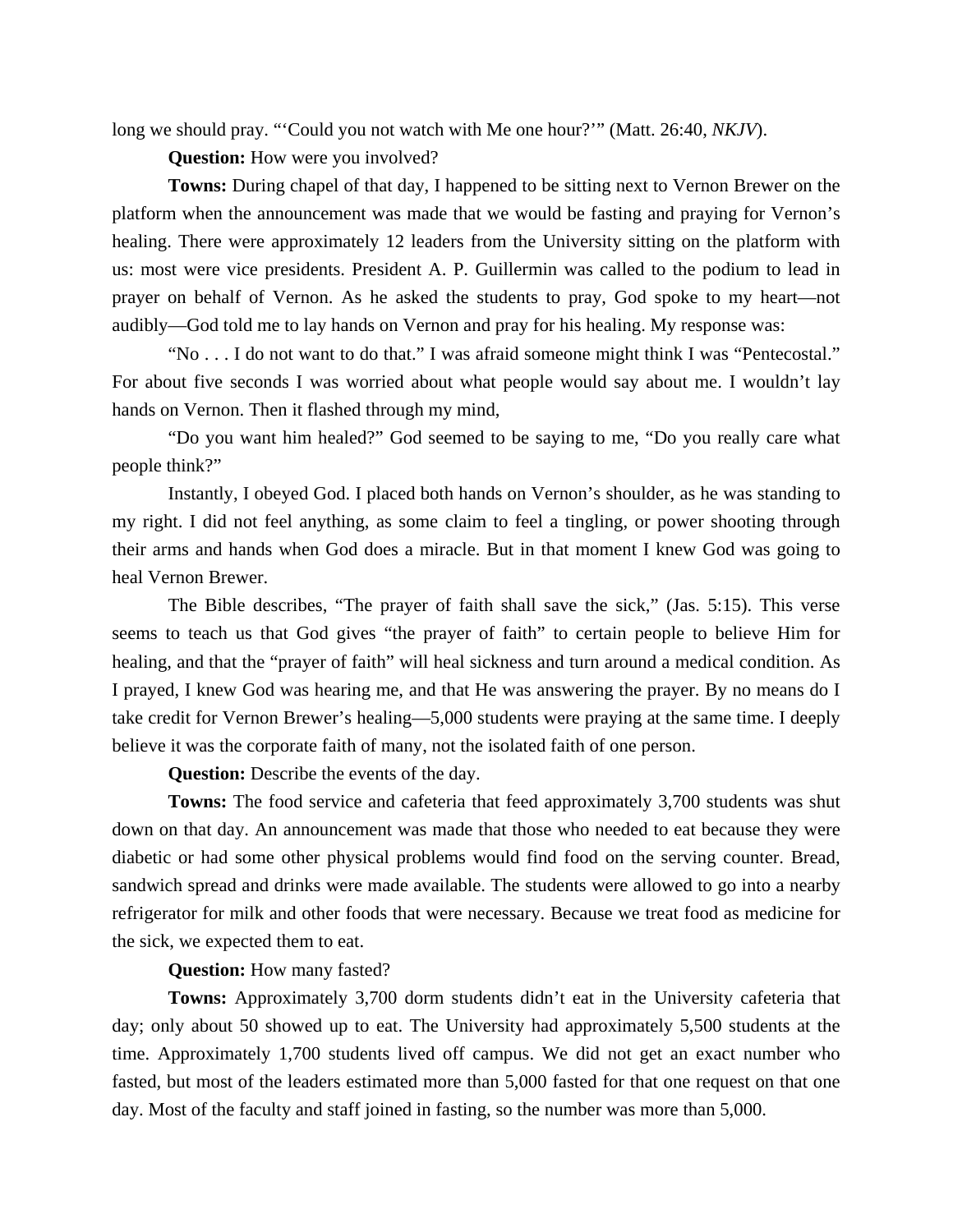**Question:** Is there more effectiveness in fasting and praying if a larger number participate?

**Towns:** God can answer any prayer for just one person; it doesn't take a large number of intercessors to get a prayer answered. But, many strands make a rope much stronger, so having many people pray will strengthen the prayers of one another and stimulate the faith of each other. Jesus said, "Where two or three are gathered...there am I in the midst" (Matt. 18:20), so when many are praying boldly, some of their prayers may not get through because of a personal problem, but others' prayers will be answered.

**Question:** Describe how the students prayed.

**Towns:** We asked each student to sign up to pray for one hour at the prayer chapel to intercede for Vernon Brewer's healing. Of course, many students prayed at other places, in addition to praying at the college chapel. The small prayer chapel was open throughout the day. All classes set aside some time to pray for Vernon Brewer. Some classes were canceled for an entire hour of prayer.

I was assigned to lead the prayer in chapel from 2:00 A.M. to 3:00 A.M. It was a warm, lovely spring evening in Lynchburg, Virginia. There was enough of the moonlight when I arrived at the prayer chapel that I saw groups of students clustered in prayer on the lawns surrounding the prayer chapel. Loudspeakers were set up so that what was happening inside was being broadcast outside to the students on the lawn. Even at 2:00 A.M. all the students could not get into the prayer chapel because it seated only 100 worshipers.

A few minutes before 2:00 A.M., I led in prayer, and then read Scripture verses that promised God would hear our prayers if we called unto Him according to His principles. I took less than five minutes to read the verses, sharing the different promises given by God. Then student after student came to the microphone to lead in prayer for those in the chapel, and their prayers were broadcast to those gathered on the lawn.

About half of the students were kneeling at the pews in the prayer chapel, some were sitting, a few were kneeling at the altar. I noticed some of the Korean students were on their faces before God in intense prayer.

I closed in prayer at 3:00 A.M., and the next faculty member took the lead for the next one-hour session. However, when I started across the lawn, one student group after another asked me to pray with them. I did so, praying with the group until all finished praying, and then another group would ask and then another. I did not leave the campus until after 5:00 A.M. that morning.

### **Question:** Did God heal Vernon?

**Towns:** I wish I could say that God healed Vernon Brewer instantly, but it did not happen that way. First, in an operation the doctors slit open his chest and took out a five-pound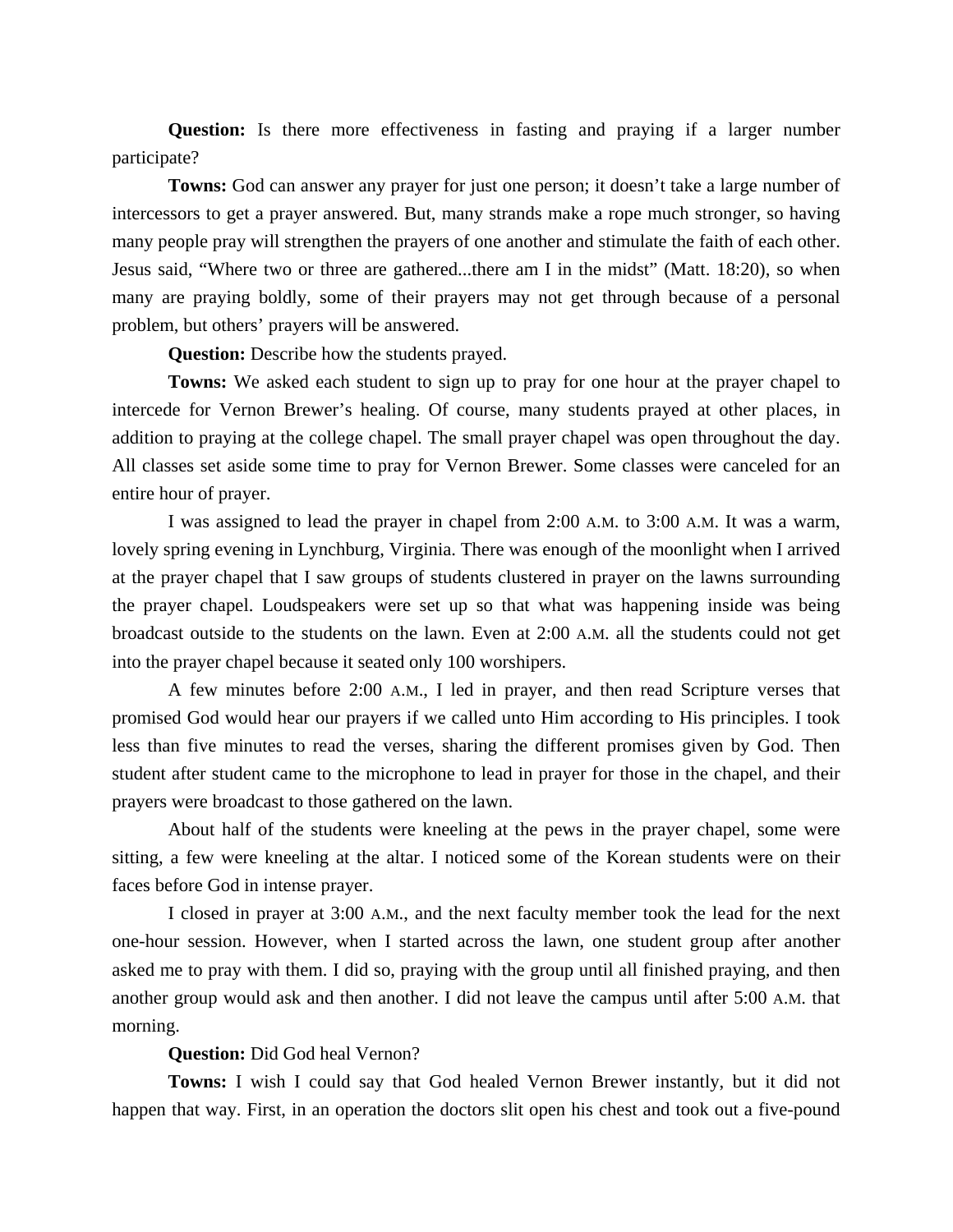cancerous mass. Next, they treated him with radiation, followed by several months of chemotherapy.

Then, to make matters even worse, a terrible accident happened. A needle missed his vein and the medication dripped into his arm and ran down on the inside of his skin into his wrist and hands. It ate the skin off his arm and hand from inside out. Vernon did not need these complications of added fever and terrible side effects. He had to endure skin grafts and several surgeries to repair the hand, all the while battling cancer. So while the healing was not instantaneous—it took over a year—nevertheless, it was miraculous. They predicted he would live for only another three to six months, but, obviously, the prediction was wrong because I see him alive all the time. As a matter of fact, every April 25 I phone him and announce,

"Hello, Vernon . . . isn't it great to be alive?"

God wanted Vernon Brewer to live so he could lead many students into victorious Christian living and demonstrate to them that God can answer their prayers. In 1993, Vernon left Liberty University and founded World Help, a foreign missions organization that plants churches, educates pastors and Christian workers, distributes humanitarian help, and carries out the Great Commission. This multimillion-dollar program takes Liberty University students and Christians from other colleges on foreign mission trips, getting them involved in missionary work. As a result, many have been called and returned to the mission field. When I look at all of the work Vernon Brewer has done, I understand why God healed him and used the prayer of 5,000 Liberty students to do it.

### **Take-Aways**

Sometimes the greater the sickness, the greater the number of people are needed to pray for healing. Although the prayer of one person can move a mountain and heal the sick, sometimes there is greater power in corporate faith and corporate prayer. The faith of many will encourage one another to more faith and more prayer, which might lead to greater results.  $\bullet$ 

## **Chapter 12**

#### **Bill Purvis**

Pastor, Cascade Hills Baptist Church Columbus, Georgia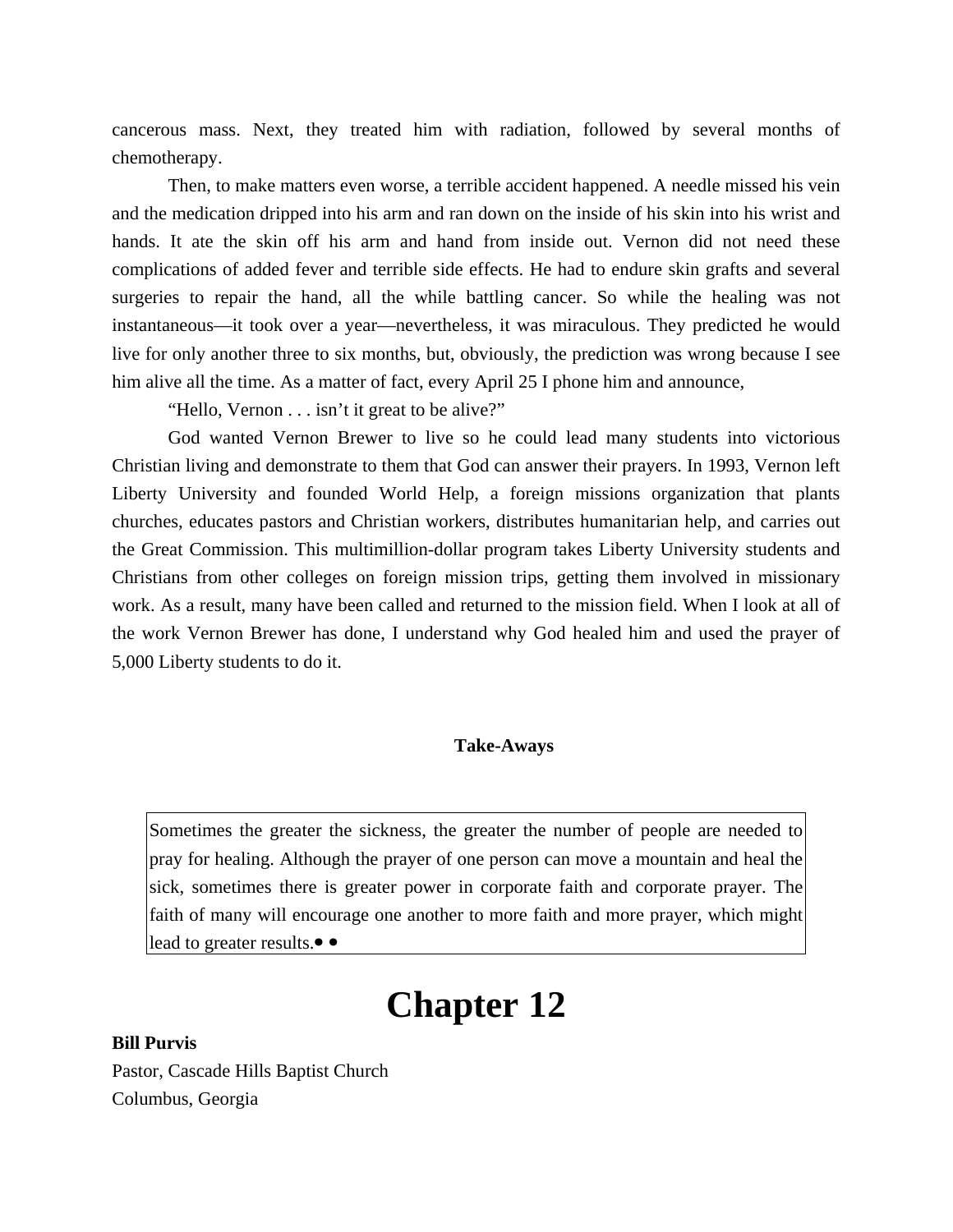The amazing story of the growth and ministry of Cascade Hills Baptist Church, Columbus, Georgia, is reflective of the amazing conversion and ministry of Pastor Bill Purvis. He began pastoring the church on Easter Sunday 1983, when 32 people heard his first sermon. Today, the church averages more than 2,000 each week in attendance. The membership runs at more than 4,000 and the annual income is \$2.6 million. The growth has been exponential; they baptized 244 last year and had a total of 520 additions to the church.

When Bill Purvis was an accounting major, a soul winner told him, "Everything you are looking for in life can be found in Jesus." Bill Purvis didn't know how much he would need that statement.

Two weeks later, on April 28, 1974, he picked up a prostitute to try a new experience: after all, he was a young boy from a small Alabama town. It was a setup. The prostitute and pimp were looking for gullible young students to rob. Once inside the room, the pimp took a nine-anda-half-inch butcher knife and stabbed Bill three times in the chest, neck and liver. The chest wound ruptured his pericardium (sac around the heart), the neck wound cut his jugular vein in half, and according to the doctors he should have died.

Bill ran into the street praying, "Lord, please save me. Forgive my sins. Come into my heart." He thought he was dying and remembered the words the soul winner had told him, "Everything you are looking for can be found in Jesus." While bleeding to death, Purvis prayed and was converted. A friend rushed him to a hospital three blocks away. When Bill walked out of the hospital, he was a new creation in Jesus Christ; his life was radically changed. Since then he has sought the presence of God and built a spiritual church. His influence on the metropolitan area of Columbus, Georgia, gives credibility to his life of prayer and fasting.

Bill indicates that the message to Columbus, Georgia, is the same message the soul winner gave to him before he was saved, and people are responding to that message: "Everything you are looking for in life can be found in Jesus."

## **A Way of Life**

Fasting Interview with Bill Purvis

Favorite Verse About Fasting:

Howbeit this kind goeth not out but by prayer and fasting.—Matthew 17:21 $\bullet$   $\bullet$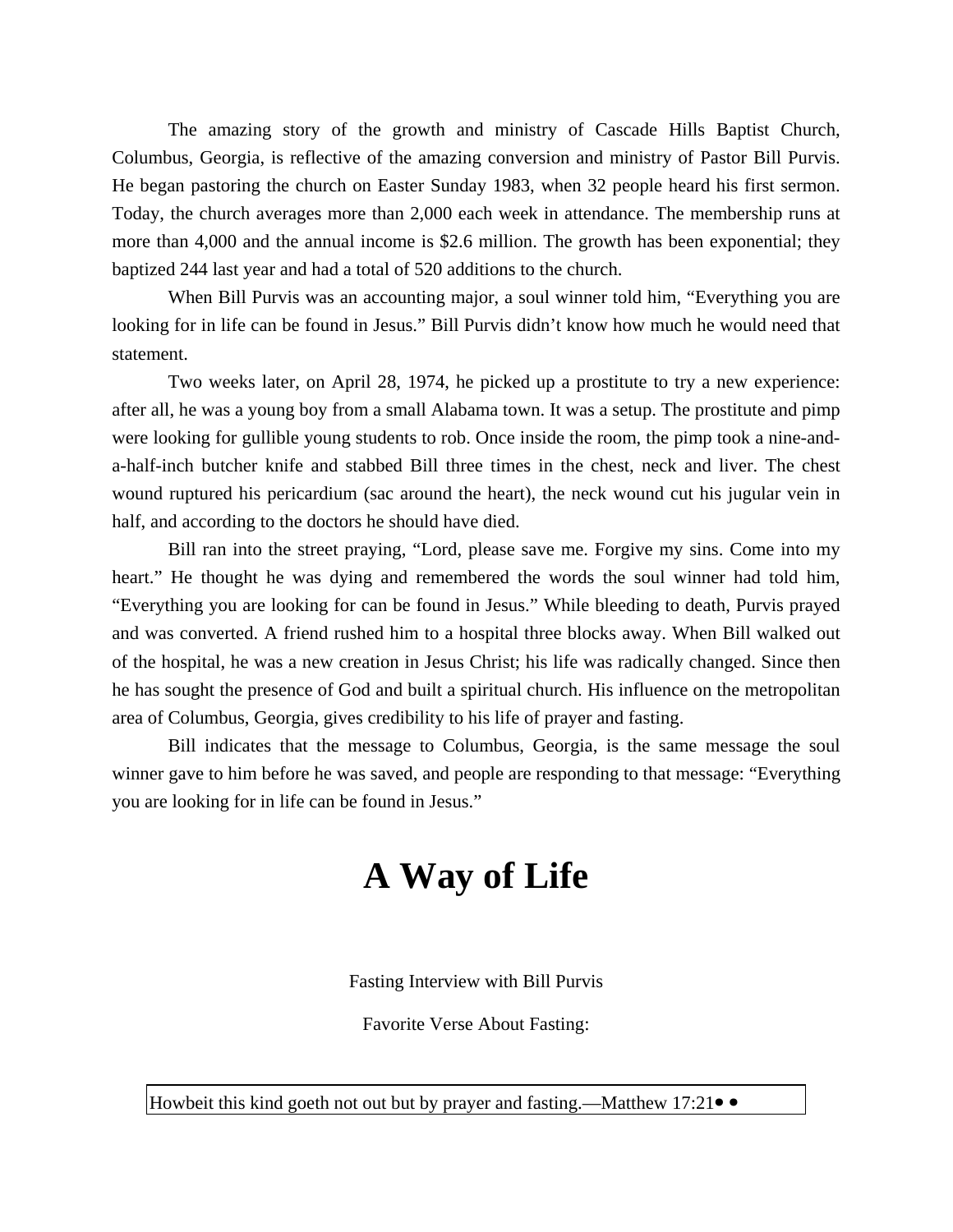**Question:** You said, "Fasting has almost been a way of life for me." What do you mean?

**Purvis:** Several years ago I read the passage that says, "This kind goeth not out but by prayer and fasting." I started thinking about what my prayer life needed. So I added fasting to it. All I knew about fasting was that it began in the evening and went until the next evening. I left off eating a meal for 24 hours and in its place studied the Word of God and prayed. I also heard someone say fasting probably would enhance my knowledge because the blood normally used to go to the stomach to digest food is now being used to go to the brain. So the more I read and prayed during fasting, the more knowledge I felt I could retain.

**Question:** What specific results have you achieved from prayer and fasting?

**Purvis:** I started fasting with a friend. His father was a businessman who was not coming to my church. The father had a bad experience with a church deacon and said, "I will never go back." So we started fasting and praying every Tuesday for his father, and as a result his father got saved. About two years ago I looked out into the congregation in our new building, and there was his father. His father attended six months, then told me, "I've come for the last six months and haven't missed a service." He is growing in his faith and on fire for God. God used fasting to show me its power in reclamation.

On another occasion, the church saw God answer prayer and fasting. We were having an outdoor crusade several years ago. We had planned, prayed, prepared and rented an outdoor football stadium. Just when we had everything in place, one of the worst storms to ever hit Georgia was predicted for opening night of the crusade. We had already put 10 or 20 thousand dollars into this crusade. The advertising was out. So I just called our troops to pray, and said, "Tonight through Wednesday we are going to fast all day and pray that God will just turn this storm in a different direction."

Some people said, "Pastor, this is going to be a real miracle." Every time I turned around, I heard more bad news about flooding in areas around us. But we fasted and prayed, and the crusade came. We could see the black sky around the city, but there was nothing but clear weather at the stadium. We went through the entire crusade and God sent great revival. We had a number of folk saved. But the best thing was that people saw the difference fasting made. Some family members drove down from Atlanta, telling us, "We came through the worst storms, we had to pull over to the side of the road because of the heavy rain. We just knew that the crusade was going to be wiped out, but when we got here, there was not a drop of water on us." God used fasting in this case to show the church how to trust Him when things are out of our hands.

**Question:** When you call the church to fast, what instructions do you give?

**Purvis:** I ask the people if they are willing to join with me in believing that we need a miracle. I ask them to do without a meal, not to eat breakfast, lunch and supper—three meals. I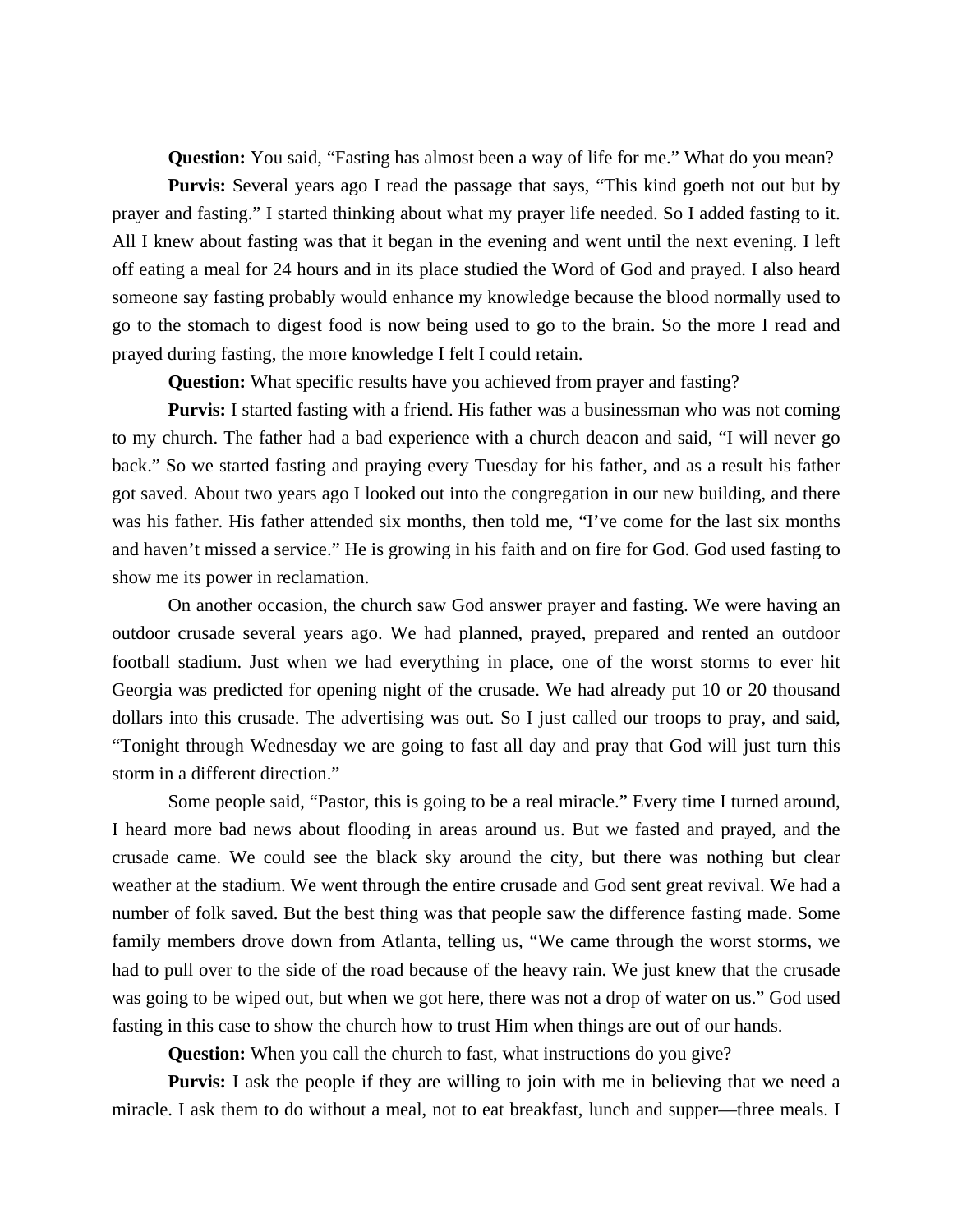also ask people to make things right with those toward whom they may have a wrong attitude or to make needed restitution. I tell them fasting isn't going to be some kind of rabbit's foot that makes God give them answers. We don't fast to direct God; we fast to be in a position to be directed by Him.

**Question:** How did fasting help the church?

**Purvis:** When the church was small, averaging about 50 people, we didn't have a whole lot of faith. We had no funds. I asked the church to give the largest single offering we could possibly take in one day. The largest offering they could even imagine was about \$25,000. So we fasted and prayed for that weekend to produce that amount of money. The offering hit \$26,000 that day. God used fasting to show a little church what a big God He is.

**Question:** Were there other times the church fasted?

**Purvis:** We fasted about a problem we didn't ask for. When we completed the construction of our new building, the building inspector told us there were some things that we had to tear out and redo. We had to construct different fire walls. They wanted fire dampers behind all the air vents. Even though the inspector had approved the original plans, now he wanted us to tear all these things out and do them differently. Legally, we could have fought him in court, but he wouldn't give us a permit to occupy the building. We were at his mercy.

The total cost of those overruns was \$176,000. I told the church rather than fight it in court, and rather than slow down completion, let's just make certain that every contractor doing the work gets paid. For a good name in the community, let's just go ahead and give one single offering to cover the expenses. So we fasted and prayed for that day. The offering was \$178,000, two thousand dollars more than we needed. God used fasting to show us that those problems over our heads are still under His feet when we seek Him.

### **Take-Aways**

You can fast and pray about many issues in the life of your church. You can fast for the salvation of the lost, the supply of money, the success of a revival crusade; you can even fast for God to keep a storm away.

# **Chapter 13**

### **Bill Bright**

Founder and President, Campus Crusade International, Inc.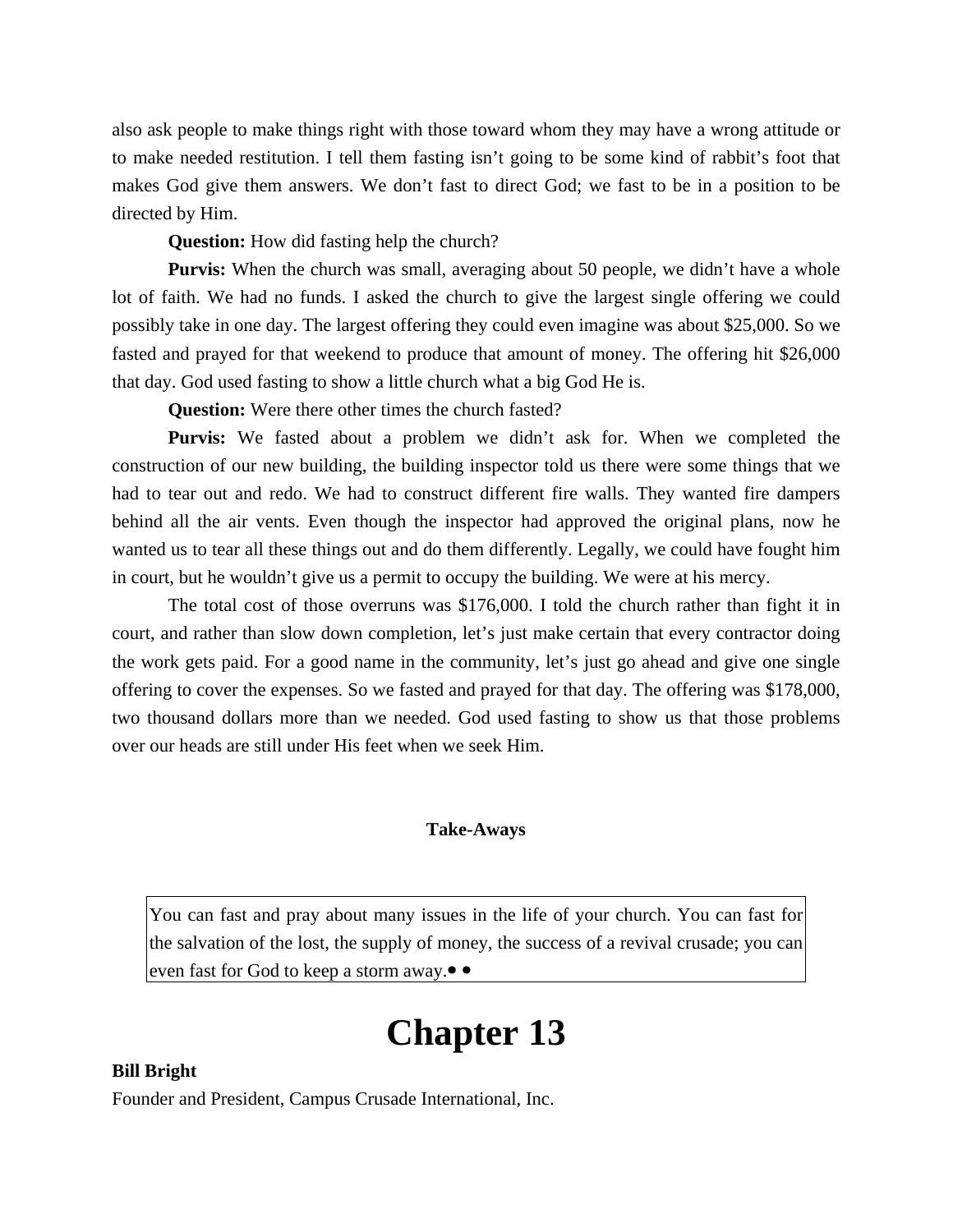Orlando, Florida

Bill Bright, a former successful businessman, founded and built Campus Crusade International, Inc. into one of the world's largest evangelical organizations, driven by evangelism on the university campus. His influence through Campus Crusade extends into all the world and every part of the Church. While a seminary student at Fuller Theological Seminary in Pasadena, California, the young Bill Bright felt the call of God to share Christ with students on campus at UCLA, an activity that soon became a full-time calling, and which gave birth to the present worldwide ministry of Campus Crusade for Christ.

Of all the anointed tools of Campus Crusade, the *Jesus* film may have presented the message of Christ to more unsaved people than any other form of mass media. As of April 1998, more than one billion three hundred million people have viewed the film and tens of millions have indicated salvation decisions. It has been translated into more than 440 languages and distributed in 222 countries.

When Bill Bright first wrote and used "The Four Spiritual Laws," he may have given Christians the most-used tool in presenting Christ by personal evangelism ever. More than two billion copies have been distributed in 200-plus languages.

Starting with just Bill and his wife, Vonette, in 1951, the organization he began and still directs now has, in April 1998, more than 16,700 full-time and more than 200,000 trained volunteer staff in 172 countries, and in areas representing 98 percent of the world's population. What began as a campus ministry now covers almost every segment of society, overseeing more than 50 special ministries to inner cities, governments, prisons, families, the military, executives, athletes, women, men and many other segments. Each ministry is designed to help fulfill the Great Commission, Christ's command to carry the gospel around the world (see Matt. 28:19).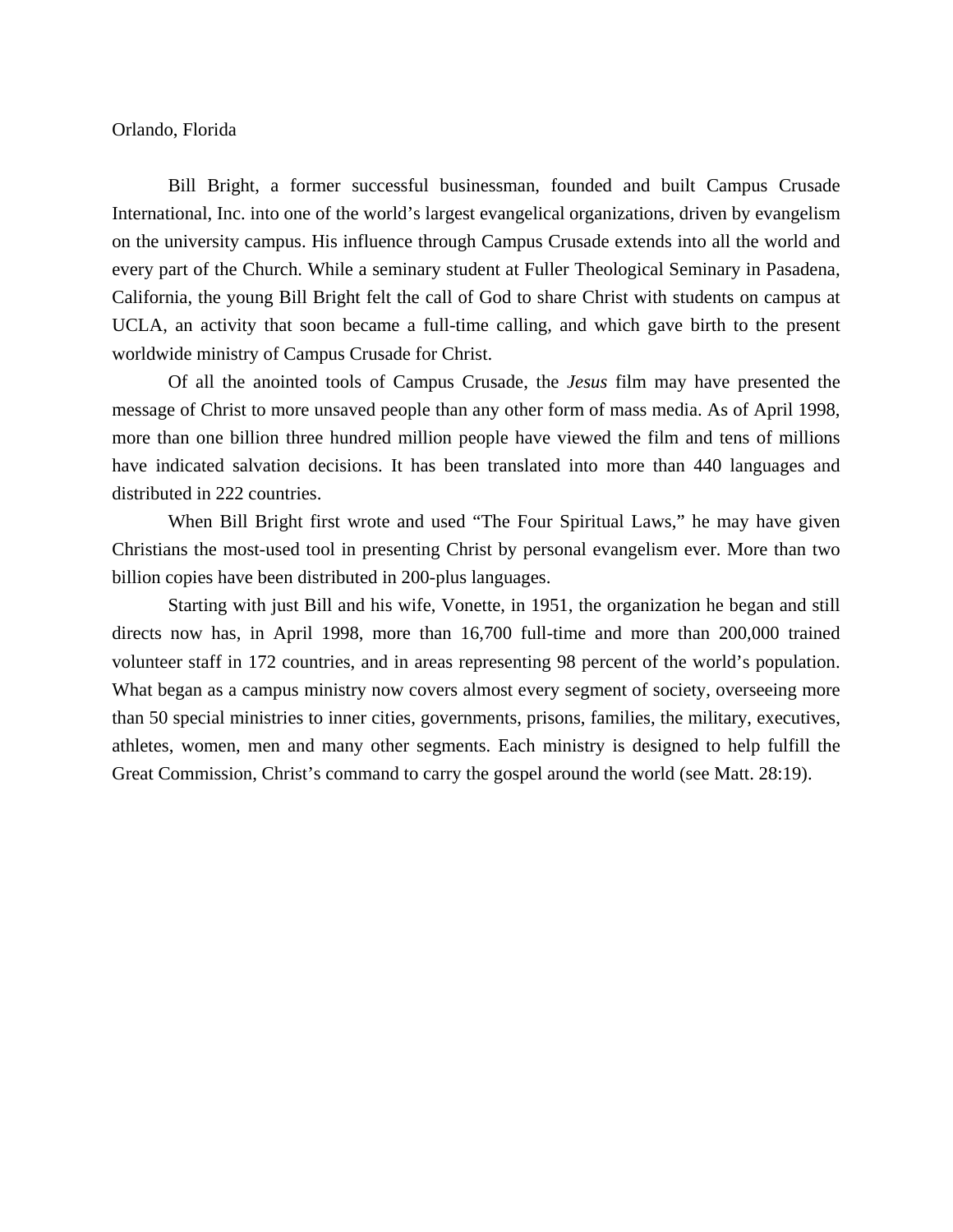### **Calling America to Revival**

Fasting Interview with Bill Bright

Favorite Verse About Fasting:

This kind can come forth by nothing, but by prayer and fasting.—Mark 9:29

**Question:** How did God lead you into the ministry of fasting?

**Bright:** For the past 54 years, I have fasted for different periods of time from one day a week up to four weeks at a time, but I had never fasted for 40 days until God began to work mightily in my spirit in 1993. On July 5, 1994, the Lord called me to begin the first of what has now been five 40-day fasts. After the fast in 1994, God led me to 40-day fasts again in 1995, 1996, 1997 and 1998. These fasts were prompted by the Holy Spirit who was giving me a new and painful awareness of the increasing decadence of our country. For five years God has impressed me to fast and pray for revival in the United States, throughout the world, and for the fulfillment of the Great Commission. I was led to fast and pray because of my urgent sense of desperation for our country. We are losing our national soul. I believe this to be the greatest crisis in the history of our nation. God has impressed me to pray for two million in the United States and Canada who will fast and pray with me for 40 days for national and world revival and the fulfillment of the Great Commission.

**Question:** What is the most significant answer you have had to prayer and fasting?

**Bright:** The *Jesus* film was a vision I carried for 33 years before it became a reality in 1979. As of this date, more than one billion three hundred million have viewed the *Jesus* film in more than 440 languages. Tens of millions have received our Lord Jesus Christ.

There have been many significant answers, but standing out in my mind are the great moves of God through the "I Found It" campaign and the gigantic EXPLO gatherings in 1972, 1974 and 1985. Through these events, the Lord mercifully touched tens of millions of lives.

**Questions:** What has God done for your personal Christian growth through fasting?

**Bright:** Fasting has drawn me into a more vital, intimate and personal relationship with our Great God, the Father, Son and Holy Spirit through our Lord, Jesus Christ. The Word of God has become even more alive to me. My prayers are more meaningful and effective. Fasting has enabled me to experience an increased joy of the Lord and the power of His resurrection in a new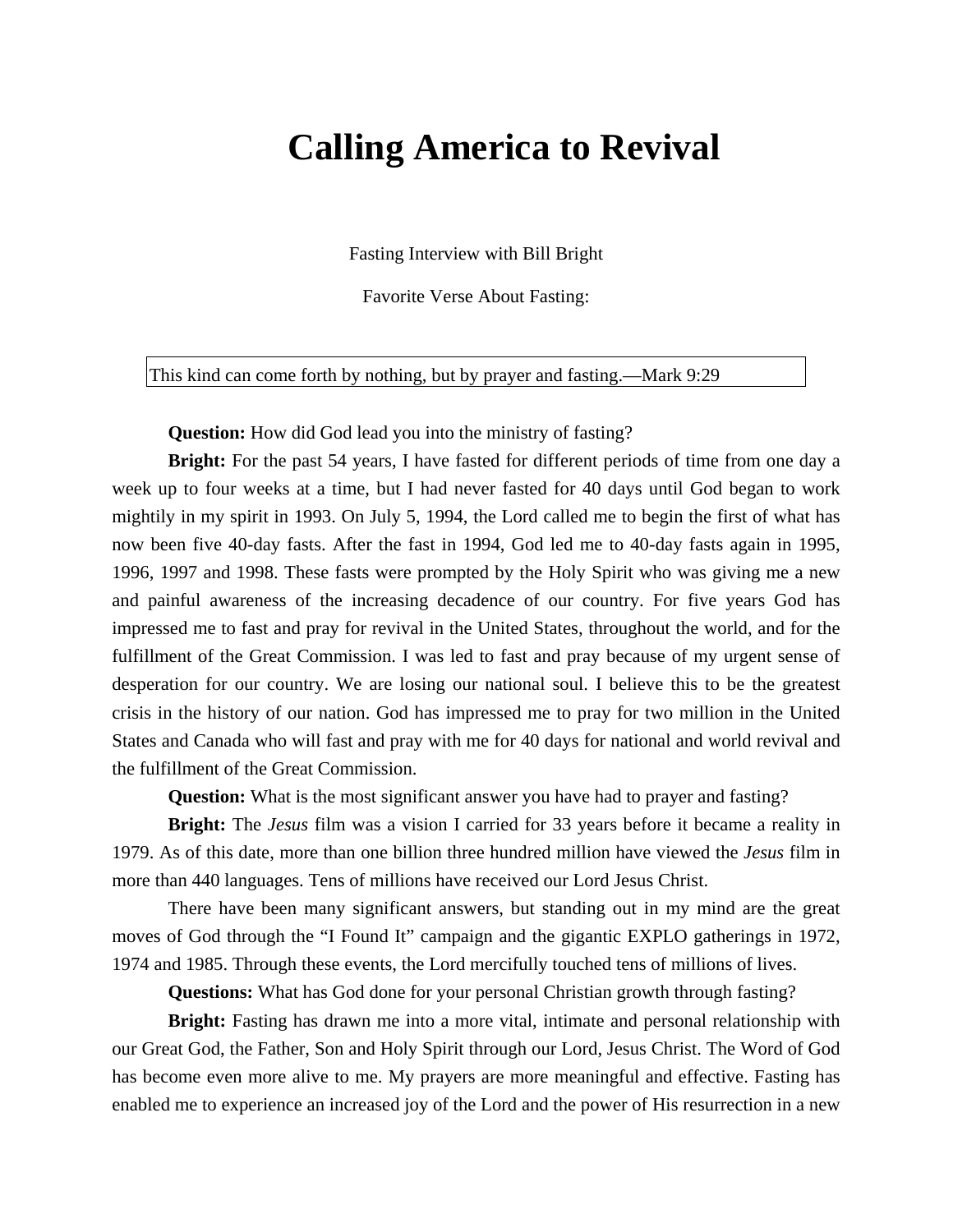way.

**Question:** What has God done for your personal worship of Him through fasting?

**Bright:** These five 40-day fasts beginning in 1994 have brought my worship of God to a new and heightened level never experienced before, even though my walk with God has been very exciting for over 54 years. The times of fasting have greatly sharpened my awareness of His total power and awesomeness, and His great love and mercy.

**Question:** What experience have you had with others in fasting?

**Bright:** During and after my first 40-day fast in 1994, the Lord led me to call Christians around the nation to fast and pray. In December 1994, 600 Christian leaders responded to my invitation and met in Orlando, Florida, for three days of fasting and prayer. In 1995, some 3,500 of us gathered in Los Angeles. In 1996 in St. Louis, about 3,700 attended, plus 141 satellite locations joined us from all around the nation. (In 1997, we met in Dallas/Fort Worth with approximately 700 present. However, the major emphasis was on almost 3,000 known TV satellite locations participating.) These were powerful and historic gatherings in the spirit of 2 Chronicles 7:14 as we humbled ourselves, prayed, sought God's face and repented for ourselves and the sins of the nation. There is no doubt that God met with us in a special way.

**Question:** What are the typical experiences you follow when fasting?

**Bright:** First, I set a specific objective. If the Lord leads us to fast, He will usually burden our hearts with an objective. We should prayerfully ascertain what that is so that our efforts may be focused. My major focus is for national and world revival and the fulfillment of the Great Commission.

Second, I prepare myself spiritually to seek God's face, not His hand. The very foundation of fasting and prayer is repentance. Unconfessed sin hinders our prayers. In Scripture, God always requires His people to repent of their sins before He will hear their prayers. So with God's help I search my heart to make sure there is no unconfessed sin in my life.

The third step is to prepare myself physically. We should not rush into a fast. It is helpful to begin by eating smaller meals before we abstain all together. This sends our minds a signal that we have entered the time of the fast, and it helps to "shrink" our stomachs and appetites. I must confess, however, that I have not always followed this practice personally.

Some health professionals suggest eating only raw foods for two days before starting a fast. Preparing ourselves physically makes the drastic change in our eating routine a little easier; then we can turn our full attention to the Lord in prayer.

Fourth, I ask the Holy Spirit to enable me to experience a meaningful fast as I seek God's face. He honors a humble and contrite spirit.

**Question:** What direction would you give to a person who has never fasted?

**Bright:** Our fasts should always include plenty of water or they can be life threatening.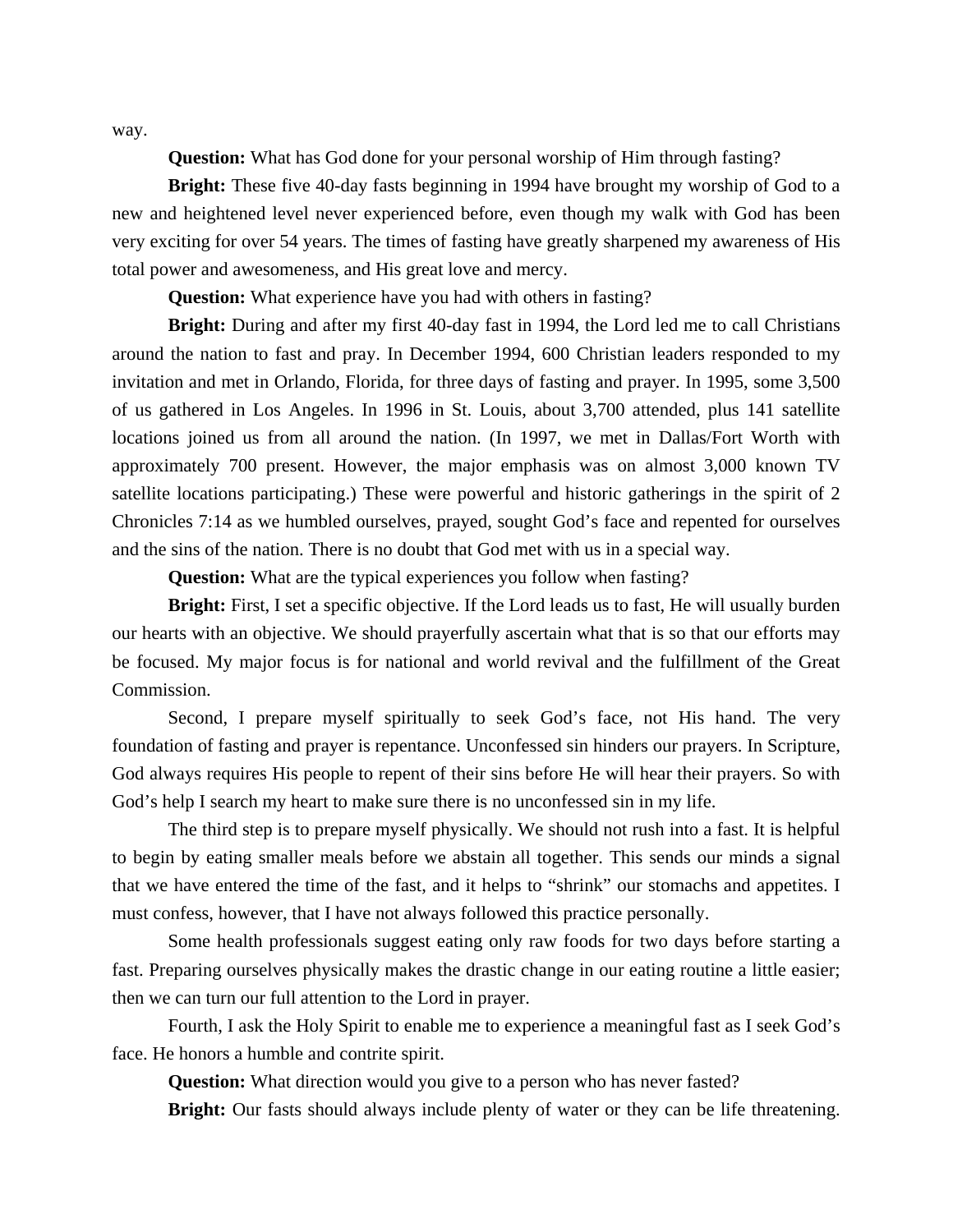People with certain physical and medical problems should never fast without professional supervision. If there is any doubt, a physician should always be consulted.

If a person has never fasted, I recommend he or she start with shorter fasts of one meal a day, or one day a week, or one week a month to develop "fasting muscles" before attempting a 40-day fast. Anyone who fasts and prays should seek to restrict regular activity during the fast in order to truly seek God's face. The person should also be prepared for the spiritual "battle." Prayer with fasting is not always easy and in some measure involves spiritual warfare, but there is no victory without a battle. Our eyes should be kept on Jesus, and the victory will surely come. Remember Satan has no power over us apart from what God allows.

**Question:** How would you prepare a group of people for fasting?

**Bright:** Each person should be advised of the above principles, and more, as contained in one of my books about fasting, such as *The Coming Revival*. Group fasting should have a common purpose, and the leader should instruct all the group members about adequate cautions, preparations and suggestions, and help maintain focus during the time of fasting and prayer.

#### **Take-Aways**

You should follow proven guidelines when fasting; this way you join the tradition of others who have successfully fasted. You should be sincere, be committed, be prepared and be faithful to God. When you fast in faith, God will direct your prayers and reward you (see Phil.  $2:13$ ).

### **Chapter 14**

### **Ron Phillips**

Pastor, Central Baptist Church Hixson (Greater Chattanooga), Tennessee

Ron Phillips has pastored Central Baptist Church for 20 years, where a tremendous increase in attendance of more than 2,000 a week has occurred. Under his leadership, the church has added millions of dollars in buildings. But the greatest growth is in spiritual renewal and evangelism. God's power is upon Phillips when he preaches. In the year they began fasting, 535 members were added; that doesn't include many others who came to Christ and joined other churches.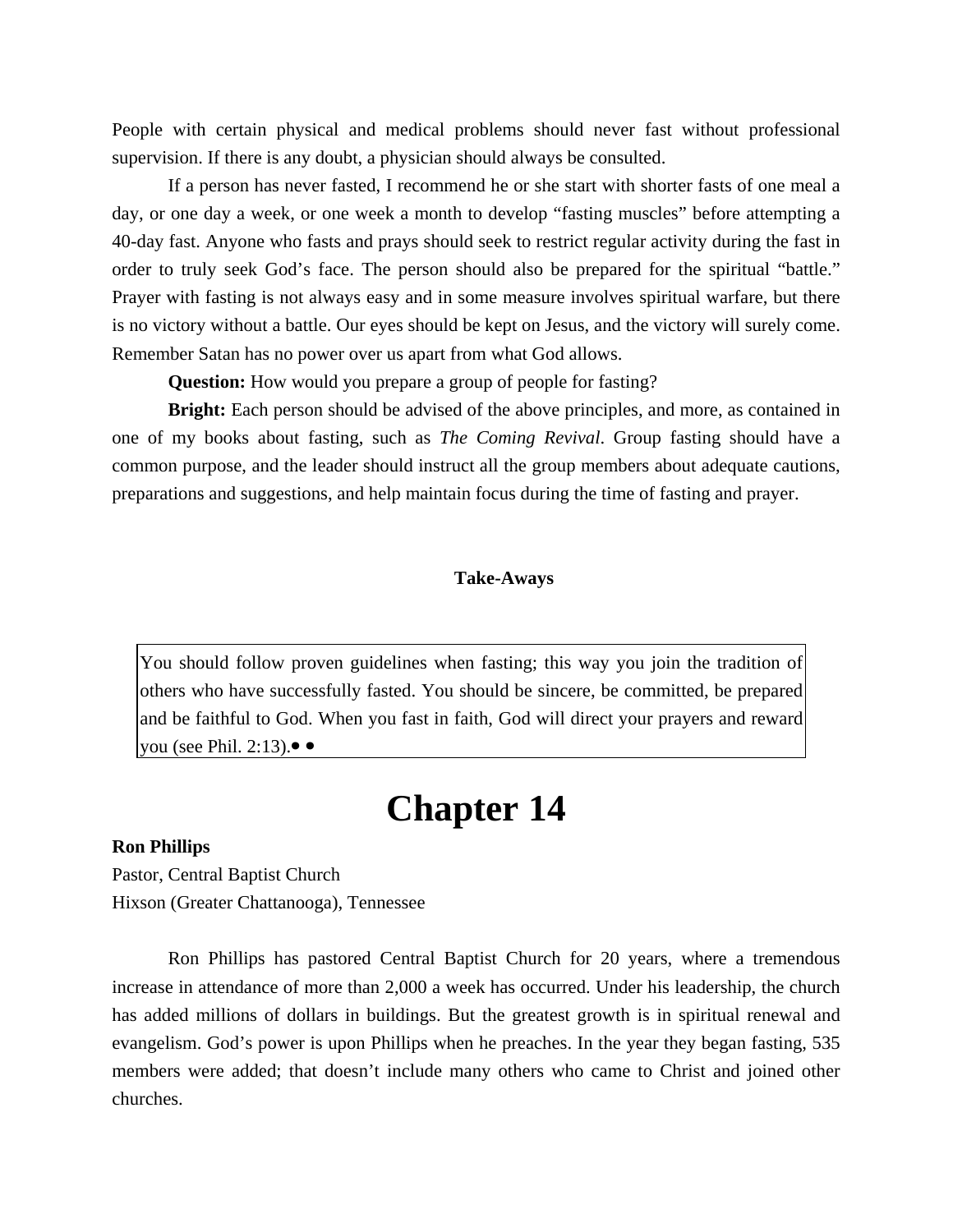Phillips has held most state and national offices in the Southern Baptist Convention and graduated from Southern Baptist Convention higher educational institutions, earning his doctor's degree from New Orleans Baptist Theological Seminary. Phillips preaches weekly on "The Central Message," the televised ministry of his church's Sunday messages, which are shown on a national and international network. He has published nine books with Evangel Press, Pathway Press and other publishers.

### **Fasting for Revival and Renewal**

Fasting Interview with Ron Phillips

Favorite Verse About Fasting:

If my people, which are called by my name, shall humble themselves, and pray, and seek my face, and turn from their wicked ways; then will I hear from heaven, and will forgive their sin, and will heal their land.—2 Chronicles 7:14

**Question:** How did you get into the ministry of fasting?

**Phillips:** After a one-day seminar by Elmer Towns in my church about "Fasting for Spiritual Breakthrough," 123 members of Central Baptist Church committed themselves to fast for at least one day a month for revival and soul-winning outreach. At the conclusion of the seminar, I organized those who made a commitment to fast, so that each day of each month was covered by one person fasting and praying, and some days there were as many as six people fasting (most people committed themselves to fast once a week). They fasted and prayed for soul-winning outreach until the annual Christmas drama called *The Book* was performed, written by Fred Guilbert, our minister of music. Then revival broke out.

Originally, our church planned a six-night choir and drama presentation for our Christmas pageant. But so many people were saved that the program was extended for a total of 14 performances. One hundred fifty-three people were converted in just one service alone, and a total of 998 prayed to receive Christ.

**Question:** What other results did the church experience because of fasting and prayer?

**Phillips:** Sunday School attendance jumped to 287 people, church attendance jumped to more than 410 people, offerings jumped \$550,000 for the month of December over the same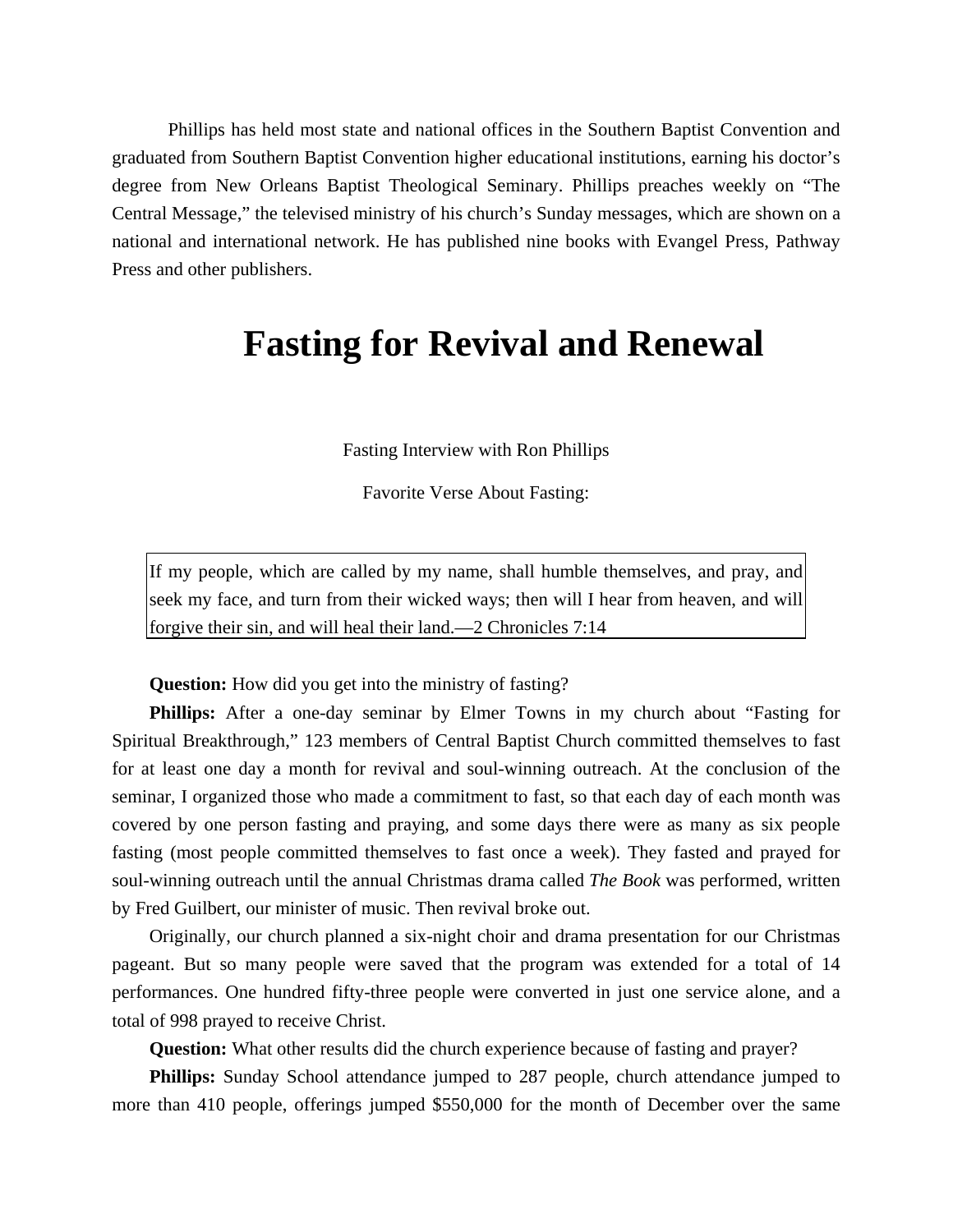month in the previous year, and the church had an all-time record of baptisms.

The church had held its previous fall revival in October before we began fasting, resulting in only 28 professions of faith, but God opened up heaven and poured out His power through our Christmas program. The church spent \$28,000 for the program for laser lights, costuming, advertising and a full dramatic presentation.

Those who attended the Christmas musical/drama at Central Baptist Church of Hixson were expecting Christmas carols, three wise men, a star and baby Jesus. What they got was a heartpounding, eye-opening, destiny-altering look at the Holy One, the evil one and the reality of heaven and hell.

The Christmas program was scheduled for six performances, tickets were printed for crowd control, and an extensive advertising campaign was planned. However, before the printed and television advertising could hit the marketplace, all but a few hundred tickets were gone. Word had already spread that this program was going to be different.

Thirty minutes before the ninth performance, and what was supposed to be the final performance, was to begin, the auditorium had to be closed. Two hundred people were placed in a makeshift overflow area and hundreds of people were turned away.

After an orchestral overture, the lights came up on the auditorium. The actors entered from the back of the sanctuary in character and costumes as late arrivals to the performance. They sat as spectators during Act I. In Act II they went onto the stage, and that set the stage for Act III. During Act III, the actors were called to appear to meet God before a gigantic throne. As they walked forward, the voice of Satan could be heard over the sound system, "This one is mine . . . ." After the *Book of Life* was opened, they heard the voice of God pronounce, "Depart from me ye cursed . . . I never knew you." And then they were thrown into a gaping hole in front of the audience; fire, smoke and screams gushed out of hell.

We gave the invitation in an unusual way. We had the people bow their heads in prayer and receive Christ as Savior. I told them, "If you meant business, then please stand up." Then, with every new Christian standing, I asked them to follow the pastoral staff out the side door, where they were told how to begin the Christian life. Each evening as the unsaved people departed, there was thunderous applause from the audience showing approval of the decisions made for Christ. One area church baptized 21 new people into its membership, just because its members had brought unsaved people to see our Christmas program.

**Question:** What is your church's next fast challenge?

**Phillips:** I am going to challenge our church to a Daniel Fast beginning Sunday, August 17. I am challenging the church to fast for several crucial issues. Scripturally, the Daniel Fast was over a long period of time. He had received the prophecy of God's long-range plan for Israel. We as a church need to fast to find out what God's long-range plan is for the continuation and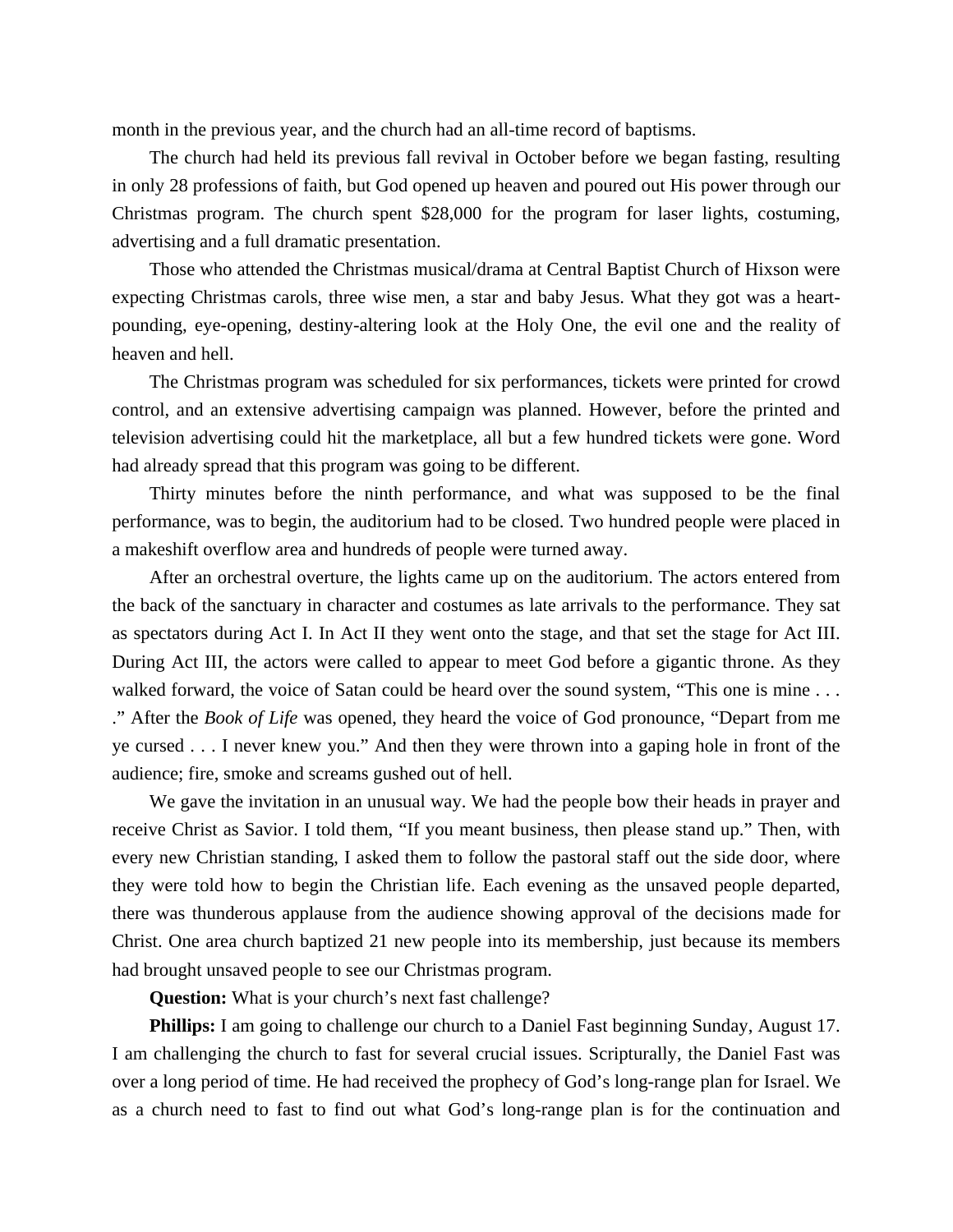growth of our ministry. We'll begin with the Lord's Table on Sunday evening and that will launch the fast. Some will be fasting 7 days, some 14 days, some will do the total Daniel Fast 21 days, and a few people may feel led to do the full 40-day fast. We believe God will bring us as a church into our destiny and out of our wilderness in many areas of our ministries. This is the third fast we've called since we began our first one when Elmer Towns challenged our church to fast.

#### **Question:** What will be involved in this fast?

**Phillips:** Basically, we're asking our members to eliminate all pleasure party foods; that includes breads, cakes, etc. Some will be led to use unleavened bread (cracker type bread). But no leavened bread, no cakes, cookies . . . all meat will be eliminated . . . and we're eliminating of course any alcoholic beverages. We're asking people to stay strictly with healthy foods because the Daniel Fast is a fast for health. Many have weight situations that can be helped with this fast. Not only are we fasting to get the vision, but also to be healthy. We're asking people to limit themselves to vegetables, juices . . . if they have to eat, we're suggesting vegetables, to eat them raw, or some people will boil cabbage and that kind of thing. It's really a little more strict than a total Daniel Fast in that we're asking people to use a little soup, juice or mixed raw vegetables.

**Question:** What are you going to do in the way of corporate prayer meetings?

**Phillips:** We have a number of small groups that are going to organize themselves in prayer. We will be having a special season of prayer at the end of 7, 14 and 21 days, and of course at the end of the fortieth day. Basically, we're going to wrap up this campaign the third Sunday in September. I'll still be in the fast but most of the people will be off by then. We will have a victory Sunday. At the same time we have been working all summer with architects, with leadership services and with other leadership advisors to develop our plans. We hope to come to agreement on a master plan. We're fasting to have God's Word on this. Hopefully, early in October the vision will be crystal clear to all. We'll be presenting to the congregation our plans for church growth, prayer plans and mission plans for the next 10 years.

**Question:** What are the physical things for which you are fasting?

**Phillips:** Our challenge to fast involves paying off the indebtedness of another 12 acres of land the church just bought. We now have 30 acres that connect us with the mall parking lot. That gives us a direct road into the mall parking lot, which extends our future indefinitely at this site. We're going to be looking at a new worship center, not because we couldn't expand with multiservices, but we believe we have to become a state-of-the-art arena where drama, video, music and TV ministry can be combined in a larger setting that can minister to our entire city. We had about 40,000 people visit the church in three weeks, so we believe that our ministry needs a larger auditorium. We need a 3,700-seat arena that can be expanded to 5,000 persons for special events, but we also need to close it down to 2,500 seating for smaller events.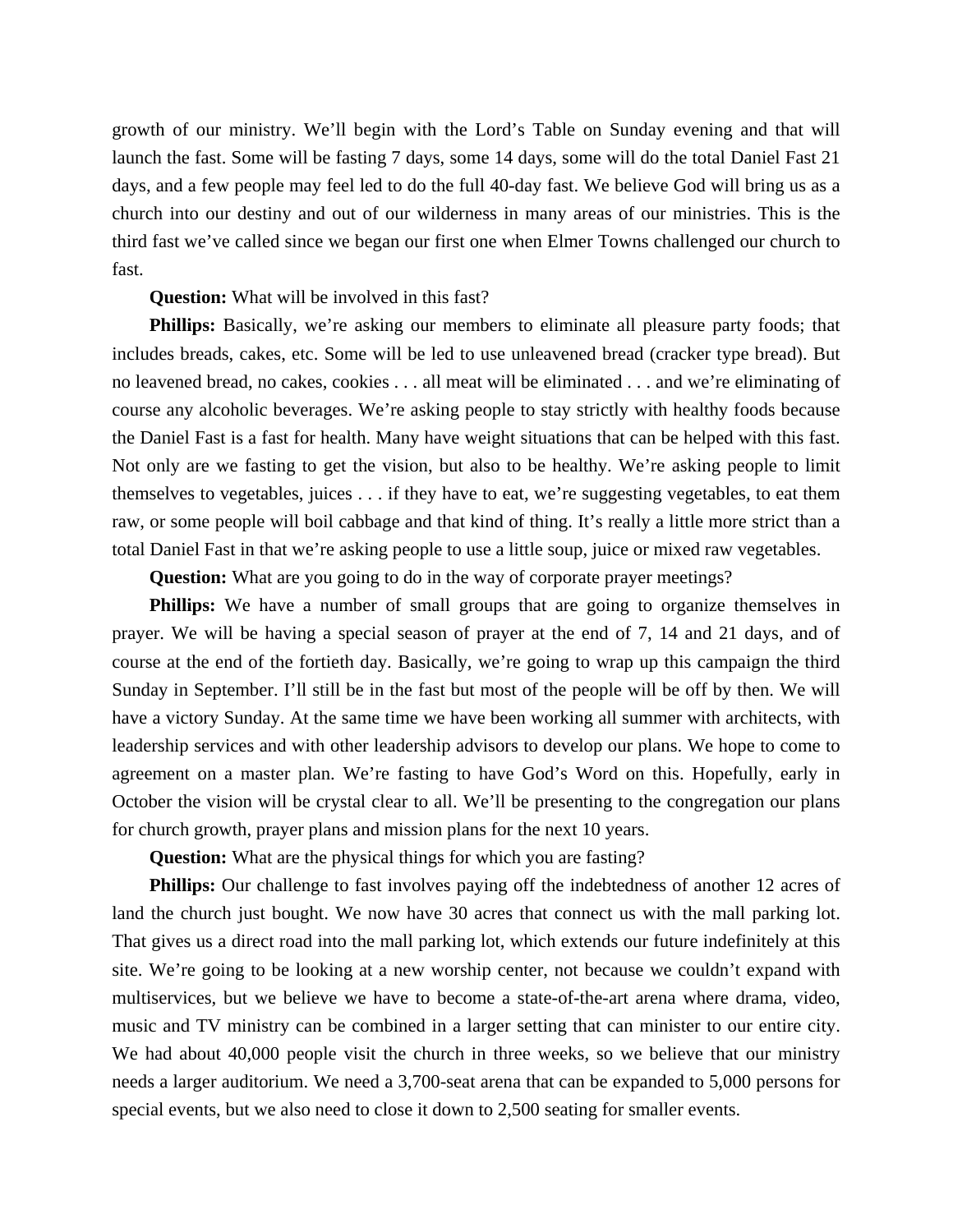**Question:** What typical experiences do you follow when you're fasting?

**Phillips:** The first three days and sometimes the fourth day I find myself obsessed by thoughts of food. I find my best comfort is taking prayer walks. I do not just sit around; I go walking in the neighborhood to pray. After the third or fourth day, the physical struggle ends.

Then I am able to focus on my study of the Word and I find new truths as I read the Scriptures. I begin to get words from God and I am able to hear God out of Scriptures in a clearer fashion. The Scriptures come more alive. Putting together a sermon and writing it usually takes six hours, but I can accomplish it in an hour and a half or two hours while fasting. When I am fasting, time speeds up and I can do more things more quickly that relate to ministry. When working on sermons, Bible study or a book, these projects come together more quickly when I am fasting.

On the ninth or tenth day, I have euphoria, almost a druglike state—perhaps it's because the last of the poisons are leaving the system. I drink distilled water during the fast. I stay away from tap water with chlorine because when I'm fasting my body is more sensitive to any kind of drug or chemical. I drink fresh fruit juices, fresh vegetable juices and plenty of water. I also have an energy rush. This is kind of dangerous because I think I can go and play 18 holes of golf, but I can't. If I go the full 40 days, my physical activities will be limited.

I find myself emotional when fasting. The least thoughts about Jesus bring tears or laughter to me. I find spiritual things seem more precious, like hearing hymns—every word rings in my spirit and brings tears of joy to my eyes. I feel a closer relationship or intimacy to Jesus.

**Question:** How do you break a fast?

**Phillips:** I start eating soft foods, primarily vegetable soup with a little meat stock. I tell my church members not to go out and wolf down a cheeseburger. It will make them sick. Basically, it is best to add food slowly to the diet. I learned my lesson that if I try to eat a heavy meal within four or five days of ending a fast, I'll make myself sick.

#### **Take-Aways**

You can bring revival to your church by praying and fasting. The more people who fast and pray, the greater the revival, and the longer they fast and pray, the greater the revival. Ron Phillips' church experienced a great demonstration of power in soul winning because the core workers fasted for revival and prayed for an evangelistic outreach. However, a leader has to cast the vision of revival and a leader has to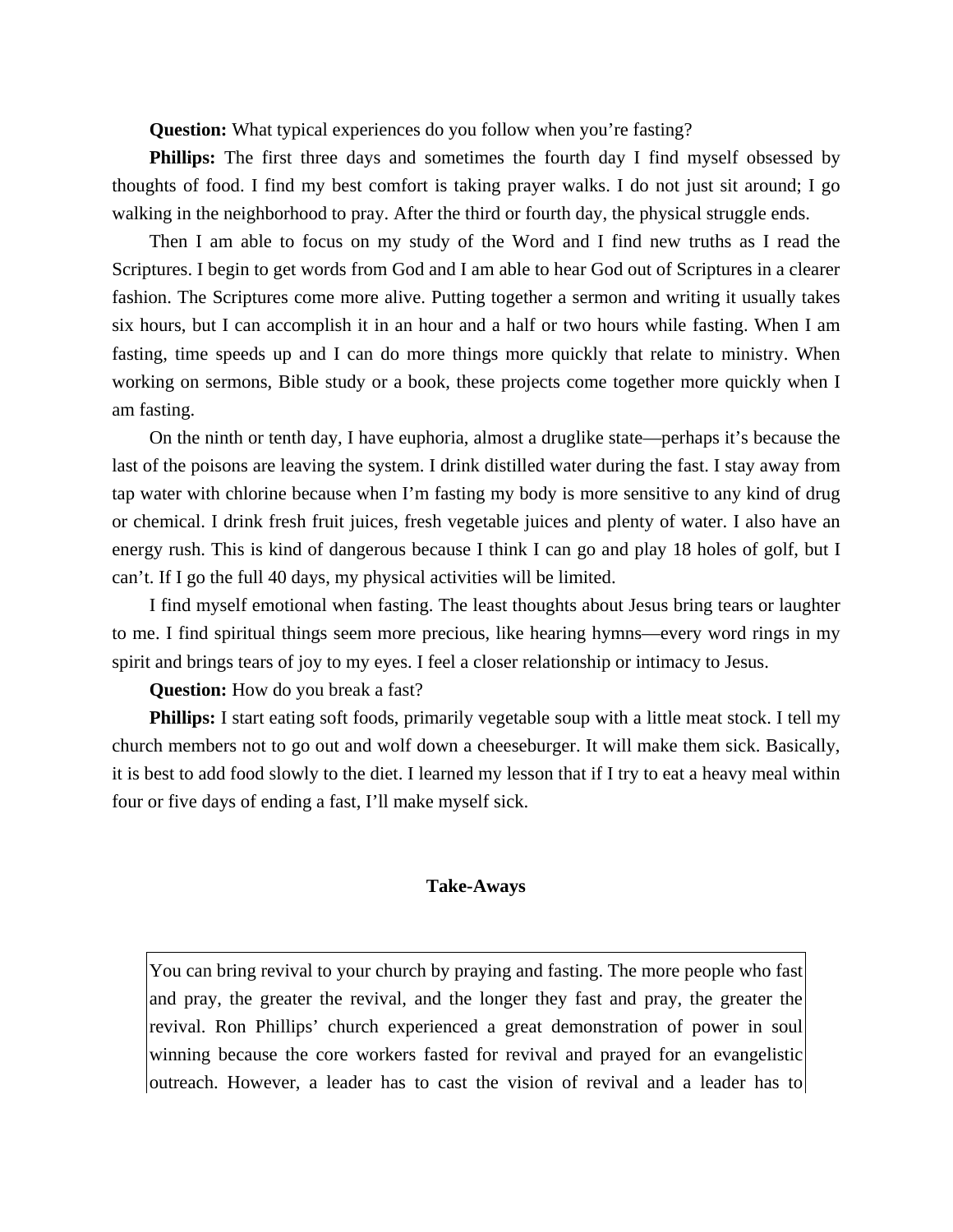## **Chapter 15**

**Leroy L. Lebeck** Senior Pastor, Assemblies of God Trinity Life Center Sacramento, California

Leroy Lebeck has pastored Trinity Life Center for six years. Trinity Life Center has a congregation of more than 1,700, and the congregation meets in the facilities built on 17 acres. The dream of a new sanctuary was fulfilled when in November 1997 the congregation moved into the new 2,400-seat sanctuary. Trinity Life Center houses a Christian day school that includes grades K-8. Lebeck is also president of Trinity Life Bible College, founded in 1972.

Lebeck graduated from Bethany Bible College, Santa Cruz, California, in 1957 with a B.A. degree. He became the pastor of the Pentecostal Tabernacle in Kitamat, British Columbia, Canada, from 1959 to 1961. There he met Marilyn Miller, who would become his wife. In 1962 they were elected to serve as pastors of the Richmond Pentecostal Tabernacle in Richmond, British Columbia. In December 1966 they accepted a missionary appointment with Overseas Missions Department of the Pentecostal Assemblies of Canada, and served in the West Indies. They taught in the West Indies School of Theology in Trinidad. In 1972 they returned to Canada to pastor the Christian Life Assembly in Langley, British Columbia. During his 10-year tenure, the church grew from 120 to 1,800 in attendance. Pastor Lebeck conducted weekly television programs on the British Columbia Television Network.

# **A New Spiritual Energy Level**

Fasting Interview with Leroy Lebeck

Favorite Verse About Fasting: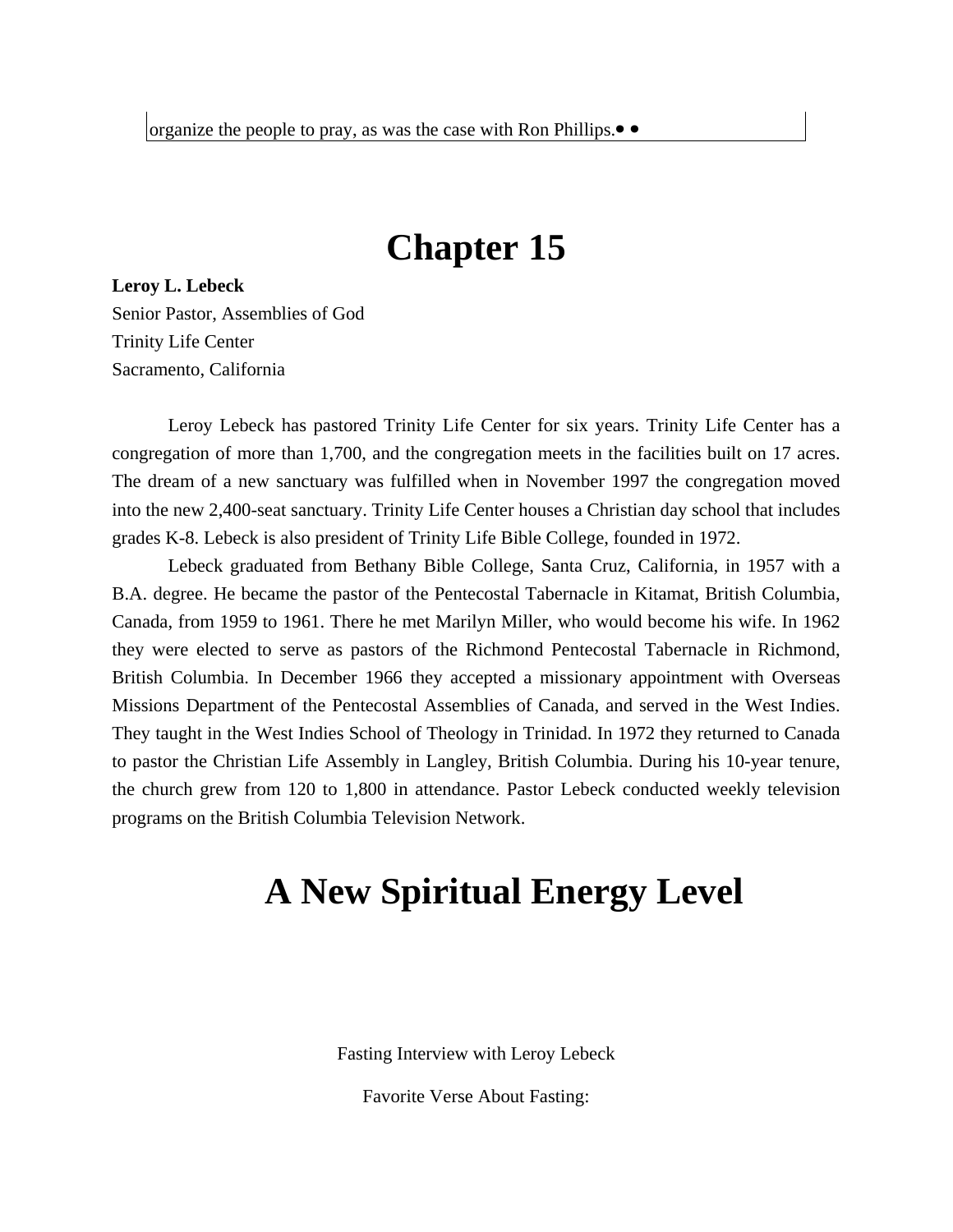Is not this the fast that I have chosen?...and thine health shall spring forth speedily.— Isaiah 58:6,8

### **Question:** What do you enjoy about fasting?

Lebeck: One of the things I enjoy the most about fasting is that I really rest during the fast. I renew my strength and renew my spirit. I don't go to work; that means I don't go into the church. I stay at home and finally get rest. I don't eat and I get tired when I fast. I yield to that and go to sleep. When I get up, I read my Bible and read Christian books. When I get weary again, I let myself go to sleep. I have a hot tub out in the backyard. I sit in the Jacuzzi and read, pray, relax outside in a chair, and enjoy the sunshine. The days I spend fasting, there is a tremendous recouping of my strength and physical energy. It really seems to be a Sabbath. It is a kind of fast—A Sabbath Fast.

**Question:** Besides the fellowship, what else does God do for you?

Lebeck: Every time I fast, I renew my spiritual energy level that comes when I feel He is anointing me. When I speak, I need an unction from the Lord. When God anoints me, I am more communicative with people. After that when I walk down the street, people seem to smile at me. I can return the smile and feel a positive blessing that God has smiled upon my life. I feel blessed and that I can be a blessing.

**Question:** How did God lead you into the ministry of fasting?

**Lebeck:** I really didn't do a lot of fasting until I read a book by Lee Bueno called *Fast: Easier Way to Health*. It is taken from Isaiah 58:8, "And thine health shall spring forth speedily." Bueno quotes nature itself, showing that animals fast when they are sick. They don't go to the hospital; they just fast to get better. They just quit eating when they are sick. So we humans can learn something from them.

**Question:** So you look forward to fasting?

**Lebeck:** There are many reasons to fast. I have led the church to fast for healing, for miracles and for the power of God. There have been times when we fast because of spiritual warfare. These are times of intense intercession.

**Question:** But fasting also has an enjoyable side.

Lebeck: Yes, fasting is a time to read and restore my spirit; a time to meditate and clear my mind; a time to be physically refreshed because I rest and sleep; a time to cleanse my body so I'll be renewed for the work of God.

**Question:** What are the benefits of fasting?

**Lebeck:** When Jesus talked about fasting, He said in Matthew 6:4, "Your Father who sees in secret will Himself reward you openly" *(NKJV)*. Some of the benefits I have found in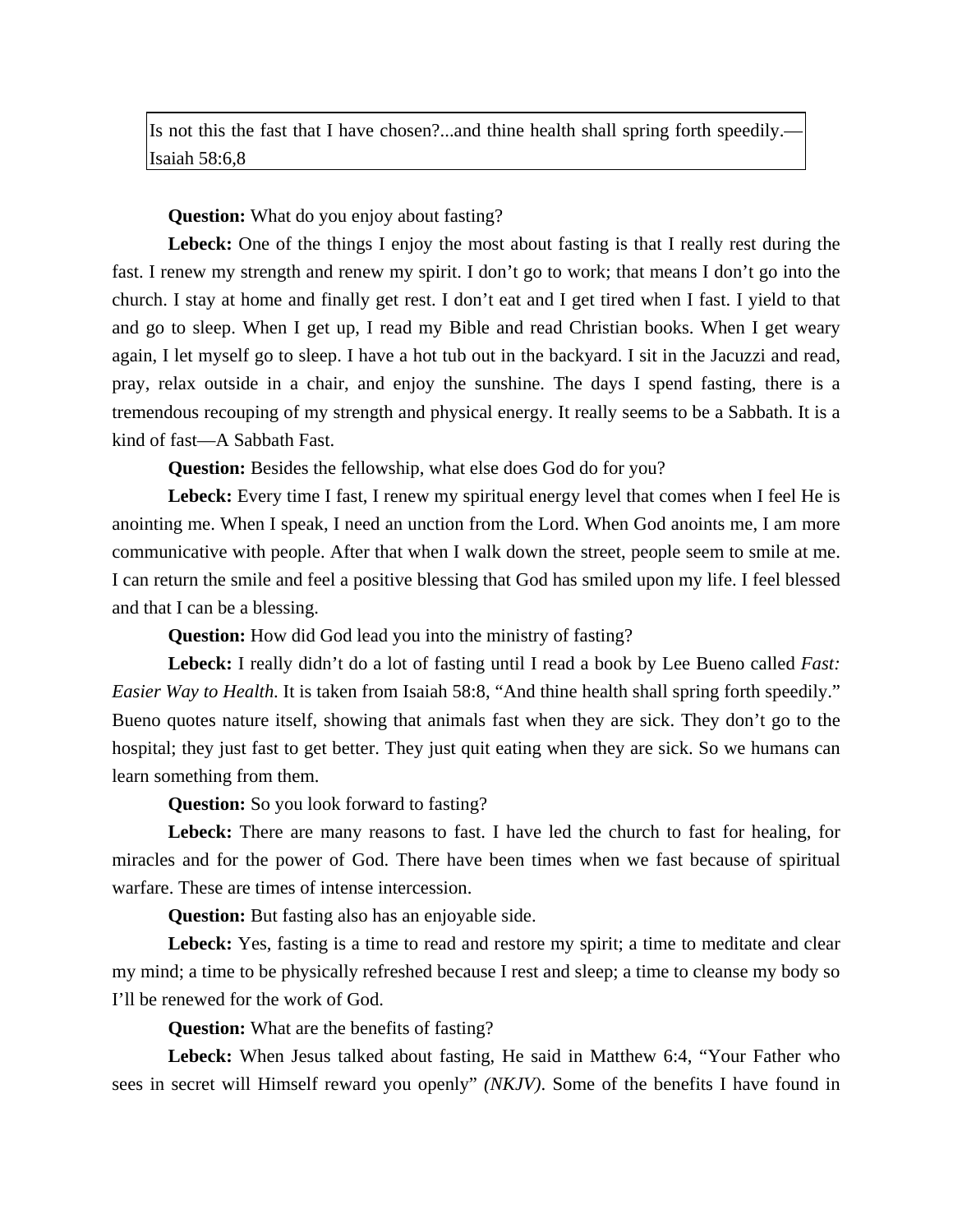fasting are found in Isaiah 58. Some of those rewards Isaiah promised have come to my life through fasting and prayer. In verse 6 it speaks of being set free from "the bands of wickedness." Burdens are lifted, the oppressed go free and yokes are broken. "Then your light shall break forth like the morning, your healing shall spring forth speedily" (v. 8, *NKJV*). The *NIV* version reads, "your healing will quickly appear."

I have just come off a 40-day fast and I have never felt better. This was a juice fast and I can truly say I never battled hunger, but felt healthier every day. I juiced vegetables so that there was no loss of enzymes and vitamins, and also juiced fresh fruit. One of the benefits was a muchneeded weight loss of 25 pounds.

Another benefit I find through fasting is answer to prayer. Isaiah 58:9 says, "Then you shall call, and the Lord will answer; you shall cry, and He will say, 'Here I am'" *(NKJV)*.

I highly recommend fasting and prayer. It is not always convenient, but the rewards are worth it.

### **Take-Aways**

You don't need to fear fasting. There are some enjoyable sides of fasting if you will look for them and plan for them. You can be physically renewed by fasting, as well as spiritually renewed. In life you usually get what you seek, so seek a well-rounded healthy life—emotionally, mentally, physically and, of course, spiritually.  $\bullet$ 

## **Chapter 16**

**Daniel Henderson**

Pastor, Arcade Baptist Church Sacramento, California

Daniel Henderson is the senior pastor of the 2,000-member Arcade Baptist Church, which is known for its spiritual commitment more than its physical assets  $(\$2.8$  million annual budget). Henderson is a recognized leader in prayer among the pastors of Sacramento and provides prayer/leadership with his association of Conservative Baptist churches at a regional and national level.

Daniel was student body president at Liberty University before joining the staff to become pastoral training coordinator. He left Liberty University with a team of 13 to plant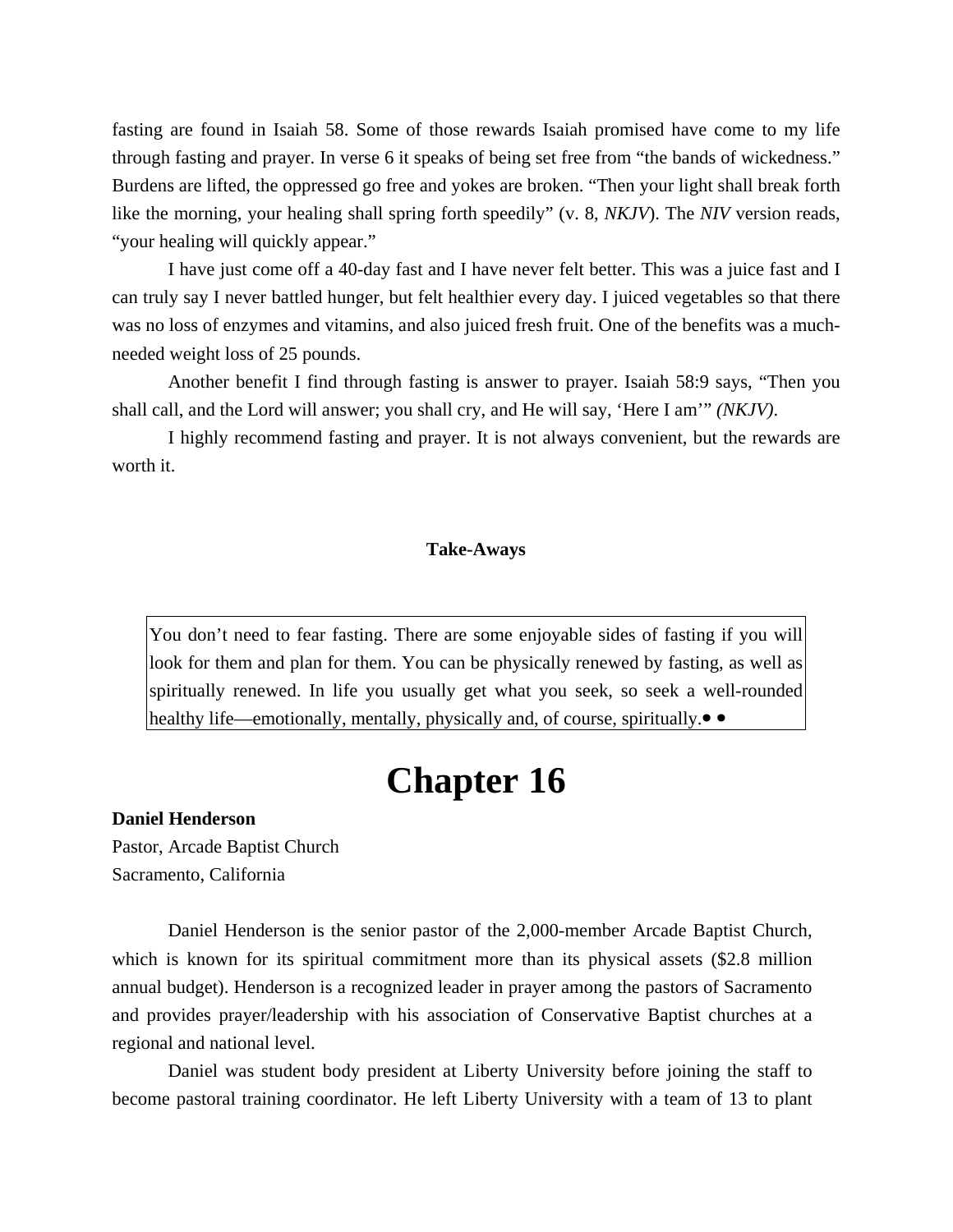Cornerstone Community Baptist Church in Greater Seattle and built the church to more than 400 in weekly attendance.

Henderson became executive director to the Masters Fellowship for John MacArthur in Newhall, California, but the attraction of the pastorate was too great. He feels God has called him to a ministry of spiritual renewal through prayer summits, renewal and fasting. He received the honorary doctor of divinity degree from Liberty University in 1990.

## **Teaching Fasting to a Church**

Fasting Interview with Daniel Henderson

Favorite Verse About Fasting:

Is not this the fast that I have chosen? to loose the bands of wickedness, to undo the heavy burdens, and to let the oppressed go free, and that ye break every yoke?—Isaiah 58:6

**Question:** Tell me about the first time you entered into a fast.

**Henderson:** I fasted several times for a day or two when I was in seminary. The most memorable fast happened when I was preparing to move to the Northwest to plant a church. I was scheduled to begin the church the following spring and the new college year was just starting. I was still single. I really did not have peace about going into some new dating relationship just to get married because I was starting a church. I was really torn. I prayed, "Lord, do you want me to go start this church as a single man?" I began to fast just to get peace from God and a sense of direction. I began a 21-day fast. Through some events that were really beyond my control, and the persuasion of a friend, I agreed to go on one date with this girl. Before the 21-day fast was over, she and I felt that God wanted us to get married. Funny as it sounds, through this 21-day fast, I found my wife.

**Question:** Tell us what you did on those days of fasting.

**Henderson:** One of the difficulties was that I was in school, yet fasting doesn't require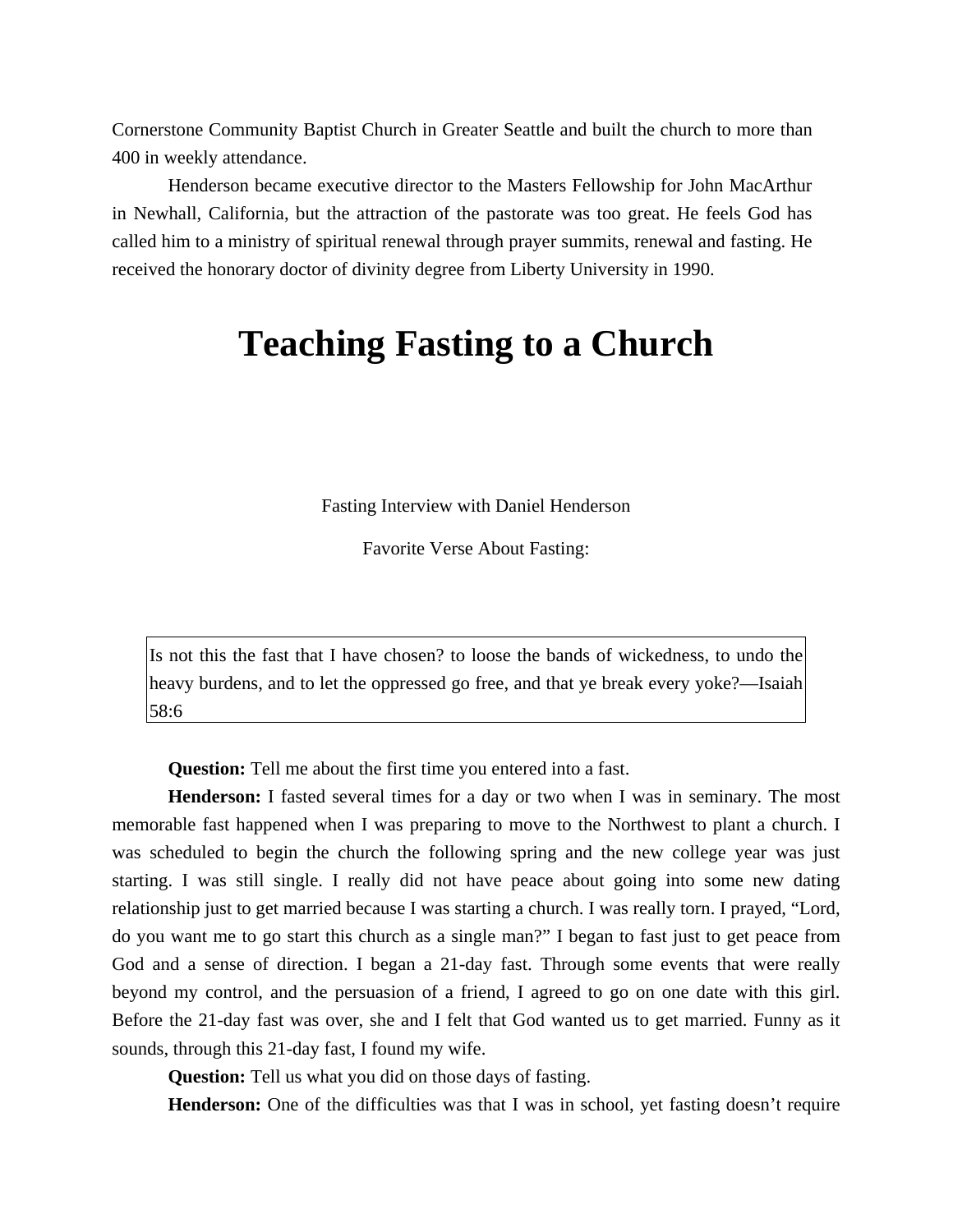total shutdown of a schedule. I set aside every mealtime to be alone with the Lord. I spent some extra time early in the morning and, of course, most evenings in prayer and reflection. I restricted my diet to clear liquids such as diluted apple juice, diluted broth, water . . . those kinds of things. I tried to maximize every available moment that would have otherwise been spent eating meals, just to be with the Lord.

**Question:** How did you fast as you began the church?

**Henderson:** Before we planted the church, I again did a 21-day fast. I spent time just asking God for His wisdom and His empowerment. We were getting ready to move with a team of 14 adults and several children to the Northwest. We had two semi-trucks full of furniture. Starting from scratch, not knowing anyone, we felt this was certainly something far beyond what we could accomplish on our own. This was really a fast for the empowerment and provision of God.

**Question:** I had heard that Yonggi Cho, the pastor of the world's largest church in Seoul, Korea, had challenged Liberty students who were going to start a church to spend 10 days fasting before beginning a church. Did you accept this challenge?

**Henderson:** Yes, in fact, the challenge of Cho triggered me not only to fast before we started our church, but also to fast about the whole issue of going as a single man versus waiting. Should I wait until I was married? It was a very difficult issue that only God could solve.

**Question:** What happens to you when you fast?

**Henderson:** I have found that fasting recalibrates vision, appetite, desire and focus. I can really trace back my own hunger for the Lord and my desire for prayer as being regularly linked to the times of fasting in which I set aside those moments to be with Him. Fasting is a time to focus my appetite on Him. Hunger for God really challenges us spiritually, more than any physical thing.

Fasting enhances the joy of time spent in His presence. It causes all the passages of Scripture that speak of hungering after God and thirsting after Him to come alive. Two fasts while I was in school were done with others. The first fast I did was with Rick Amato. Rick was a very tense, fiery student evangelist. He and I actually fasted during those 21 days and spent time in prayer together. The second fast was conducted in conjunction with the team that was going with me to start the church.

**Question:** What did you gain by fasting with others?

**Henderson:** Accountability and encouragement are two of the great assets of fasting with someone. You join in spirit and desire for God and you share prayer answers together in what the Lord is teaching.

This Sunday my congregation is sponsoring a churchwide day of prayer and fasting. We are launching a \$5-million-dollar capital campaign in our church. We will have a daylong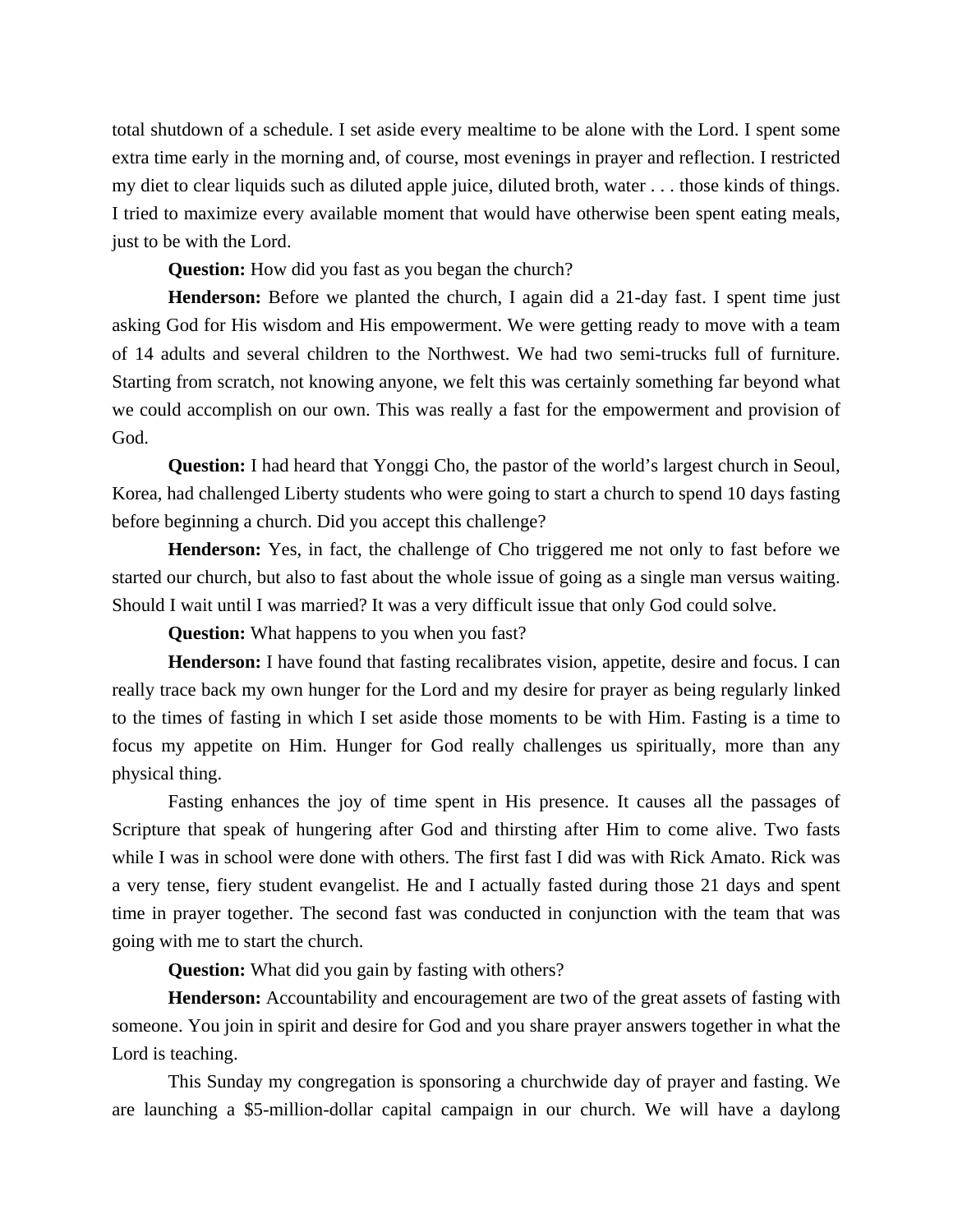emphasis on prayer and fasting. Throughout the morning, there will be prayer meetings going on as they always are during the services. As soon as the worship service is over, we will go right into the service of worship and prayer together that will conclude with the communion service.

**Question:** How do you prepare a congregation for fasting?

**Henderson:** Obviously, I have taught fasting from the pulpit. I think it is important they understand the biblical foundation of fasting. We also encourage them to do some reading. We have pamphlets available. We also have books in our church library. We remind them of the heart behind fasting. In fact, this coming Sunday as part of my message I am referencing Isaiah 58, which talks about the fast. It is not just a matter of going through a religious ritual, but really having our hearts changed and having our compassion for people deepened and being broken before the Lord. I review with them the heart attitude behind fasting so it doesn't become a religious ritual.

**Question:** Does having a corporate goal in front of the people play a role in getting people to fast together?

**Henderson:** Every fast ought to have some goal. Sometimes only the Lord knows the goal when He puts certain things inside our hearts. But in most fasts, God reveals a goal clearly to us. In our particular case, the goal is to have our faith strengthened and for our hearts to be open with a vision for what God can do in our church in the next eight weeks. In particular, we need to yield to the Lord, including our financial resources. We are fasting to see God do a good work in our hearts. We need a new spirit of generosity and commitment to the vision that is put before us.

### **Take-Aways**

You need to let God touch you through fasting before you can lead a church or group to fast. Fasting will give your group unity of spirit before God gives financial or material results. Usually, the secret of a fasting church is a leader who fasts and prays.<sup>••</sup>

# Chapter 17

**William T. Greig Jr.** Chairman and Publisher Gospel Light Publications/Regal Books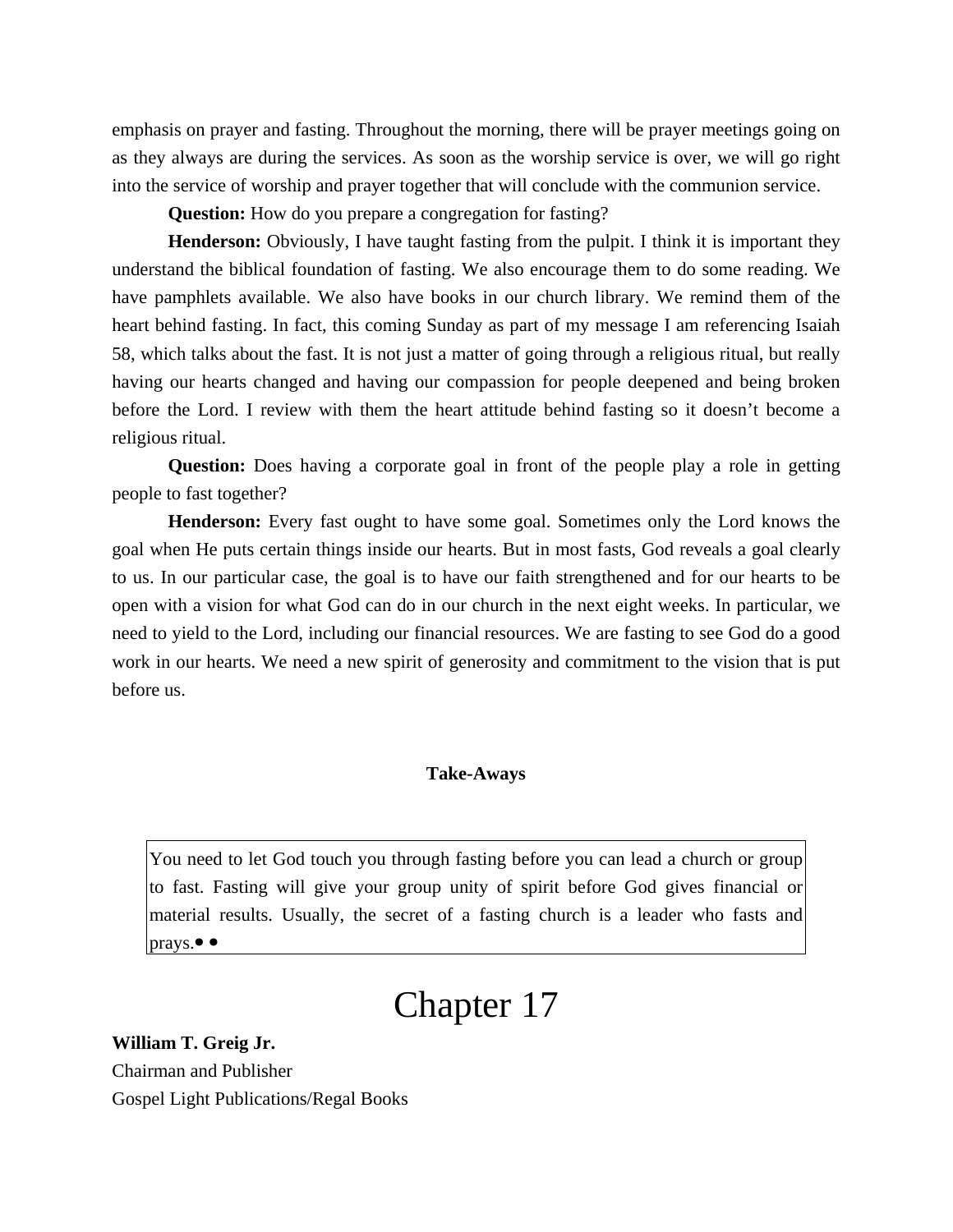### Ventura, California

William T. Greig Jr. is chairman and publisher of Gospel Light Publications. He is a visionary with a heart for the evangelization of the world. Well known in the Christian community as a world Christian and champion of excellence in Christian education, Bill Greig has been actively involved in Christian publishing for more than 50 years.

He began his career in Minneapolis, Minnesota, in 1946, following his separation from the U.S. Navy. Prior to joining the Gospel Light team as vice president in 1950, Bill Greig was partner/manager of Praise Book Publications in Minnesota. In 1972, he was elected president of Gospel Light by the board of directors.

Bill Greig has served in key leadership roles for organizations vital to the ministry of Sunday School and Christian education. He has previously been president of the National Sunday School Association, and was a founding director and past president of the Evangelical Christian Publishers Association. He was also a founder and president of the Minnesota Sunday School Association, and has been actively involved in the Sunday School movement as a Sunday School superintendent and teacher since the early 1940s.

Mr. Greig presently serves several agencies as a trustee: GLINT (Gospel Literature International); St. Petersburg (Russia) Christian Publishing; Concerts of Prayer International; John M. Perkins Foundation; Joy of Living Bible Studies; and the International Reconciliation Coalition.

Married for 47 years, Bill and his wife, Doris, who is the founder (and author of many of the studies) of the Joy of Living Bible Studies program, make their home in Ventura, California. They have four children: Kathy, who is director of The Joy of Living; Bill III, who is president and CEO of Gospel Light; Gary, who is associate professor of Hebrew and Old Testament at Regent University's School of Divinity in Virginia Beach, Virginia; and Jane, who is the producer of Gospel Light Video. The Greigs continue to be actively involved in the Community Presbyterian Church where Bill serves as an elder, and he is active with the Love Ventura County pastors' prayer fellowship.

## **Gaining Spiritual Insight**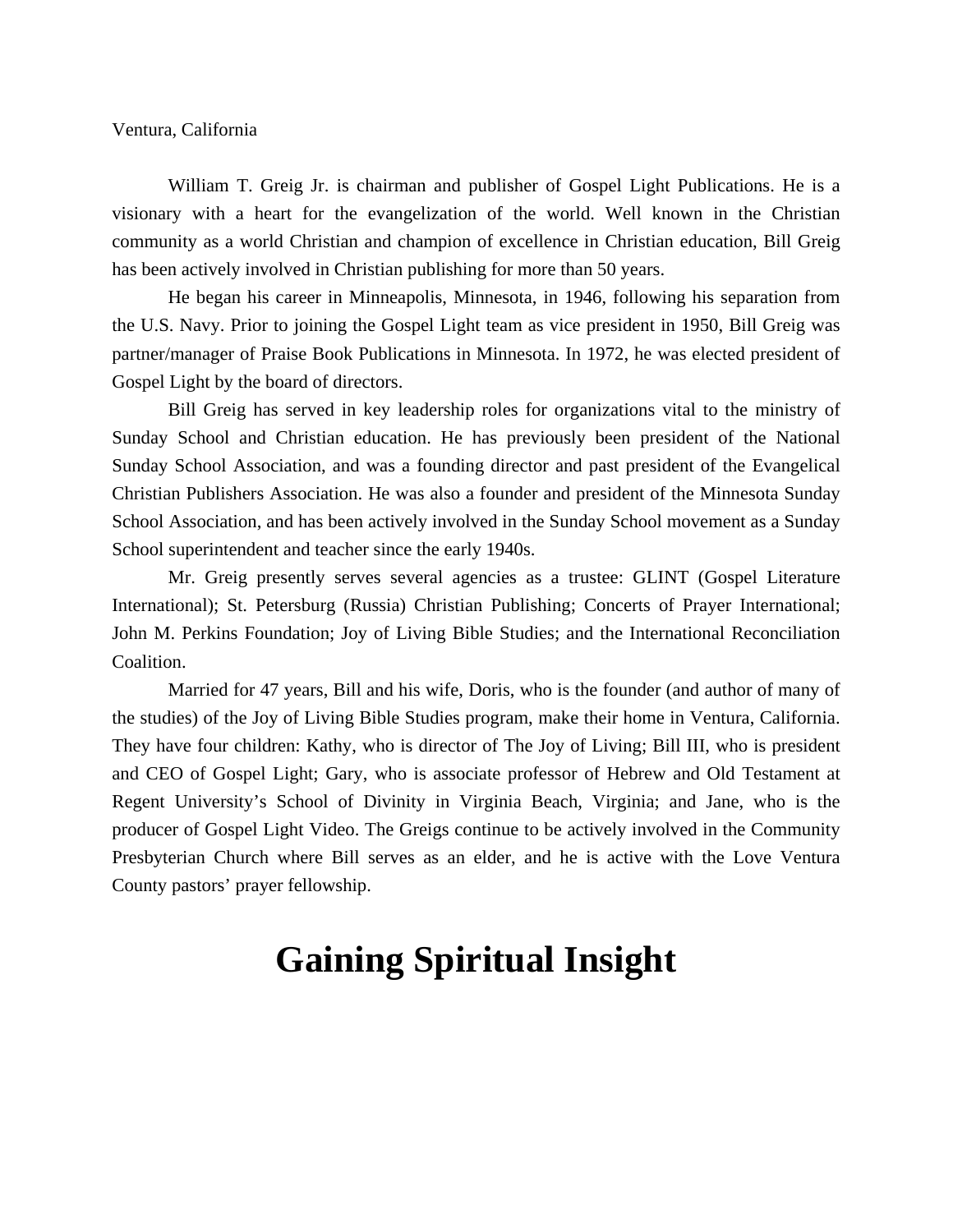### Fasting Interview with Bill Greig Favorite Verse About Fasting:

"If my people, who are called by my name, will humble themselves and pray and seek my face and turn from their wicked ways, then will I hear from heaven and will forgive their sin and will heal their land."—2 Chronicles 7:14, *NIV*

**Question:** What motivated you to undertake a 40-day fast?

**Greig:** I had become too much of a professional Christian. I did things that I was supposed to do. I attended meetings I needed to attend, and went about my Christian activities doing appropriate things. I think I may have lost my first love. But while on my first 40-day fast, I became more sensitive to other people, both Christians and non-Christians, and especially to God who prompted me with Isaiah 30:21 *(NIV)*: "Whether you turn to the right or to the left, your ears will hear a voice behind you, saying, 'This is the way; walk in it.'" As I became hungry, or craved something good to eat, God prompted me to pray for people, some of whom I had never met (i.e., while I was driving, I would see teens walking along the street, other drivers, families, etc.). As I prayed for revival in my own life, my church, my city and my neighbors, I became more open and available to God's Holy Spirit and more sensitive to what He wanted. I began to hear His promptings and experienced some divine appointments with people He wanted me to talk with.

**Question:** What events led up to your 40-day fast?

**Greig:** My wife and I had been in Orlando, Florida, and had dinner one evening with our longtime friend Bill Bright of Campus Crusade for Christ. I had heard Bill advocate fasting, and now he shared with us his experiences of three 40-day fasts. On his first, he had fasted to lose weight, and for spiritual reasons. He said the Lord had shown him it was not a valid reason to fast. Meantime, all I could think to myself was: *Maybe he did it, but I could never do even one day, let alone 40!*

On the jet headed back to California, I read a book by Bill Bright in which he called on Christians to fast for spiritual breakthrough and revival. I had heard how Jerry Falwell did a 40 day fast, drinking water and taking Centrum vitamin pills daily. And how, after 25 days, he did another 40-day fast for the financial survival of Liberty University without telling anyone else the reason for his second fast. While I marveled at it, I was sure it was impossible for me. But then God spoke to me in that "still, small voice" and said, "Just do it! Try it. I'll help you."

I resolved to obey, and started the fast before we touched down at Los Angeles International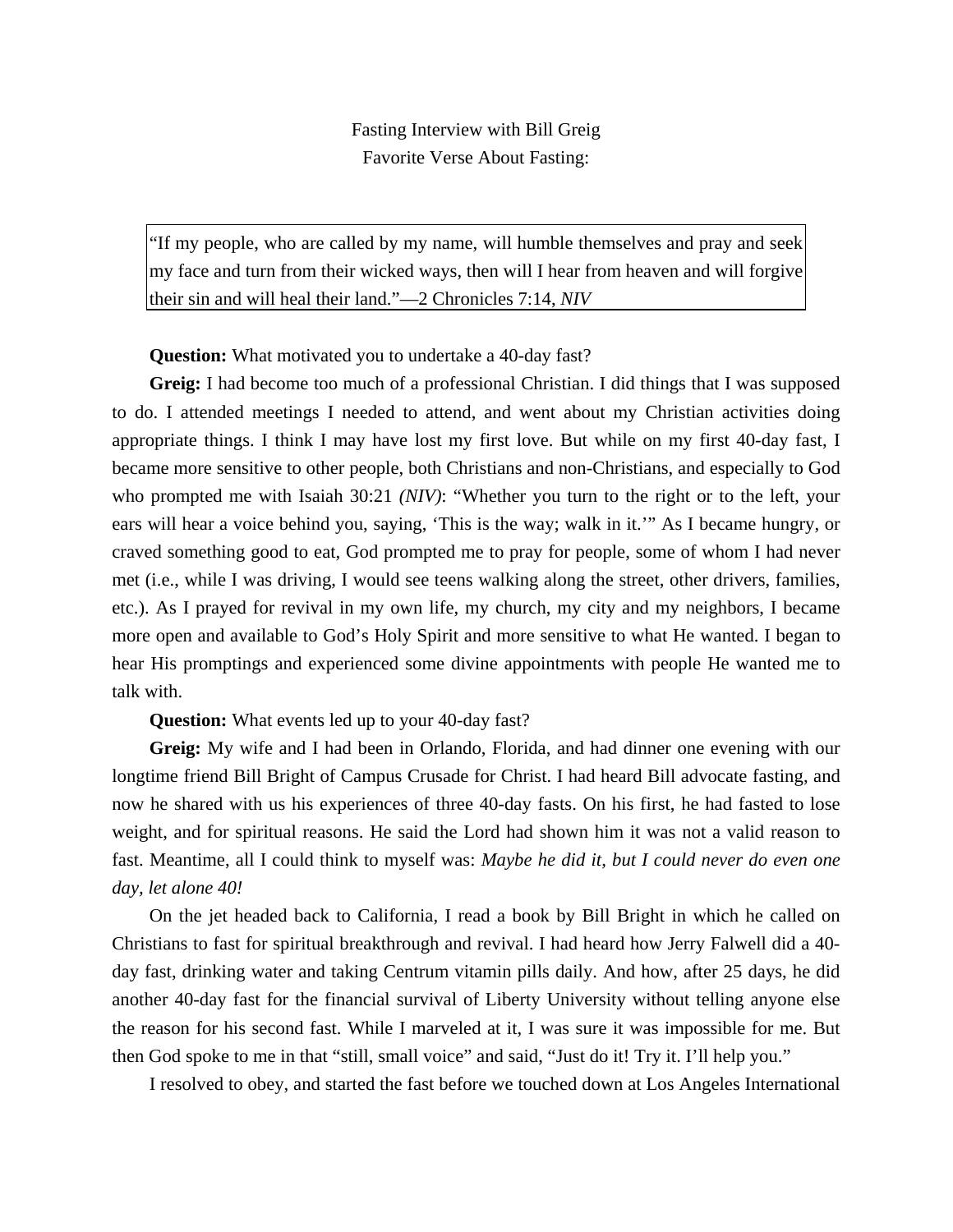Airport. Immediately, I gained strength from the decision. I have never looked back to wonder if I made the right decision, though I often wondered, *Can I hold out*? Whenever I had that question, I would pray and thank the Lord that I could in His strength. As I report this, I am in the thirty-seventh day of my second 40-day fast in response to Bill Bright's request for two million Christians to join him in praying for revival and the evangelization of the lost. (It's going great, too!)

Before my second 40-day fast, at my wife's insistence, I talked with our family doctor. Earlier the previous year I had foot surgery and carelessly got an infection that put me into the hospital for a second surgery—my first hospital stay in my 73 years. The Lord brought me through what could have been a serious problem. God has answered my family's and my prayers for both physical healing and spiritual strength. I believe they would agree that God has answered their prayers on my behalf both physically and spiritually.

**Question:** What was your daily intake?

**Greig:** In addition to taking vitamins and minerals, as suggested by our doctor, each morning I drink Slim Fast blended with fresh fruit and ice cubes, often with some low-fat milk. When I go out to lunch I often drink tomato or V-8 juice, iced tea (with lemon) or coffee, and occasionally hot or cold broth or soup. The same is true for supper. When friends note my liquid diet, they often look puzzled. I am reluctant to tell them I am fasting lest they take it as spiritual pride, which in turn makes them feel guilty. Usually they comment: "I could never fast!" or "My health wouldn't allow it!" or "I've always wanted to lose weight, but simply can't fast." I often quote Bill Bright that losing weight is not a worthy reason for a spiritual fast.

When people seem uneasy that I am not eating with them, I assure them I am not really hungry, and that their eating doesn't bother me at all! (Though I occasionally admit I am often tempted by the steak, pancakes, toast, pie, cake, or you name it.) The fact is that for me fasting is not so much what I eat (or drink), but what I don't eat—that which I deny myself! That is the spiritual discipline where the blessing starts. And when I crave something that way, I pray for whatever God lays on my heart at that moment. I pray for repentance, revival and new commitment in the Church in order that we may experience a sweeping revival in our city, state, nation and around the world, especially the 10/40 Window.

**Question:** What did you learn during the fast?

**Greig:** I have begun to learn self-denial. I thoroughly enjoy eating; and no wonder, my wife, Doris, was a home-economics teacher and is a fabulous cook. Over the years I added 35 pounds, which I didn't need. Those pounds made it harder to ride my bike up hills (we live on the hillside) and my inherited knee problems were aggravated, making stairs a problem. Now, on the thirty-seventh day (of my second 40-day fast), and almost our forty-seventh wedding anniversary, I am back to the weight when I was married in 1951. I really didn't try to lose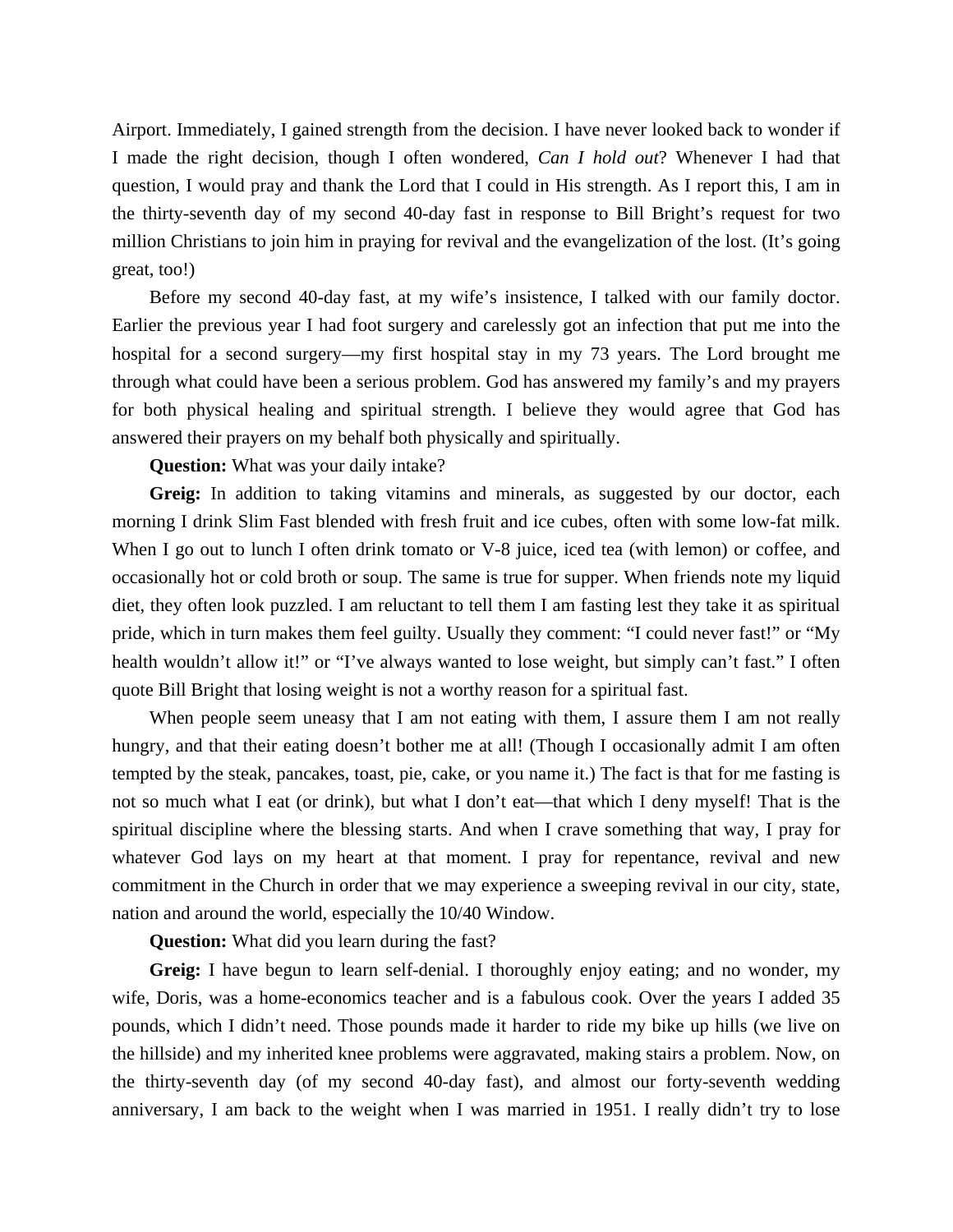weight, though it is a little serendipity from the Lord who knew I would feel better and continue to be more active without the extra weight. I learned a new meaning from Luke 12:22 and 23.

Best of all, I am beginning to learn to "pray without ceasing," in season and out of season. I am seeing needs in people I was previously unaware of: neighbors, friends, rebel kids, pious and "holier than thou" types, etc. I was previously indifferent to, or worse, almost contemptuous, of street people, druggies, gays, or hard but broken people, etc. The Lord is beginning to let me see them through His eyes, and feel their pain as He does. Or I'd see a church, New Agers or a cultic center, with which I wholly disagreed on a biblical basis, and I would think a judgment on them. Not so now; He moves me to pray for their release from Satan's deception and bondage, and their coming to Christ.

Before fasting, I would prayerwalk our neighborhood each morning praying for families, neighbors who drove by, and people in general. Now I am meeting and getting to know individuals and their needs, the illnesses in their families, the broken relationships, the New-Age group that meets across the street each week, the father who is not a believer who told me "he's different!" when I asked about his son who has a Jesus sign on his car. The son had been delivered from a severe drug addiction in a group led by my nephew. His father was not pleased that he had become a believer, so now I can pray intelligently for the son and his parents who obviously don't know the Lord.

I had prayed generally for a retired couple who live across the street from our church parking lot. They have never visited the church, as far as I know. One day before 7:00 A.M. as I walked by, I heard, "How are you doing?" It was from a man, about my age, having his first cigarette of the day on the front porch. I went over and introduced myself and said a few words. As I left I said, "Have a good day and God bless you!" Subsequently, I stop to chat, and he is very friendly. He is retired form the U.S. Navy, where I served in World War II. We hit it off. He introduced me to his wife and we have a friendly relationship. I keep praying specifically for an opportunity to share Christ with them and invite them to our home for fellowship. It was one of those divine appointments that the man started by greeting me. Now we have a good friendship and I pray that God will lead me to the next step for both him and his wife.

**Question:** What else did you pray for during your 40-day fast?

**Greig:** When I get to the top of the hill at the end of our street, there is a panoramic view of our entire city, which lies along the shore of the Pacific Ocean. I can see the Channel Islands, which reflect on the beauty of God's marvelous creation . . . the green mountains, blue ocean, white breakers, lovely islands, flowers, birds, trees, etc. It is truly breathtaking! But now I do more than thank God for His wondrous creation! I am aware of how easy it is to become "at ease in Zion" and forget the tragic plight of so many children, youth, families and individuals living in this beautiful place. The children are too often neglected or abused, the youth into drugs or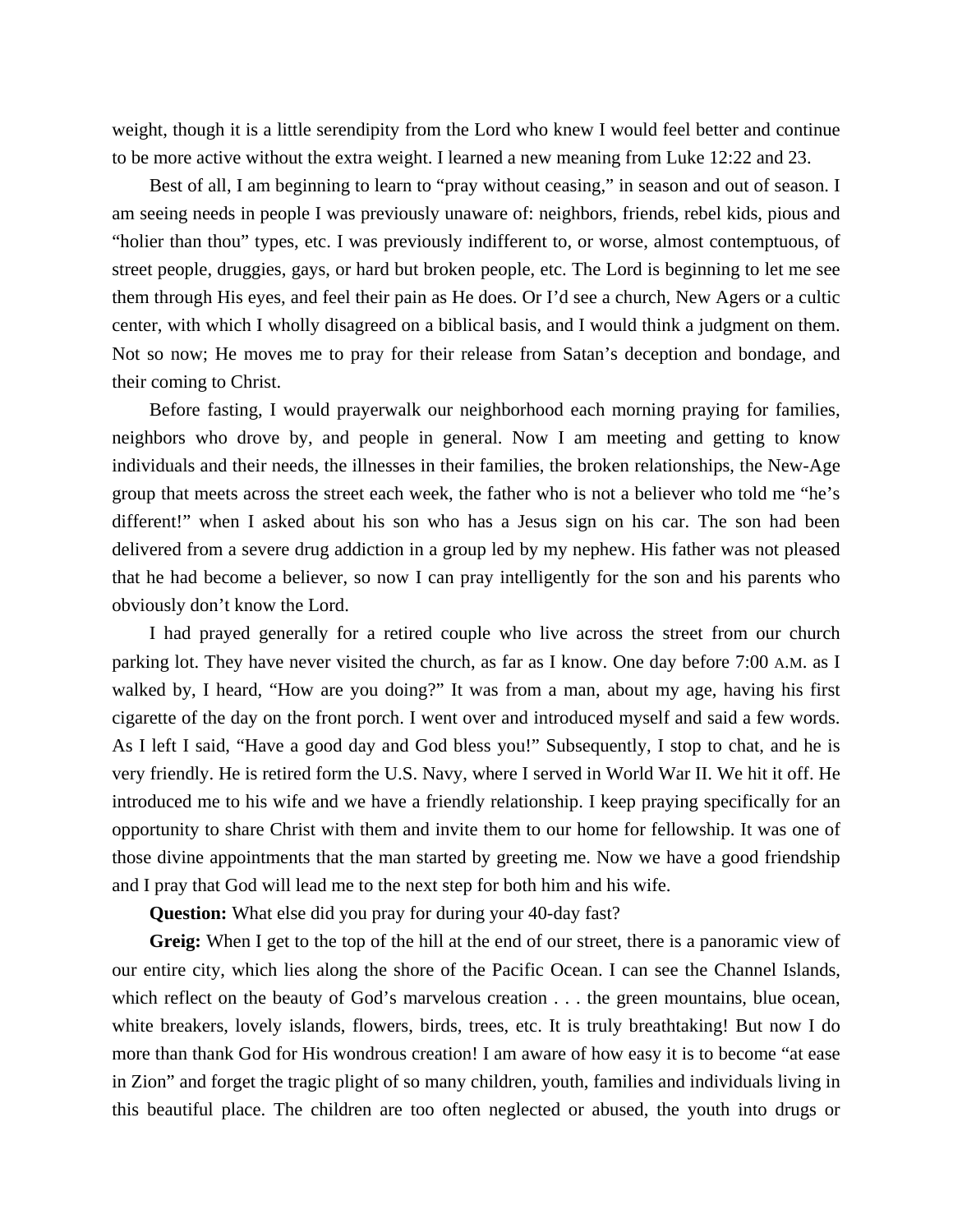demonic activities, the single parents are struggling, and most have no hope and much pain with little, if any, knowledge of Christ.

I see many good churches, yet so removed from life as it is really lived down there, and many believing Christians virtually lulled to complacency by the beauty of God's creation, caring little about the plight of their neighbors. This moves me to pray for revival to come to our church, to every church, and to see the evangelization of our city, county, state and nation. Ventura, California, is a lovely place, but so many of our neighbors are no less lost than the people in inner-city America.

**Question:** What has the 40-day fast done for Gospel Light?

**Greig:** It had never occurred to me to fast and pray for our sales, but I am frequently reminded to pray for the countless thousands of pastors, churches, Sunday Schools, teachers, families, children and youth who use our products every week.

I pray for a new vision from God for our management team and for our product design and development people who create the products we sell. I pray for vision, spiritual sensitivity, a commitment to prayer as a regular part of our process, and sincerely seek God's guidance for everything we do. When I realize the number of Sunday Schools and vacation Bible schools we serve, we pray for their revival and for the millions of children, youth, adults and families they reach. We pray that every vacation Bible school and Sunday School will be an avenue of outreach to unchurched families in their neighborhood. It is sobering and makes us realize our utter dependence upon God so we can truly make a difference here in America and all around the world where our Regal and Renew books, curriculum and other resources are translated and published in more than 100 languages. This can be accomplished only by prayer and total reliance upon God.

Our mission at Gospel Light came to us from Henrietta Mears, our founder. It was over the teaching lectern at the Hollywood Presbyterian Church for the 36 years she taught the college department class. It was there as a reminder for every member, as well as the teacher: To know Christ and make Him known!

### **Take-Aways**

You will get spiritual insight by fasting and praying. You will see people through the eyes of God and you will see their spiritual needs. While you may be afraid to begin a 40-day fast, you will get strength from that decision, and God will help you complete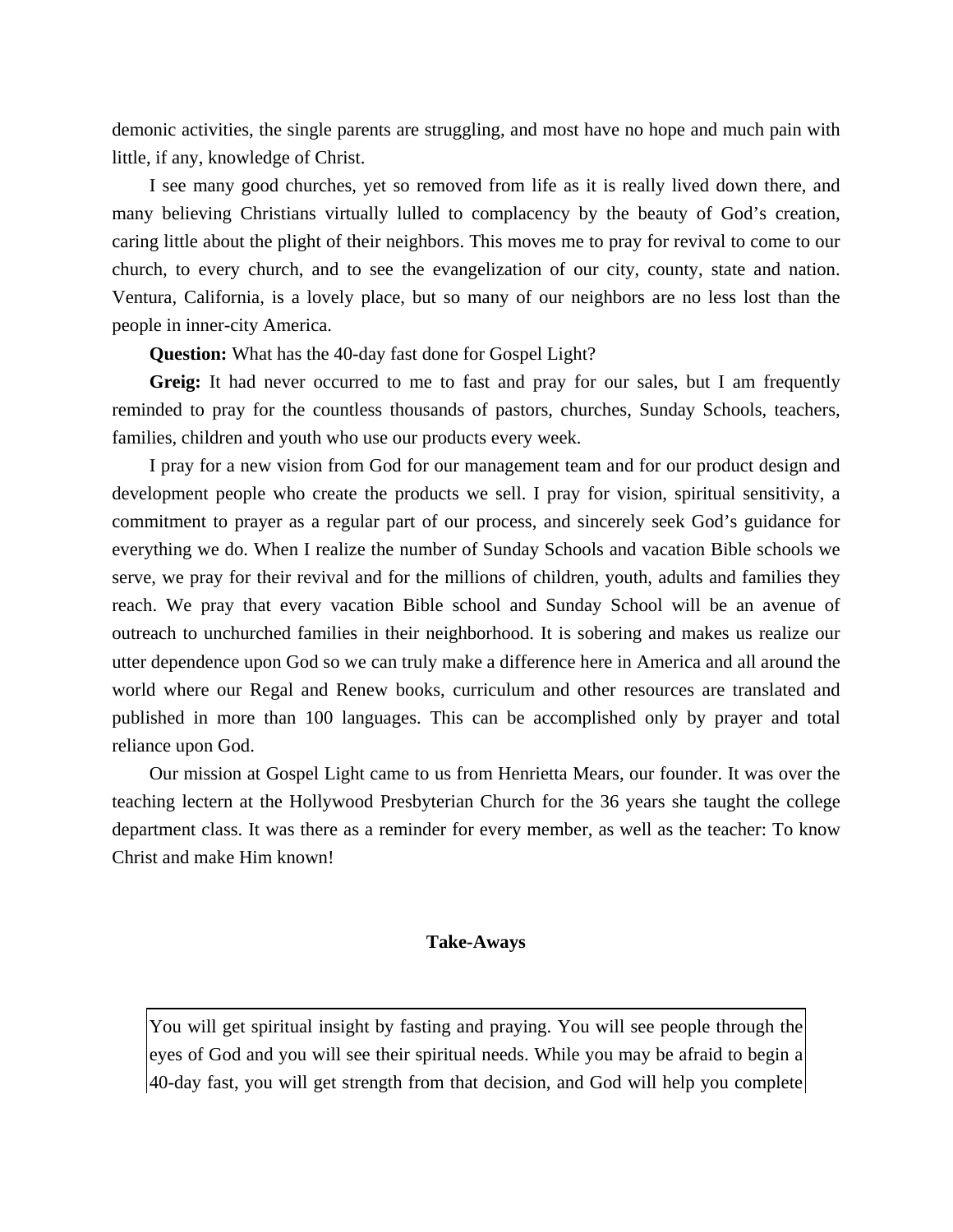### **Chapter 18**

#### **Jack Hayford**

Senior Pastor, The Church On The Way Van Nuys, California

Jack W. Hayford is the senior pastor of The Church On The Way, Van Nuys, California. What began as a temporary assignment to pastor 18 people in 1969 has continued fruitfully, and today the congregation numbers more than 9,000 members, and has an amalgamate weekly attendance approaching 10,000.

Hayford has become a recognized statesman for God, being called upon by many services for opinion, insight and counsel. His insight into God's Word and an uncompromising commitment to practical application characterize Pastor Hayford's teaching. During his long tenure as a senior pastor of one local church, he has become recognized for his balance in preaching, and avoiding extremes, while not diluting or compromising truth. Hayford graciously reveals the heart of a holy and merciful God in all his sermons. His deep commitment to spirituality gives him a unique credibility to discuss fasting in this volume. His travels and ministry to denominational and interdenominational gatherings at colleges, seminaries and parachurch organizations have caused Pastor Hayford to become an acknowledged bridge builder—helping forge healthy bonds among all sectors of the Church.

Jack met Anna Smith in college and they were married in 1954. After they both graduated with honors from LIFE Bible College in Los Angeles, California, they began their ministry in Fort Wayne, Indiana (1956-1960). From that pastorate, they returned to Los Angeles to serve as national youth directors for the International Church of the Foursquare Gospel (1960- 1965). During the next eight years, Jack served on the faculty of LIFE (1965-1973). Later, from 1977 to 1982, he served as president of LIFE Bible College, while simultaneously serving in his pastorate at The Church On The Way.

The Church On The Way is one of the leading megachurches of America featuring multiple services. In 1987, the church bought the facilities of the First Baptist Church of Van Nuys, four blocks away. The congregation was able to double by using both auditoriums for simultaneous Sunday morning worship services. Hayford preaches in both services.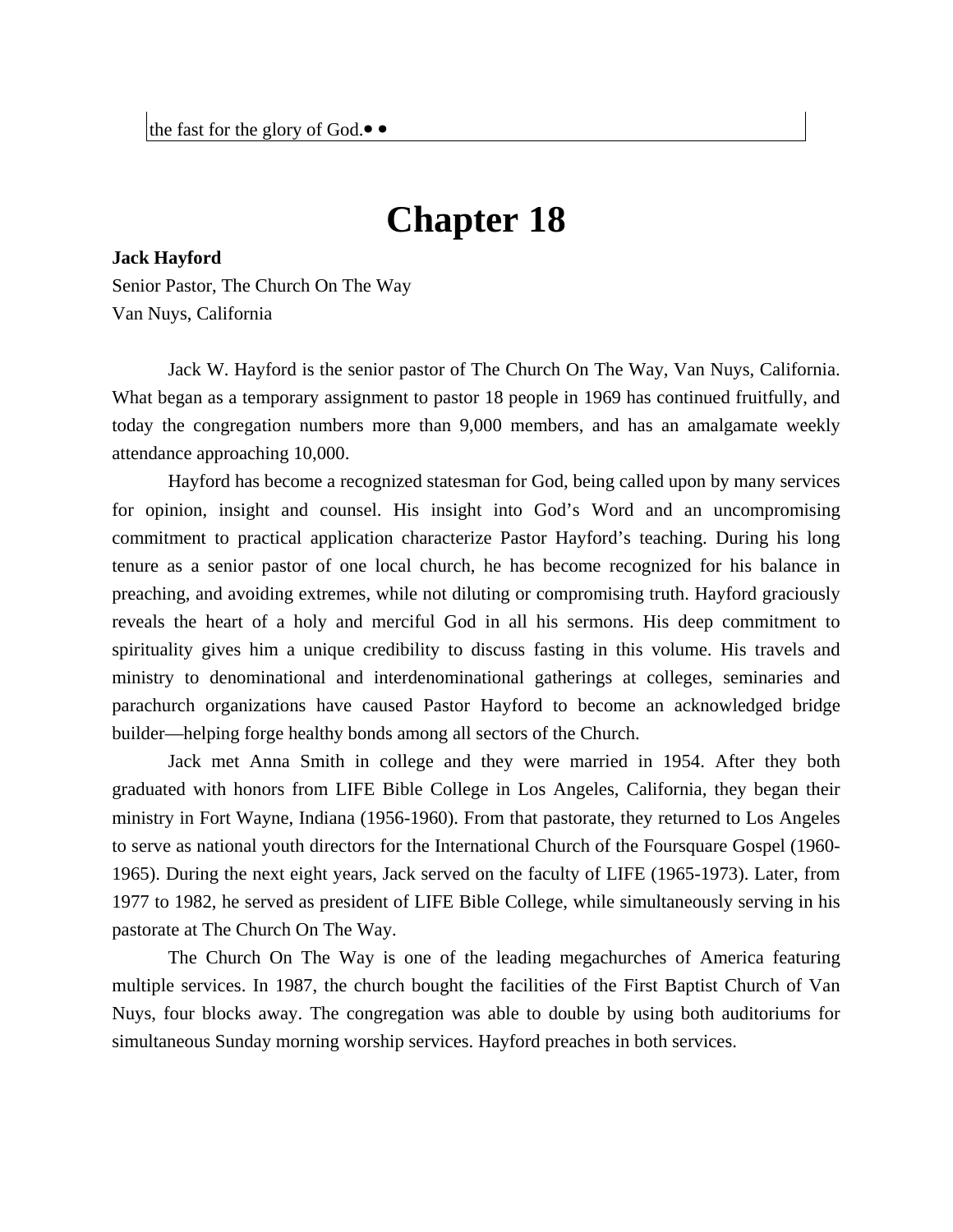### **Fasting Is Spiritual Warfare**

Fasting Interview with Jack Hayford Favorite Verse About Fasting:

"This kind does not go out except by prayer and fasting."—Matthew 17:21, *NKJV*

**Question:** What motivated you to think about fasting?

**Hayford:** I began to awaken to the power of fasting through two passages of Scripture. The first is in Daniel where he saw the promise of Jeremiah (see Dan. 9:10,11) that the people would be delivered after 70 years of captivity and returned to the Promised Land. The text reveals how Daniel recognized that God's promise was true, but that it needed to be appropriated with prayer. In essence, Daniel said in chapter 10, "Thy word was true, but the warfare against the evil one was strong." Daniel began a fast, but as he fasted evidence came that an obstacle was keeping him from realizing the fulfillment of God's promise. The obstacle was a blockage in the spiritual realm caused by demonic beings opposed to the purpose of God. What was intended by God to be "loosed" on earth was being "bound" in the invisible realm—against God's will and promise. But the power of demons was broken through Daniel's fasting and prayer. This is consistent with Jesus' teaching. He enunciates this principle about  $\pm$  spiritual warfare in the New Testament, showing how fasting may "release" God's will by breaking through demonic obstacles: "This kind does not go out except by prayer and fasting" (Matt. 17:21; see also Mark 9:28).

Here the disciples, in essence, ask Jesus, "Why can't we cast out the demon from the boy?" (Mark 9:28). Jesus' answer: "Pray and fast!" So these two passages—an Old Testament text and a New Testament one—give strong evidence that fasting holds great potential as an instrument of spiritual warfare.

**Question:** Why is fasting an instrument in spiritual warfare?

**Hayford:** I don't think anyone can explain how fasting works in this warfare, but that it works is clear in the Word—and Jesus' words on the subject are "why" enough for me. He says, "This kind of demon is evicted by this means." How? I don't know. But there is something about fasting that apparently drains the capacity of the adversary to resist. So that's basically why I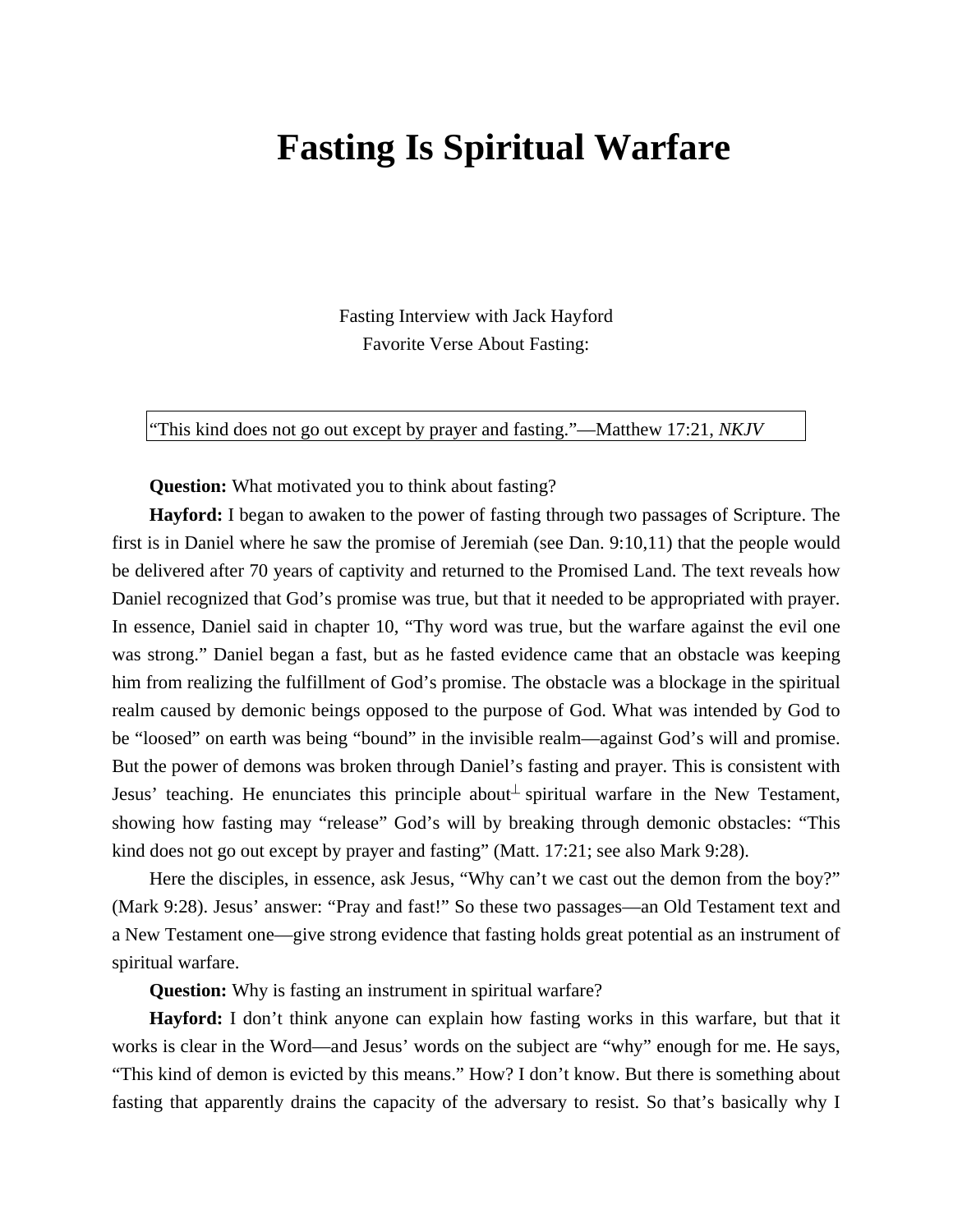think we should employ fasting with prayer—for example, in concern for our nation.

**Question:** How does your congregation fast?

**Hayford:** In November 1973, the Lord dealt with us very strongly on an unforgettably profound Wednesday night service. We sensed Him calling us as a congregation to pray for our nation as a long-term assignment, and continue to fast and pray most Wednesdays—to this day. At that time, we took the promise of 2 Chronicles 7:14: "If My people who are called by My name will humble themselves, and pray and seek My face, and turn from their wicked ways, then I will hear from heaven, and will forgive their sin and heal their land" *(NKJV).* We started convening our Wednesday night service at 7:14 P.M. instead of 7:30 P.M. (note the time is 7:14 P.M. not 7:15). This helped us focus internally on the promise of God's Word, and our call—to intercede—for our nation. Later, as we got into regular intercession, we found it began to take more time, so now we start the service at 7:00 P.M., though we will sustain the "7:14" concept. But intercession for the nation was really how we got started in fasting.

**Question:** What are other ways your church fasts?

**Hayford:** We almost every year observe one or two "believer's fasts." This is a three-day fast where the congregation is encouraged to fast with a specific focus, and many of the congregation do it. For example, we often observe the three-day fast on the Sunday through Wednesday preceding Thanksgiving Day. We'll start on Sunday night, observing the Lord's Table together. We'll worship the Lord, and set our focus for prayer. Because it is all in the spirit of thanksgiving, we launch with prayer at the Lord's Table. Then we encourage believers to let the next meal they eat be Wednesday night in the evening. Some people, of course, will observe it with a partial fast, but together we agree to pray for special evangelistic or other spiritual points of breakthrough—family issues, job circumstances, etc. We also apply Isaiah 58:6,7, and aim for a great Thanksgiving offering, converting the money we saved on food while fasting to a gift of love to feed the hungry—both spiritually and physically needy.

(Note: By breaking the fast on Wednesday evening, we urge people to begin reestablishing their body's normal digestive operations before they have a Thanksgiving meal. We've never had any physical repercussions from people who suffered from this fast, and we have had great, great spiritual breakthroughs!)

We will often lead our people to fast in days preceding Good Friday. I have often personally observed a three-day fast from Wednesday to Friday leading up to Good Friday. It sobers my own soul for the coming celebration of the Cross, and I believe it holds enriching potential for believers.

Finally, as a general practice, and on a regular and continuing basis in our congregation, Wednesday is considered to be a day of fasting. People observe it to different degrees, but many of our people fast on three days of the week, then gather for power-prayer at the evening service.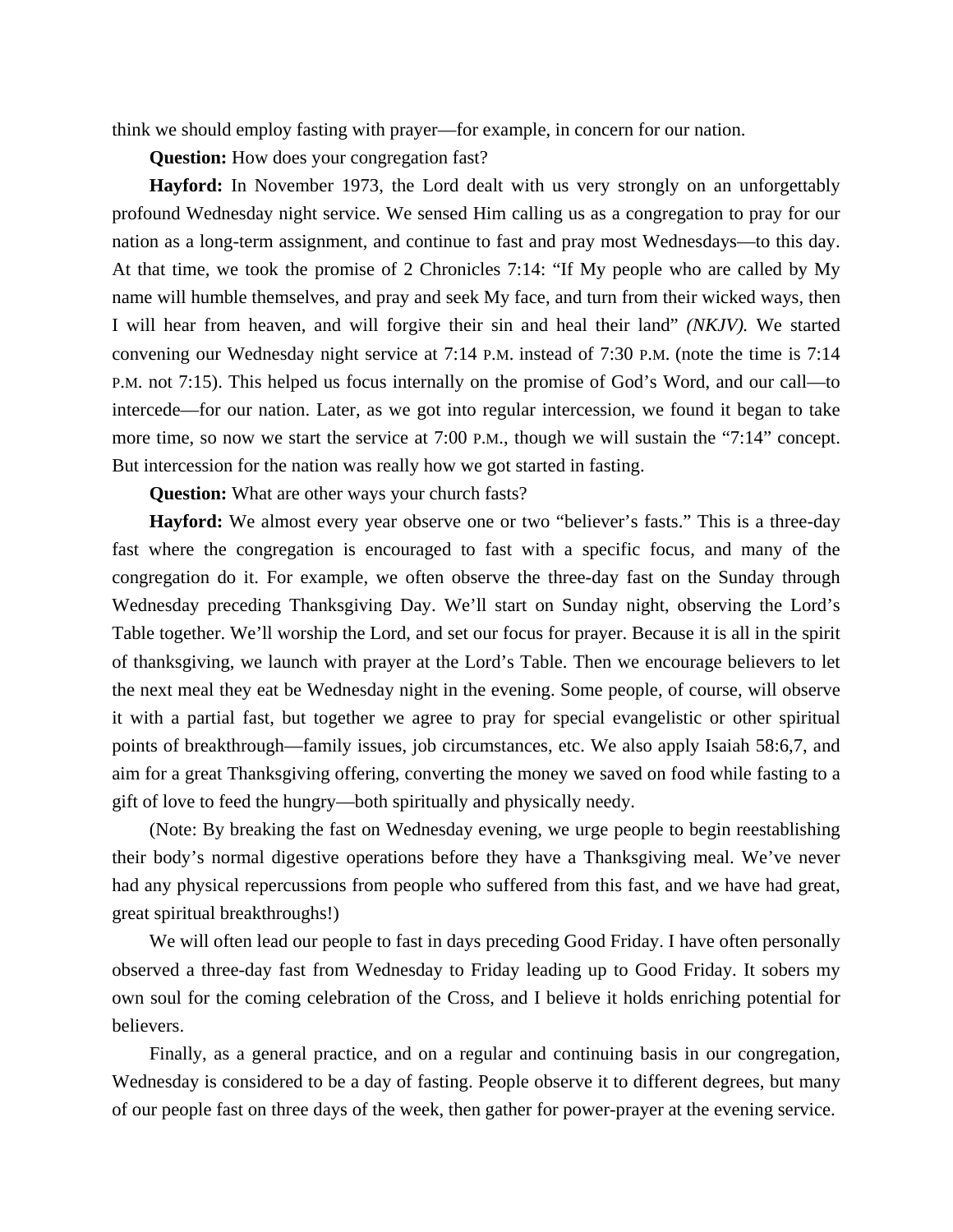#### **Take-Aways**

You can fast to prepare yourself for the true meaning of Thanksgiving and the Easter season. You can also fast regularly to know God and walk with Him. When you fast, you may protect yourself or others from the evil one because fasting and prayer can break his wicked hold over you and your desires, or the bondage that holds others captive.

### **Chapter 19**

#### **Gary Greig**

Associate Professor of Hebrew and Old Testament Regent University's School of Divinity Virginia Beach, Virginia

Gary Greig is a favorite professor at Regent University and also serves as senior consulting editor for Gospel Light/Regal Books. As a son of Bill Greig Jr., chairman and publisher of Gospel Light/Regal Books, he also has a rich heritage in Christian publications that extends back to his great-aunt, Henrietta Mears, founder of Gospel Light. Greig graduated from the Hebrew University of Jerusalem, where he received his master's and doctorate in Near Eastern Languages and Civilizations. Greig is fluent in modern Hebrew and proficient in German, French and Spanish.

Greig wants to help believers understand the biblical and theological basis of the present ministry of the Holy Spirit with healing, miraculous spiritual gifts and "signs and wonders." He is cofounder of Love Ventura County, a fellowship of 80 pastors who pray and work together to reach the county for Christ.

Gary Greig wrote the Regal release *The Kingdom and the Power*, a collection of 13 essays based on solid exegetical studies by well-known and respected evangelical theologians and church leaders. It was a joint editorial effort with Kevin Springer, pastor of Vineyard Christian Fellowship in Palm Desert, California. *The Kingdom and the Power* provides Christians from every denominational background an opportunity to examine the charismatic gifts for themselves. Compelling evidence is presented that God desires His Church to proclaim the gospel with power and to minister with all spiritual gifts . . . today.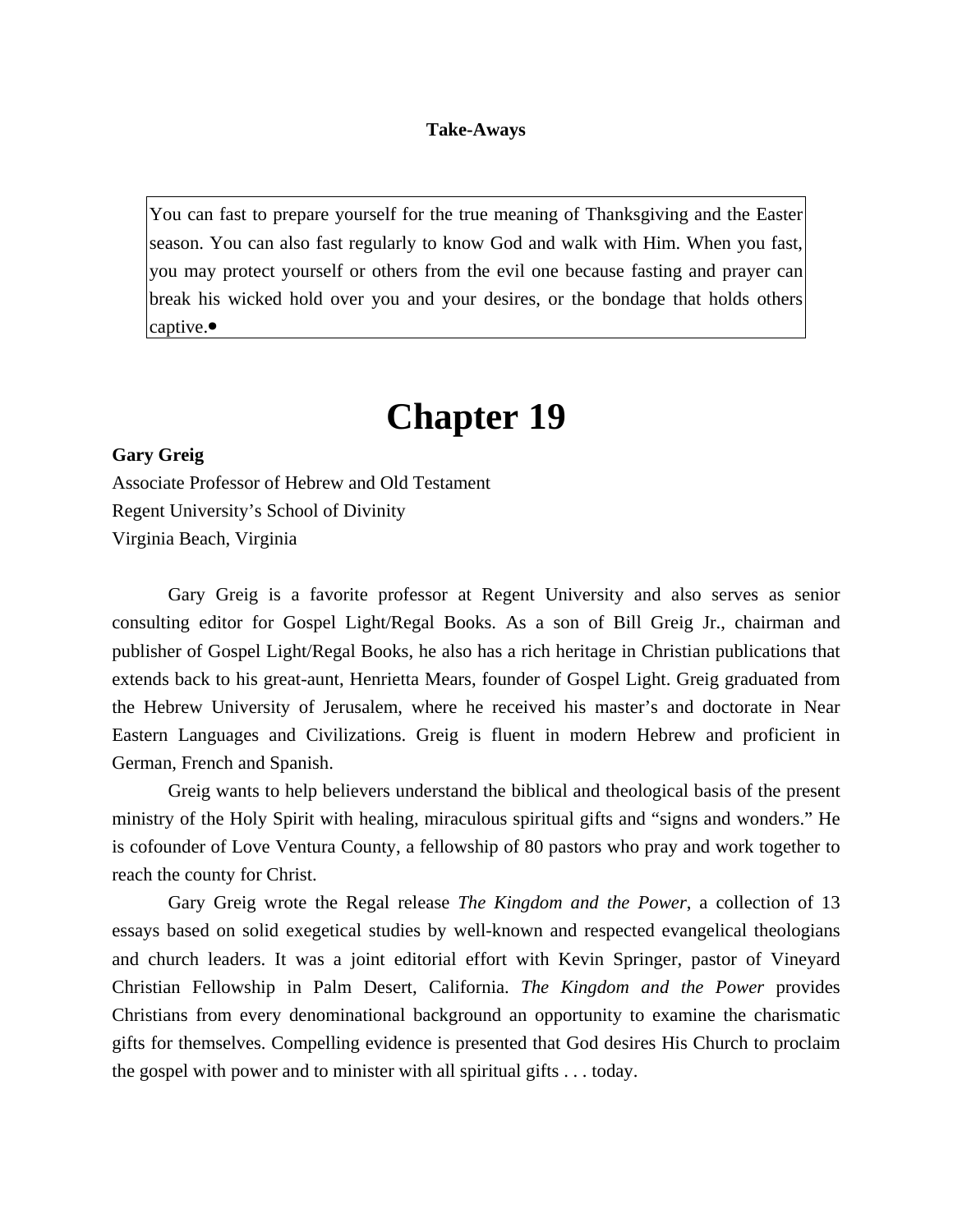### **Overcoming Fear by Fasting**

Fasting Interview with Gary Greig Favorite Verse About Fasting:

"Is this not the fast that I have chosen: to loose the bonds of wickedness, to undo the heavy burdens, to let the oppressed go free, and that you break every yoke? Is it not to share your bread with the hungry, and that you bring to your house the poor who are cast out; when you see the naked, that you cover him, and not hide yourself from your own flesh? Then your light shall break forth like the morning, your healing shall spring forth speedily, and your righteousness shall go before you; the glory of the Lord shall be your rear guard." Isaiah 58:6-8, *NKJV*

**Question:** Tell me about the first time you fasted.

**Greig:** That was about five or six years ago. I don't remember all of the details exactly but it was for a day. I read about fasting in Peter Wagner's books and began to fast once a week. At first it was pretty tough because I got dizzy and tired. But the sense of God's presence was wonderful. Then I couldn't wait every week just to get close to the Lord. I fasted to grow in the Lord and to seek and receive more anointing for what God would have me do. I was fasting for other people, healing, deliverance and various situations for which I was praying.

**Question:** What type of opposition have you had in fasting?

**Greig:** Before I moved to Virginia, a couple of instances come to mind. I remember the Lord said to me, "I want you to fast this day about a house in Virginia. I'll provide a house for you if you will just seek My face." I didn't want any difficulties in all of the possible business complications that come with buying a house, so for two or three weeks I spent the whole day fasting and praying, asking God to provide us a home and to let the transition be smooth. And our move was the smoothest transition. We could have ended up staying in an apartment for months until we got into a house, but it wasn't that way. When we moved, the time frame fit us. I am convinced that because I obeyed the Lord and sought Him in prayer and fasting, the transition was smooth. I believe spiritual warfare would have opposed us and made it difficult to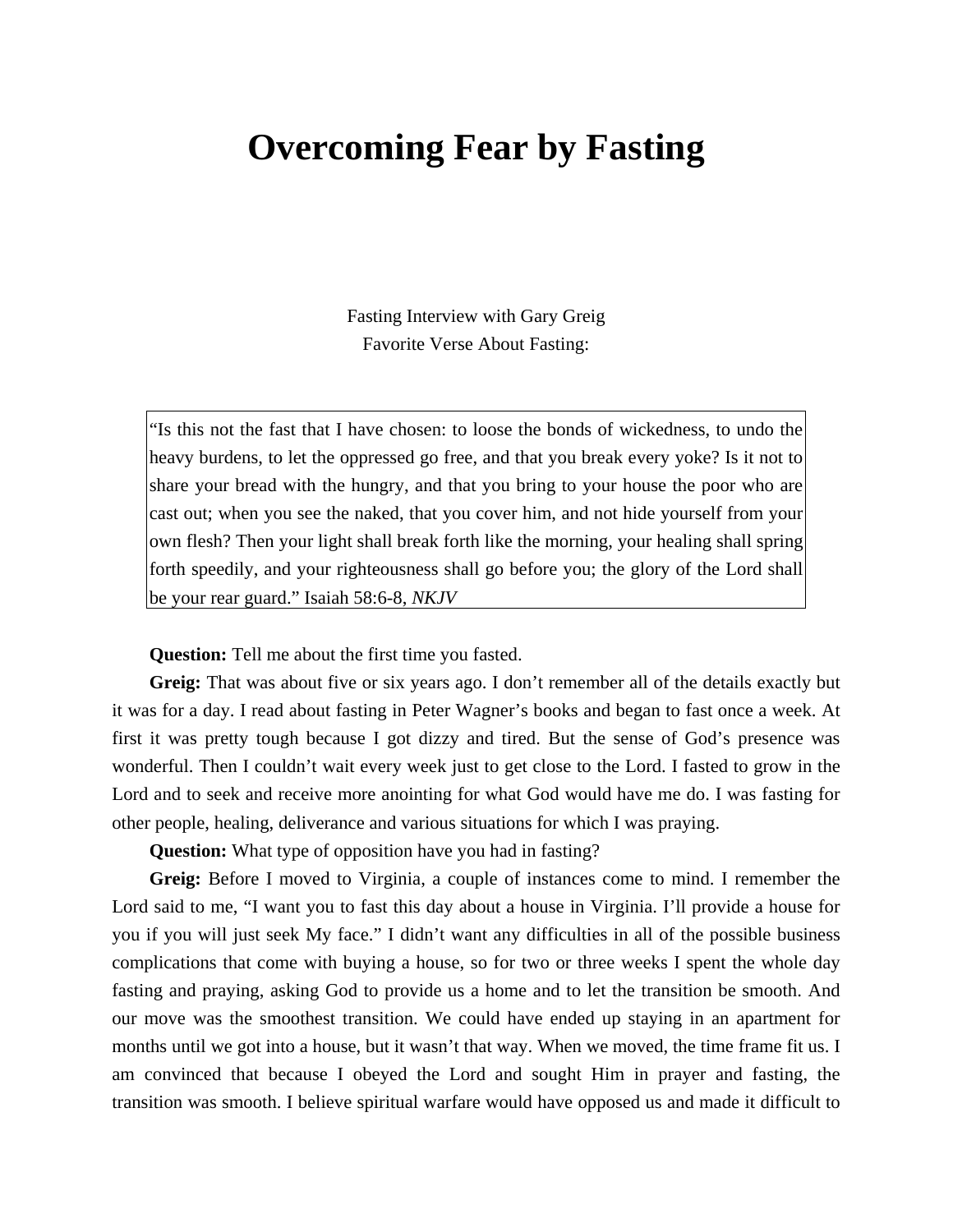get into the right house.

**Question:** Do you have any barriers to fasting more than one day?

**Greig:** I don't have much trouble being tempted by food when I am fasting. What is hard for me is to get started and I'm tempted at the end when I know I'm coming out of a fast. During the fast, I shut down my desire for food and it's not as hard for me to go without food. My biggest challenge is to get over the threshold of starting a fast. If I can get myself through the first couple of hours that I am going to fast, I am fine. I obeyed the prompting of the Lord to do a 21-day fast last spring. The hardest part was getting into the fast. I had fears. I had questions. "Am I going to make it?" I even feel that way about a one-day fast. I always question if I am going to make it. Will I have enough strength? Maybe I have fears because I always end up getting a little dizzy or out of balance physically.

**Question:** What is the greatest thing you've gotten from fasting?

**Greig:** I am used to being a second son in the middle of the family. For various reasons, I think it makes me a fearful person. On my 21-day fast, the Lord took me back and showed me our Jewish grandfather from Czechoslovakia. He and his family converted to Christianity and became a part of a reformed church in Czechoslovakia. He went through much persecution, which we know from family records. My fears were nothing compared to what he must have felt. God had said to start praying about my fear. The Lord had me lift my fears up to Him in prayer. It is hard to describe, but I felt a peace coming on me in the twenty-first day of my fast. From that time to this, I have never struggled with that latent fear I used to have about every circumstance. That fear was always hanging around every situation I was in. I would always become afraid of worst-case scenarios. It was just an atmosphere of fear. It left me . . . I am free of that. I know the difference between what I used to feel and how I feel now. I feel free.

### **Take-Aways**

You can have your greatest emotional fears taken away by prayer and fasting. But remember, the greater the fear, the more you will have to fast and pray, and the longer you will have to fast and pray. God can deliver you from all your fears.

### **Chapter 20**

**Dale E. Galloway** Dean, Beeson International Center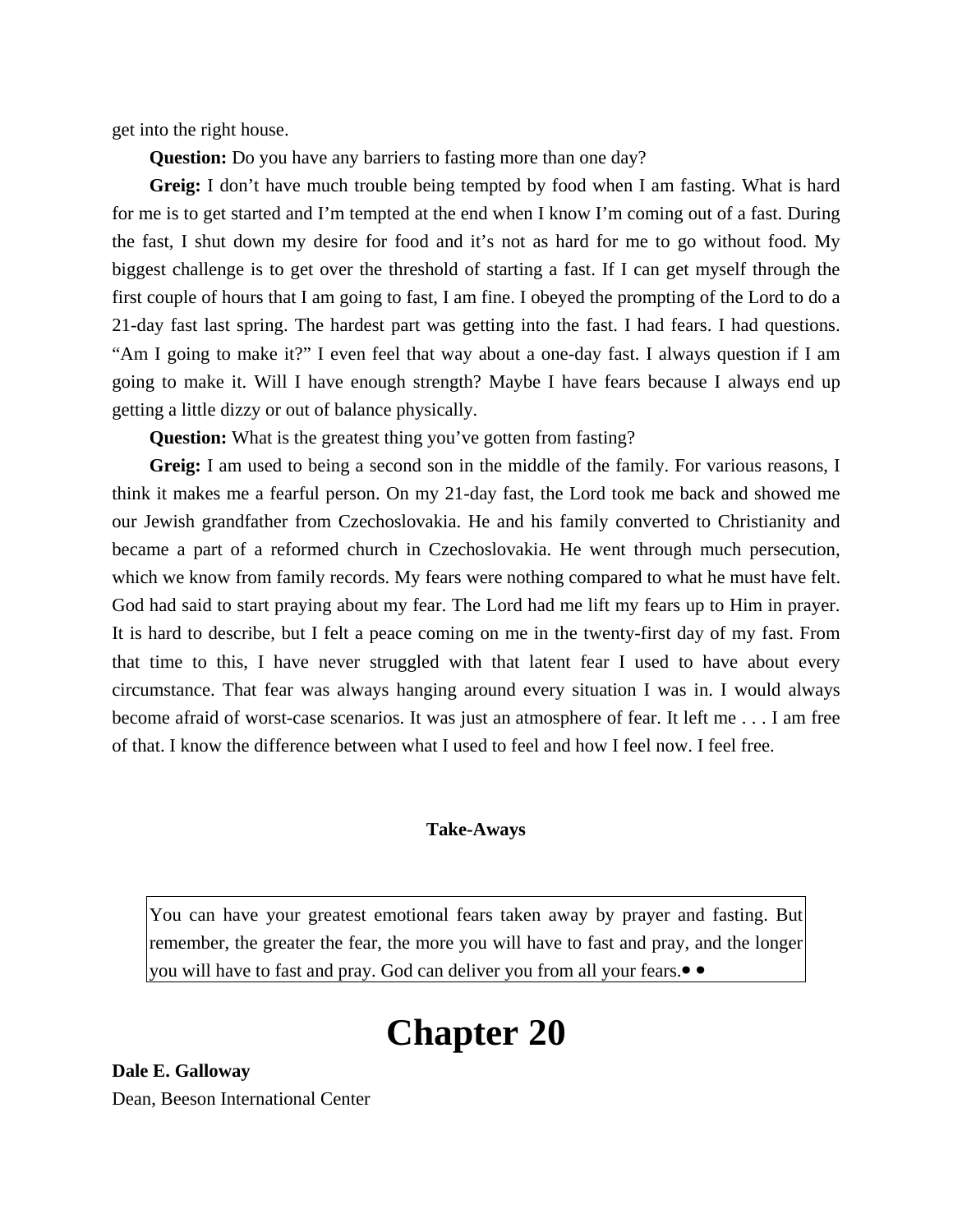for Biblical Preaching and Church Leadership Asbury Theological Seminary Wilmore, Kentucky

Dale Galloway became dean of Asbury Theological Seminary's Beeson International Center for Biblical Preaching and Church Leadership in 1995, leaving the pastorate of New Hope Community Church, Portland, Oregon, a church he founded. Galloway was an innovative pacesetter in small-group ministry in Portland, following the example of Yonggi Cho, who planted the largest church in the world by using small, home-cell groups. Galloway taught a seminar across the United States about small-cell ministry. When he saw the potential of this seminar to train church leaders, he began considering a move to Asbury Seminary.

Galloway is the author of more than a dozen books including *20-20 Vision* and *The Small Group Book*. During his 23 years at New Hope, the church grew to 6,400 members, 80 percent of whom were previously unchurched. The church's need-meeting, pastoral-care-providing small groups averaged 5,500 in total weekly attendance. Galloway trained more than 500 lay leaders to lead the small groups of his church.

He received his academic training from Olivet University, Kankakee, Illinois, and Nazarene Theological Seminary, Kansas City, Missouri, and was honored with a doctorate from Western Evangelical Seminary, Portland, Oregon.

### **Fasting About a Difficult Decision**

Fasting Interview with Dale Galloway Favorite Verse About Fasting:

"Ask, and it will be given to you; seek, and you will find; knock, and it will be opened to you."—Matthew 7:7, *NKJV*

**Question:** Tell me about your first experience with fasting.

**Galloway:** My first experience with fasting was when I saw my mother fasting. She would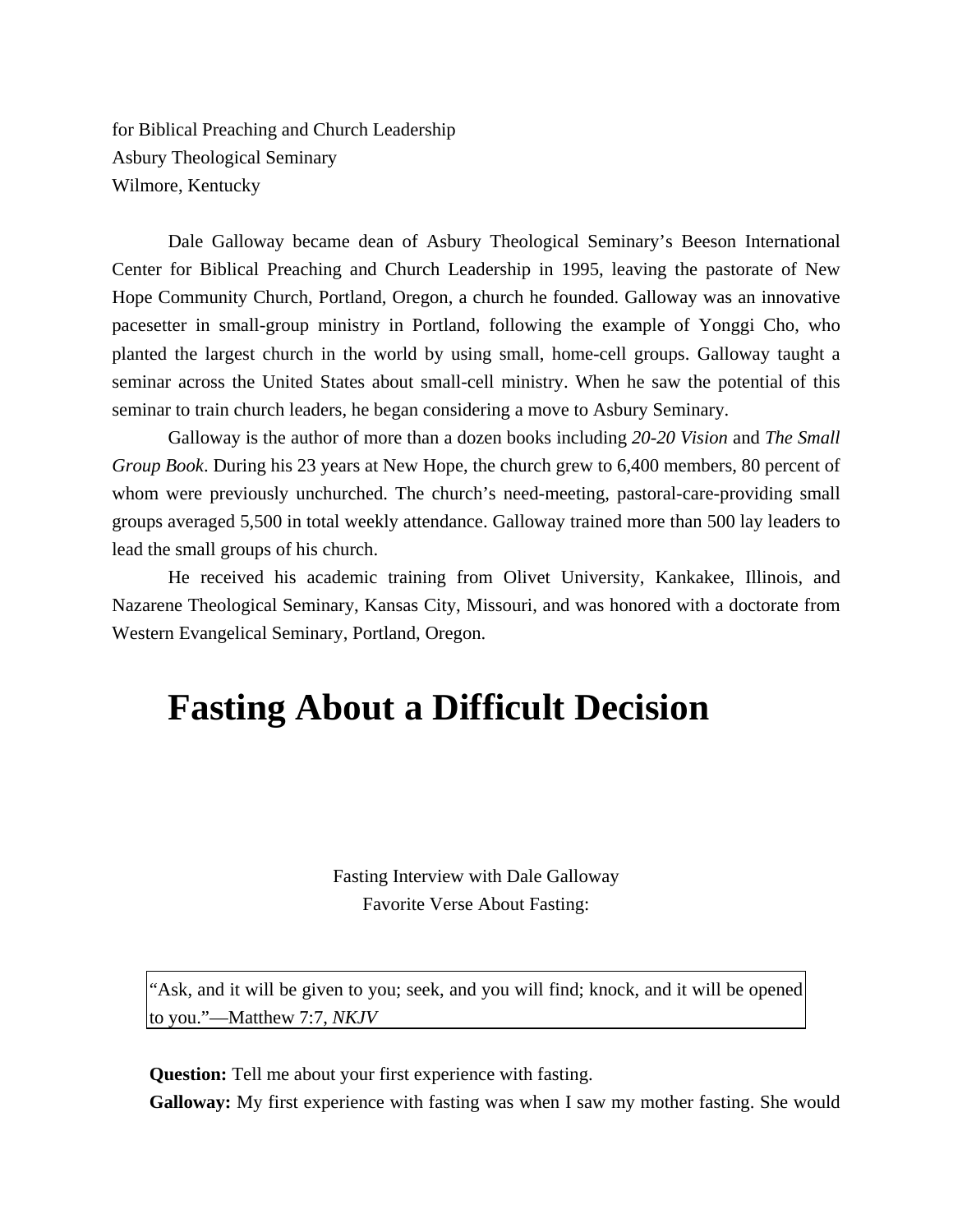fast and pray because she was very concerned about my older brother who was five years older than I. She was fasting very intensely for his salvation. I saw her heart break over the actions and life of my brother. That was one of the things God used to bring me to Himself. My older brother hasn't come to Christ yet. God used my mother's fasting and prayers to bring me to Himself and into ministry.

**Question:** Tell me about one of the first occasions you remember fasting.

**Galloway:** As a pastor in my first church, I began fasting and praying that God would teach me to be a soul winner. I was going door-to-door planting a church, and I didn't know how to win souls. So I began to fast and pray about the matter. I read a book by Gene Edward, *How to Have a Soul-winning Church*, and continued fasting and praying about how to lead someone to Christ. God brought Gordon Walker into my life at Olivet University. As we sat in the student union, he showed me in a few minutes how to use "The Four Spiritual Laws" to lead a person to Christ. That very afternoon I led two people to Christ. I had been calling in homes without results, but with that simple plan, I applied "The Four Spiritual Laws" and they worked. In the next few weeks, I led more than 35 people to Christ using that plan. This was about 35 years ago. I was planting the Grove City (Ohio) Nazarene Church, which has become a great church in that denomination under some outstanding pastors. But the church's foundation was built on prayer and fasting.

**Question:** What other significant answers to prayer have you had when fasting?

**Galloway:** When I was starting New Hope Community Church, Portland, Oregon, in 1972, we had no money and no people. It was a very frightening time in my life. My wife and I fasted and prayed for God to give us that city and to help us learn how to reach unchurched people for Christ.

**Question:** You planted and built New Life Community Church into a congregation of more than 5,000 people. Was it difficult to leave the position of pastoring people you loved and led to Christ, and move to Kentucky to assume a position in academics, becoming the dean of the Beeson International Center for Biblical Preaching and Church Leadership at Asbury Theological Seminary?

**Galloway:** When I face difficult decisions, like coming to Asbury, I pray and fast. I pray for God's will to be done in my life. By fasting, it becomes important to break or humble ourselves before God, so we're not looking for our own advantage or advancement. By fasting, I was seeking God's will more than wanting my own will. I came to a place where I was crying out to God for help in this decision. It was a very emotional experience. I was so attached and committed to building the church in Portland that I had a hard time letting go. It wasn't an instant decision, but a long-term process as I continued to fast and pray. The decision took about a year to make. It required time for me to be willing to let go of that ministry and open myself up to a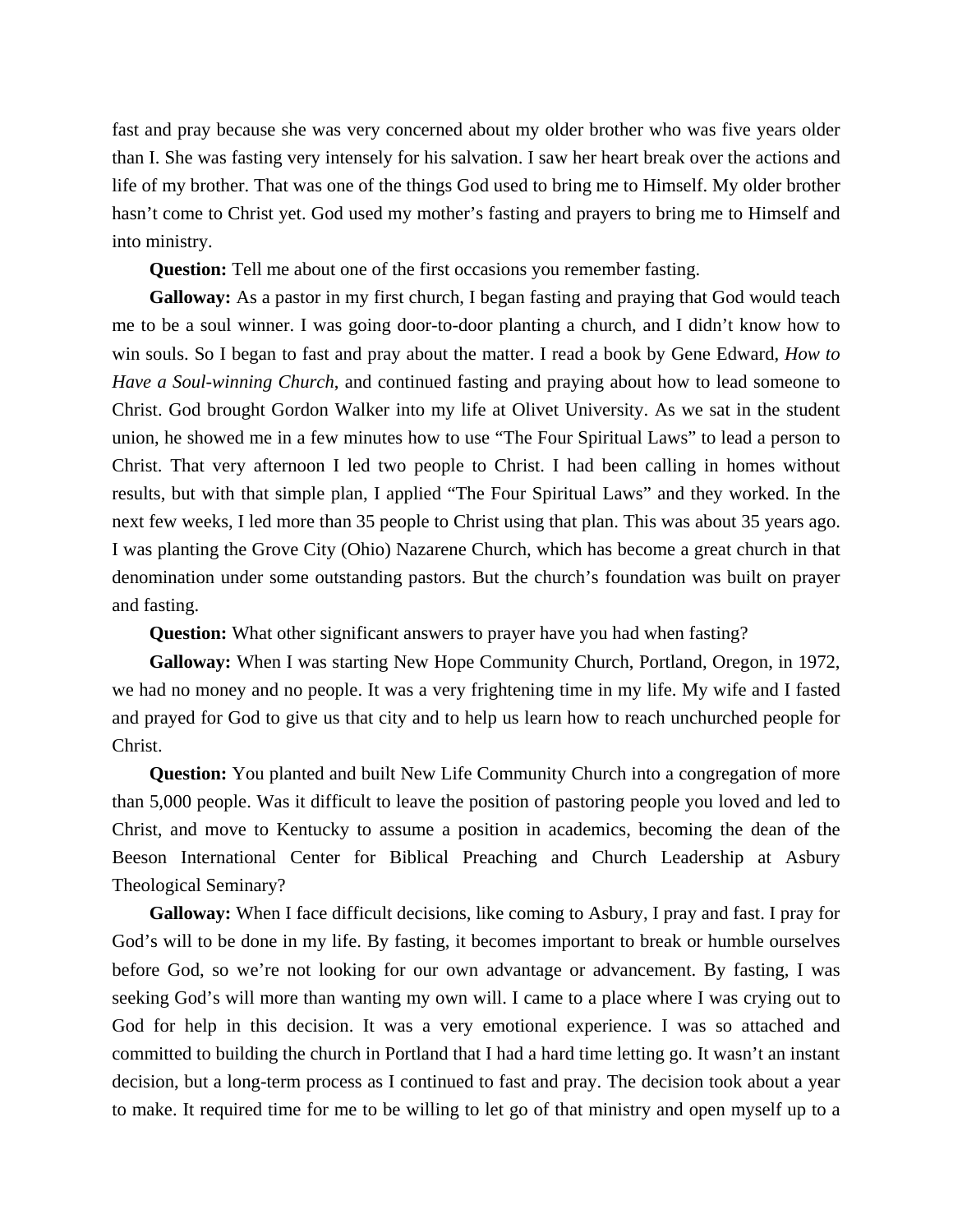new ministry.

Even at the time I doubted whether I was doing the right thing. But on the other hand, God had spoken to me and God had led me in response to fasting and prayer. Until I came to Asbury and saw what assets I had, and what opportunities I had, I realized then I did the right thing.

Now I can extend my pastorate through many young people who are trained at Asbury. I can love my students as I loved my people back in Portland, Oregon, and they love me and my family. Instead of pastoring just one church, I am influencing hundreds of churches. Perhaps one day I could influence thousands of churches by influencing those who will pastor churches. All of my life has been in preparation for this ministry. As I look back, I can see it was a long process that God used to bring me to Asbury. It was a long process of prayer, fasting and seeking His will.

#### **Take-Aways**

You can solve two issues that face you by prayer and fasting. First, you can become a soul winner by asking God to teach you how to do it and asking God to help you lead people to Christ. Second, you can make difficult decisions by constant fasting and prayer. Sometimes the answer does not come instantly, nor does the early morning sun rise instantly. But when we have difficult decisions to make, the answer usually comes slowly like the first rays of the sun, and gradually we see God's answer as we wait before Him in prayer and fasting.  $\bullet$ 

### **Chapter 21**

#### **Cindy Jacobs**

President and Cofounder Generals of Intercession Colorado Springs, Colorado

Cindy Jacobs has often been called a "spiritual warfare specialist." She travels in many nations meeting with leaders and intercessors to confront spiritual strongholds over their cities, states and nations.

Cindy is president and cofounder of Generals of Intercession, a missionary organization devoted to training in the area of prayer and spiritual warfare. The Generals of Intercession staff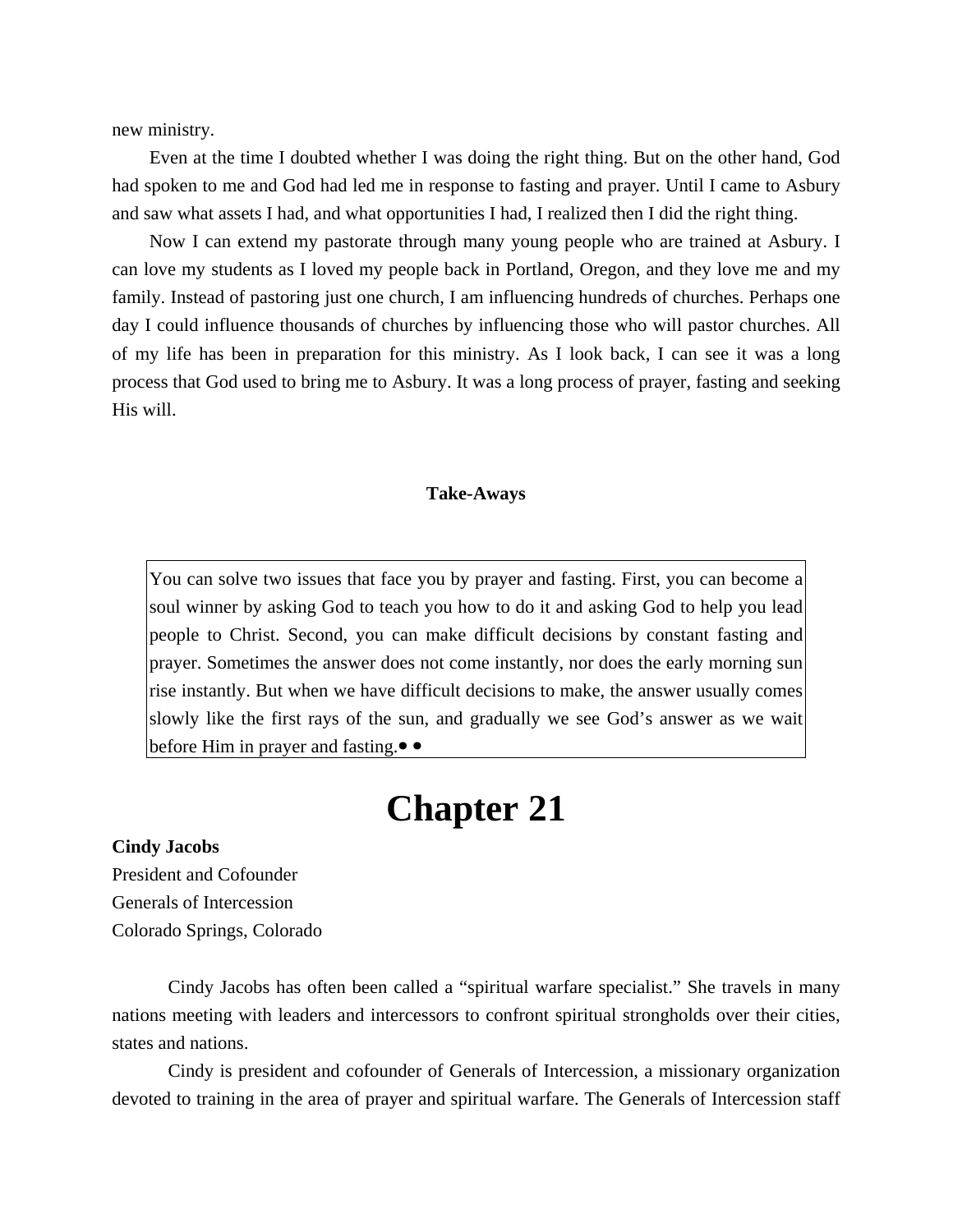believes that prayer truly changes things, and that without it this world will not be won for the Lord. The ministry is currently involved with the United Prayer Track of A.D. 2000, under the leadership of C. Peter Wagner, to see that every unreached people group of the world (about 6,000 people groups in all) are receiving strategic prayer by the year 2000 in order to see them reached with the gospel.

In September 1985, the Lord spoke to Cindy and her husband, Mike, to gather the "generals of intercession" to pray for the United States. After several meetings throughout the United States, the Lord expanded this vision to other nations. As these generals have gathered throughout the world (England, France, Argentina, Israel and Russia), the Lord has revealed His battle plans in prayer through each one bringing a part of the strategy.

Cindy is also the international advisor-at-large for Women's Aglow Fellowship and serves as a member of Aglow's International Prayer Council. She has currently taken on the coordinating/leadership position for the U.S. Spiritual Warfare Network. This network of ministry leaders strategize for the United States on the spiritual warfare prayer level, seeking national revival. She also serves as a director for March for Jesus.

Cindy Jacobs's second book, entitled *The Voice of God*, was published by Regal Books. She recently authored her third book, *Women of Destiny*, also with Regal Books. Her first book, *Possessing the Gates of the Enemy: A Training Manual for Militant Intercession*, was published by Chosen Books.

# **Five Specific Requests**

Fasting Interview with Cindy Jacobs Favorite Verse About Fasting:

Sanctify ye a fast, call a solemn assembly, gather the elders and all the inhabitants of the land into the house of the Lord your God, and cry unto the Lord.—Joel 1:14 $\bullet$   $\bullet$ 

**Question:** What is the greatest thing you have seen from fasting?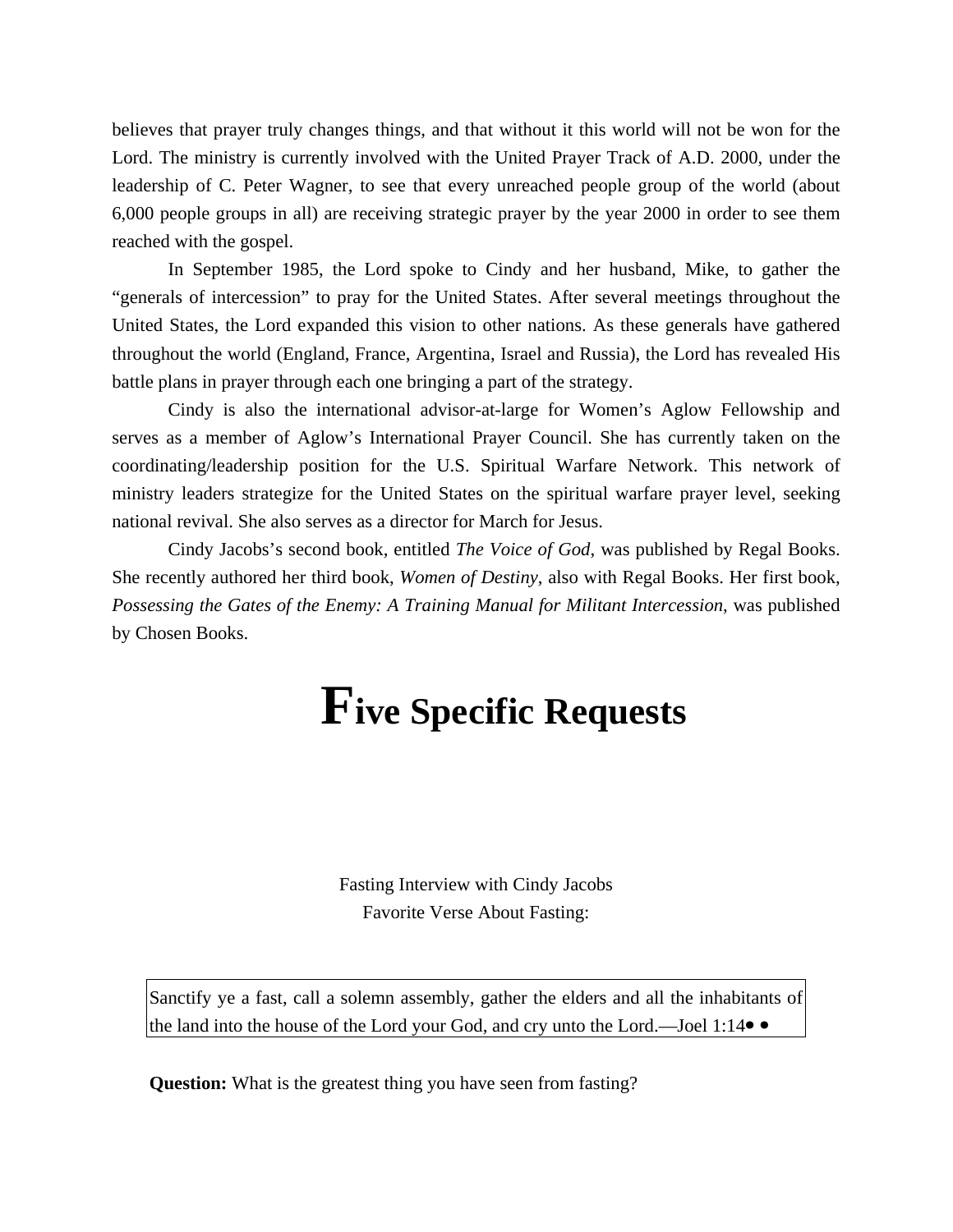**Jacobs:** This year I went on a long fast and it ended as I ministered in a church in Louisville, Kentucky. In that meeting, there were many miracles that came as a result of fasting, both my fasting and a corporate fast by the church. One woman said that two chambers of her heart didn't beat together, but she was totally healed during that meeting. Many people were dramatically born again, family members were restored to fellowship.

#### **Question:** What type of fast was it?

**Jacobs:** It was a corporate fast where the whole church prayed for five specific things . . . for 25 percent increase in financial income per year, for healing, for household salvation, for freedom from addictions and for permanent weight loss. I have found that anything that affects the whole church catches my heart. The whole church fasted and prayed for these five things and the whole church experienced the work of God.

**Question**: Did the whole church fast with you?

**Jacobs:** Yes, the whole church was called to a fast . . . they do this every year . . . some members fast for 21 days. The church has been fasting every January for eight years in a row. They keep pictures on big boards of lost loved ones for whom they are praying. They organize so that someone is praying each hour of every day while they're fasting. I believe they're praying in a prayer room at church. One lady's daughter-in-law who was an exotic stripper was dramatically born again while I was speaking at the church. The people had prayed years for her.

They also fasted and prayed that people would lose weight and keep it off. They were able to maintain their weight loss by a program of fasting.

**Question:** How do you get ready for a fast?

**Jacobs:** I usually start preparing by eating less. Then I begin to prepare myself spiritually. I begin to ask God for verses to claim as promises for answers to prayer. Then I begin to prepare myself mentally for what's ahead. Recently, we needed a major financial breakthrough for our ministry. On the twentieth day of fasting, we had the largest contribution we had ever received. We received this incredible breakthrough in answer to prayer and fasting. A man I had not previously met phoned one day and asked to have dinner with my husband and me. He gave our ministry the largest donation we have ever received.

**Question:** When you're in a fast, what do you take?

**Jacobs:** Sometimes I take vitamins; this fast I just took juice (fruit and vegetable). Because I was traveling a lot during that time, I had to adjust to the things I can do. First of all I pray and ask God what kind of fast would please Him. And then I do that kind of fast.

**Question:** What kind of fast do you follow?

**Jacobs:** There are several kinds of fasts: the Daniel Fast (only vegetables); a total fast (without any food, only water); the Esther Fast (without water for a couple of days) is a spiritual warfare fast. For me the type of fast depends upon the severity of the situation. When I fast for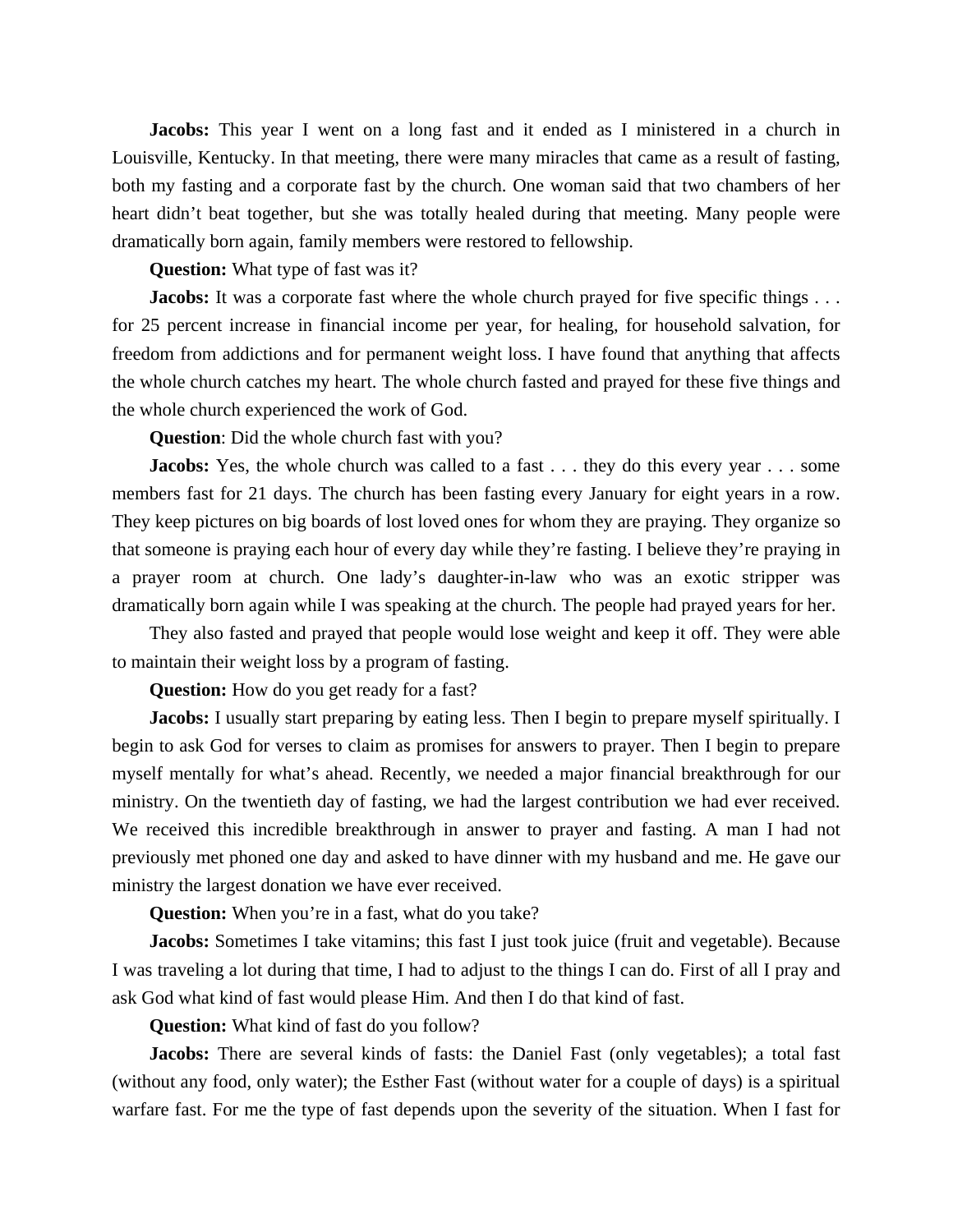dedication I ask the Lord what He wants me to do. Sometimes in my heart I don't feel love for God as much as I used to. If I feel my heart is growing cold, I will go on a more severe fast. To really hear and seek God, for my own intimacy, I will fast longer or I will withhold more.

**Question:** Describe what you mean by the Esther Fast against spiritual warfare.

**Jacobs:** Well, I find out that all hell breaks out before all heaven breaks loose. When I begin to fast, Satan does everything emotionally to stop the fast. Like me, you'll find things won't work in your family, you'll sometimes feel a little bit depressed, not always from the physical side, but because Satan is fighting you. He doesn't want you to believe in God for answers to prayer. If Satan can get you to feel terrible you easily believe that fasting doesn't work. So you have to press through that first cycle of attack. Usually for me it's the first week. After that I can intercede. And in the last week Satan will attack again. The last week is very difficult for me.

**Question:** How do you break a fast?

**Jacobs:** Well, it depends upon the kind of fast. I take consommé, something very light, no salad, no potato. Actually, there are very good recipes that will help get your digestion going again. You can actually harm yourself by breaking a fast the wrong way. I have a friend in Indiana who fasted for 40 days, then ate Chinese food to end the fast. He was hospitalized that night.

**Question:** How would you instruct someone to begin fasting?

**Jacobs:** I would tell them to begin gradually. First, lay off caffeine. Learn to get through that, then abstain from other food. Find a prayer partner to pray with you. Please the Lord from the heart. I would try a day or three days at the beginning. The key is pleasing God's heart; fasting is not a work of the flesh.

**Question:** What are some other practices you follow with fasting?

**Jacobs:** I fast at least one day every week. Also, I have a covenantal fast going with other families. We pray for them every Wednesday morning as we fast that day. In return, they are fasting and praying for our family. Our fast is our gift to each other.

**Question:** What other insights do you have about fasting?

**Jacobs:** I think our flesh is a very poor conduit for the Spirit of God to use in speaking to us, although God does speak to us through our bodies. But remember, the flesh is not a friend of the Spirit. Fasting really can purify us and get us ready to hear the voice of God; just as some things are good conductors of light, fasting is a good conduit for godliness. God speaks to us when we fast.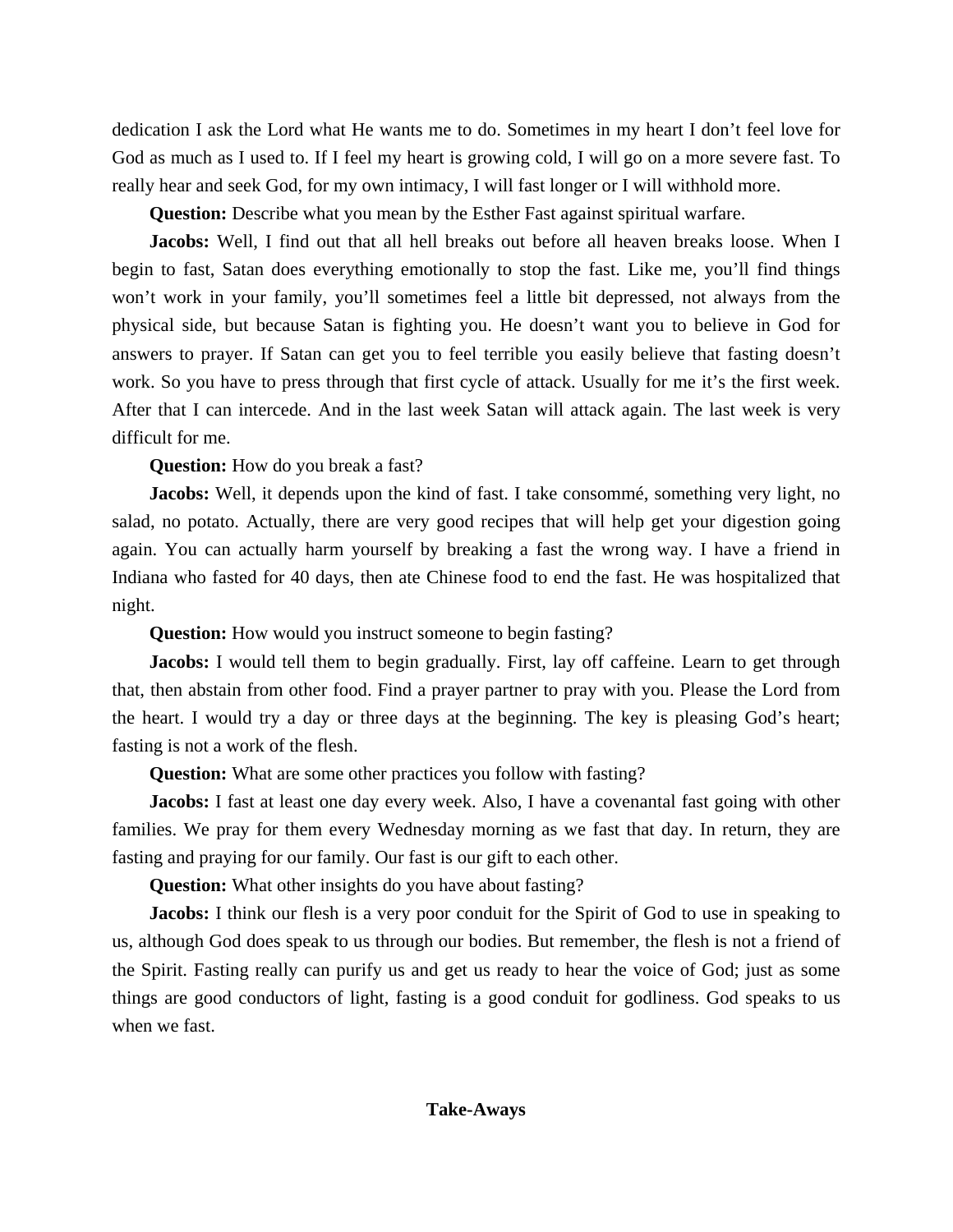You can fast with others to get greater results from God. You can fast with a church congregation, or you can have a covenantal fast with another family. When you fast, ask God to give you a goal; you might have several goals for which to fast. Cindy Jacobs fasted for five specific requests.  $\bullet$ 

### **Chapter 22**

### **Tom Mullins**

Pastor, Christ Fellowship Palm Beach Gardens, Florida

Tom Mullins pastors Christ Fellowship, a church he planted in 1983, which has grown to 3,200-plus (weekend) and 4,000 (weekly) attendance. The church has \$2 million in facilities, and has just purchased 20 acres at \$2 million (other 20 acres in option) for expansion. An 1,800-seat sanctuary is being built for \$8 million. All this happened in 15 years. The church converted a horse barn and riding arena into one of the most beautiful sanctuaries, which ministers to the elite who live nearby, yet draws all sections of society from a large metropolitan area.

Tom Mullins was not trained as a minister, but rather spent 15 years as a football coach. His teams averaged nine victories a season and earned number-one ranking in the high schools of Florida. He went on to coach in college.

Watching Tom Mullins in ministry is not seeing your typical minister in action. To him, pastoring is coaching people to love Jesus and to get excited to live for Him. His preaching is like a half-time locker room exhortation—full of passion and enthusiasm. His pastoral counseling is like coaching a player on the sidelines preparing to enter the game. He trains his pastoral staff and lay leaders as he would a football huddle preparing for the next play.

The spiritual passion and zeal of Tom Mullins, and his people, have been the driving forces that built this church—more than methods, programs and techniques. Because Tom has committed himself to know God and His power, he is qualified to have his testimony included in this book.

## **Responding to the Call of Full-Time Service**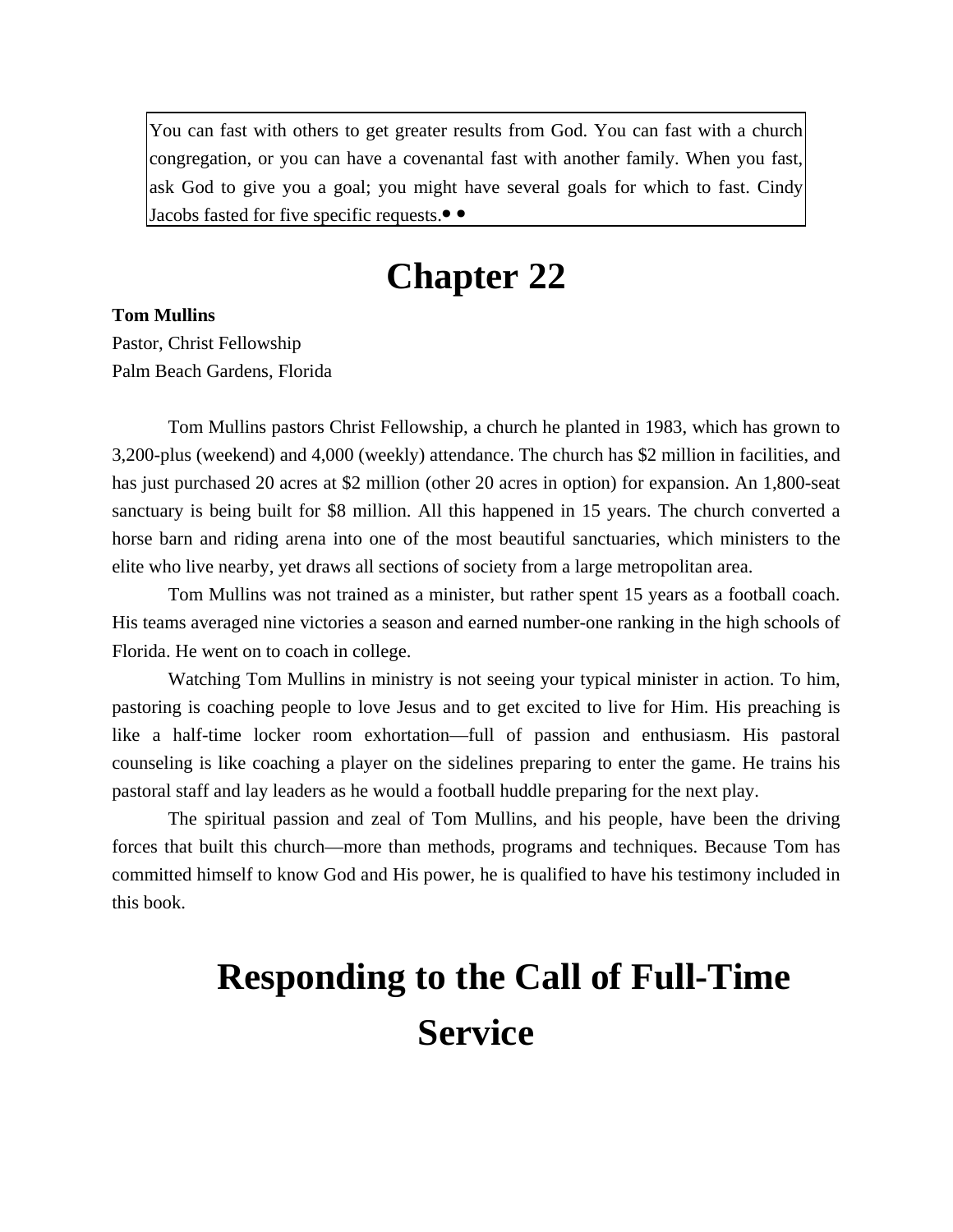Fasting Interview with Tom Mullins Favorite Verse About Fasting:

If my people, which are called by my name, shall humble themselves, and pray, and seek my face, and turn from their wicked ways; then will I hear from heaven, and will forgive their sin, and will heal their land.—2 Chronicles 7:14 $\bullet$   $\bullet$ 

**Question:** Tell me about how you began fasting.

**Mullins:** I entered into this discipline of fasting about 13 or 14 years ago. It was at a pivotal point in my life. I was trying to decide whether or not I was going to go into the business world or stay in athletics where I had great success. Also, I was wrestling with the call to full-time ministry. Now I believe God really called me into ministry as a teenager, through my grandfather's ministry. I believe my grandfather's mantle was passed to me. But for years that mantle lay on the shelf and I didn't pick it up. However, from the time I left for college, I have been ministering somewhere in a church every weekend. I was either leading singing, working with young people or speaking. For years, I served in the state of Kentucky as an interim pastor for many churches that were between pastors.

December 1983 was the crisis point in my life. I was in Israel when I felt God was issuing that call again. I felt in my spirit that if I did not respond to God's call, I might not receive that call again. That's when I yielded everything. I said, "Lord, whatever you want me to do . . . even if being a pastor . . . I will do it." To be honest, I did not want to be a pastor. It was a frightening sense of responsibility and accountability. I had an awesome fear of God, but I didn't want to grieve Him.

**Question:** What grew out of this experience?

**Mullins:** Fasting grew out of this experience. I came to the realization that some things only come through prayer and fasting. I remembered that my grandfather taught and preached fasting. But fasting was never a major part of my life until I answered the call.

As a little boy I remember asking my grandfather why he wasn't eating. He would say that he was fasting. Fasting was something that was never taught much, but my grandfather fasted when he was seeking the face of God. When I fast, I get all the static out of my thinking and I get rid of all the other mixed signals in my life. I get to the purity of God's voice and listen to His "still small voice."

I fast because I have a hunger to be absolutely in the center of God's will. When God brought me to a breaking point where I surrendered my own desires, that's when I began fasting.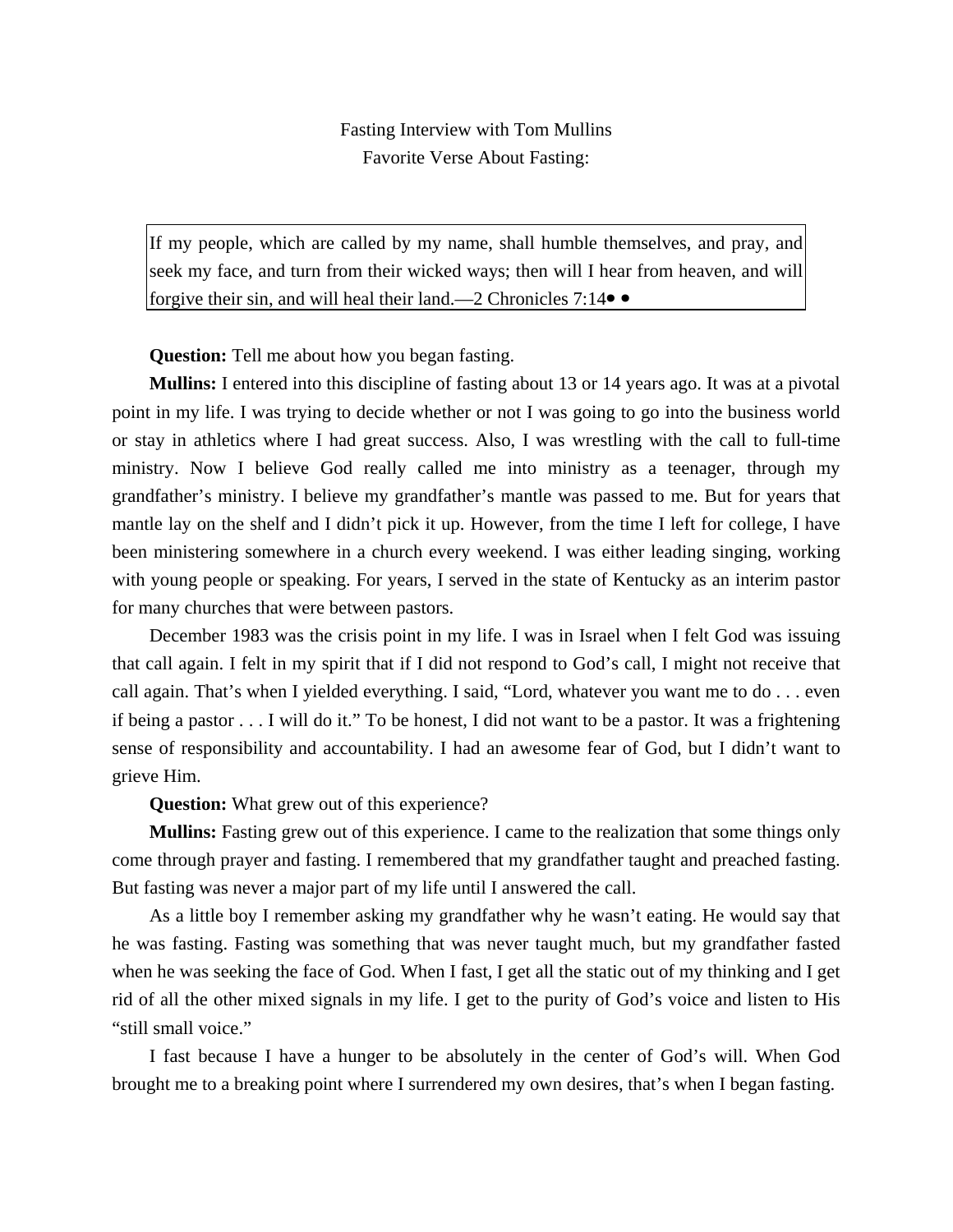**Question:** Who was your grandfather?

**Mullins:** He was Tom Steenbergen, a minister of the gospel in the Church of God, Anderson, Indiana (Wesleyan Holiness). His primary focus was on pastoral ministry. He was a pioneer in many areas. He helped establish many major camp meetings in Pennsylvania, Kentucky and Ohio. In his early years, he traveled as an evangelist; his song evangelist was Dale Oldham, father of the well-known gospel singer Doug Oldham who is carrying on the ministry of his father today. Dale was a major influence in our family. My middle name is Dale, named after Dale Oldham. Tom is my first name, named after my grandfather.

**Question:** What was the first fast connected with the growth of this church?

**Mullins:** My first fast was really whether or not I would birth this church. I fasted to know if it was God's will. So my wife and I declared a time of fasting and prayer to get spiritual insight into God's will. Out of the blue I got two or three phone calls from established churches that wanted me to come be their pastor. I had not received calls like that for many years. When I got those calls, they all came around the same time . . . within a few days of each other. At that time I said to my wife, Donna, "This is highly unusual. Could God be in this?" We continued praying and fasting. At the same time, people were telling us that God wanted us to birth a church. All these pressures drove me to fasting.

**Question:** What has been your continued practice of fasting?

**Mullins:** I began fasting one day a week early in the ministry of this church. Then I got excited about it and started fasting two days, Saturday and Sunday. But I had trouble fasting on those days, then trying to preach on Sunday. I found that following a two-day fast, it was physically and emotionally difficult. So I backed off from fasting every weekend and found myself fasting for special occasions and special prayer requests.

**Question:** What has been the most outstanding result of fasting?

**Mullins:** I think the building we have today comes from prayer and fasting. Our church is a horse barn that has been converted into a worship center through the work of the people. The ministry has literally exploded in the last four years as a result of fasting and prayer. We also bathed this project in prayer and fasting as we built it. This was the result of an old-fashioned kind of barn-raising effort by all the people. I was construction coordinator, but the church had men that would meet with me every morning around 6:00 A.M. before they would go to work. We would pray right on these grounds, six days a week, for God to bring in the laborers that day.

**Question:** What did God do for this church?

**Mullins:** This sanctuary is worth \$2 million, but we paid only \$400,000. This horse barn was a preexisting steel structure with a roof. It was 20 years old and the building department certified it was sound, so we were able to build up and around it. The people basically did so much labor on this project that its cost was minimal.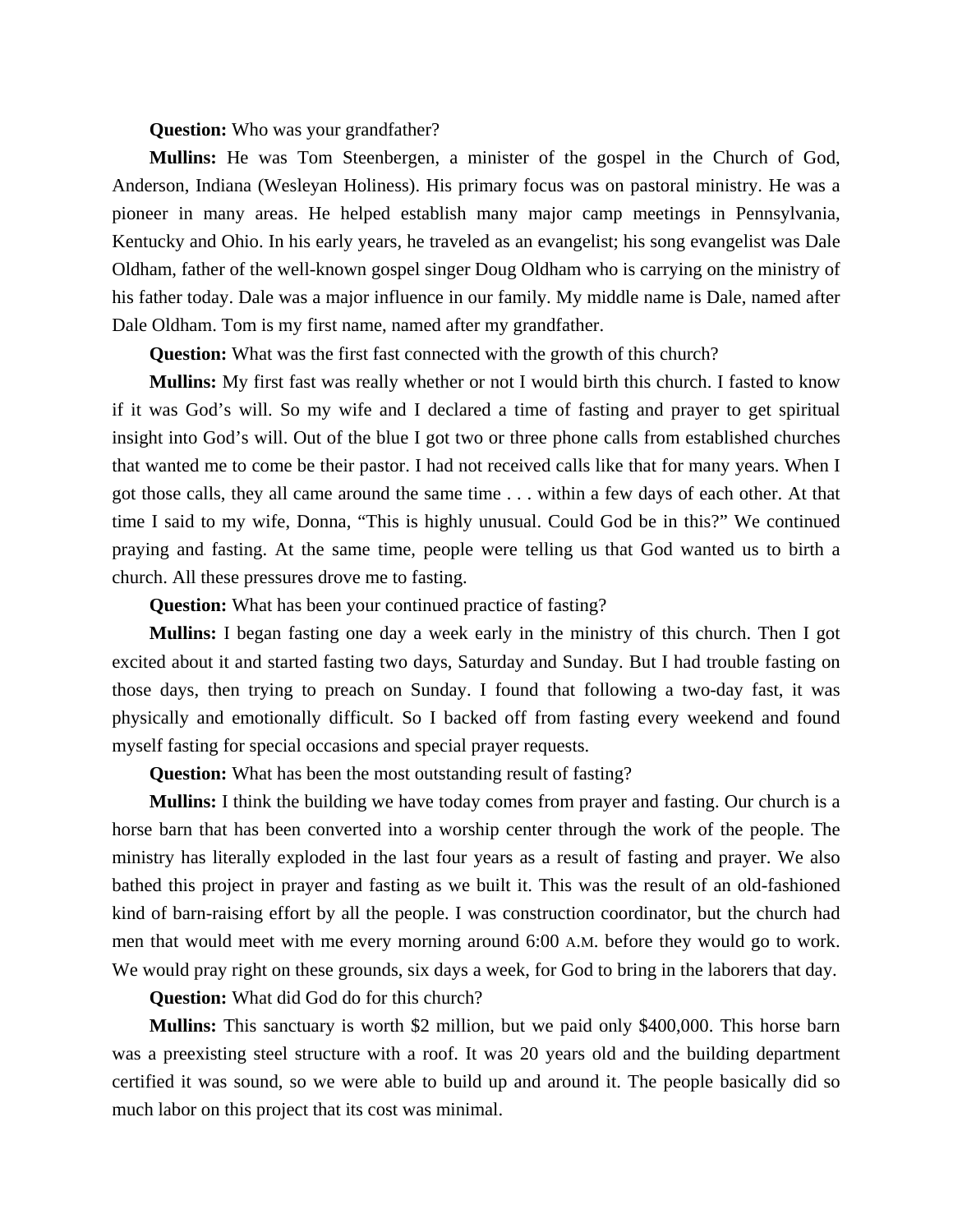As we prayed, miraculously God sent in men with labor skills, and materials that amounted to hundreds of thousand of dollars of savings for us. As soon as the barn got finished, God started bringing in the sheaves. Church attendance doubled the day we opened the doors; the next year attendance doubled again. The following year we doubled again. The fourth year we doubled again and now attendance is running between 3,200 plus people that worship with us in five weekend services (two on Saturday and three on Sunday morning).

**Question:** How is your daily schedule altered when you fast?

**Mullins:** Normally, I don't alter my daily schedule much, except for the fast. I usually eliminate solid foods for that fast day. Then I try to take the time I normally spend at lunch to focus on prayer. For me, I have to get away from the office to pray. The office is the hardest place in the world to pray because of the interruptions. I have to walk and pray. Every time I have a desire for food, or to satisfy my physical needs, I try to reflect in prayer.

**Question:** How do you prepare your people to fast?

**Mullins:** One time I asked our people to fast TV for a week. I asked them to spend that time with their family. Make it a time when they studied the Word of God with their families. We had tremendous results from that week. The only bad thing about that week . . . it was the biggest football game in the state—Florida was playing Florida State, and they went on to become national champions. Remember, I used to be a football coach, so that made it difficult. I didn't know the game was on that weekend and I longed to see it, but I did not neglect that fast.

### **Take-Aways**

When facing a major decision—Tom Mullins faced a major decision about his vocational future—you may need to fast and pray for God to show you His plan for your life. When you truly fast, you stop feeding your physical and material nature and let God feed your soul. Then, in your emptiness, God can tell you what He wants you to know. God can show you what He wants you to do, and God can reveal what He wants you to become.<sup>••</sup>

### **Chapter 23**

#### **Dutch Sheets**

Senior Pastor, Springs Harvest Fellowship Colorado Springs, Colorado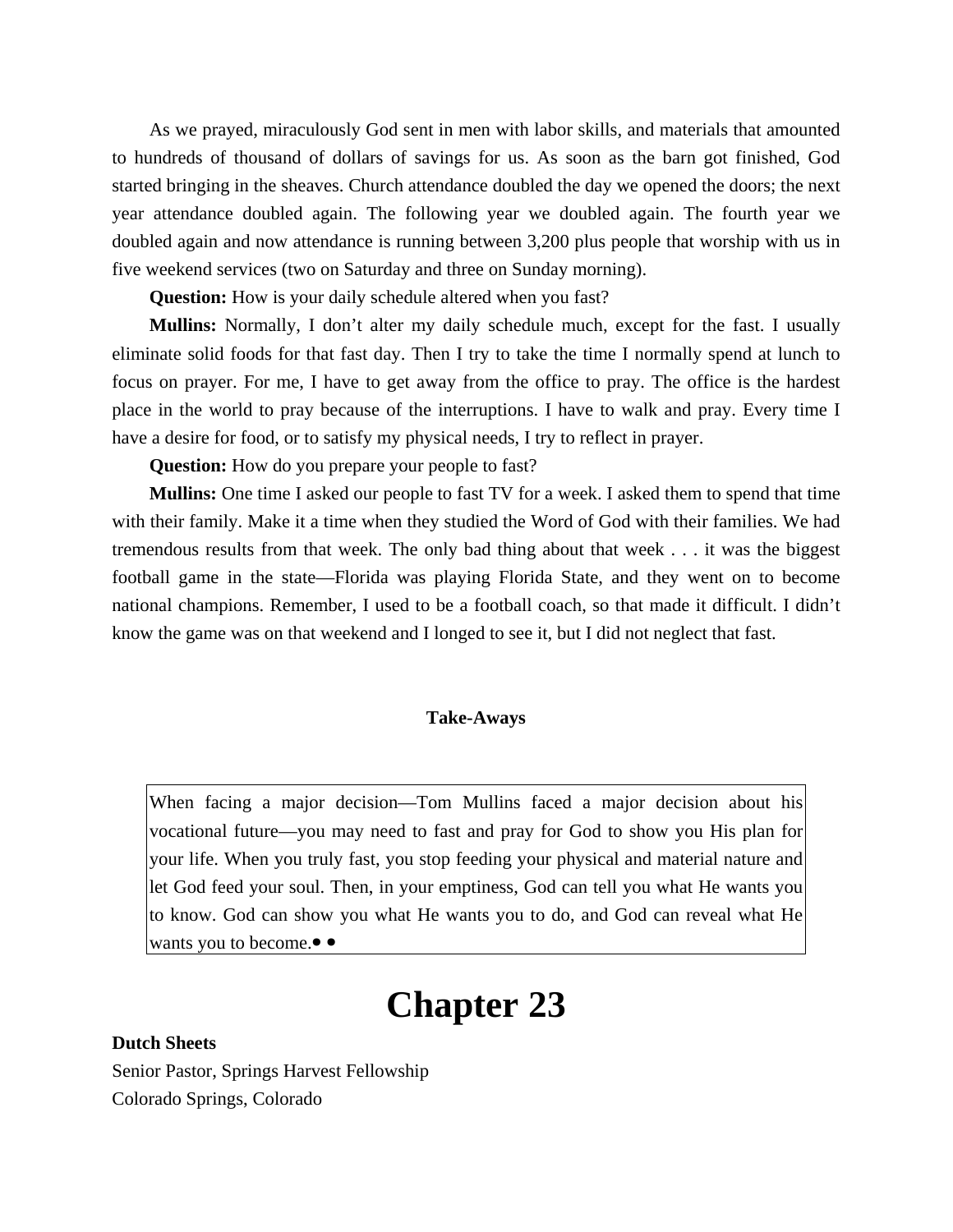Dutch Sheets is the senior pastor of Springs Harvest Fellowship in Colorado Springs, Colorado. He has dedicated his life to training others for ministry, has served on the faculty of Christ for the Nations Institute, and is currently an instructor for Christian Life School of Theology, Colorado. He serves as an advisor on the National Board of Aglow International and is also a guest lecturer at Fuller Theological Seminary. He has traveled extensively ministering to the Body of Christ throughout the United States, Canada, Central America, Africa and much of Europe.

His congregation calls him Pastor Dutch. His book *Intercessory Prayer*, as well as several audiotape series, has extended his ministry beyond the limitations of physical presence and/or travel. His commitment to fasting supports his total ministry objectives. His newest book with Regal Books is titled *The River of God*.

# **Fasting with Your Church for Goals**

Fasting Interview with Dutch Sheets Favorite Verse About Fasting:

Then shall thy light break forth as the morning, and thine health shall spring forth speedily: and thy righteousness shall go before thee; the glory of the Lord shall be thy rereward.—Isaiah 58:8

**Question:** What is the greatest thing God has ever done for you through fasting?

**Sheets:** The greatest thing God did for me was on a 21-day fast. At the end of the fast, God opened to me a great revelation I had never seen before. It was a new dimension of understanding of God and His word, a new understanding of how God wanted me to walk. I am teaching things today as a result of the fast. Whenever I share these things with people, they are touched and God ministers to them through that truth.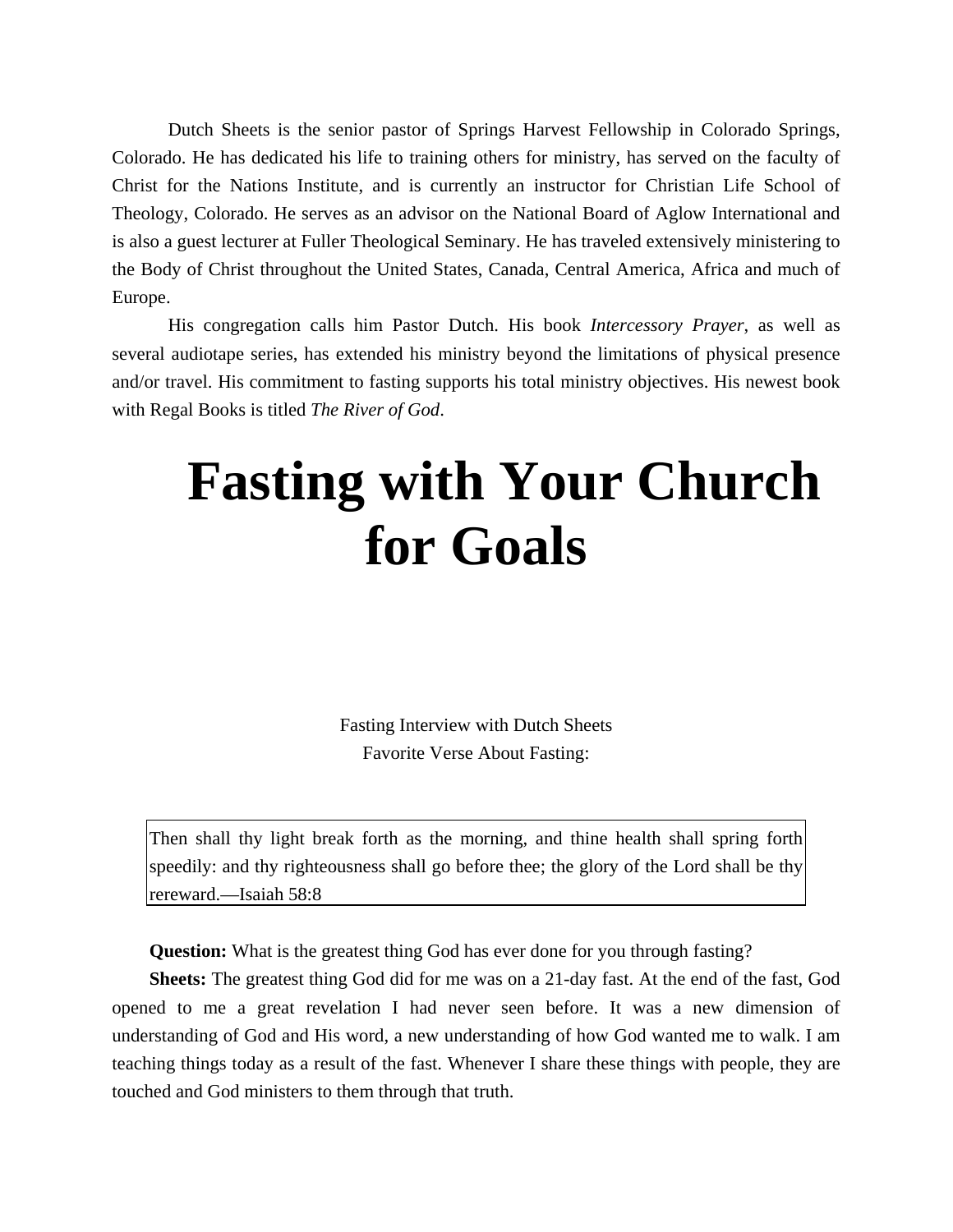**Question:** How do you prepare for a fast?

**Sheets:** I try to enter the season by withdrawing from activities, not just food, but activities and mental stress, so I am not dealing with these issues on the first part of my fast. You know, a fast is difficult enough physically that I don't want to have to deal with these issues as I start withdrawing, and preparing myself physically and emotionally. I slow down and get into the mood, and prepare my frame of mind to make me more conducive to what God wants to do.

**Question:** Do you write down what you learn in a journal?

**Sheets:** I've never been good at that. I always have goals in my heart when I fast. On one occasion I did not follow that; I didn't know why the Lord wanted me to fast. It was only that God so strongly impressed me to fast. But typically, I believe that one should have specific goals and it's always good to write them down.

**Question:** Tell me how you prepare a group for a fast.

**Sheets:** I begin with a season of teaching, a lengthy season. A few weeks ago I prepared my people by asking them to prepare their hearts for what they're going to do for God this year. I gave them a few instructions to physically get them ready to fast, and I tried to encourage them to begin making preparation for fasting.

**Question:** When you fast, what are your personal habits about drinking and nourishment?

**Sheets:** Physically, the first thing I try to do is get longer periods of rest. I decrease my activities as much as possible. When I have a busy ministry schedule or obligations with my family, I don't try to fast during these obligations. I try to do what everyone teaches: drink lot of liquids. When I fast solid foods, I drink juices, and lots of water. I just try to pour the liquids in.

### **Question:** Do you drink coffee?

**Sheets:** No coffee on the fast. I used to drink caffeinated coffee; now I drink only decaffeinated. But when I did drink it, during the first few days of my fast, I had to wean myself from caffeine. The first days of the fast I might have a couple cups of coffee to keep headaches from happening. Now I just drink juices, or if I'm fasting all foods including fruit juices, I just drink water.

**Question:** What day of the week do you fast?

**Sheets:** I try to fast regularly, but I do not pick the same day of the week. I'll fast sometimes for a day, sometimes for two to three days; often I'll just fast a meal. But I do not have a regular, systematic day to fast.

**Question:** What do you say to people in your church who have physical problems such as diabetes?

**Sheets:** I tell them they must absolutely get counsel and permission from their physicians. Do not try to fast totally without the advice and counsel of a physician. I try to release them from any condemnation or guilt they may have because others are fasting and they feel they must do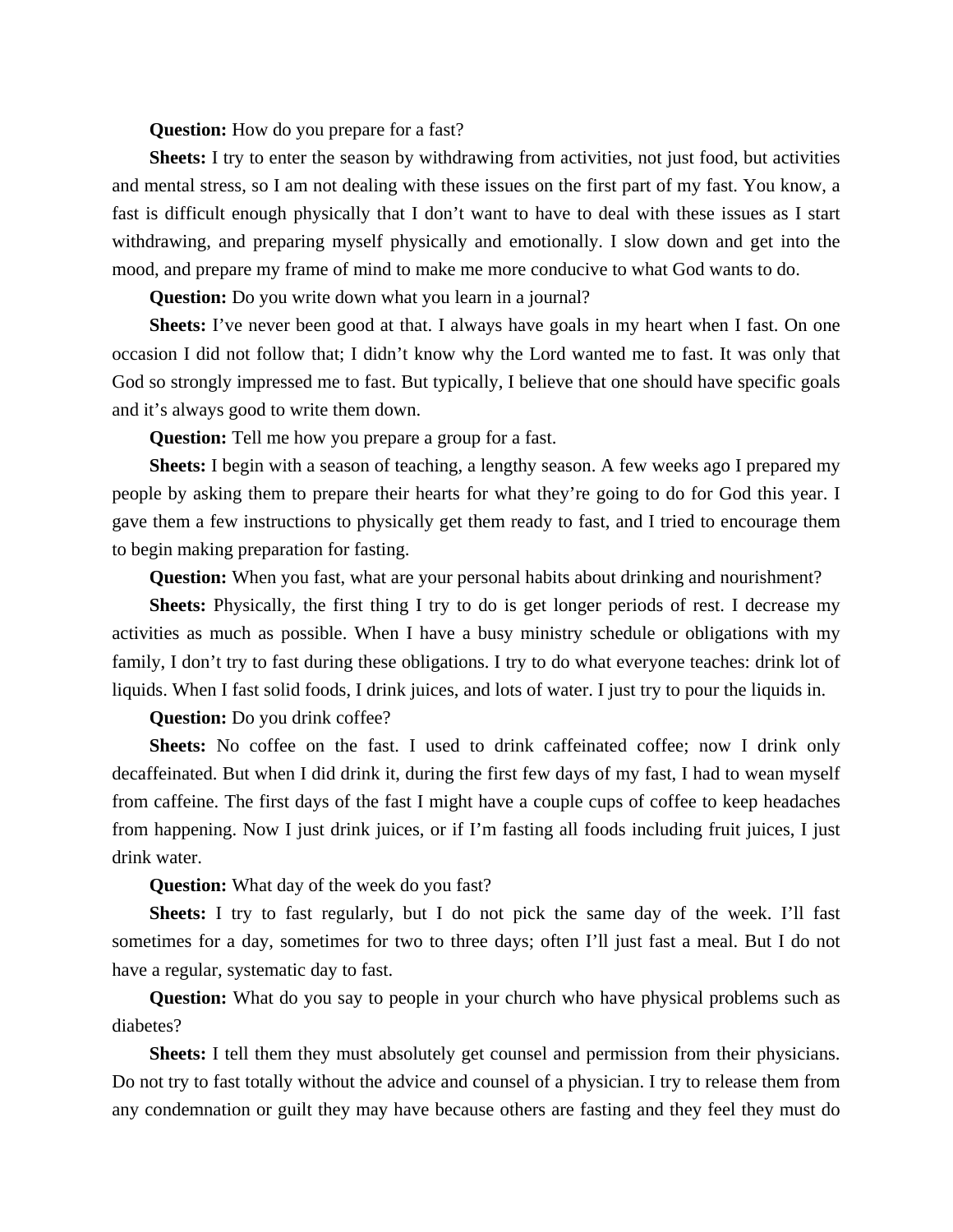it. Sometimes a doctor will tell people they can't do it. I support the doctor's opinion. But there are many kinds of biblical fasts and there is something each person can do. Maybe they can do a Daniel Fast where they eat only certain foods. I remind them that God will honor that. If their physician is not given to spiritual things or doesn't understand this, I encourage them to find one, even if it's not their regular physician.

**Question:** When the church was fasting together, did you try to begin and end together?

**Sheets:** We began the fast together; the church started on a weekend. I shared with them the things that we were going to be asking from the Lord. We did not end our fast with any kind of a celebration. But I think we should have. Looking back on it, that's a great idea. In fact, I would try to give them some instructions in writing the next time we fast. I will try to give them something to encourage them and share excitement, just because they came through the fast. Next time I probably would have a celebration service at the end.

**Question:** Your church just finished a 21-day fast. What was the purpose of the fast? **Sheets:** We set five goals. Here is the list I shared with my people:

- 1. We fasted for spiritual cleansing in our midst—personal holiness.
- 2. We prayed for revival in the church.
- 3. We asked for a demonstration of God's miraculous love.
- 4. We fasted and prayed for souls to be saved, i.e., the harvest.
- 5. We asked God to provide land. We're seeking the Lord to show us where we should relocate.

#### **Take-Aways**

Some people approach fasting systematically by writing their goals, keeping a journal and joining with others to begin and end together. Other people let the Lord lead them in praying and fellowshipping with Himself. Both approaches are blessed by God. Although Dutch Sheets was sensitive to God's leading, he also had five major requests for which he led his church to fast and pray. $\bullet$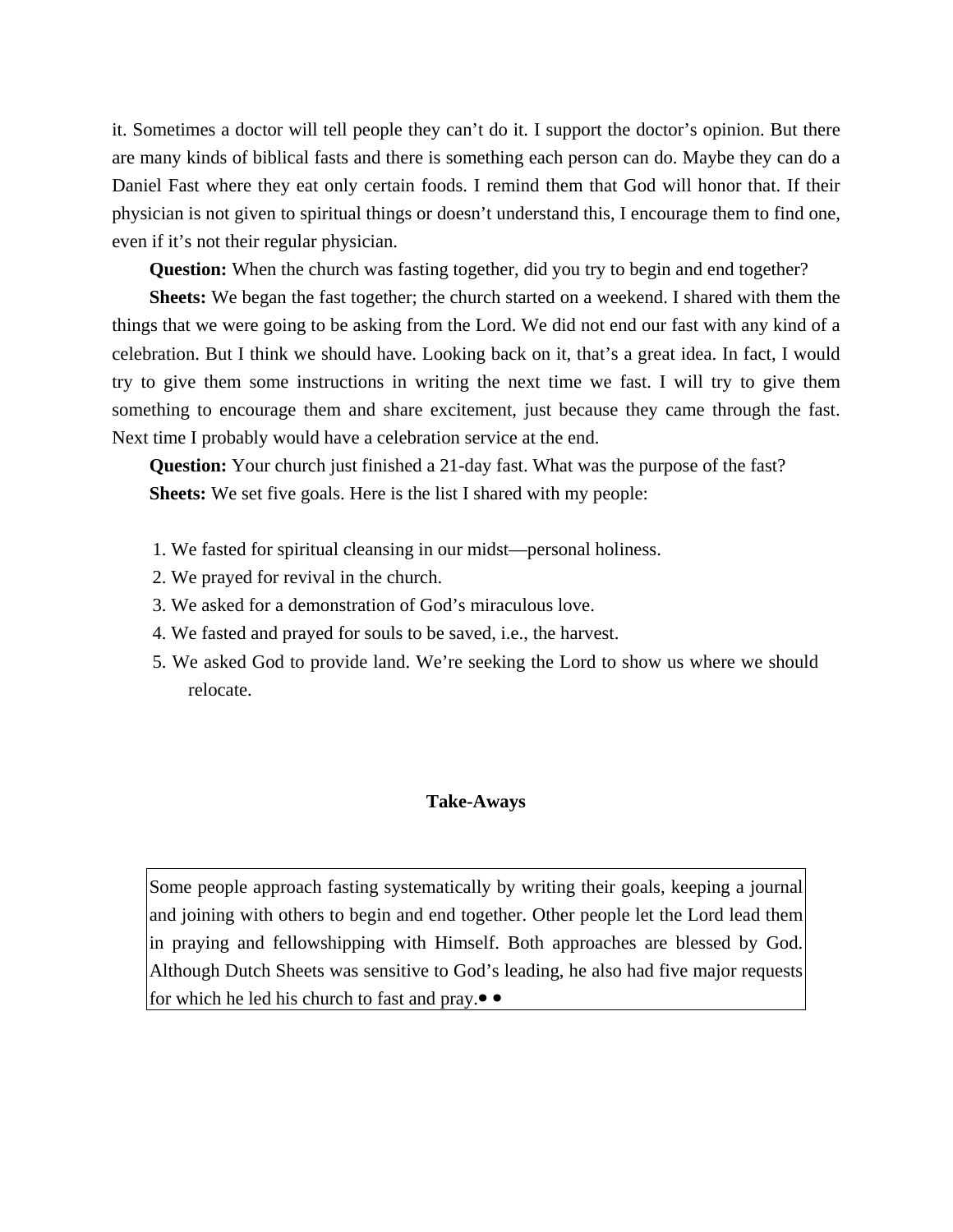### **Chapter 24**

#### **Donald Ray Stukey**

Layman St. Peter's Lutheran Church Fort Pierce, Florida

Donald Ray Stukey is a layman who lives in Fort Pierce, Florida. He is an eight-year member of St. Peter's Lutheran Church and was formerly a United Methodist. He firmly believes in the power of prayer and fasting and has witnessed what he considers to be miracles and healings.

## **Solving Church Financial Problems by Fasting**

**Fa**sting Interview with Donald Ray Stukey Favorite Verse About Fasting:

And I set my face unto the Lord God, to seek by prayer and supplications, with fasting, and sackcloth, and ashes.—Daniel 9:3

**Question:** How did St. Peter's Lutheran Church begin fasting?

**Stukey:** Our experience with prayer and fasting started about six years ago. The pastor, Rev. Ted Rice, preached messages for four weeks on stewardship. At the end of the fourth message, he asked people to try tithing for three months. His part of the bargain was to stay in the sanctuary for the next three days in prayer and fasting for each of those who agreed to tithe. Then he prayed for them each morning for the next 87 days. The church income went from \$104,000 a year to about \$220,000.

Unfortunately, the church had some severe problems that went back many years and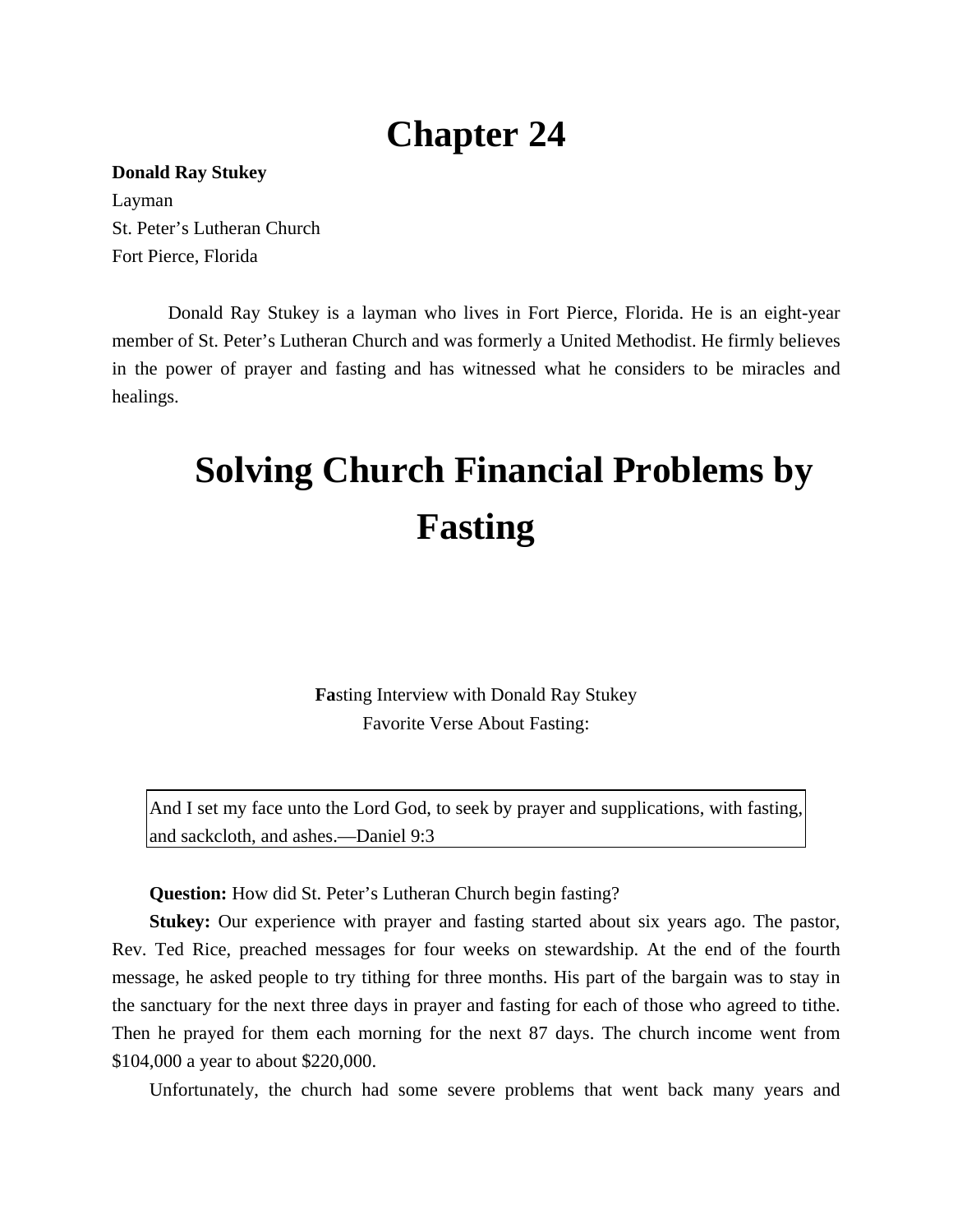pastors. Things got bad enough that Pastor Rice felt a great need to go to God for serious help. So he did a 40-day fast to call on the Lord. God responded by removing negative people from the congregation. To make a long story short, "We are now a wonderful, loving church that is seeking God's will for our lives and our church."

**Question:** How did the property sell in response to fasting and prayer?

**Stukey:** Because a number of people left, two years ago during the month of July, we were short of funds. At the council meeting that month, someone said we needed to cut out some things because we could not pay all our bills. Pastor Rice said we were not going to cut anything. What the church would do was to have a 24-hour prayer and fasting session. The pastor and the church council met in the sanctuary on Friday at 6:00 P.M. until Saturday at 6:00 P.M. We planned to seek the Lord as a church.

We reminded God that we tithe to our synod and because of His promises in Malachi 3. We had the best income in July we had ever had, enough to carry us through the summer months with no problem. The following week a major drugstore chain offered us \$1.3 million dollars for our property. We settled for \$1.4 million. This was a real blessing because we had only 3.5 acres and an old building that needed a lot of help. Now the church owns 18.6 acres almost next to the exit to the interstate and the church is planning an 18,000-square-foot building. God is faithful and able to do what He says.

**Question:** Were there other illustrations of fasting?

**Stukey:** The story continues. Everyone in the city of Fort Pierce told us that the sale would never go through, that our old property would never be zoned commercial by the zoning board or the city commission. The members of my church suggested prayer and fasting. God gave us a great victory.

We continue to fast for other victories and God is faithful.

#### **Take-Aways**

A church can fast for tangible items such as finances and the sale of its property. Even when God began to answer prayer, the people needed to continue fasting because there were other obstacles to selling their property.  $\bullet$ 

### **Chapter 25**

**Lester F. Ayars**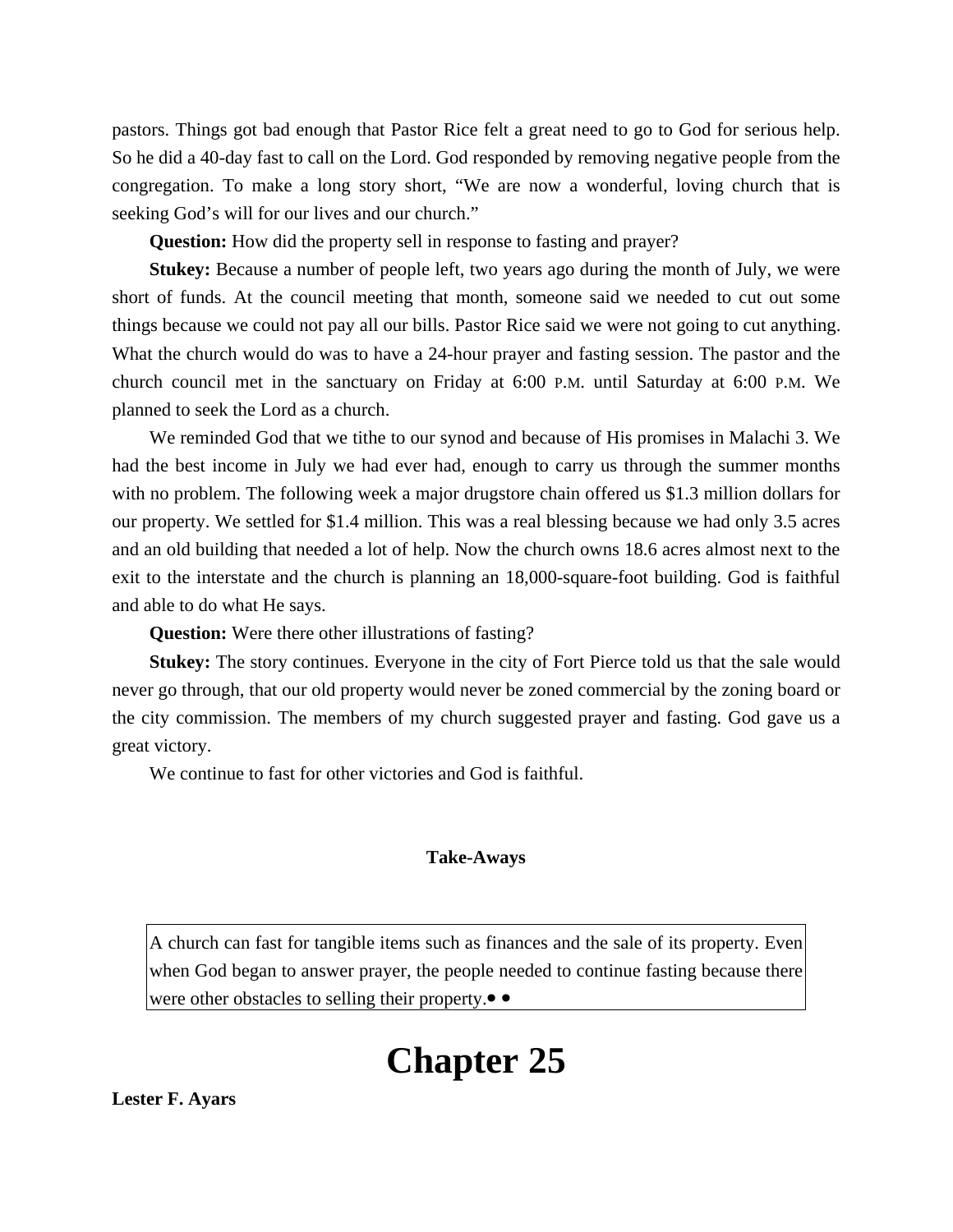Senior Pastor Northport Baptist Church East Northport (Long Island), New York

Lester Ayars has been senior pastor of the approximately 1,000 people of Northport Baptist Church for 30 years. The church has grown significantly under his ministry, more than in members, budget and resources; its significant growth has been in its spiritual effect on the members. Although the church has grown in physical properties to several millions of dollars, its greater assets are the young people sent into ministry, and families that have been grounded in the faith who have been transferred from this Greater New York City location.

Ayars is a graduate of Moody Bible Institute, and has transitioned the church from traditional worship and Sunday School to become a predominant cell church having a strong praise worship format.

## **Leading the Church to Fast**

Fasting Interview with Les Ayars Favorite Verse About Fasting:

Is not this the fast that I have chosen? to loose the bands of wickedness, to undo the heavy burdens, and to let the oppressed go free, and that ye break every yoke?—Isaiah 58:6

**Question:** How did God lead your church into fasting?

**Ayars:** The first time our church fasted on a corporate scale (churchwide) was for an assistant pastor's wife who had just delivered a baby. The report came back that the child had spinal meningitis, so we called a churchwide fast. It was just a day of fasting and prayer, including several designated prayer meetings, as well as times when individuals fasted and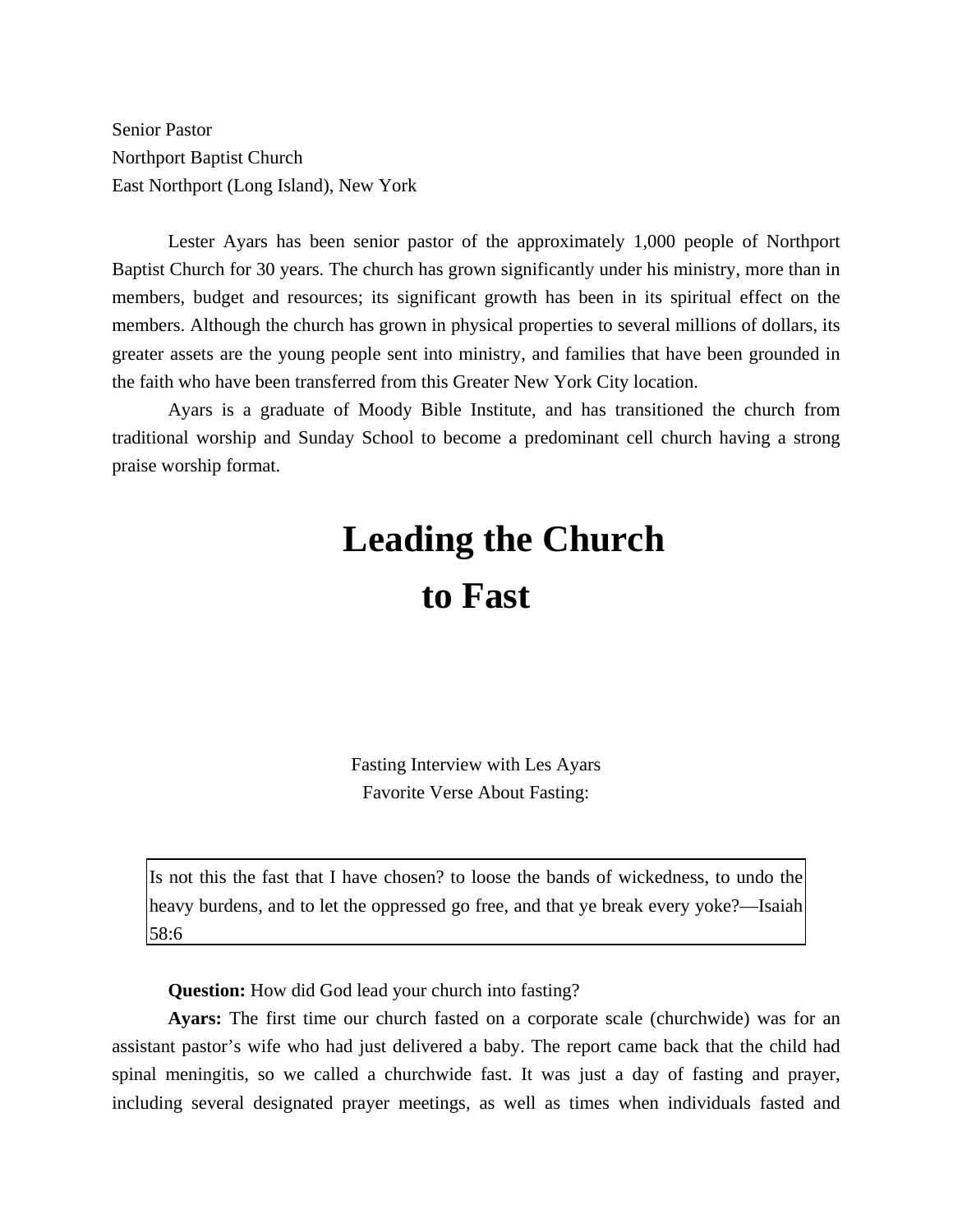prayed for healing.

**Question:** What were the results of that fast?

**Ayars:** Well, the boy now is about 18 years old and he is fine.

**Question:** Were there other specific fasts?

**Ayars:** After that we started fasting from time to time for special needs. We have a friend named George, my automobile mechanic. As a young man, George got cancer and the diagnosis was very serious. The doctors essentially told him that he had just a matter of days to live. We decided to have a churchwide fast for him and pray for his healing. God healed him, and just a few weeks ago he worked on my car. He's in church on a regular basis.

**Question:** When you call a churchwide fast, how do you prepare your people?

**Ayars:** First of all I stay perfectly calm and I trust God for whatever answer He gives us. I don't trust our ability to fast; I trust God. Second, I suggest to the church members a particular day for fasting where we set aside that day for prayer. I recommend we fast from sundown one day until sundown the next day. God recorded each day in Genesis as the evening and the morning of the first day. So we begin fasting in the evening, then we fast breakfast, lunch and then we resume eating after the sun goes down. This is the one-day fast. I suggest that the people fast according to their own individual capacity. Some people are diabetic; other people have different health requirements. I tell them that fasting is voluntarily giving up food, or a kind of food, or all food. In some cases our people drink juices, in other cases just water.

I don't tell them exactly what they have to give up, but I point out the various ways to perform a fast, and ask them to let God lead them how they should do it. Usually when we call a corporate fast, we'll have prayer meetings in church, maybe at 6:00 A.M. for commuters, then we'll come together in a corporate praying meeting in the evening.

**Question:** If a person were to fast for the first time, what directions would you give them?

**Ayars:** I suggest three things: Pray and fast in secret. I would suggest if they were going to fast, whether they receive instructions from me or someone else, don't blow your bugle . . . that could be an entrapment of pride. The second is to spend great amounts of time in the Scriptures—read, study, memorize and analyze Scripture. The third would be to meditate and pray that God would honor the purpose of the fast.

### **Take-Aways**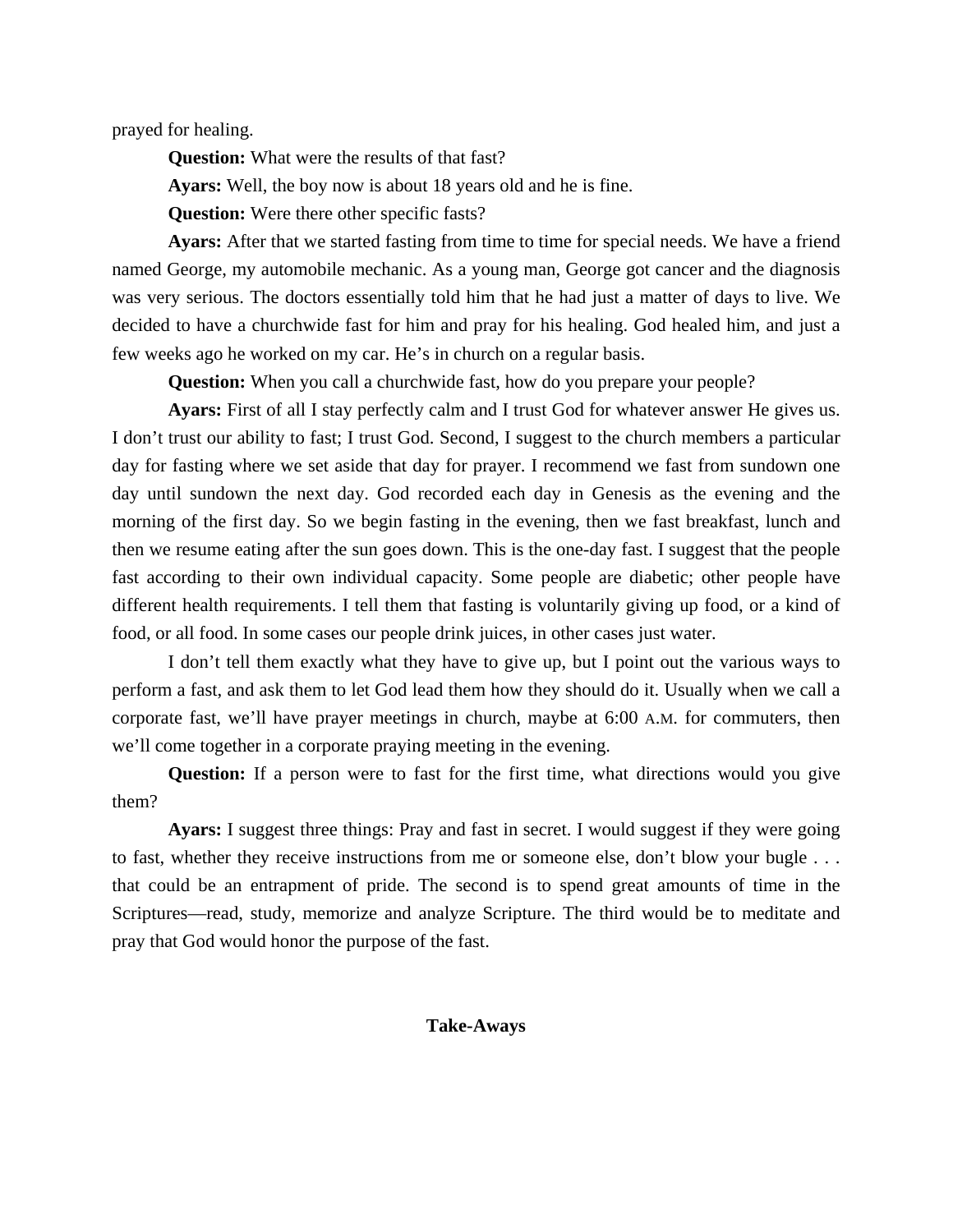Fasting is a spiritual discipline for all, yet a time for God to work through individuals or the whole church to give greater answers to prayer than could be realized without fasting. $\bullet$   $\Box$ 

### **Chapter 26**

### **D. James Kennedy**

Senior Minister, Coral Ridge Presbyterian Church Chancellor, Knox Theological Seminary President, Evangelism Explosion International President & Speaker, Coral Ridge Ministries Fort Lauderdale, Florida

D. James Kennedy is the senior minister of the 9,500-member Coral Ridge Presbyterian Church in Fort Lauderdale, Florida. He is president and founder of Evangelism Explosion International, which is the first ministry to be established in every nation on earth. He is chancellor of Knox Theological Seminary, and founder of the Center for Christian Statesmanship in Washington, D.C., which endeavors to bring the gospel of Christ to those who hold the reins of power in our government. He is founder of the Center for Reclaiming America, which seeks to equip men and women to work in their communities to transform our culture. He is the author of more than 40 books.

His messages are broadcast by television and radio to more than 35,000 cities and towns in America and several dozen foreign countries, making him the most listened to Presbyterian minister in the world.

Kennedy is a summa cum laude graduate and holds nine degrees, including the Ph.D.

### **Learning That Fasting Is for Today**

Fasting Interview with Dr. D. James Kennedy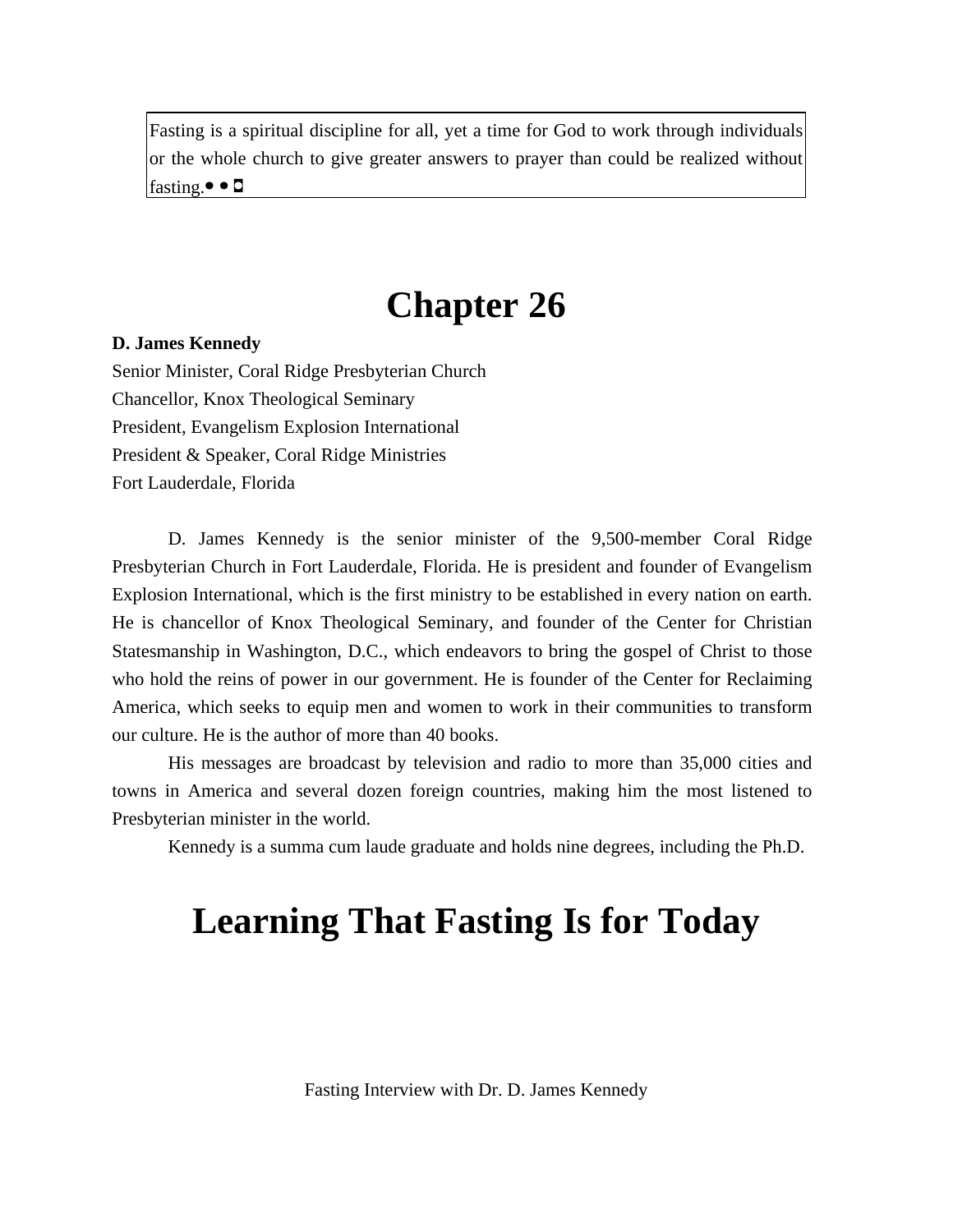In weariness and painfulness, in watchings often, in hunger and thirst, in fastings often, in cold and nakedness.—2 Corinthians 11:27

**Question:** Do you practice fasting?

**Kennedy:** Early in my ministry I had assumed that fasting was an Old Testament practice and was not applicable to the New Testament. So I didn't fast. Later, however, I read the comment of Paul, "In weariness and painfulness, in watchings often, in hunger and thirst, in fastings often, in cold and nakedness" (2 Cor. 11:27). Paul's fasting caught my attention and caused me to investigate the matter from the New Testament perspective. I was led to believe that fasting was intended for Christians in the New Testament times as well. I then began the practice of fasting.

**Question:** Describe your practices of recent fasting.

**Kennedy:** My last fast was interrupted after four days when I walked into a few walls. I realized that I had started the fast too soon after a major surgery. I learned a lesson, and I want to pass that on to others, that there are times when you physically cannot fast.

**Question:** Describe a day when you are fasting.

**Kennedy:** Obviously, when you are fasting there are a number of hours of the day which are ordinarily taken up with all that is involved with eating, traveling to a restaurant or preparing food. When I fast, that time is available for spiritual exercises, such as reading the Scriptures and praying. The greatest thing about fasting is the extra time I can devote to my relationship with God.

**Question:** What do you eliminate when fasting?

**Kennedy:** My understanding of a fast, which I realize is not held by all Christians, is that when I have fasted I have taken nothing but water. It is my feeling that this is what is meant by a fast in the Bible, though some feel that taking fruit juices would be allowed. While I do not practice that, I do not disagree with their practice. I allow the Holy Spirit to guide each person regarding his or her practice of fasting.

**Question:** How would you suggest someone begin fasting?

**Kennedy:** I would suggest that those who have never fasted begin with fasting for a single day, and only after some experience would I recommend a longer fast. After a longer fast, it is important to begin eating very minimally as you get back into the normal routine of life.

**Question:** Have you challenged your congregation to fast?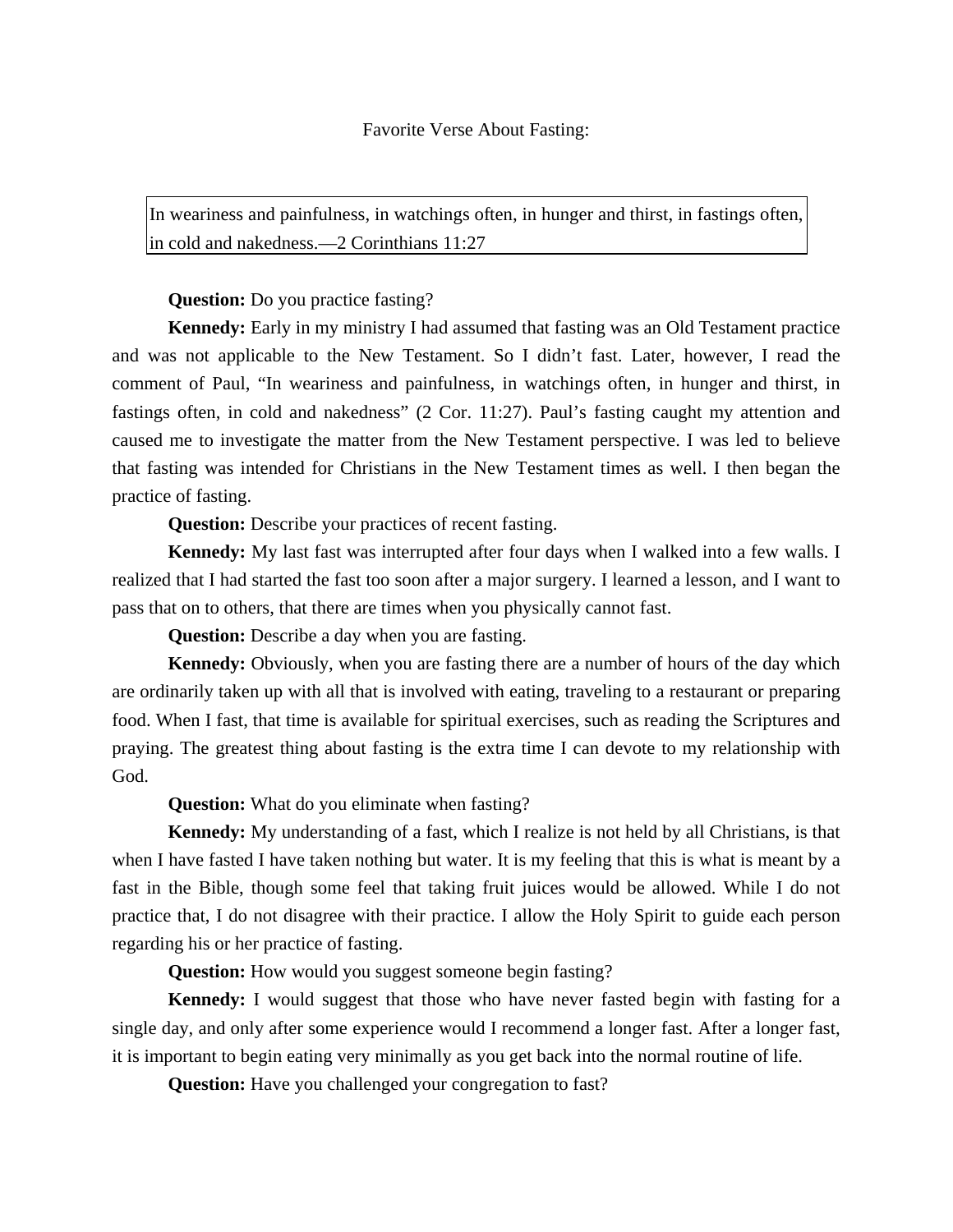**Kennedy:** As to fasting with others, we have on occasion invited the congregation to fast and pray, but never for more than one day. I believe that a corporate fast gives Christians an opportunity in a unique way to sever themselves from this world, and to fix their hearts and minds upon the world to come.

#### **Take-Aways**

Because many of your friends do not fast does not make fasting wrong, nor should you eliminate fasting from your schedule. You may read about fasting from these testimonies and then observe its practices in the New Testament, which is for today. Then like Kennedy, you may begin to fast later in your Christian experience. Then God can use its ministry in your life.

### **Chapter 27**

### **Steve Hawthorne**

Director, WayMakers Austin, Texas

Steve Hawthorne is the director of WayMakers, a ministry focused on bringing about united citywide prayer that comes in close contact with the community. Hawthorne has coauthored, with Graham Kendrick, the well-known book, *Prayerwalking: Praying On-Site with Insight*. Steve worked with Promise Keepers to organize "PrayerWalk DC," which covered every part of Washington, D.C. with on-site prayer just before the "Stand in the Gap" gathering in October 1997.

Steve led a 40-day, 850-mile prayer expedition along California's founding highway—El Camino Real—from San Diego to San Francisco in the spring of 1995 to mobilize prayer and mission obedience. He speaks with living passion for the greater glory of Jesus. He says of his ministry, "I like to commit arson of the heart."

He leads the ministry WayMakers, dedicated to helping Christians extend life-giving prayer to every person on earth, and thus prepare the way for God's glory by prayer. Steve prepared a popular fasting and prayer resource called *Seek God for the City*, a 40-day guide focusing prayers of repentance and hope for the entire community during the 40 days leading up to Palm Sunday.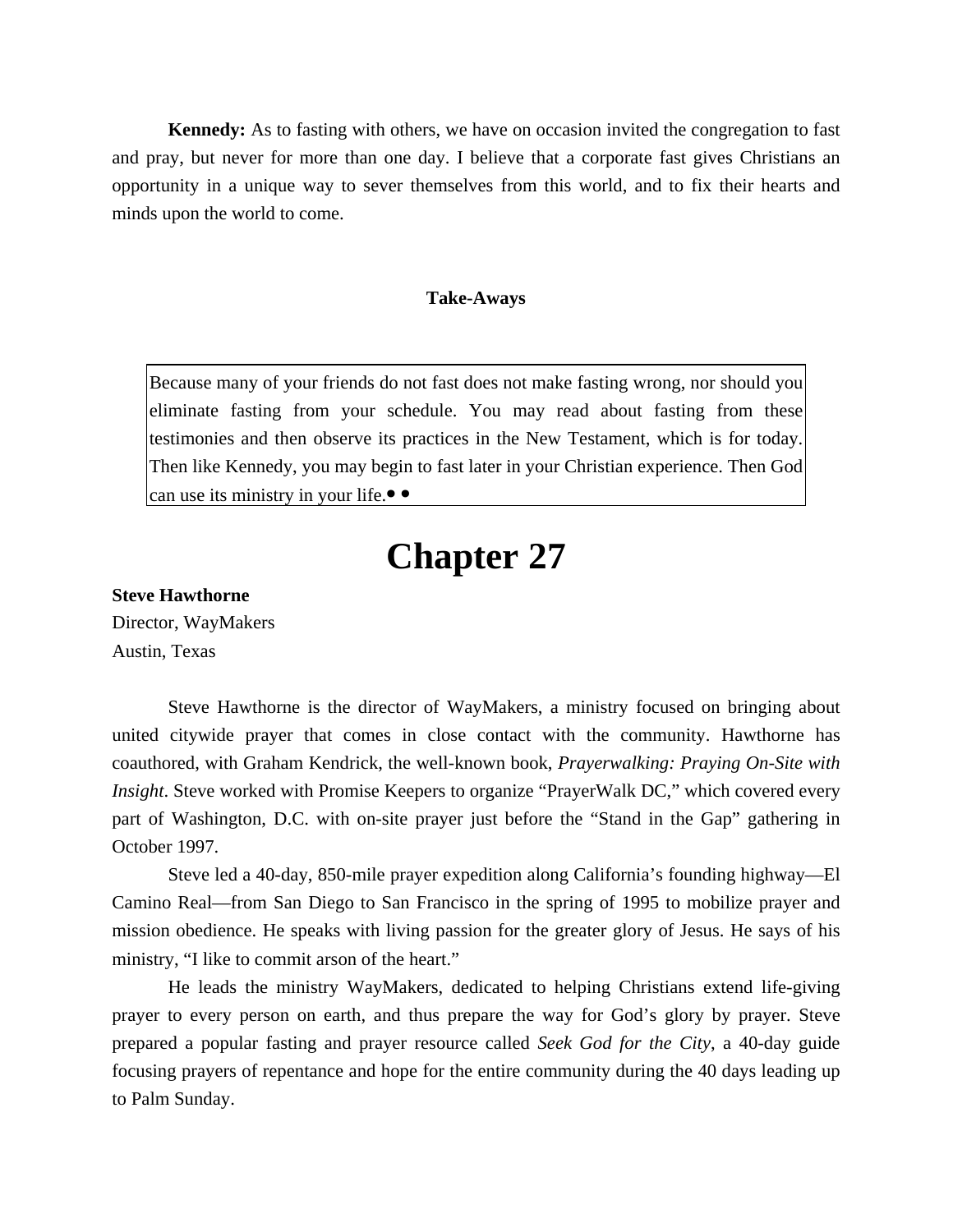Before launching WayMakers in 1994, Hawthorne served with the Antioch Network as an advisor to churches endeavoring to start new churches among unreached peoples. Earlier, he served as vice president of Caleb Project and before that as executive editor of *World Christian* magazine. He is the cofounder of the research efforts among unreached peoples in Asia and the Middle East called the Joshua Project. Steve recently completed his master of arts degree in Cross-Cultural Studies at Fuller Theological Seminary's School of World Mission.

His book *Perspectives on the World Christian Movement*, coedited with Ralph Winter, has been widely used in many schools and training programs worldwide. He also edited the widely used handbook to short-term mission service called *Stepping Out: A Guide to Short-Term Missions*.

Steve helps churches cultivate maturity in intercession and research, and launching and supporting church-planting teams among unreached peoples. He has trained teams in on-site prayer in a dozen countries.

# **Prayerwalking**

Fasting Interview with Steve Hawthorne Favorite Verse About Fasting:

He must increase, but I must decrease.—John 3:30

**Question:** What is your favorite verse about fasting and why?

**Hawthorne:** "He must increase, but I must decrease" (John 3:30). This verse was spoken by John the Baptist, one of the finest fasters we have ever had in the faith family. Fasting is a way of diminishing the importance of clamoring desires and appetites. If I can send Mr. Hunger to the end of the line day after day, just about every other desire that God has formed in me can eventually find its best expression and true proportion. It's a way of gardening the heart, pruning and pulling weeds so that the internal beauties of "the hidden person of the heart" can emerge (1 Pet. 3:4, *NKJV*). As fasting is applied to seeking Christ and His greater glory, it seems to be a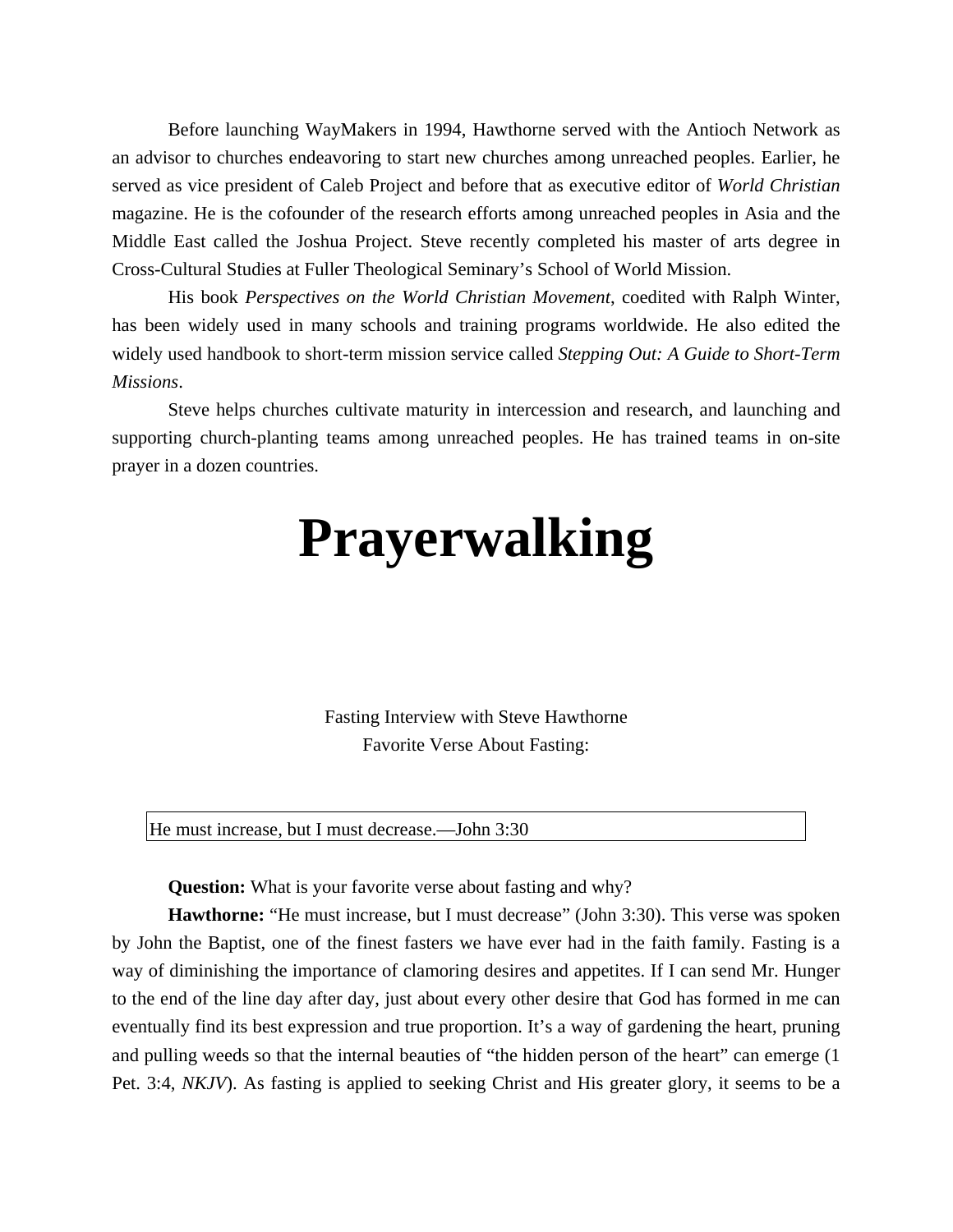necessity of history's culmination that a people would emerge unseduced by their own desires. They would be unimpressed with their own stature and by the brilliance of their own love of His appearing, and move others to look for days of His visitation with eager expectation. And that's exactly what John did by his "fasted lifestyle." The results of his ministry was that "the people were in expectation" (Luke 3:15).

**Question:** What is the name of the book you wrote with Graham Kendrick?

**Hawthorne:** *Prayerwalking*. It has a subtitle, *Praying On-Site with Insight*. Prayerwalking is simply praying in the very places in which we expect God to bring forth His answers. We try to reserve the term "prayerwalking" to refer to intercessory prayer on behalf of others, rather than devotional praying.

**Question:** Can you tell me about the first time you ever fasted?

**Hawthorne:** The first time I ever fasted I think was for one meal, or one day, way back in my early years of following Christ.

**Question:** Did you fast for a purpose?

**Hawthorne:** I was fasting with some other people; it was to deprive ourselves a meal to engender a sense of compassion. It was poorly done, not effective.

**Question:** How do fasting and prayerwalking go together?

**Hawthorne:** Both fasting and prayerwalking are full-bodied ways to pray. When prayerwalking is done well, the entire body is fully engaged, along with the mind and spirit. Eyes and ears expand the range of perception of what God is doing and will do. The physical fact of our footsteps helps our own hearts to pray that God's kingdom will come in this ZIP Code as it is in heaven. When fasting is done well, prolonged physical hunger helps us recognize an even deeper yearning that will be unrequited until the Bridegroom comes in our midst again. That deeper hunger is our longing for Christ's manifest presence. This hunger is in the heart and soul of what we mean by revival.

I think it's best to finish fasting before moving into strenuous ministry efforts. Jesus fasted 40 days before beginning ministry. Is there a pattern or example in that? Perhaps we follow Him well by fasting first, and then moving into vigorous ministry. So when people are stepping out on a prayer journey, or prayer expedition (longer than prayerwalking around your neighborhood), they will be burning major calories all day long. It makes abundant sense to do your fasting beforehand. Actually, we usually find the fruit of prayerwalking follows fasting. You can couple the two together. First, accomplish your fast, break your fast, rejuvenate natural caloric patterns and metabolism, and then step out on the long prayerwalks or expeditions. But if you spend every day only prayerwalking a mile or two, I think the two could be done together.

**Question:** Three years ago you were involved in prayerwalking across California. Did you fast before that?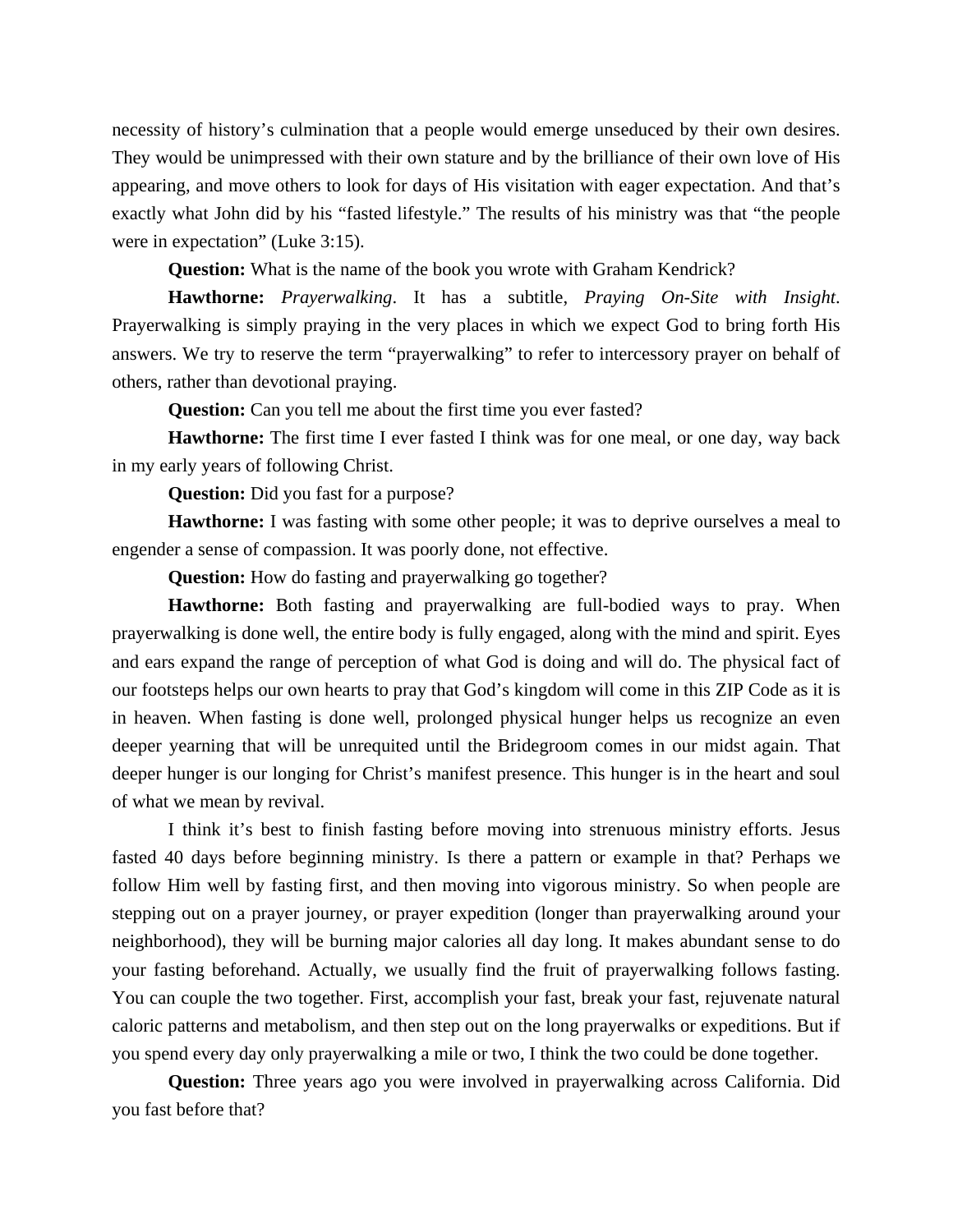**Hawthorne:** We asked all 40 of our team members to pursue some kind of fasting before they began so that they would be refreshed in passion for Christ and would sense God leading before we stepped into the strenuous work of the prayer expedition. Two of our team actually fasted while they prayerwalked for much of the 40 days. I believe they were taking in water and juice, but no more. They were good for 5 miles a day at the most. The rest of the team were expected to prayerwalk 10 to 20 miles a day.

**Question:** What was The California Prayerwalk?

**Hawthorne:** It took place March 1 through April 9, 1995, the 40 days leading to Palm Sunday. We walked while praying the length of the founding highway of California known as "El Camino Real," which can be translated "the king's highway." The highway begins in San Diego and extends to San Francisco, in modern times often following portions of Highway 101. We sensed that the name "king's highway" had prophetic significance. But the historic significance is without question. Franciscan missionaries founded a chain of mission communities along the coastal regions, from San Diego to San Francisco, in order to reach the native Indian populations with the gospel. They aimed to establish a strategic chain of mission stations to bring forth a Christian civilization that reflected the kingdom of God, as they understood it. They wanted something radically different from the standard colonial life that had arisen in the rest of the Americas.

**Question:** What did you want to accomplish?

**Hawthorne:** We wanted to claim the best of this prophetic heritage by retracing the founding highway in prayer. California was founded for mission purposes, and has sometimes been the venue for great outpourings of God's Spirit. We are convinced that there is even greater destiny than good history. We aimed to catalyze sustained prayer for all of God's fullest intentions to come forth. It was a prolonged prayer of hope.

**Question:** How many people began and ended the prayerwalk?

**Hawthorne:** There were 21 people who were with it all the way. Nineteen others joined us for significant sections, so the team was 40 people. We walked it in 40 days.

**Question:** Were there other people who joined you each day?

**Hawthorne:** We called them "daywalkers," who joined us at specific points that were preestablished. Local people organized daywalkers who rendezvoused with us. They registered with us because we wanted everyone's name. We didn't want to have a tag-a-long band of people who had other concerns. We wanted everyone to be registered and walk with us as a unified body. We would walk together for three miles, sometimes as many as eight miles; then they had to get themselves back to where they left their cars. The core team would then walk on.

**Question:** What do you think was accomplished by this California Prayerwalk?

**Hawthorne:** Our short-term goal was to see an increase of united prayer within the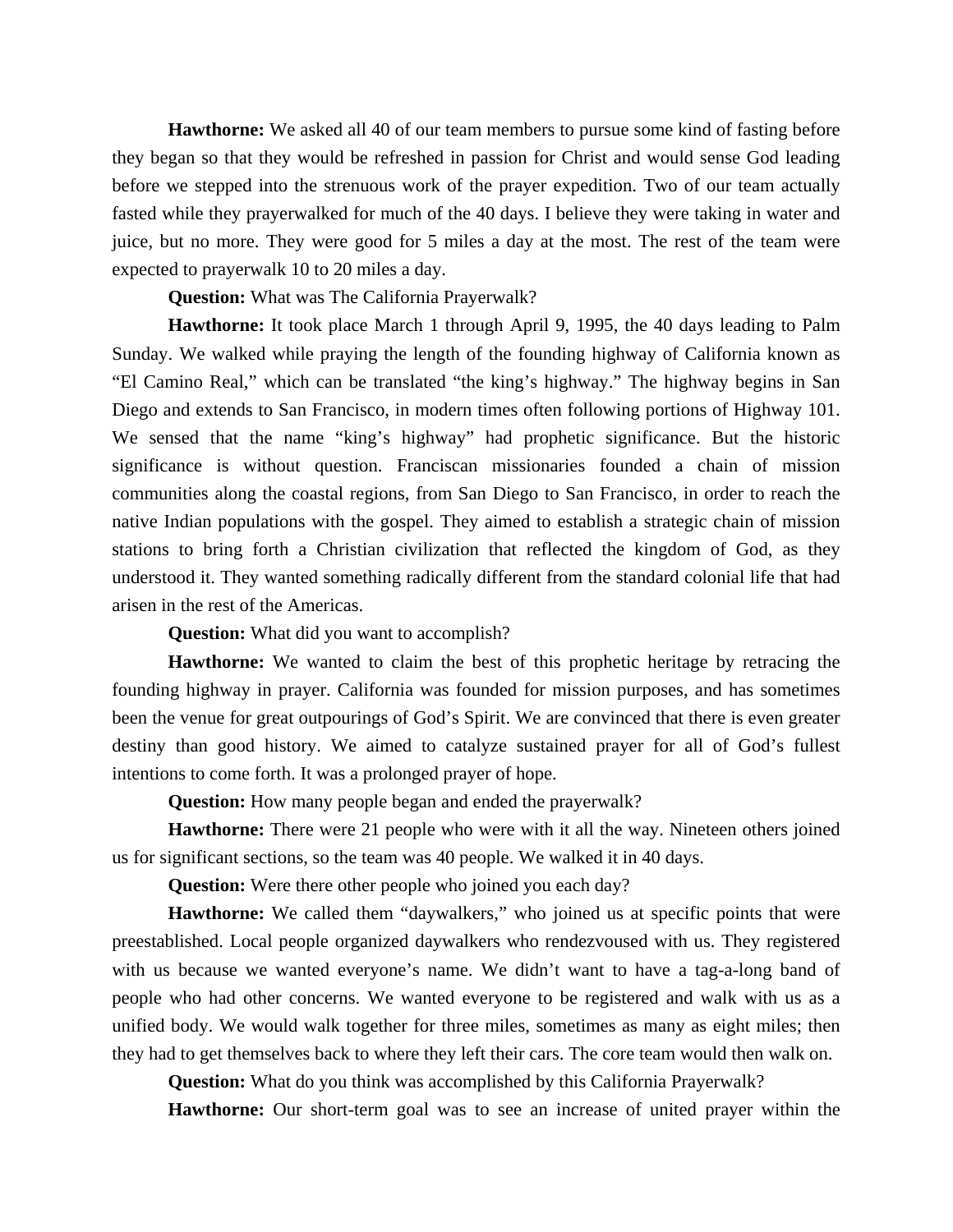communities of California. We designed the events and the evening rallies to model and to catalyze the prolonged on-site prayer in many communities throughout the state. We would never claim to be the source of all the prayer that God has aroused, but many people tell us that The California Prayerwalk legitimized and simplified prayerwalking for their church or city. Our long-range vision was the Palm Sunday hope of Christ being welcomed to entire cities, recognized for all He really is, bringing the glory of divine visitation. His "arrival" in divine visitation is all the revival that we will ever hope for. We believe we helped set the prayer agenda toward a fuller vision of Christ's greater glory.

### **Question:** What else happened?

**Hawthorne:** The ancient route of El Camino Real led us through so much of what California is all about: From the slick banality of Disneyland and Hollywood to the powerful revival heritage of Azusa Street to some of the most fruitful farmland in the country to the tumultuous reality of the very active San Andreas Fault. Every one of these kinds of scenes evoked some powerful praying that we have seen God answer in part. We asked for huge spiritual harvest of the sort that we have seen break out in Central California. We asked for crime to diminish, which we have seen as well.

#### **Question:** How did you fast to prepare for this prayerwalk?

**Hawthorne:** I fasted for 10 days about a month before the prayerwalk. One of my personal intercessors had advised me to seek God by fasting without a lot of organization work for three weeks at a point about two months before the walk. With all the pressures of funding and organizing the effort, I made the mistake of cutting what could have been a 21-day fast to 10 days. Looking back, I can see God's mercy, but I would have been so much more filled with authority had I fasted as God had made possible for me to do.

#### **Question:** Was this a complete fast?

**Hawthorne:** I did a fast with fruit juices. A water-only fast would have diminished some needed physical stamina for the heavy exertion of the prayerwalk. Since then I have done a 21 day and a 40-day fast leading to Palm Sunday in preparation for other ministry efforts. I find that fruit and vegetable juice fasting need not severely diminish physical strength. Water-only fasting is wonderful for fasting for one or two days. I've learned that fasting is not to be understood as a hunger strike to force God's hand. Fasting is simply a way of affirming what is the finest value. By diverting every desire toward Christ, saying no to legitimate but lesser desires, we find all our desires recalibrated so that the dominant passion is Christ and Him glorified.

### **Question:** Will fasting bring revival?

**Hawthorne:** Fasting is practiced revival as much as Sabbath rest is practiced trust. They are both prophetic. You are leaping into the end zone while you are still marching down the field. Fasting is not the opposite of the Sabbath rest. Jesus says, "You are going to feast on that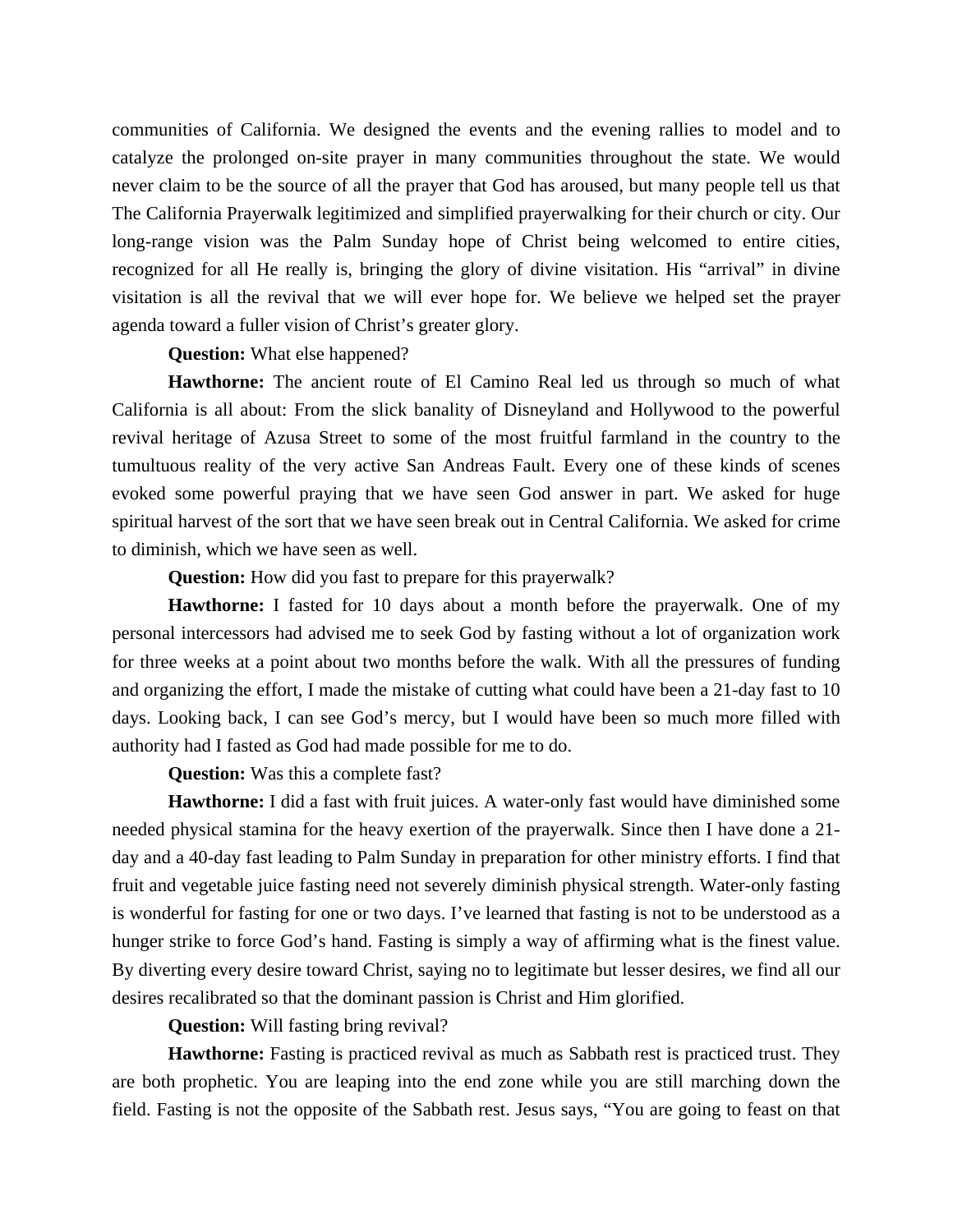day; why not fast now?" (Mark 2:19,20, Hawthorne paraphrase). Fasting keeps our desires attuned to Him. So great an affirmation is possible to those who fast by such a small negation. To say no to food enables you to experience the fullness of Jesus Christ. When you say no to food, you lay hold of God and grip Him with your whole being.

### **Take-Aways**

Many disciplines are available to the Christian. This chapter focuses on the unique combination of prayerwalking  $\parallel$  and fasting, both ways to engage the body along with mind and spirit in praying. Several contributors use prayerwalking while fasting. Steve Hawthorne recommends prolonged fasts before entering extensive prayer journeys or prayer excursions. Find your own comfort level and do both as God leads you.

### **Chapter 28**

#### **Larry L. Lewis**

National Facilitator for Celebrate Jesus 2000 Retired President, Home Mission Board Southern Baptist Convention Greater Atlanta, Georgia

> Larry L. Lewis is the retired president of the Home Mission Board, one of the largest organizations in the Southern Baptist Convention, which has a \$100 million budget and more than 300 employees and 4,000 missionaries. Because of his extraordinary ability to administer this large corporate structure, and his great burden to bring revival to America, Larry resigned to work full-time with Mission America. Mission America is a group of more than 100 denominations and parachurch ministries committed to support and participate in the vision of Celebrate Jesus 2000. Their stated goal is "To pray for and share Christ with every person in America by year 2000 AD."

> Lewis graduated from Southern Baptist colleges and seminaries, earning his doctorate from Luther Rice Seminary, Jacksonville, Florida, in 1978. He has pastored several churches, including the 3,000 members of Tower Grove Baptist Church in urban St. Louis, Missouri, and was president of Hannibal-La Grange College in Missouri. In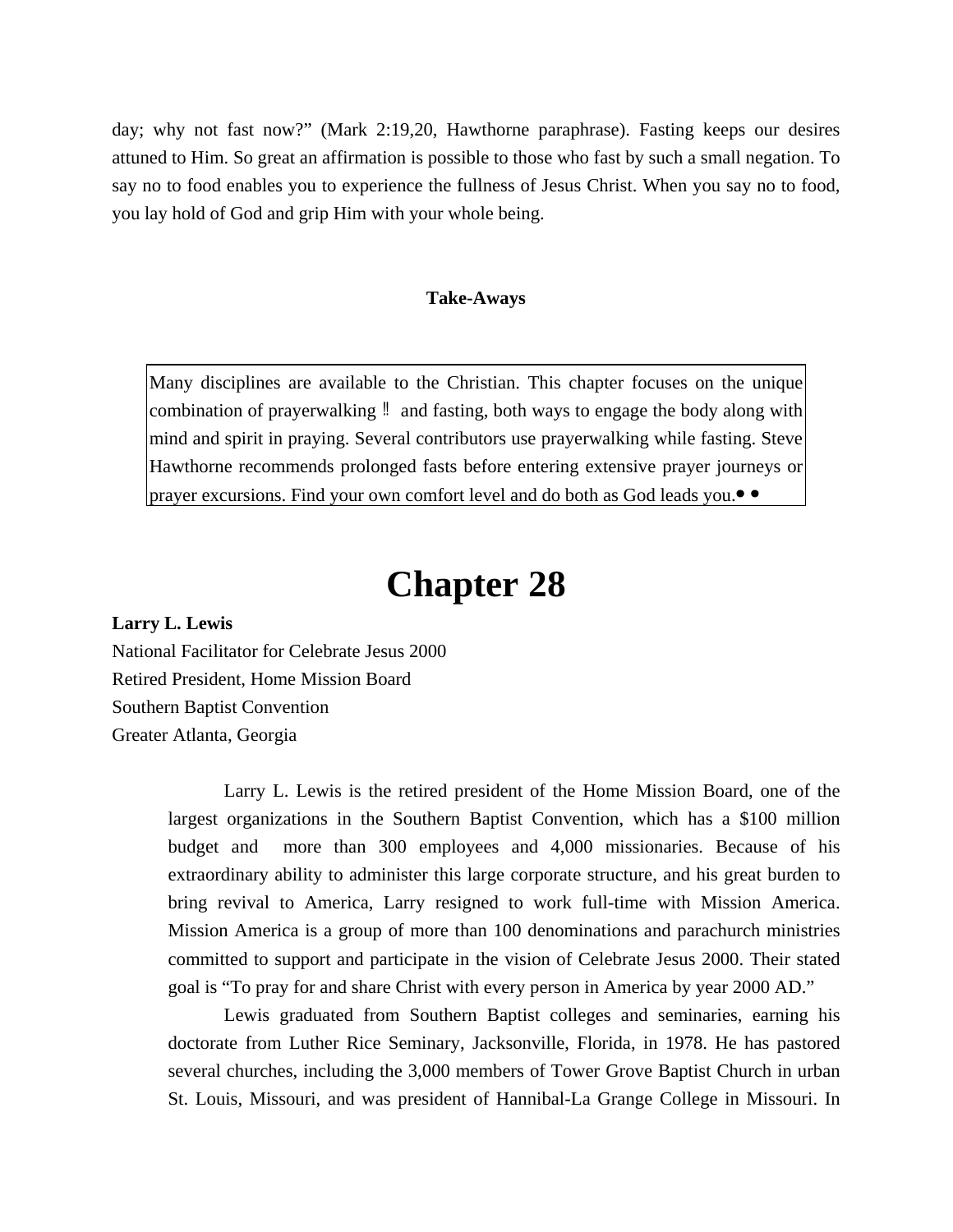addition to these, he has held a number of state and national offices in the Southern Baptist Church, plus receiving numerous awards for outstanding service. Lewis has authored five books.

# **Building Character**

Fasting Interview with Larry Lewis Favorite Verse About Fasting:

This kind can come forth by nothing, but by prayer and fasting.—Mark 9:29

**Question:** How do you look at fasting?

**Lewis:** To me, fasting is just one of those disciplines that is important for spiritual power. At the same time, it is good for your health, good for your character and a blessing from God. In my case, it is a liquid fast. I have not eaten solid food now for 39 days. Through discipline I intend to keep the body under subjection. The essence of character is the ability to control your body and not let your body control you. The body wants to sleep, the body wants to lust, the body wants to eat . . . eat . . . and eat. Through fasting we can just say no to the body . . . you are going to obey me, I am not going to obey you.

Fasting is one way we can express discipline or control. At the same time, I do not believe fasting alone is the key to spiritual power or the only way to please the Lord. The Pharisees fasted regularly, faithfully, two days a week, and yet Jesus had great words of condemnation for them and their hypocrisy. Isaiah 58 tells us that even if we fast and pray, but are still living in sin, this does not please God. The greatest fast is when we keep our body in control, and fast from sin. We must fast from wickedness. We fast from being indifferent toward a world in need.

**Question:** What was the purpose of your 40-day fast?

**Lewis:** For several years I have had a tremendous burden for our nation as we come to the end of this millennium. This is the first time in history that our nation has come to the end of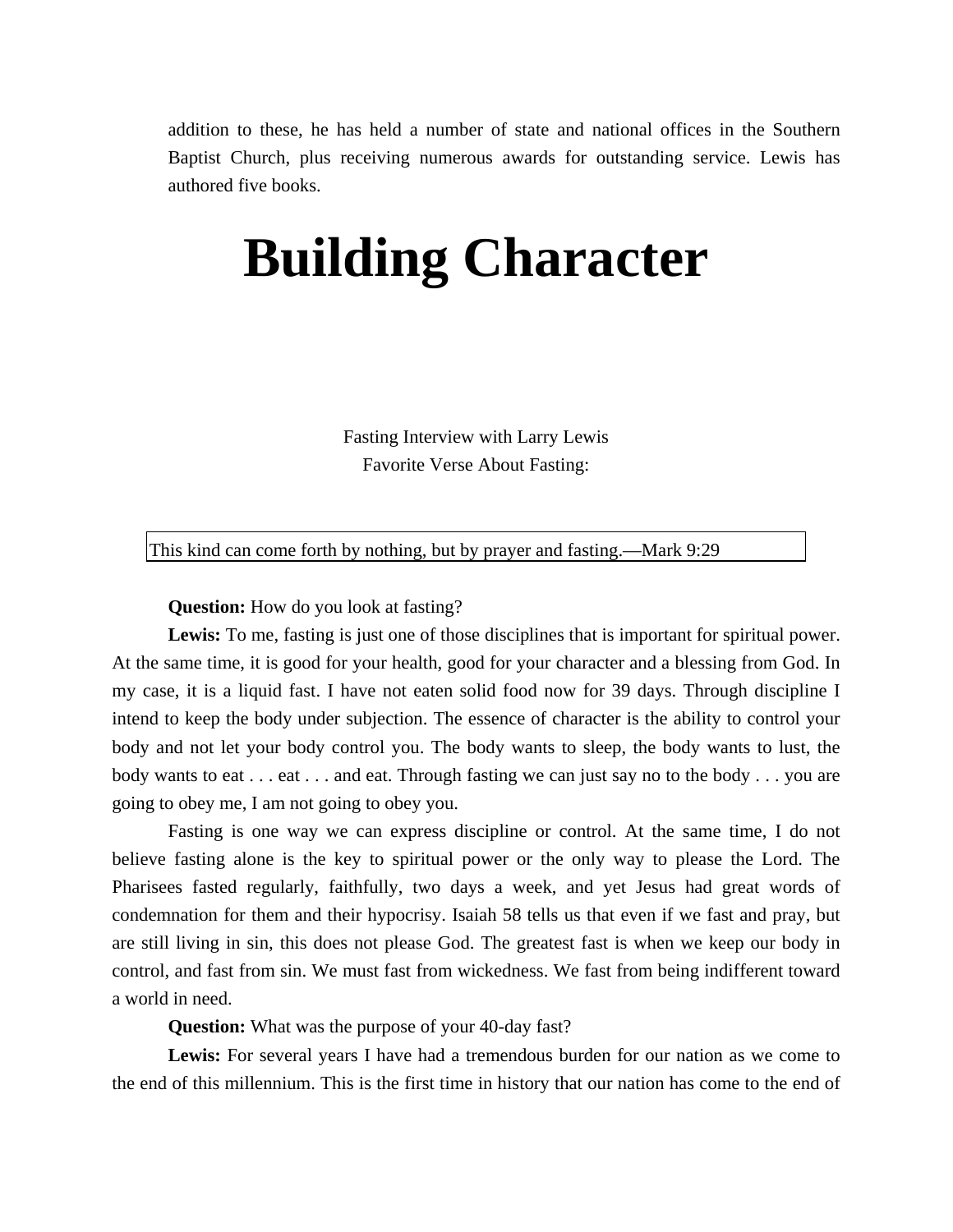a millennium, and only one other time in the history of Christendom have we come to this point of time. It seemed to me that this was an appropriate time in our calendar to give the best we can to the greatest intensive evangelistic effort in history. Even more important than the calendar is the condition of our nation. It is in desperate need because of terrible decadence and sin. Not just me, but literally thousands upon thousands of people have begun fasting and praying for another great awakening in America.

I have been part of an effort called Celebrate Jesus 2000, which is seeking to get all evangelical Bible-believing Christians to focus on the simple goal of praying for and sharing Christ with every person in the nation. We want all people to be committed to their churches and to their church fields—not just to pray for every lost person in that church field. Then we want them to go to every door to meet each person personally—face-to-face—to hand them gospel literature and share the gospel with them. I feel like such an effort must be bathed in prayer. I am fasting to seek God's blessing in all this effort.

**Question:** Is it a coincidence that you chose to end your fast on the last day of the Prayer and Fasting Conference of 1997?

**Lewis:** No, it certainly is not. In fact, I started in 1974 fasting one day a week and did that for about 12 or 15 years. Then I let the discipline slide for a number of years, but when Bill Bright called the first meeting for fasting . . . the national meeting of religious leaders together in Orlando, Florida . . . I was one of the 600 there. He challenged us in that meeting to revive the discipline of fasting, so I began fasting again one day a week. I thought how wonderful it would be each year if I would precede that national gathering with 40 days of fasting and prayer and end on the final day of the event. This would be a good discipline for me. I am committed to doing that annually, at least through the year 2000.

**Question:** This is the thirty-ninth day; how do you feel?

Lewis: I feel just great. I feel strong, I am not really hungry. I feel some spiritual strength that I haven't had before. I went to my doctor on the thirtieth day for a complete physical and didn't tell him I was fasting. I just wanted to see what he had to say. He said I had never been healthier in the past 10 years. My weight was the best it had ever been, my cholesterol count was excellent, my blood count was excellent. He declared me in perfect health. I didn't bother to tell him that I had been fasting, but it just seemed significant to me that even the medical report was good. I can tell you for sure the spiritual report was good.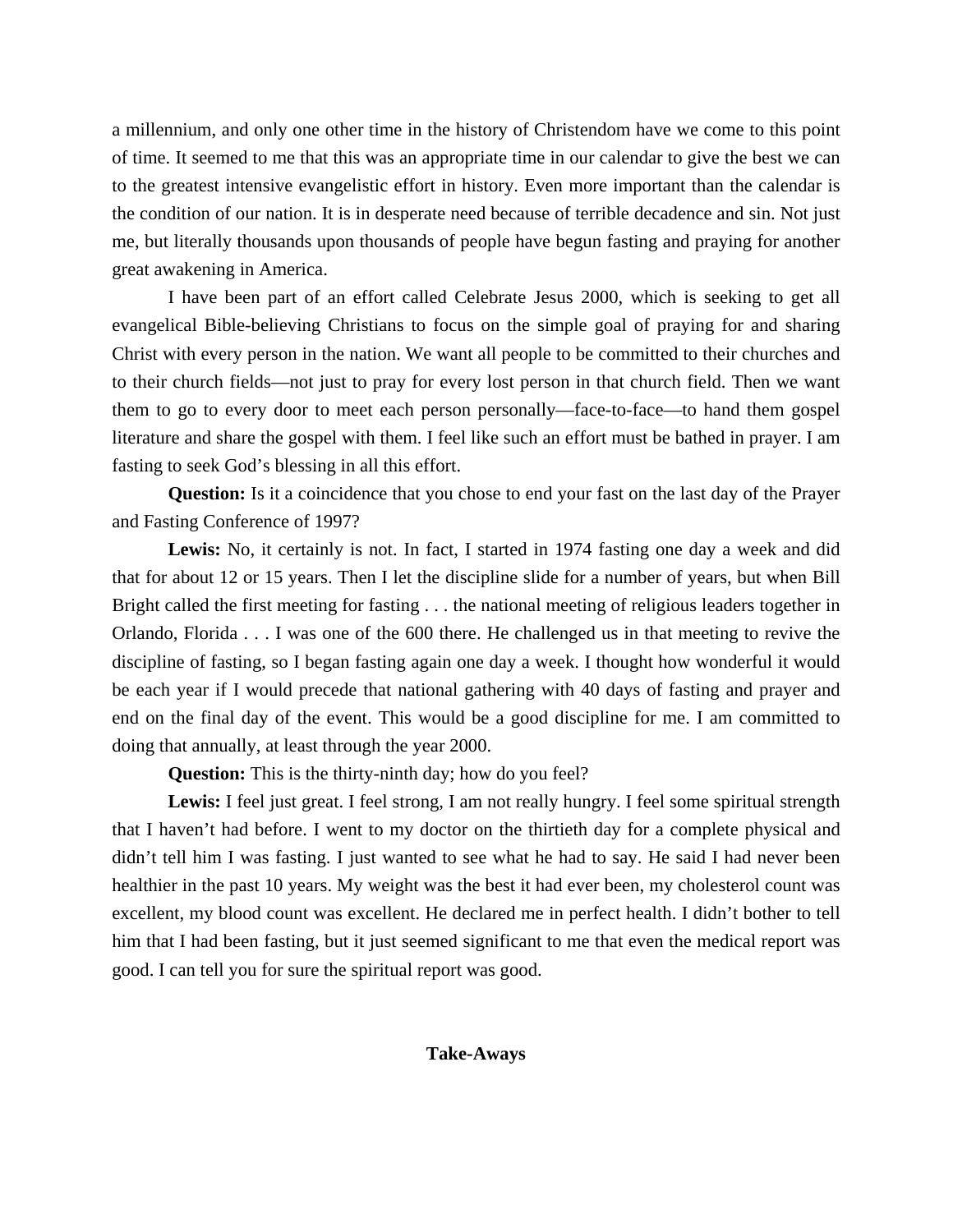You can learn discipline and develop character through fasting. But fasting is more than saying no to food; it is saying no to all the lusts and sins of the body. Although fasting alone will never build godliness in your life, it is a discipline that allows your spirit the freedom to seek God and become like Him.  $\bullet$   $\bullet$ 

# **Chapter 29**

#### **Evelyn Christenson**

President, Evelyn Christenson Ministries St. Paul, Minnesota

Although women and women's groups have always prayed, Evelyn Christenson is a pioneer in organizing women's groups for prayer in churches, denominations, cultures and continents. She had no idea how she would influence the prayer movement when she wrote *What Happens When Women Pray*. The book, published by Victor Books, has sold more than 3 million copies and has been translated into many languages.

She has been used of God to write *Lord, Change Me*, which has sold one million copies and has been translated worldwide. Other spin-offs are based on her pivotal book *What Happens When Children Pray*, also on *What Happens When God Answers Prayer* and *A Study Guide for Evangelism Praying* (43 languages), used internationally by A.D. 2000 North American Women's Prayer Track.

Evelyn is the wife of a successful pastor in the Baptist General Conference. She wrote her first book in response to a request by the national initiative "The Crusade of the Americas" in 1968-1969 to find out what really does happen when women pray. What she thought was a simple experimentation in prayer with the ladies of her husband's church Bible study has become a worldwide influence for God. Evelyn has held Prayer Seminar tours in 42 countries on all continents of the world.

# **Fasting in Her Spirit**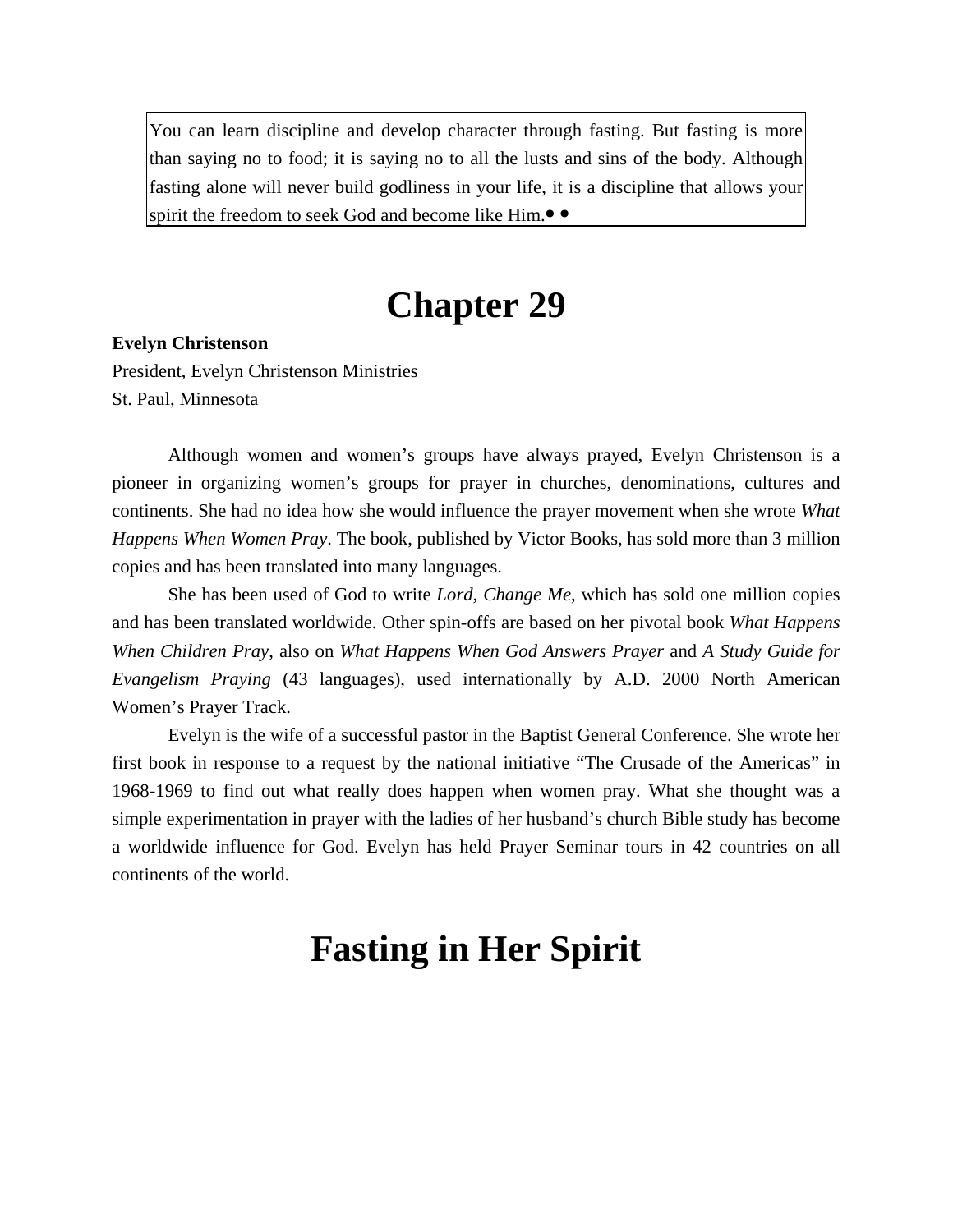Fasting Interview with Evelyn Christenson Favorite Verse About Fasting:

I beseech you therefore, brethren, by the mercies of God, that ye present your bodies a living sacrifice, holy, acceptable unto God, which is your reasonable service. -Romans  $12:1\bullet\bullet$ 

**Question:** What has happened in your life through fasting?

**Christenson:** Right now I can't fast. I was diagnosed last spring with a very serious heart defect; something I picked up overseas. They are monitoring how much water is going into my body. I can't drink much water or liquids and I have to get weighed every morning. So I have to eat enough to keep my medicine down. I can't say anything current about my fasting, but fasting has been a past activity.

**Question:** Did you fast as you wrote the book *What Happens When Women Pray*? (The best-selling book by Victor Books, 1992, sold more than 2 million copies. It was the best-selling book in the United Kingdom for 10 years; these copies were not counted in sales in the United States.)

**Christenson:** I listen to God in my closet and I write down what He says to me. He brings Scripture quotations to my mind and I write them down. He reminds me of illustrations or circumstances in my life that can be included in my books. God brings all this to me in my prayer closet. I kept a notebook and prayed and fasted my way through writing the book *What Happens When Women Pray*. I wish I could say to you fasting was included as a section in the book, but it wasn't.

**Question:** Describe your fasting.

**Christenson:** It is more important for me to fast my time than anything else. While I used to fast from food, now God has called me to fast my time. I consistently fast my sleep and my nights. Obeying His command in Romans 12:1, I gave my body to God in 1965. But I took a sleeping tablet every night thinking I needed eight hours of sleep. Two years later, I realized I was taking it back every night, so I unceremoniously dumped the pills—and gave God my nights, too. Since 1967, I sleep very little. I never go to sleep until after 11:00 P.M. with my husband who is a night guy. I am awake by 3:30 or 4:30 in the morning and that has been consistent for all these years. It is during these times I get my praying done. In the past I may have fasted a meal in the day, or fasted all meals in that day; but now my time is the precious gift I present to God.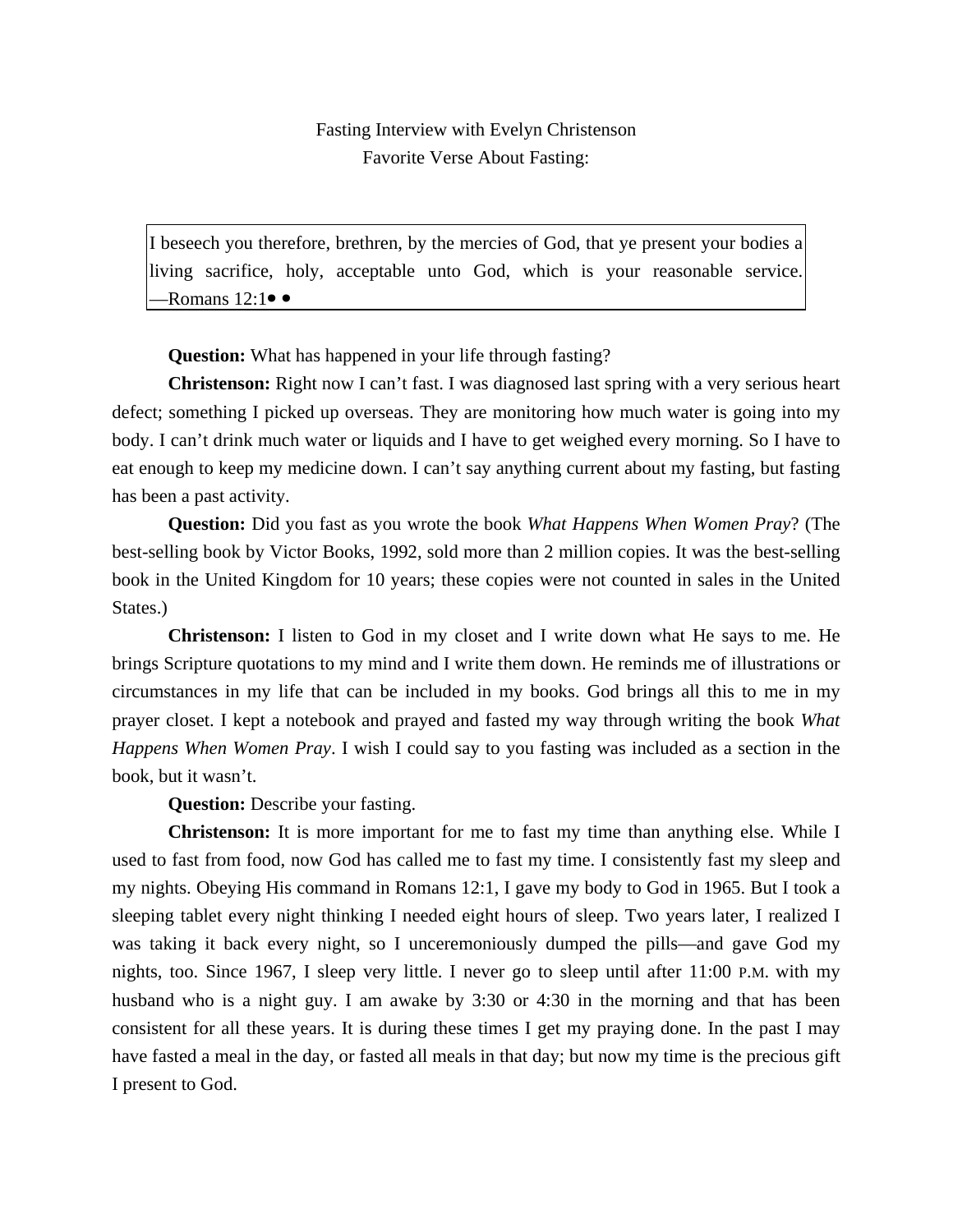**Question:** Describe your time with God.

**Christenson:** Although I have given God all of my time, literally it is in the night when I pray, listen and write down what God tells me. It begins to fall into outline form, then chapter form and finally book form—all of my books and all of my materials are developed this way. I have given my time, my body, everything to God. This has been a complete sacrifice all these years, and yet has brought freedom and unspeakable joy through the years. Also, God honored it to produce my worldwide ministry.

**Question:** Why did you attend the conference sponsored by Bill Bright on fasting?

**Christenson:** I have been in the spirit of fasting throughout my ministry. It is my sacrificial spirit fasting, not just an outward bodily thing. I had been deeply agonizing in prayer 46 years for God to send revival to America when Bill Bright invited me to attend his first Fasting and Prayer Conference. I wrote him and said, "This time I am not allowed to fast because I have just had major surgery, but I will attend your fasting conference and I will fast with you in the spirit. I want everyone to know I support this endeavor and know it is the only answer to our country's moral and spiritual decline. I have practiced the spirit of fasting from food in the past, and now I want to be present and fast in the spirit."

#### **Take-Aways**

God does not measure the effectiveness of your fast by how long you go without food, or by how much food you give up. God looks at the integrity of your spirit. Those who can't physically fast can learn from Evelyn Christenson to sacrifice other things. Even though she can't physically fast, she attends the conferences on prayer and fasting to demonstrate her support, then she sacrifices her time, sleep and body to God.

# **Chapter 30**

**Rex Russell, M.D.** Radiologist and Christian Author Fort Smith, Arkansas

Dr. Rex Russell is a board-certified invasive radiologist who practices in Fort Smith, Arkansas. A former three-year letterman in football at Oklahoma State, Dr. Russell now spends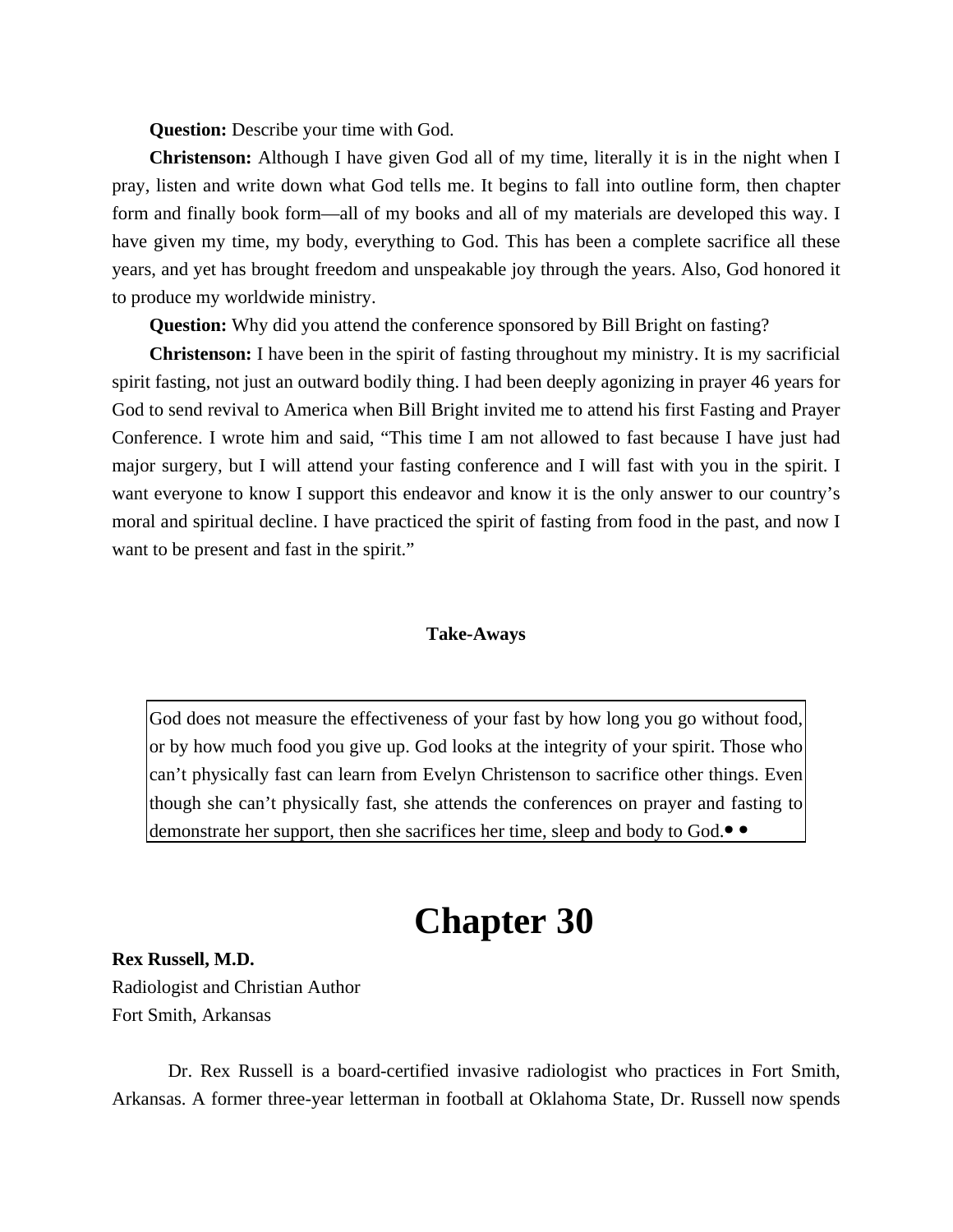his time in the areas of vascular radiology, which uses angioplasty and other procedures to open up cardiovascular vessels suffering from hardening or blockage.

Russell attended medical school at Baylor University in Houston, Texas, and completed his residency at the Mayo Clinic in Rochester, Minnesota. He has practiced at two of the nation's outstanding hospitals: St. Luke's Hospital in Houston and the Regional Medical Center in Fort Smith.

Being committed to biblical living for healthy living, Dr. Russell wrote *What the Bible Says About Healthy Living*, Regal Books, Ventura, California. He says that although a perfect, pain-free existence won't happen this side of heaven, there are tangible, proven ways we can improve our health and overall quality of life.

Dr. Russell believes following the answers to healthy living lie in obeying God's Word. Through years of searching for answers to his own struggle with diabetes, Dr. Russell finally discovered a successful plan for healthy living: don't eat anything God didn't intend for food; don't become addicted to anything; and ingest food before it is processed into unhealthy or harmful products. He answers questions about fasting authoritatively from a biblical point of view.

### **Fasting for Physical and Mental Health**

Fasting Interview with Rex Russell, M.D. Favorite Verse About Fasting:

"When you fast, do not look somber as the hypocrites do, for they disfigure their faces to show men they are fasting. I tell you the truth, they have received their reward in full. But when you fast, put oil on your head and wash your face."— Matthew 6:16,17, *NIV*

**Question:** What is a fast?

**Russell:** According to *Grolier's Encyclopedia*, fasting "is the practice of abstaining from food, either completely or partially, for a specified period." Fasting is an ancient practice found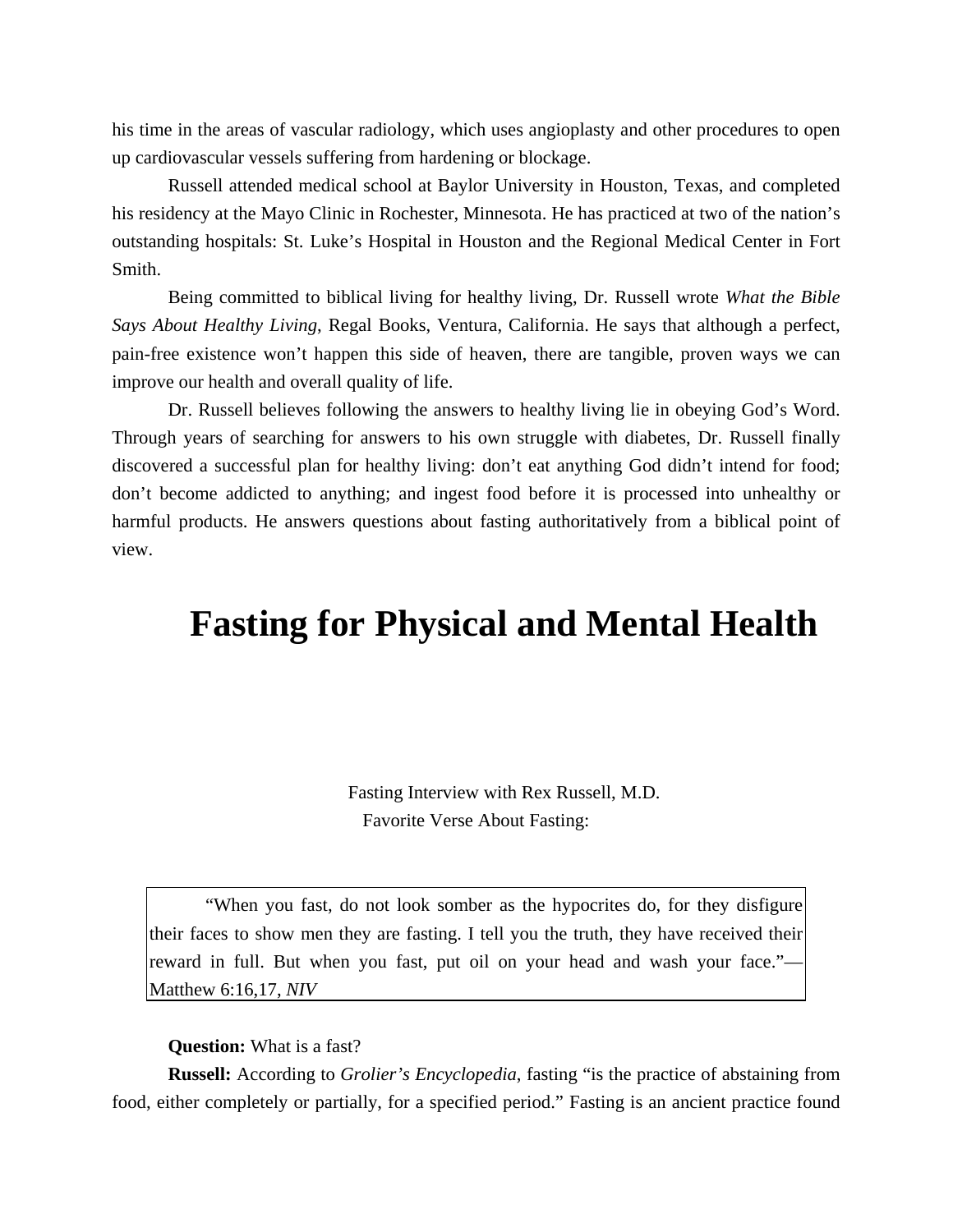in most religions of the world. Traditionally, fasting has been a widely used form of ascetics, and a practice observed for the purpose of purifying the person or of atoning for sins. Most religions designate certain days or seasons as times of fasting for their adherents, such as Lent for Roman Catholics, Yom Kippur for the Jewish community and Ramadan for Islam. Also, certain events in the lives of individual persons have motivated people to fast, such as the day or night before a major personal commitment. The vigil of knighthood is a historical instance of this practice.

**Question:** How early in civilization did fasting begin?

**Russell:** Hippocrates, the father of medicine, used fasting to combat disease more than 2,400 years ago. The ancient Ayurvedic healers prescribed fasting on a weekly basis for a healthy digestive system.

Most think the Chinese, who originated four generations after Noah's family, have fasted since their beginnings. The earliest writings in the Chinese language are done on bones and pottery, dated 2000 B.C. These writings include stories of a seven-day Creation, the Fall of man, the Garden of Eden, Noah's flood and many other Genesis accounts. The Chinese also fasted, according to the earliest record of their civilization. Similar flood stories are found in over 200 ancient languages, including several Native American accounts. A word for "fasting" is also found in nearly all languages. The fact that the term for fasting is found in many languages would indicate that this practice occurred early. The origin of the fast may have come during the very Creation week itself. The seventh day of rest in the Creation week surely was a rest for the physical body, and may have been designed to rest the digestive system as well.

**Question:** How should a person prepare for a fast?

**Russell:** Several days before you start your fast, eat only things God created for food. Drinking pure water during this time of fasting is wise. During the first fast many people have a difficult time with withdrawal and hypoglycemic symptoms. The number of symptoms and severity may depend on the food addictions you have accumulated. Most symptoms will be mild such as a headache, weakness or irritability.

If you feel sick, eat. Then try to fast again in a few days. You do not get extra "macho" points by making yourself suffer. Next time you fast, extend the duration a little longer.

Try stretching the hours by eating lunch, then skipping supper. You will be sleeping during the toughest time of the fast. Then you *break fast* with praise for the food God has designed for you. Before long you will do 24 hours with water or juice only. You will feel great. Doing this once or even twice a week may be greatly beneficial to you. Later you can extend the fast to three days every month or two. Let God direct you for longer fasts. You will not be the first to complete a long fast.

Supplementing your fast with freshly squeezed juices and broths may be helpful. Drink pure distilled water. Even  $a^{\perp}$  partial fast with vegetables is beneficial. Avoid all chemicals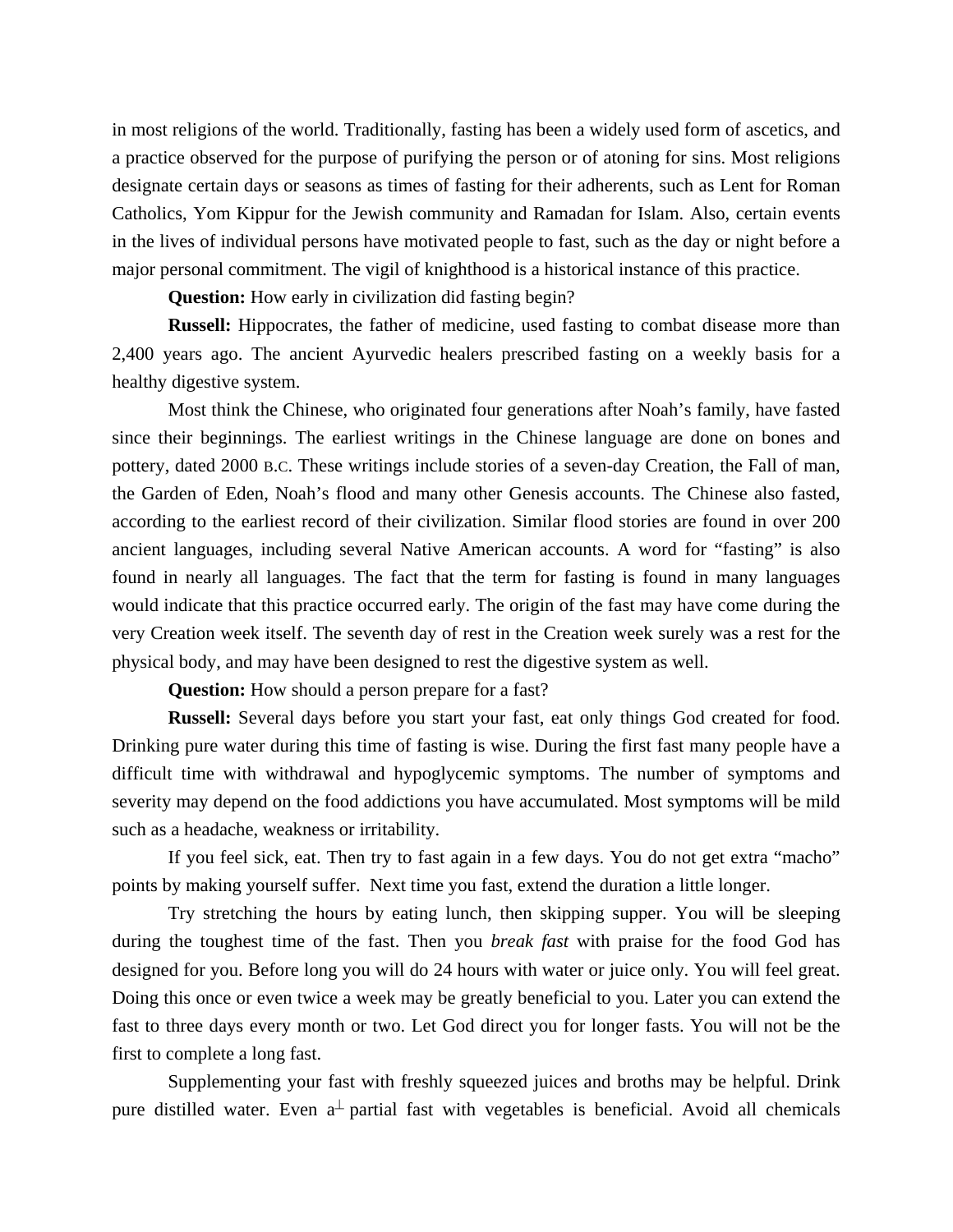possible during a fast. Seek advice for your specific problems.

Fasting is not a competitive sport. You do not have to set any records. Your body does not get healthier if you "out-fast" your friend or opponent. God does not give you a special crown for sacrificing more food than anyone else. There is no scorecard! Don't sulk if your spouse "out-fasts" you.

Most people who rely heavily on fasting for health purposes recommend an occasional weekend fast or even a weeklong fast. I can assure you that if you're healthy, this type of fasting won't be harmful to you. There have been numerous examples in human history of persons who have fasted (partial) up to 40 days without harm to their bodies. In fact, many have recovered from many maladies during times of fasting. Always end a fast by eating only real food (unclean meat was not designed for food, "You must distinguish between the unclean and the clean, between living creatures that may be eaten and those that may not be eaten" [Lev. 11:47, *NIV*]).

**Question:** What are some physical benefits of fasting?

**Russell:** Our bodies were designed to take a rest from food. One of the main benefits of a night's sleep includes rest for our digestive systems. In the English language the first meal of the day is named "break-fast."

Even a 12- to 14-hour fast can be beneficial. Some health counselors have taught that there are benefits to skipping the traditional breakfast and waiting until one gets hungry. Many like to do this, but they may get criticized by Mom, medicine and those who say we must eat three meals a day. Certainly weight loss would be an eventual physical benefit. Healing at the cellular level needs nutrients to metabolize food for energy plus the billions of other reactions that are carried on within a cell.

Note: the DNA has more information programmed within it than is necessary to program the course of all the galaxies in the universe. With all of the complexity of the cell, apparently it also benefits from time to clear waste products that accumulate.

Fasting is a process by which the body helps itself recover by allowing the body to eliminate poisons, waste and toxins.

**Question:** What are some of the other physical reactions that happen with fasting?

**Russell:** If one has food, chemical or other addictions, the first day may be very uncomfortable with headaches, weakness, irritability and even nausea. The symptoms may require the fast to be cut short. This short fast with symptoms does not mean that you are not genetically "cut out" for fasting. It just means you may need to supplement your fast with some freshly squeezed juices. Once you overcome the withdrawal symptoms a sense of well-being will accompany your fast. Hunger may be a part of your fast for the first 24 to 48 hours, but then your body gradually switches from metabolizing glycogen from the liver and muscles to metabolizing the fat stores in your body. Ketones are produced with fat or lipid metabolism. Ketones quell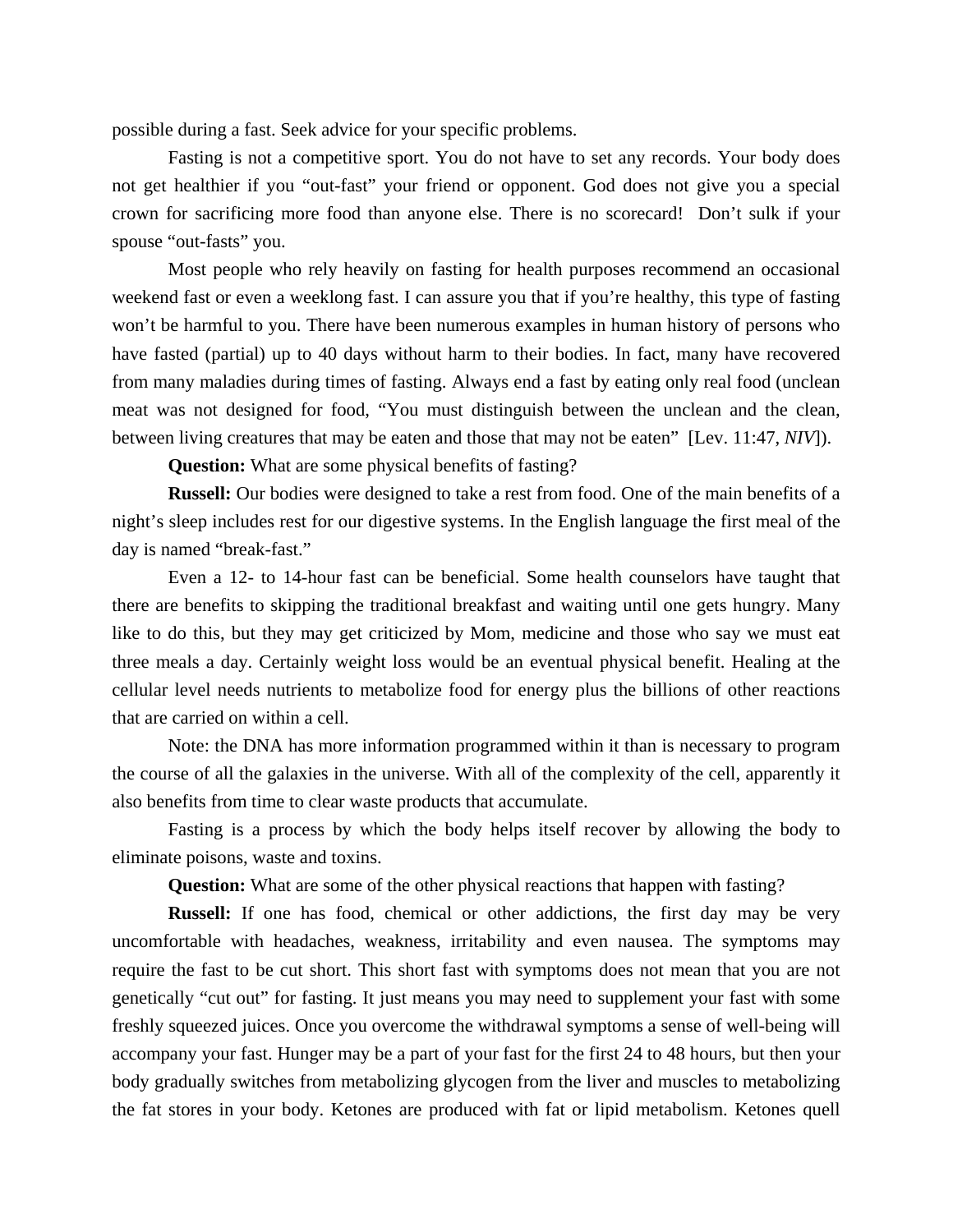hunger. A very small amount of protein from muscle may be utilized. After the glycogen and lipid stores are gone, then protein is rapidly metabolized.

**Question:** Is muscle wasting a problem with fasting?

**Russell:** No, muscle wasting does not appear to be a problem with a normal fast. Worldchampion weight lifters use fasting during training and performance. Some Olympic wrestlers, professional basketball, baseball and football players embrace fasting as a way of enhancing their performance.

The source of energy during the first few days of fasting comes from the glycogen stores in the liver and muscles. Protein breakdown is not a problem.

The key to healthy fasting is knowing when to begin and when to stop. Jesus stopped fasting when He became hungry (40 days).

Irish protesters who fasted were carefully monitored. The protesters all survived more than 40 days. Once hunger began, if they continued to refuse food, starvation began and death followed within a few weeks. As far as health is concerned, the key to ending a fast is the body's signal of hunger. Hunger marks the beginning of starvation, which includes the rapid breakdown of protein in muscle and bone.

**Question:** What evidence shows us that fasting is healthy?

**Russell:** Your body was designed to fight sickness with a fast. Fever, fasting and rest are part of the design! Do you remember the last time you were sick? Did you want to eat? Did you want to party? No! You had a temperature, you could not keep any food down (forced fast), and you only wanted to crawl into your bed and be left alone (rest). Fever causes us to ache, sending us to rest. Fever also inhibits viral and bacterial growth by several mechanisms. Fever is good, but too much of a good thing can be harmful. A fever of 106 degrees can cause death or brain damage and should be treated quickly.

**Question:** Can you get relief from diseases by fasting?

**Russell:** Research by George Thampy, Ph.D, a biochemist at the University of Indiana, on 60 subjects who participated in a three-week-long water fast revealed significant observations:

- 1. Significant lowering of cholesterol;
- 2. Lowering of blood pressure;
- 3. Relief from arthritis;
- 4. Loss of body mass (as much as 40 pounds during the three-week-long fast).

European studies showed that fasters who were relieved of the above health problems and maintained a Genesis 1:29 (vegetarian) diet did not regain weight and were relieved of arthritis,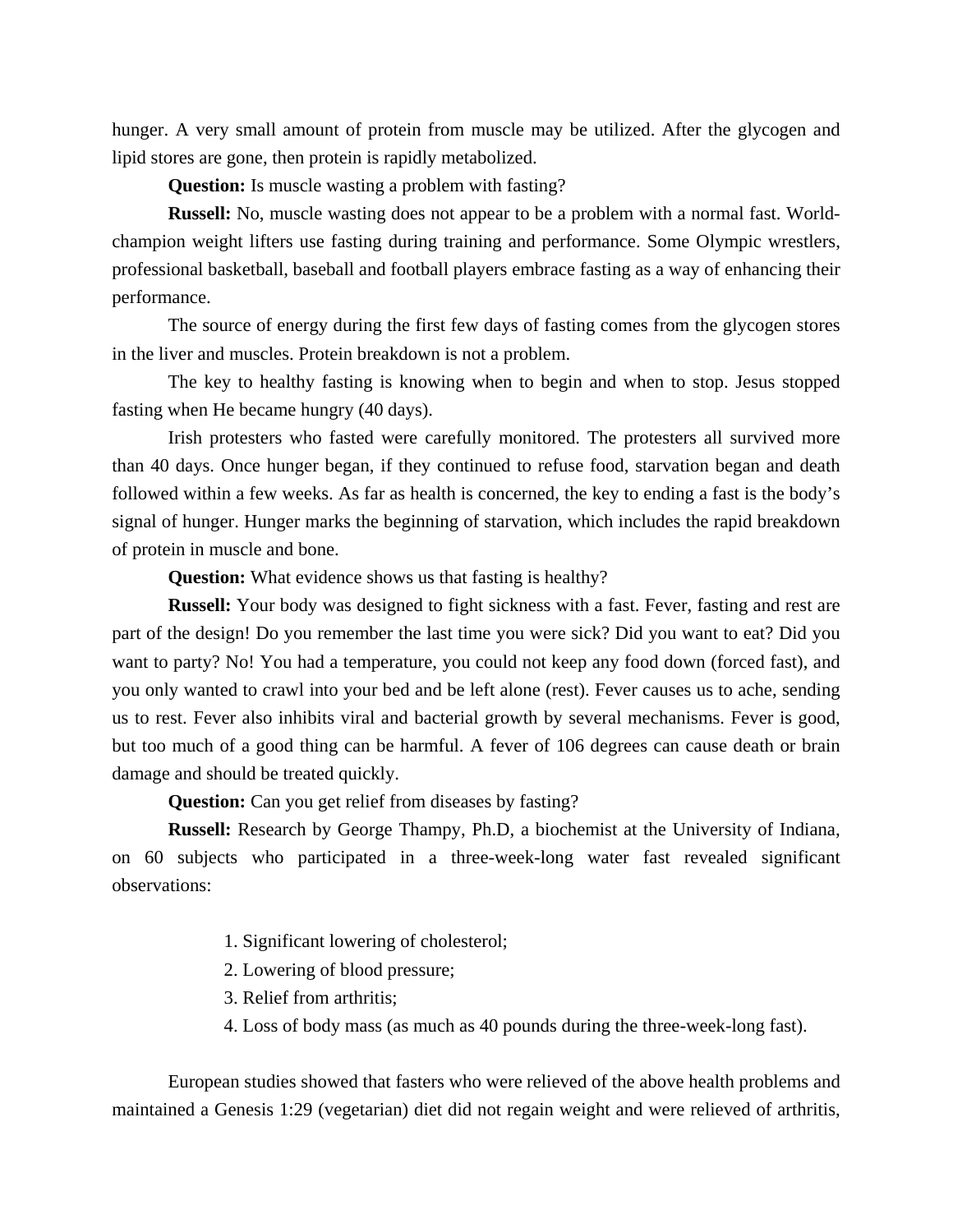etc., after a one year follow-up. Currently, Thampy is "chasing" a certain factor that is known to kill tumor cells. This factor is absent in tumor patients and may be elevated in fasting subjects. The immune system and the blood cells are enhanced by fasting; therefore, a wide range of protection from diseases can occur.

**Question:** Are there psychological benefits from fasting?

**Russell:** There are some mental benefits to fasting including a calming effect, the ability to focus on priorities and a generalized improvement in mental functioning. Don't expect mental miracles on your first fast. Addiction and withdrawal symptoms (irritability, anger, etc.) could override any first-time benefits of fasting. However, many soon learn to enjoy the discipline of fasting.

Even more striking examples of improvement of mental disease have been described. A Kansas couple, both of whom were physicians, had an autistic son. They discovered fasting when the boy was 12 years old. After a three-day fast, the son began to respond to them for the first time in his life. Through fasting, they discovered that the son had mental capabilities far above their expectations. The symptoms of many other mental illnesses such as hyperactivity, dyslexia, incorrigible delinquency, schizophrenia and depression have cleared temporarily during short fasts.

**Question:** What other mental benefits come from fasting?

**Russell:** The mind is a precious thing. Fasting can give the body time to clear the toxic products that can come from eating unclean, chemicalized or overly processed food. I also believe that eating things intended for food in their purist form is also great for the mind. Dr. Yuri Nikolayave, University of Moscow, a psychiatrist, treated schizophrenics with water fasts for 25 to 30 days. This was followed by a similar period of eating food in its purist form. Seventy percent of his patients remained free from symptoms for the duration of the six-year study. In patients with these advanced illnesses, profound biochemical changes do occur during the fast. Dr. Allan Cott, M.D., New York University, has used this fasting treatment on 28 schizophrenic patients. He reported a 60 percent recovery rate from this dreaded disease.

For many similar cases, read *Brain Allergies* by William Philpott, M.D., a neuropsychiatrist. He treated these food "allergies" by withdrawing the offending foods for three months. Pediatricians, cardiologists, internists and many other specialists use this form of unconventional treatment for many ailments with interesting results.

**Question:** Can spiritual problems like gluttony and addictions be helped by fasting?

**Russell:** Yes, fasting can be used to break addiction and slavery to food. "But Israel was soon overfed; yes, fat and bloated; then, in plenty, they forsook their God" (Deut. 32:15, *TLB*). It is possible to make food your god and become addicted to it, or a slave to a certain type of food. Oswald Chambers, in *My Utmost for the Highest*, states: "Make it a habit to have no habits."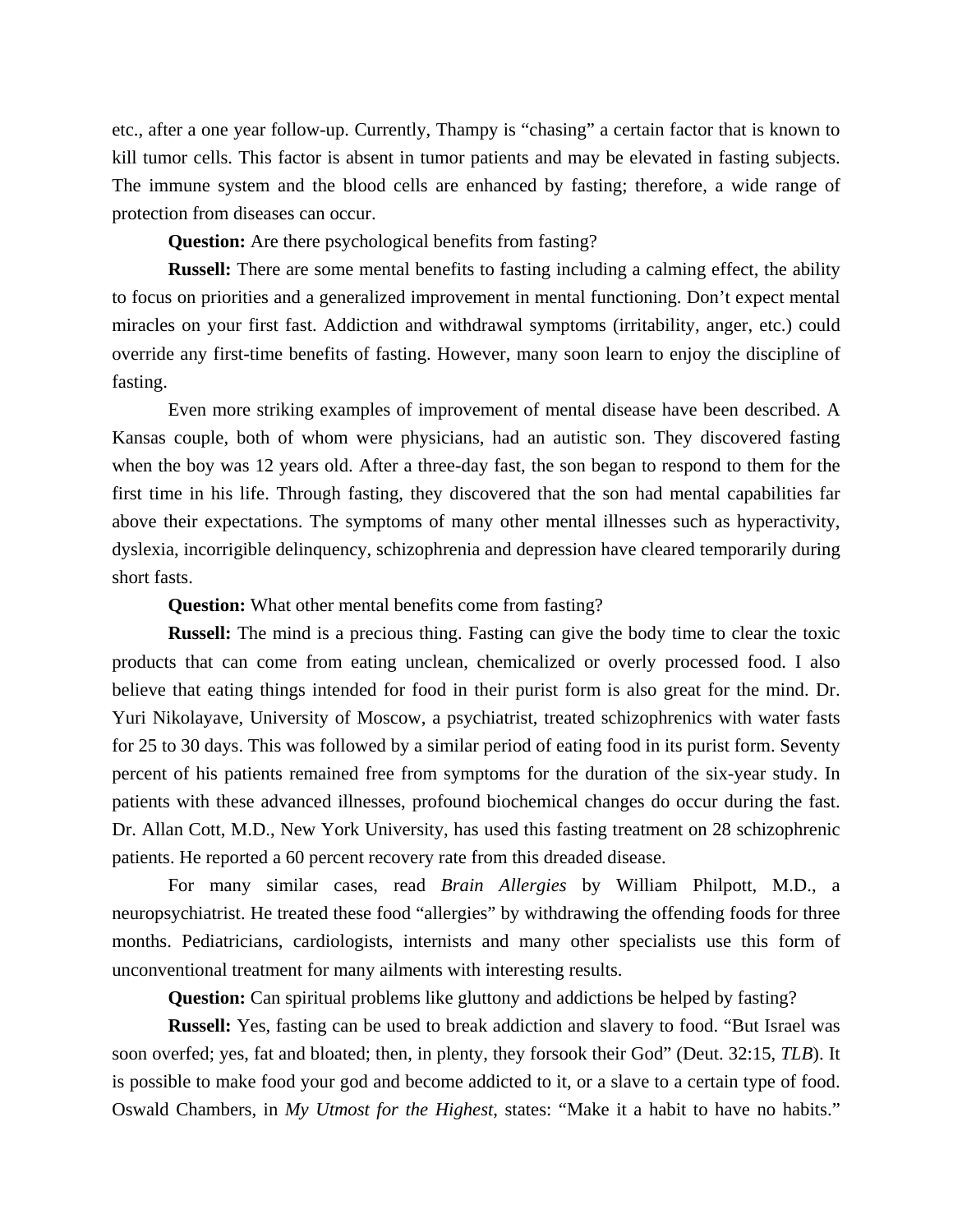Even a good habit may keep us from serving our Creator. Food is good and necessary, but many people prioritize it higher than their relationship to God. "Don't let any chemical, food, or drink become your god."

Isaiah 58 reminds us that the fast frees us from bondage and breaks every yoke and is a wellspring of health. Fasting allows us to be obedient to the first commandment: "Thou shalt have no other gods before me" (Exod. 20:3).

Many things we do are good. Food, sex, work, etc. are all wonderful blessings if used under God's guidelines for their design. In my experience, these guidelines are best found in Scripture. The thoughts of God are the laws of science and nature (Florence Nightingale).

Other addictions that affect us negatively include sugar, fat and caffeine. According to Dr. Beasley's book *Food for Recovery*, these items make the body lose its ability to digest, absorb and utilize the few nutrients it is getting. If fasting breaks or prevents addiction, then nutrients designed for our cells could be digested, absorbed and utilized. When fasting is combined with eating the things created for food, this combination will be a "wellspring of health."

In general, fasting will prevent addiction to foods. Humans have imperfect enzyme systems (remember the curse placed limitations on the body after the Fall of man). Each person's enzyme system may be unique. This is why one person may be sensitive to milk and the next person can consume large amounts of milk without any problems. One person could spend a lifetime trying to evaluate how each particular food affects his or her body.

An addiction to foods such as sugar, salt, fat or caffeine will not be cleared by a 24-hour period of abstinence. Often food addictions require from three weeks to three months' abstinence from the offending food to clear the system. Regular intervals of fasting appear to protect us from a deficient or an imperfect enzyme.

**Question:** If fasting is good for us, why don't more people fast?

**Russell:** For first food fast, focus on  $\pm$  fear factor! Phooey! Several years ago my brother told me how he had lost weight by eating only once each day. The rest of my family was fearful for his health. Later, when a three-day fast was suggested for my family, we all protested vigorously, thinking that we might die. I was afraid of fasting. Fear, I fear, is the primary reason! My fear was based on phooey! The Bible indicates that fasting is beneficial. Some other reasons people don't fast could be certain illnesses, food addictions, social schedules, peer pressure, and/or a lack of encouragement from the church, physicians, nurses, dietitians, etc. The Bible tells us not to call attention to ourselves when we fast (see Matt. 6:16,17). Many people are fasting and you will probably not know it.

We were encouraging our reluctant 13-year-old son at Astroworld, telling him how much fun the rides would be. His first ride was a spinning cup, set on a revolving undulating platform.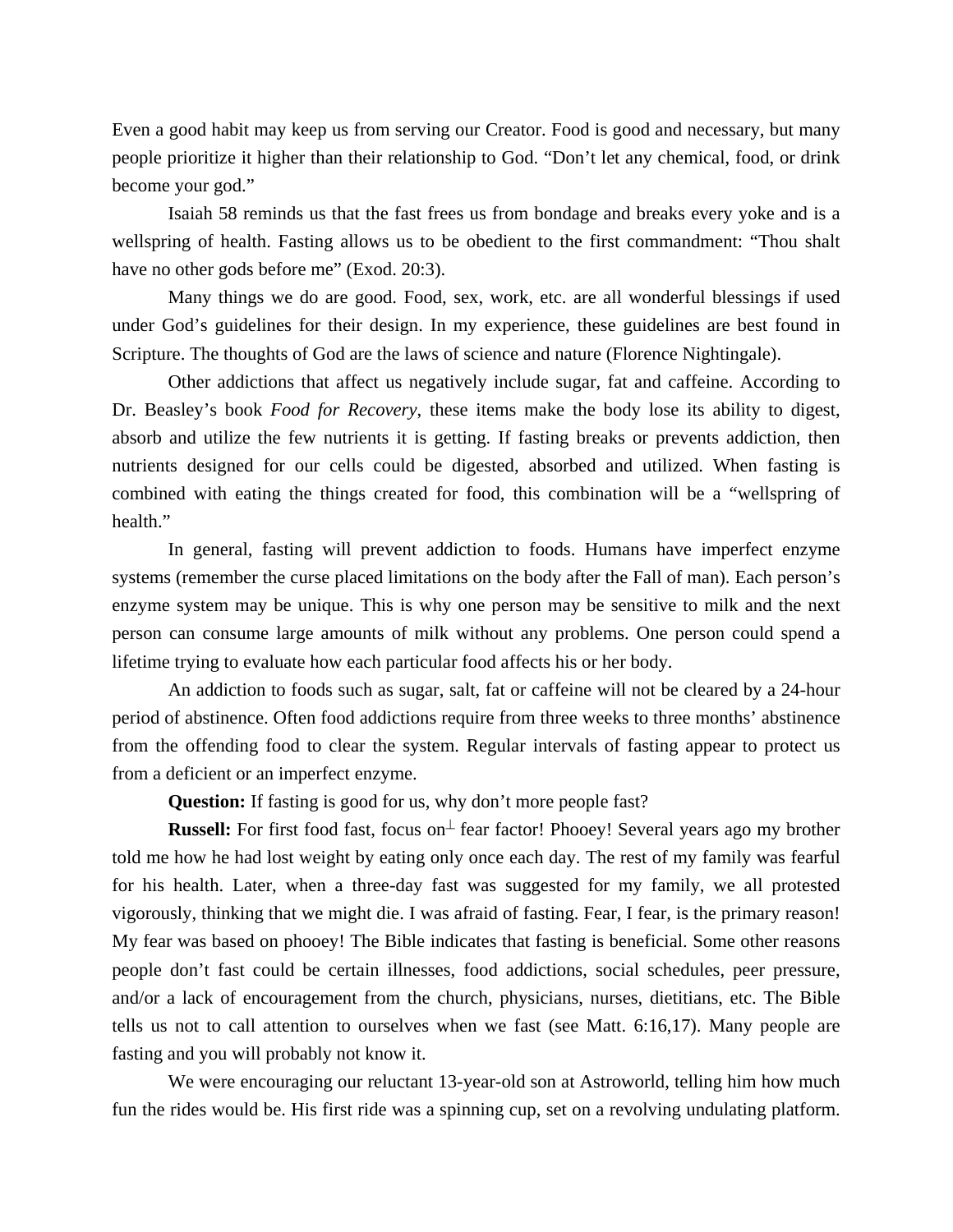With the centrifugal force of the spinning cup pulling our heads straight back, almost off our shoulders, he became very sick. While vomiting, his eyes turned to me and he weakly said, "Dad, I don't want to have any more fun." For the next few years fear gripped his face anytime I offered him "fun."

Strange questions sometimes get a strange answer. Fasting is sometimes glorious, sometimes healthy and sometimes sobering. However, if you have fasted for fun, you probably will not be lured into any activity that promises just fun in the future.

#### **Take-Aways**

There are many basic physical benefits to fasting. Medical research supports the positive physical results from fasting; however, any long fast or extreme fast should be done under the supervision of a health-care professional. But the normal fast of a short duration would be beneficial to most people. But, those who have certain medical problems or illnesses (diabetes, etc.) should consult medical advice before attempting a fast. • •

### **Chapter 31**

#### **Douglas Porter**

Chairman, Prayer Team Parkdale Baptist Church Belleville, Ontario, Canada

Douglas Porter has been used of God in a variety of ministries. As a young college graduate, he began Valley City Baptist Church in his hometown of Dundas, Ontario, Canada. The church grew rapidly and young Porter led citywide crusades for moral righteousness and against civic sins.

When Elmer Towns spoke at the church, he convinced Porter to move to Lynchburg, Virginia, to finish his education at Liberty Baptist Theological Seminary, where he completed the M.A. and doctor of ministry degrees.

Towns gave Porter a threefold goal to fast and pray: (1) to find a wife, (2) to lose weight and (3) to complete his formal education. God answered Doug Porter's threefold prayer. He married Sharan Livesay, a former college teacher and missionary to Brazil. He lost almost 100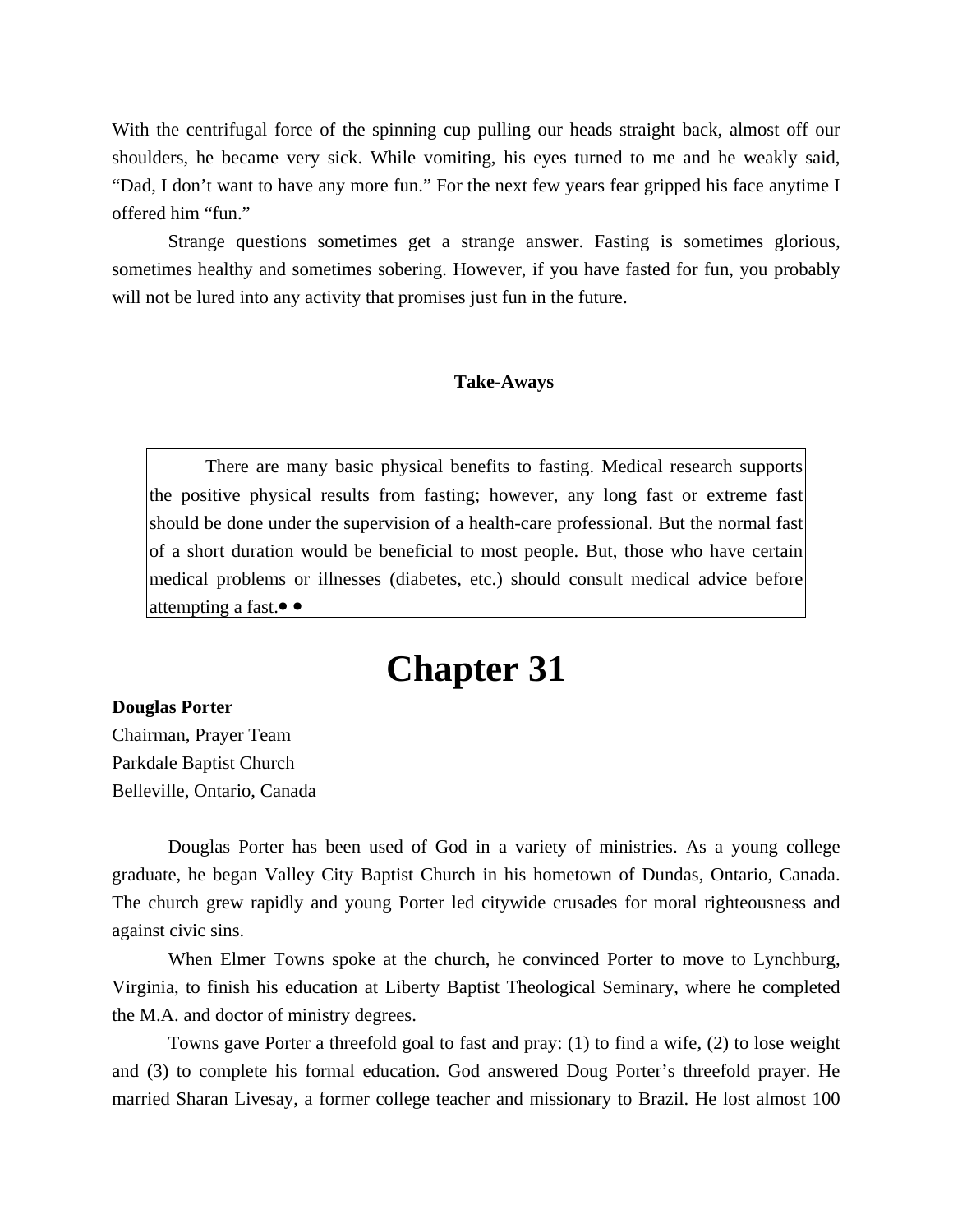pounds and he completed his seminary schedule.

Doug Porter has always been interested in church planting so he returned to Canada to plant Oakland Heights Baptist Church in Oakville, Ontario, in 1985.

Porter wrote *Investing in the Harvest*, a stewardship program for churches, published by Church Growth Institute, as well as *The Gift of Evangelism*. He also wrote the leadership manuals for the three "name" books written by Elmer Towns: *The Names of Jesus*, Baptist Publications; and *My Father's Names* and *The Names of the Holy Spirit*, Regal Books. In addition, Porter has been the research assistant to Towns for other projects. Towns said he chose Porter to help him write because, "I saw his sacrificial commitment to Jesus Christ. Many times when he lived in my basement as a seminary student, I'd see his light on late at night—studying. When he went to bed early, I'd see his light on early the next morning—studying."

# **Leading a 40-Hour Fast in a Church**

Fasting Interview with Douglas Porter Favorite Verse About Fasting:

Sanctify ye a fast, call a solemn assembly, gather the elders and all the inhabitants of the land into the house of the Lord your God, and cry unto the Lord.—Joel 1:14

**Question:** What is a 40-hour church fast program?

**Porter:** It is a churchwide fast for spiritual renewal and national revival whereby members of a local church fast a weekend from Friday evening to Sunday. Whereas the Bible speaks about 40 days of fasting, it is very difficult to get busy laypeople who have jobs and complicated family lives to commit 40 days to fast. Because *40* in the Bible is the number of judgment and examination, we suggest a church fast for 40 hours to (a) examine ourselves spiritually, and (b) deny ourselves the pleasures of food. So we can sacrifice our normal lifestyle for the purpose of seeking God's blessing on our church with revival and God will renew our nation to its original purpose.

**Question:** What is your position in the church?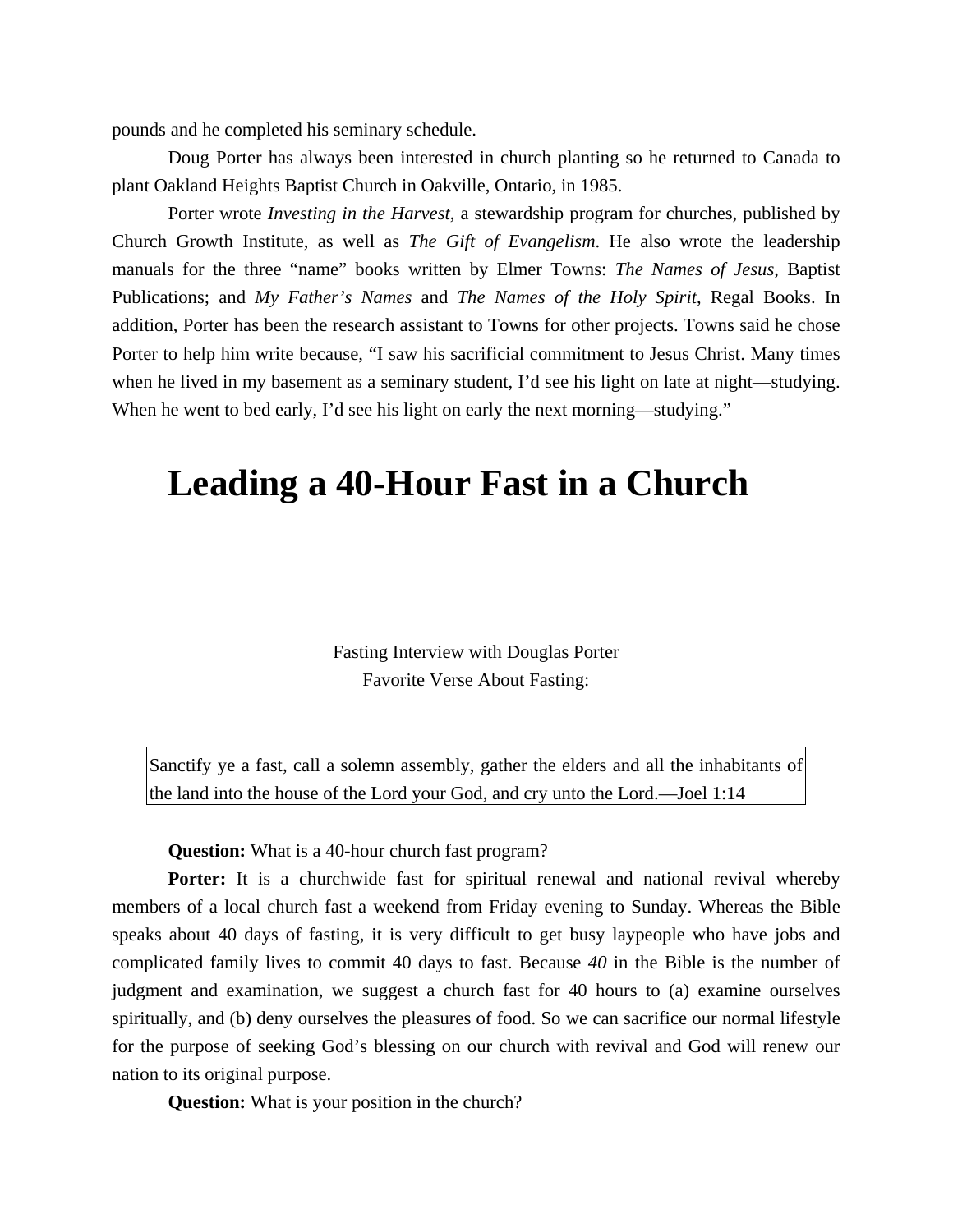**Porter:** Steve Jones is the senior pastor of Parkdale Baptist Church in Belleville, Ontario, Canada, and I am the chairman of the Prayer Team, which is a group of people responsible for prayer in our church, and to be examples of prayer, and to lead our church in a successful program of prayer.

**Question:** How did you prepare the church for a 40-hour fast?

**Porter:** First, I shared the vision with the prayer team, knowing that all had to commit themselves to prayer and fasting. I applied the First Law of Leadership, which is the Law of Vision: "When a church buys into your vision, they buy into your leadership." When Parkdale Baptist Church bought into the vision of fasting for 40 hours, I knew that they would follow through with action. After the team saw the great potential, I presented the vision to the pastor. He bought into the vision, so we began implementing it into a program.

The pastor asked me to bring a message to the church on fasting. I preached from Isaiah 58:6-8, presenting the various fasts in the Scriptures. I used the book *Fasting for Spiritual Breakthrough* by Elmer Towns as my basis, pointing out the nine types of fasts. Technically, my sermon had 12 points and my title was:

#### **Why Fasting Is Growing in North America**

- 1. More believers are in bondage to demonic power, and God is using fasting to break that addiction.
- 2. Believers have complex problems because of the complexity of life, and fasting is being used to solve problems.
- 3. Believers are in desperate need of revival and every tongue and tribe in the world needs evangelism, so the Church must fast to carry out the Great Commission.
- 4. Believers are crying out for the need of character and integrity in the Church and in our communities, and fasting is a step toward that answer.
- 5. The abundance of food in this world has isolated most believers from the reality of starvation and malnutrition in the world, and fasting will help us realize that humanitarian need and how to begin meeting that need.
- 6. The media has captured national and international influences of society, including believers, and they are living by principles alien to God's will for their lives, and that through fasting they can return to the will of God for daily living.
- 7. Even with the abundance of food, people are not necessarily healthier, but through fasting we can become aware of our need of healthier living and many in our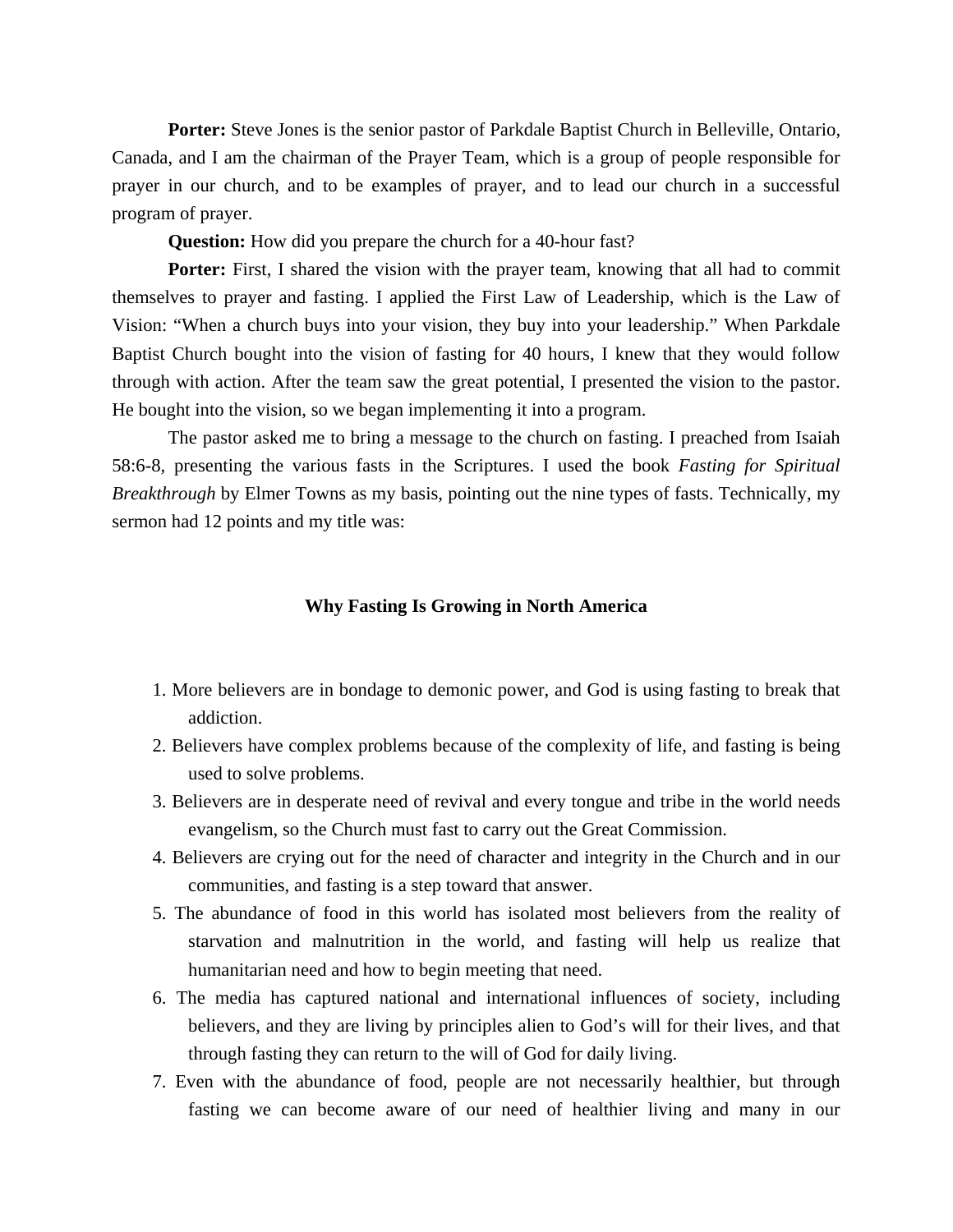congregation who need healing can receive it.

- 8. More believers are entangled with economic and social pressures that put them in bondage to materialistic goals, but through fasting they can be set free through the person of Christ.
- 9. Because of the growing influence of demonic powers in face of the declining influence of Christianity, believers need to fast and pray for the full potential of God's power in their lives.
- 10. There is a growing sense that each person in our society must take accountability for their actions and stop pointing the finger of blame at one another, and that fasting helps a person take responsibility for his spiritual and moral actions.
- 11. Many believers need to experience a deeper relationship with Jesus Christ but fasting can bring the realization of His indwelling presence to their life.
- 12. There was a growing sense among believers that our nation has lost much of its heritage and basis for its influence, and a growing sense that we need to reclaim our Christian heritage on society and culture, but fasting is one way to bring national renewal and revival.

On the evening of that sermon, everyone was given a tract that I wrote, *How to Survive a Forty-Hour Fast*. After the sermon, I went over the tract, explaining to people how they could involve themselves in the 40-hour fast. The fast was set for April 3 after the evening meal through Sunday, April 5, until the Sunday communion service. People were told to break their fast by gathering around the Lord's Table (our church regularly holds communion on the first Sunday of each month). A bulletin insert was included as a support to the sermon. Also, Scripture verses were included to guide individuals in their study and prayer as they fasted for the 40 hours. There was an additional bulletin insert of an article "Proud Spirits and Humble Hearts" by Nancy DeMoss.

A commitment card was included in the bulletin, but because of the Canadian nature of the audience (Canadians are reluctant to sign a commitment), individuals were not asked to publicly indicate their commitment to fast for 40 hours.

**The commitment card also included a response section for those who were fasting for the first time. It read, "This is my first fast, I would like a phone call during the fast from someone to encourage me in my fast." Only about 12 people requested help and/or encouragement.** 

**Question: What response did you get to the fast?** 

**Porter: About 75 to 100 of the 400 people in our church joined in the fast. We don't know the exact number, but that's how many responded in the Sunday evening service that**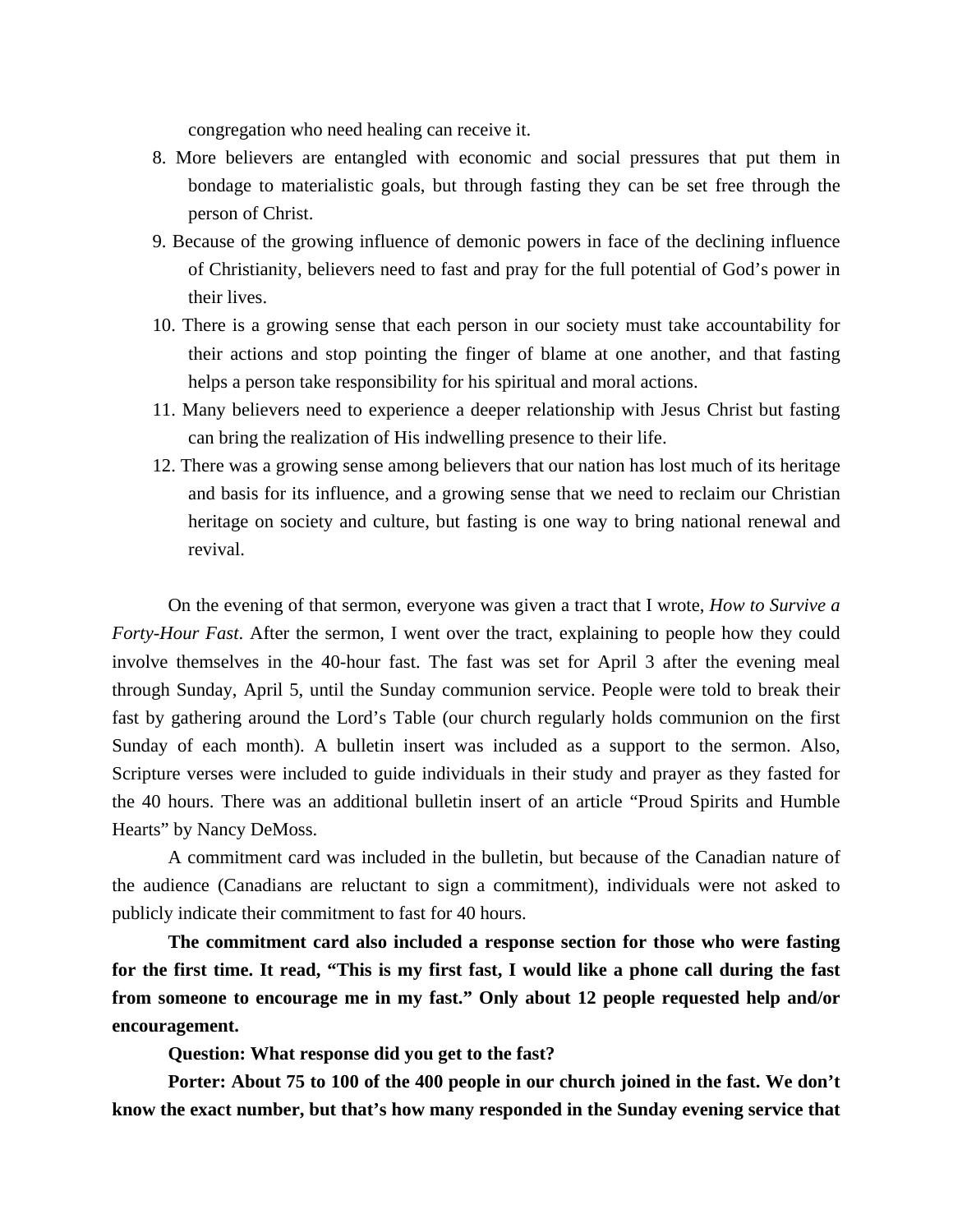**was called "Concert of Prayer."** 

**Question: How did each person fast?** 

**Porter: Most people fasted from solid food, drinking only juices during the 40 hours. However, there were some who had physical problems, who fasted eating only vegetables. A few people fasted only one meal out of the 40 hours. I felt led of the Lord to fast during those 40 hours, even though I have diabetes. As a young man I often fasted, and fasting became a way of life. But after I was diagnosed with diabetes, I couldn't fast on a regular basis as I did earlier.** 

**Question: Describe the "Concert of Prayer."** 

**Porter: Approximately 150 were present for the evening service that was called a "Concert of Prayer." People divided into groups of 6 to 8 people, sitting at tables. We sang hymns of praise to God, and allowed for brief testimonies for people to share what God had done during the period of fasting. Approximately 30 to 40 people gave a testimony.** 

**During the "Concert of Prayer," nine topics were given a short presentation. Scripture was read. When each topic of prayer was introduced, individuals in each small group were invited to lead out in prayer. After each topic was introduced, approximately two or three people led in prayer. On a couple of occasions, some prayed longer, took the entire time. The evening was ended as we read Paul's prayer in Ephesians 3:14-21.** 

**Question: Where did you learn fasting?** 

**Porter: I began fasting as a student at Liberty Baptist Theological Seminary in the early 1980s. I began to pray and fast for three personal goals that were given me, plus I remember Dr. Jerry Falwell, pastor of Thomas Road Baptist Church, challenging us to pray and fast for individual fund-raising goals for Liberty University. I remember one goal where Dr. Falwell challenged us to pray and fast for \$5 million. There were a number of buildings on the campus that were unfinished, and we committed ourselves to a day of prayer and fasting. Dr. Falwell sent out an appeal in letters, plus announced it on television. In response to prayer, fasting and the appeals, God sent in over \$7 million. The buildings were finished. This example left a permanent impression on me and my ministry.** 

**Question: You mentioned three goals for which you prayed and fasted. What were they?** 

**Porter: I was living in the basement of Dr. Elmer Towns's home, dean of Liberty Baptist Theological Seminary where I was attending. He gave me three goals to accomplish in Lynchburg. First, to complete my seminary education. I received the M.A. degree and later the doctor's degree. Second, to find a wife because I had tried to plant a church as a single man, and that did not work. I knew I needed a mate for ministry so I fasted and prayed for that period. God answered. I met Sharan Livesay and we were married July 25,**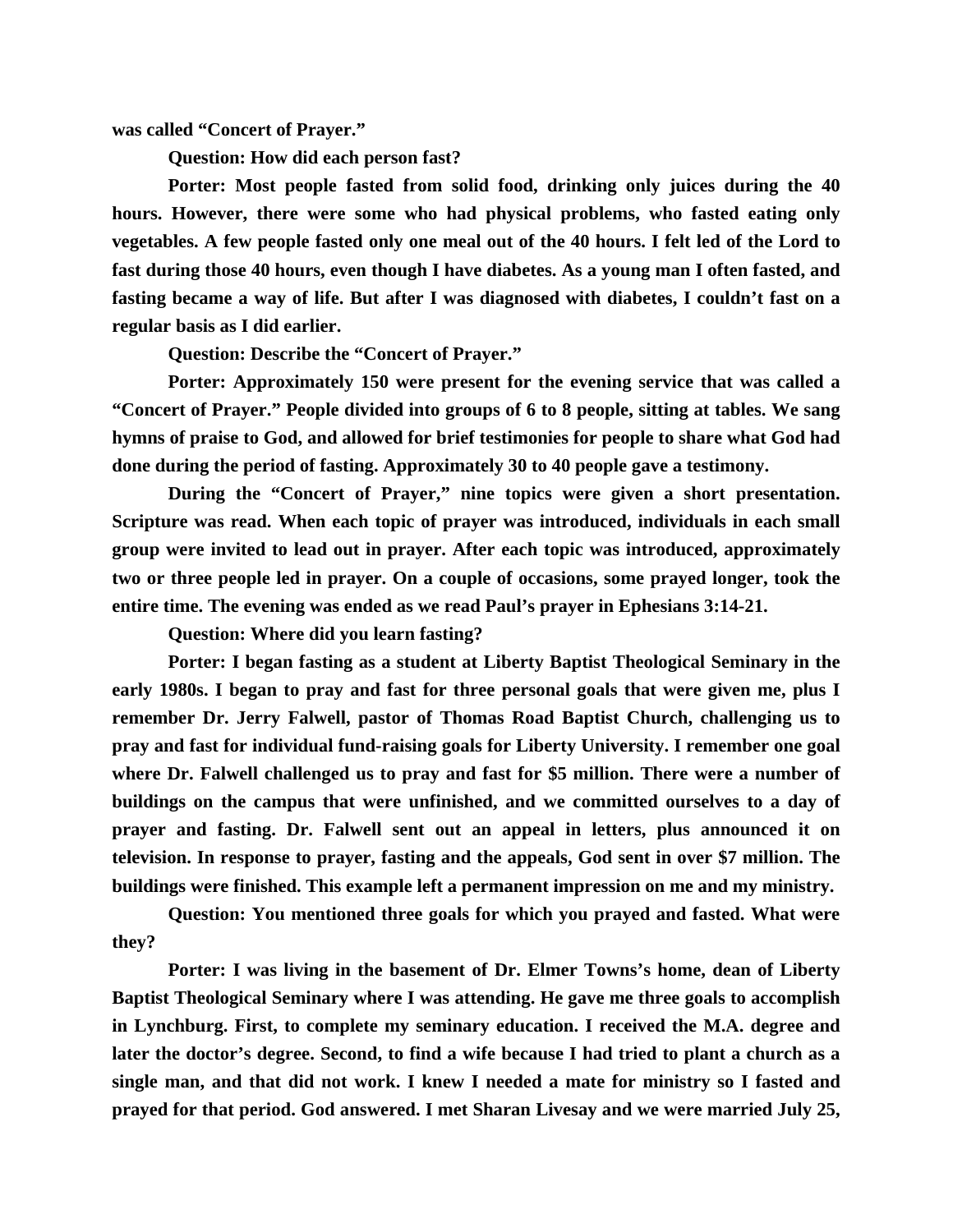**1981. The third goal was to lose weight. At the time I was overweight, and in a period of a year, I fasted regularly to know God, to get the answers to these prayers and to lose weight. I lost approximately 100 pounds of weight in that year.** 

#### **Take-Aways**

When individuals can't fast for 40 days, some can join a 40-hour churchwide fast for individual renewal, church revival and for the return of the nation to its Christian heritage. What Doug Porter learned about fasting as an individual, he translated into a fast for his local church.  $\bullet$ 

# **Chapter 32**

#### **Ronnie Floyd**

Pastor, First Baptist Church Springdale, Arkansas

Ronnie Floyd has gained a national reputation for motivating the Southern Baptist Convention to fast for revival. Even before being known nationally, Floyd was respected for building the large First Baptist Church of Springdale, Arkansas, from 3,790 members to more than 10,000 members and more than 500 baptisms a year—all this in a city of 35,000 people. The church has a \$5 million budget, a Christian school of 800 students, and Floyd preaches weekly over the Daystar network, a television program broadcast over local stations and the FamilyNet National Broadcasting System.

Floyd has spoken at the National Pastors' Conference of the Southern Baptist Convention on several occasions, as well as many state conventions. When he preached to the pastors on fasting in 1995, they voted to have him preach the following year to the entire Southern Baptist Convention. God moved through one sermon to motivate thousands to fast and pray for revival. An audiotape of that sermon was mailed to all Southern Baptist Convention pastors, and a day of prayer and fasting was called conventionwide on October 25, 1996. A booklet and a book were also published by the name *The Power of Prayer and Fasting* by Broadman & Holman. Floyd has organized Awaken America rallies that have been conducted in major metropolitan areas across the South to call people to fasting, prayer and revival.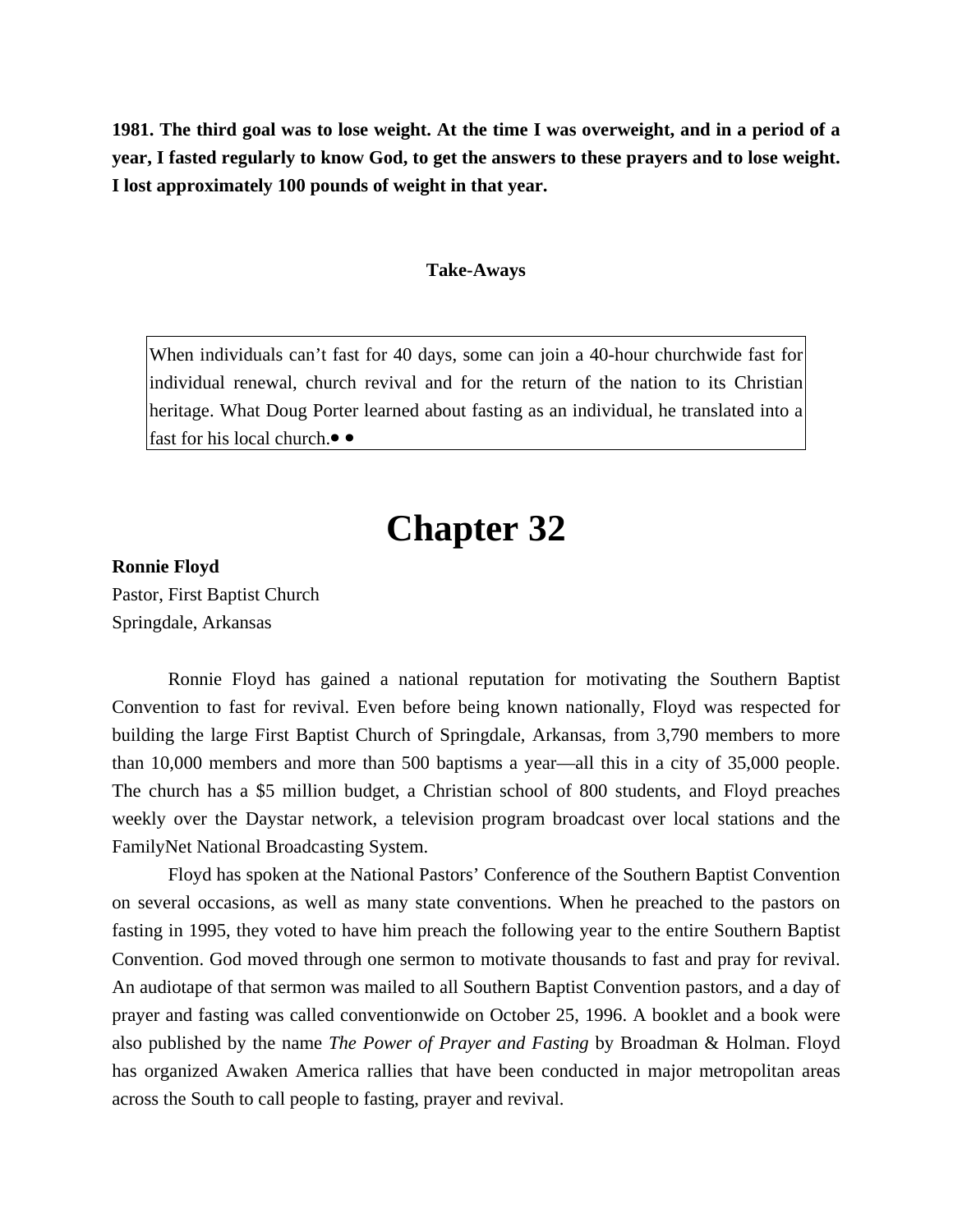Floyd graduated from Howard Payne University, Brownville, Texas, and Southwestern Baptist Theological Seminary, Forth Worth, Texas, with the M.Div. and D.Min. degrees. He has published several books with Broadman & Holman, and has also filmed the video *Storming Hell's Gate*. He has held most of the offices in the Southern Baptist Convention at the state and national level, and is recognized as a leading revivalist in the Convention.

# **Calling a Convention to Fasting**

Fasting Interview with Ronnie Floyd Favorite Verse About Fasting:

Humble yourselves therefore under the mighty hand of God, that he may exalt you in due time.—1 Peter 5:6● ●

**Question:** How did you get the burden to start fasting?

**Floyd:** When I was a college student, I became exposed to fasting through some other freshman who pointed out the Scripture reference on the topic. Then, out of a desire to know God, I began to practice fasting and prayer even though I did not even know a whole lot about it, nor had I heard anything preached about it. I practiced fasting for numerous years. This is what I call level one. Basically, this was no more than fasting for one or two days at a time, but not on a regular basis.

**Question:** What is level two of fasting?

**Floyd:** I would say I began level two fasting about 1990 when my wife was diagnosed with cancer. I began to realize God was calling me to fast and pray for her healing. I began to practice fasting on a continual basis. Sometimes two or three days a week I fasted for her healing, but mainly one day a week, every week.

**Question:** What was the result?

**Floyd:** She was healed of cancer.

**Question:** Is there a third level of fasting?

**Floyd:** The third level began back in 1995. It came out of pure desperation of seeking the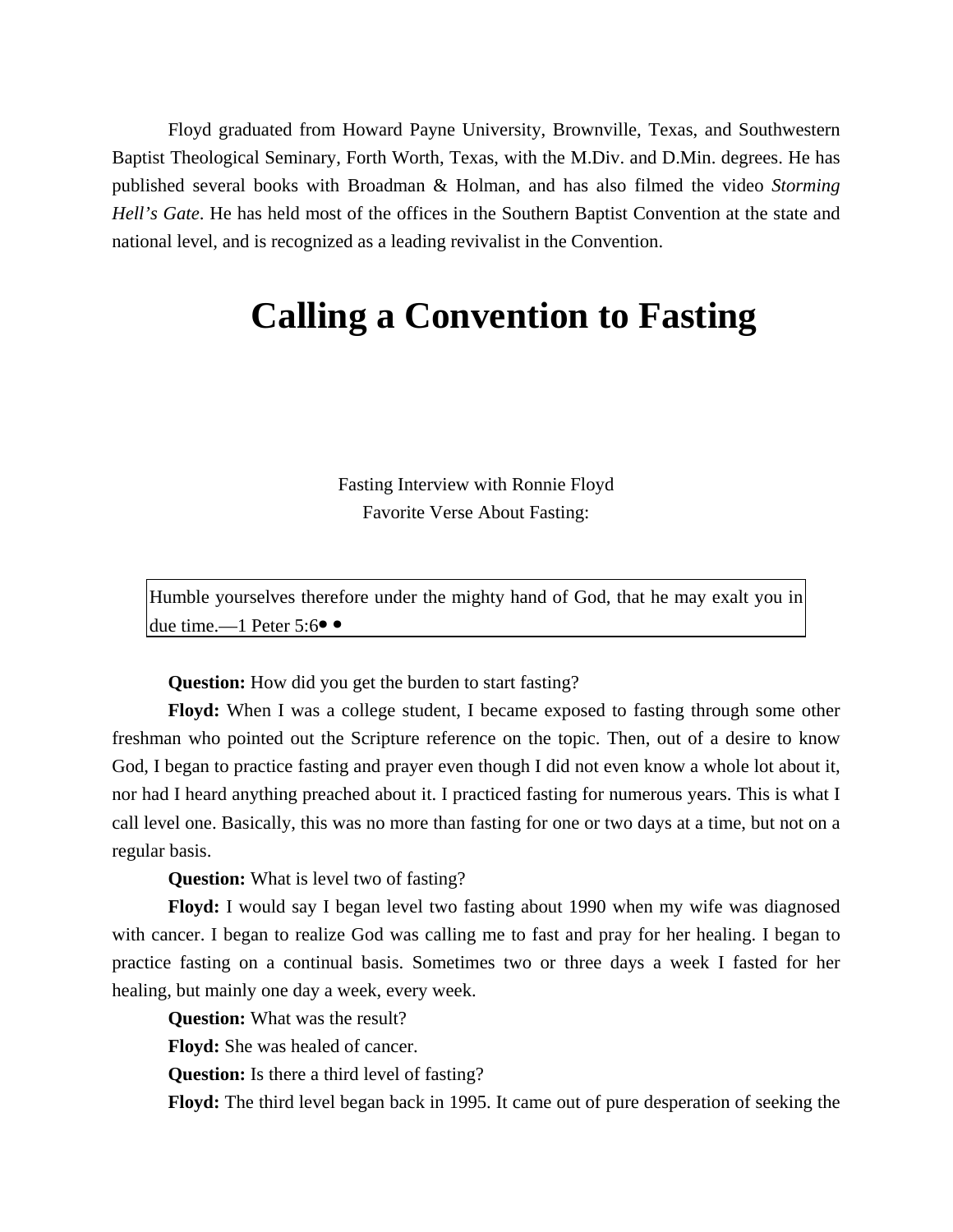Lord. God gave me a deep desire to seek Him. I didn't know anything about Bill Bright's 40-day fast at that time, although he had just completed a 40-day fast. As a matter of fact, what God was doing in my heart and Bill Bright's heart he was doing in many other hearts, including Jerry Falwell's, that is, to go on a 40-day fast. I don't know if there is any history of God giving the whole Body of Christ a burden to fast, but I believe that is what is happening in America. This fasting movement seems to be from God.

I was reading the Scriptures early one morning when God made it very clear to me that when He told Moses to go on the mountain to pray and fast for 40 days, it was also my command. God made it crystal clear that He wanted me to do this for the country and the Church. I knew God wanted me to go on a 40-day fast for America and the Church. God told me that during the 40-day fast He would give me a message to preach to the world.

**Question:** Summarize the message God gave you.

**Floyd:** I believe the message is summarized in 1 Peter 5:6, "Humble yourselves therefore under the mighty hand of God, that he may exalt you in due time." God also spoke to me out of the book of Job, a message of repentance, brokenness over our sins, calling the nation to repentance. Today, very few preachers are calling our country to repent. I believe that is the message God gave to me to preach.

**Question:** After you fasted 40 days, how did God use you to call the Southern Baptist Convention to a fast?

**Floyd:** It happened in 1995. I went through the 40-day fast and then I preached at the Pastor's Conference of the Southern Baptist Convention. This conference is where most of the 50,000 pastors of the Southern Baptist Convention gathered. I preached a message from Joel 2 calling them to repent, fast and pray for God's blessing on America and our churches. I asked each pastor to fast and pray for spiritual power to influence their churches and through their churches to influence our nation. In that sermon, I described my fasting journey.

At the convention I was elected to preach the message on fasting the following year to the Southern Baptist Convention. I went through that year seeking the Lord about my sermon for the following year. I fasted often for my sermon; I had a year to prepare. I then went on another 40 day fast, really seeking solely one purpose and that was for God to send revival to America through the Southern Baptist Convention. I continually asked for God to put His power on that hour as I preached in New Orleans at the Superdome. I fasted 40 days for that one sermon, and God gave me the message I felt He wanted me to preach.

In that sermon, I called the entire convention to a day of fasting and prayer so that God might bring renewal to our country and revival to our churches. During the message that morning, God's presence fell on the audience. Revival is defined as when "God pours His spirit on His people." When I gave the invitation, it wasn't me or the human sermon. It was a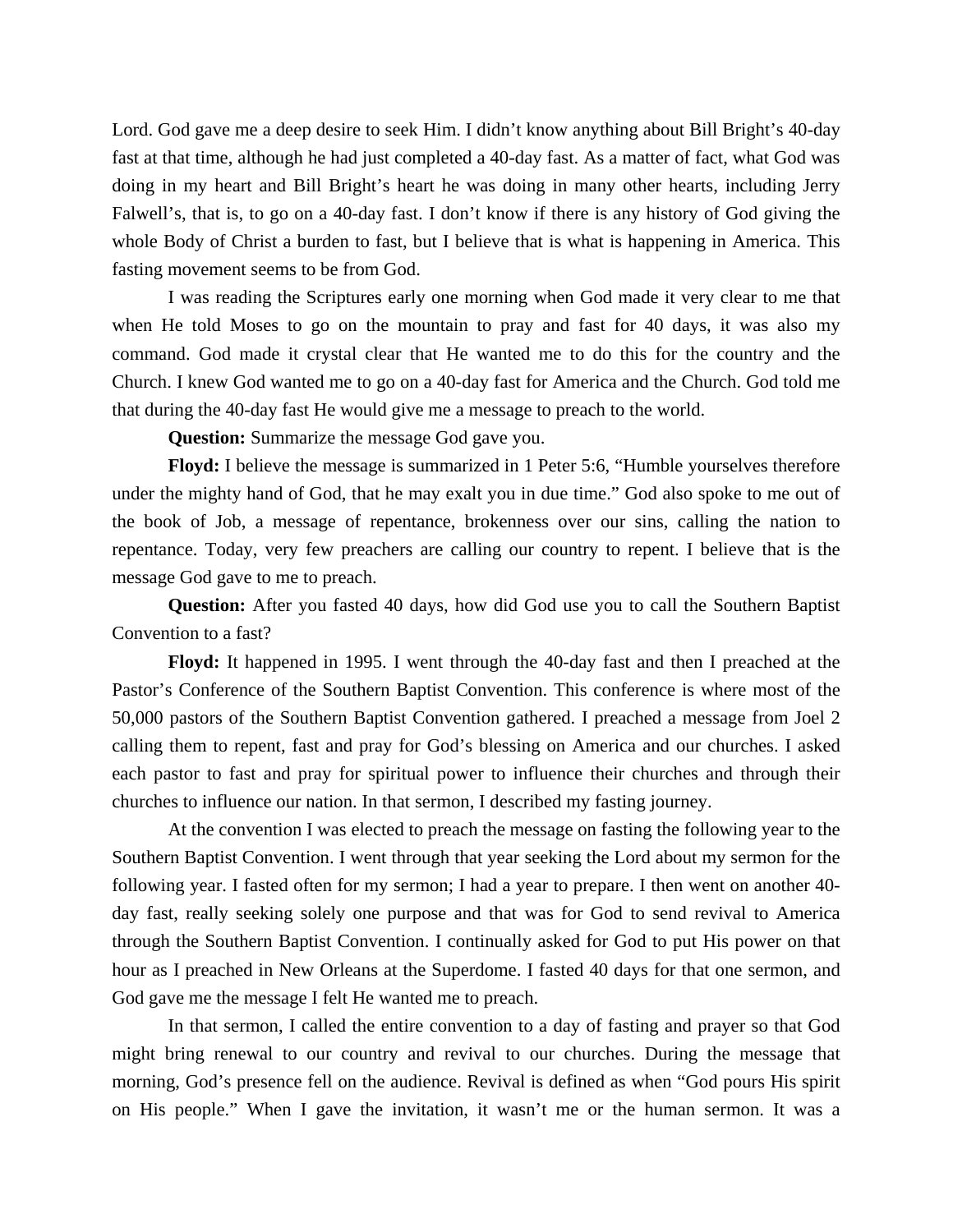supernatural intervention of God. The Holy Spirit came down. I remember Adrian Rogers came to me afterwards . . . hugged me . . . held me . . . tears flowing down his face . . . and he said this is the revival for which we have been praying. More than 5,000 people came forward, the aisles were filled and people couldn't get to the altar. People were kneeling everywhere; people were weeping everywhere.

**Question:** What were some of the long-term results?

**Floyd:** Johnny Hunt, pastor of First Baptist Church, Woodstock, Georgia, told me there is no greater movement in the Baptist ranks than what God is doing in response to fasting and prayer. Johnny told me that it was during that message that God called him to fast and pray for his church. In the last three years, no church in the Southern Baptist Convention has grown more than this church. It has more than doubled from 2,000 in attendance to more than 5,000. Johnny Hunt would tell you it is the result of spiritual forces, not programs or technique, but growth because of the power of God.

What has happened in Johnny Hunt's church has happened in many other churches. God is beginning a spiritual work in our convention and my prayer is that it would continue. If all our 50,000 pastors caught a vision of spiritual fasting and prayer, I believe the spiritual results would be spectacular.

**Question:** What other results came out of your 40-day fast?

**Floyd:** Through the experience of fasting 40 days and preaching the sermon calling for fasting, the organization machinery of the convention kicked in quickly. They got behind the momentum. Jimmy Draper, president of the Southern Baptist Convention's (SBC) Sunday School Board (the largest organization in the SBC), sent a letter to every church calling for a fast on October 25 of that year. He sent an audiotape of my sermon to every pastor, asking them to listen to the sermon. Immediately, I wrote a booklet, that was mailed out to 40,000 Southern Baptist churches, called *God's Gateway to Supernatural Power*. From that booklet came a fulllength book called *The Power of Fasting and Prayer*, which was released last June at the Southern Baptist Convention while I was president of the Pastors' Conference. The books were written because of everything the Lord had done in my life.

**Question:** What do you think is the future of the fasting and prayer movement in the Southern Baptist Convention?

**Floyd:** I think some brothers have a problem with fasting. There has been some criticism, even though minimal, but, nevertheless, it's there. But we can't focus on criticism. I think some of us who have fasted and prayed and seen God do great works in our personal lives and churches need to boldly proclaim the results of fasting and not be ashamed of the power of God. I know everywhere I talk about fasting there is great reception to it. The reception comes heartily whether it is in a television audience or a seminary or in another local church.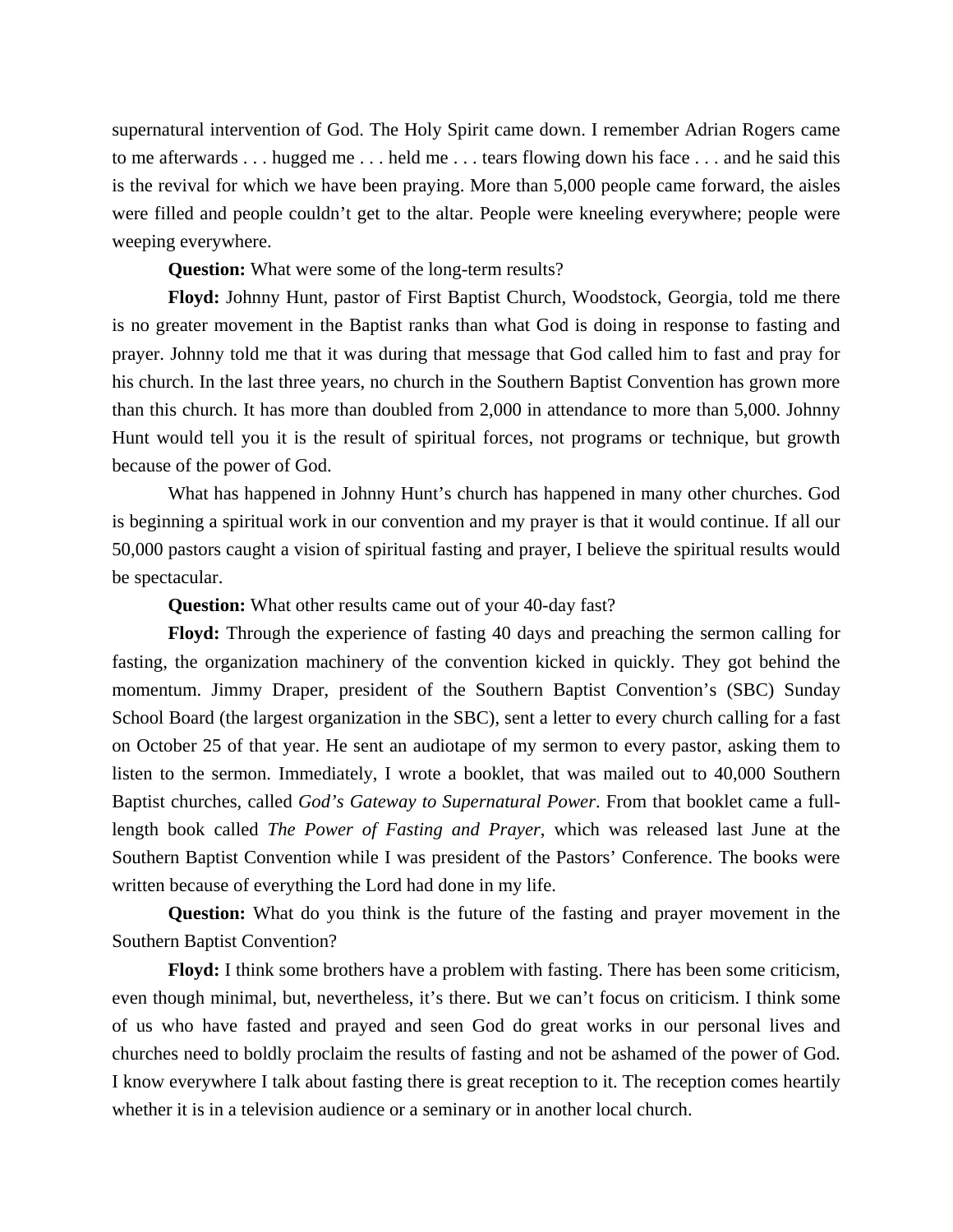I have preached on fasting at state conventions across the country. There is a tremendous receptivity to the spiritual potential of fasting. I think God is creating a spiritual desperation . . . a hunger among men of God to go to a higher spiritual level. We know we cannot change our culture unless God intervenes in a supernatural way. Some critics are saying that fasting and prayer are a couple of hoops we jump through in order to impress God. I don't think they understand fasting. Those of us who have practiced external or long-term fasting are well aware that if there is any flesh in our commitment to a 40-day fast, it departs quickly. It is hard to fast 40 days. You aren't going to make it if you try to fast as a legalistic maneuver, or as a work of the flesh. I don't believe fasting is jumping through a hoop. I believe it is God's discipline to fulfill 1 Peter 5:6, where we humble ourselves before God and constantly seek His face. There should be a continual seeking God's face through fasting and a continual humbling of ourselves to God.

#### **Take-Aways**

Fasting has great potential. One person can pray and fast for physical healing from cancer or he can pray and fast to bring revival to his denomination. Ronnie Floyd had to be revived first in the presence of God before he could be used of God to bring revival to the Southern Baptist Convention. We can learn from Ronnie Floyd to fast continually and fast for 40 days before great important meetings. The results of Floyd's 40-day fast are evidence that fasting works. But with every action there is a reaction; there is also criticism to the ministry of fasting. $\bullet$ 

# **Chapter 33 Fasting to Write a Book**

Fasting Interview with Elmer Towns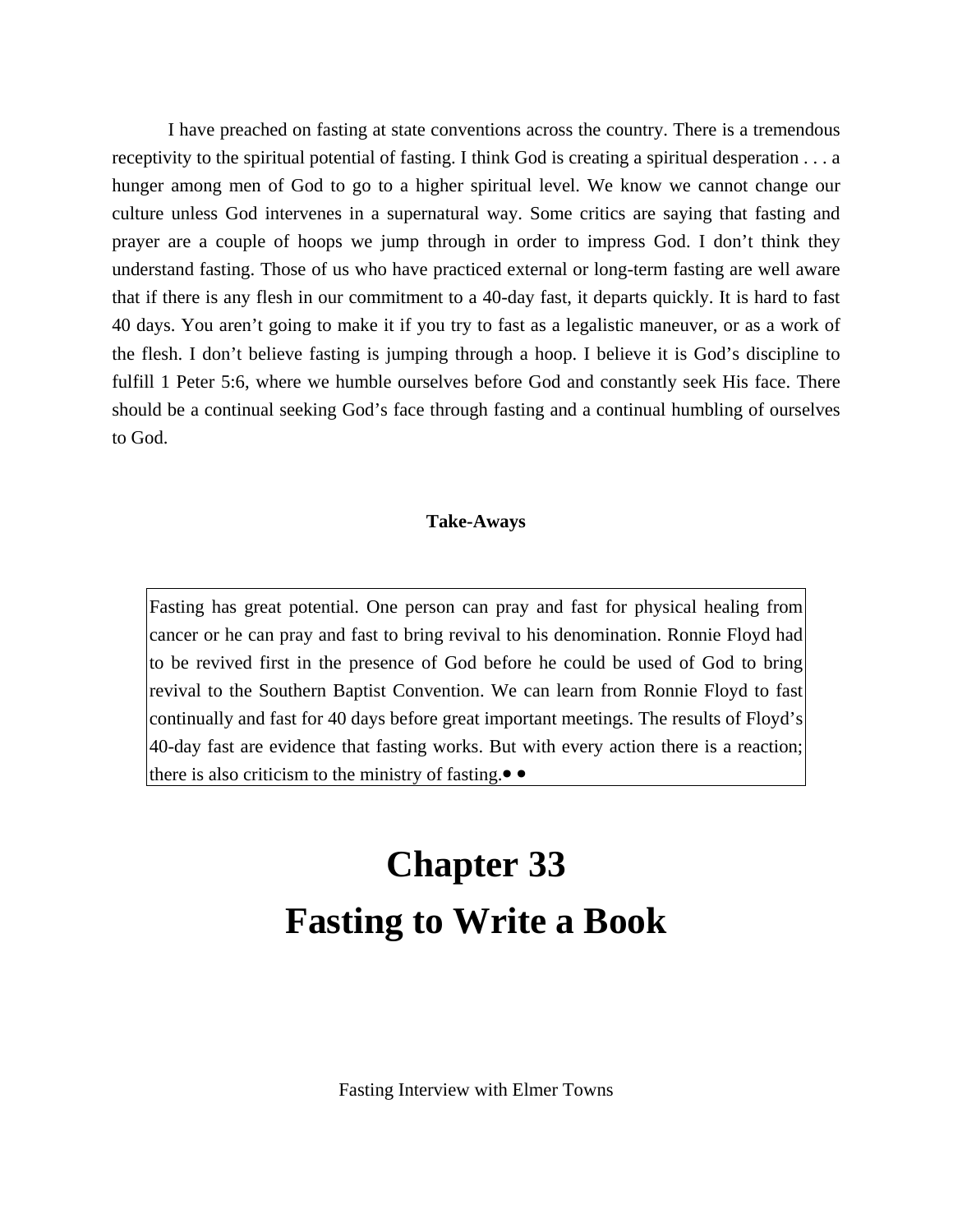Is not this the fast that I have chosen? Then shall thy light break forth as the morning.—Isaiah 58:6,8

**Question:** Why did you write the book on fasting?

**Towns:** As the senior consulting publisher for Gospel Light/Regal Books, one of my tasks is to suggest new book titles that are considered "on the cutting edge" or issues that are "hot ones." In 1993—before Bill Bright started talking about a 40-day fast—I recommended to Regal Books that they should publish a book on fasting. As I was meeting with the editors, we discussed who could write this book. We discussed several potential authors, but couldn't agree on the right person to write this book. I sheepishly put up my hand and said, "I can write it."

One of the editors asked the question, "What do you know about fasting?" It's a question I've been asked several times since writing the book. I've practiced fasting for 27 years, but I've never said anything about it publicly. However, I related to the editors that for many years I have taught a discipleship class on the topic of fasting to future dorm leaders at Liberty University. So they assigned me to write a book on fasting.

**Question:** How did you approach the assignment?

**Towns:** As I began thinking about the task, I was not sure I had enough material to fill a book. I had an assignment, but was not sure I could write a book—at least a book as long as Regal Books wanted. They wanted 160 pages; I was not sure I could fill 30 or 40 pages.

**Question:** Did you fast to get help in writing the book?

**Towns:** Not at the beginning. I began fasting at the admonition of my wife. Actually, I entered into a fast that I later would call the "St. Paul Fast," which is a fast for insight or decision making.

After I was assigned the topic, I told my wife I had to write a book on fasting, but I also told her that I only had one sermon on fasting, but didn't have enough material to write a whole book. She said to me, "Then you better fast about the book." Then she laughed, "You better fast about the fasting book."

I took her admonition and spent one day fasting for God's direction and insight about the book. During that one-day fast, I read encyclopedia articles, and did a word study on the word "fast" in the Scriptures. I broke the fast at sundown on Monday evening, and at dinner my wife asked me, "What did God teach you about fasting?"

My answer was simple: "I only have one sermon on fasting, and it only has eight points."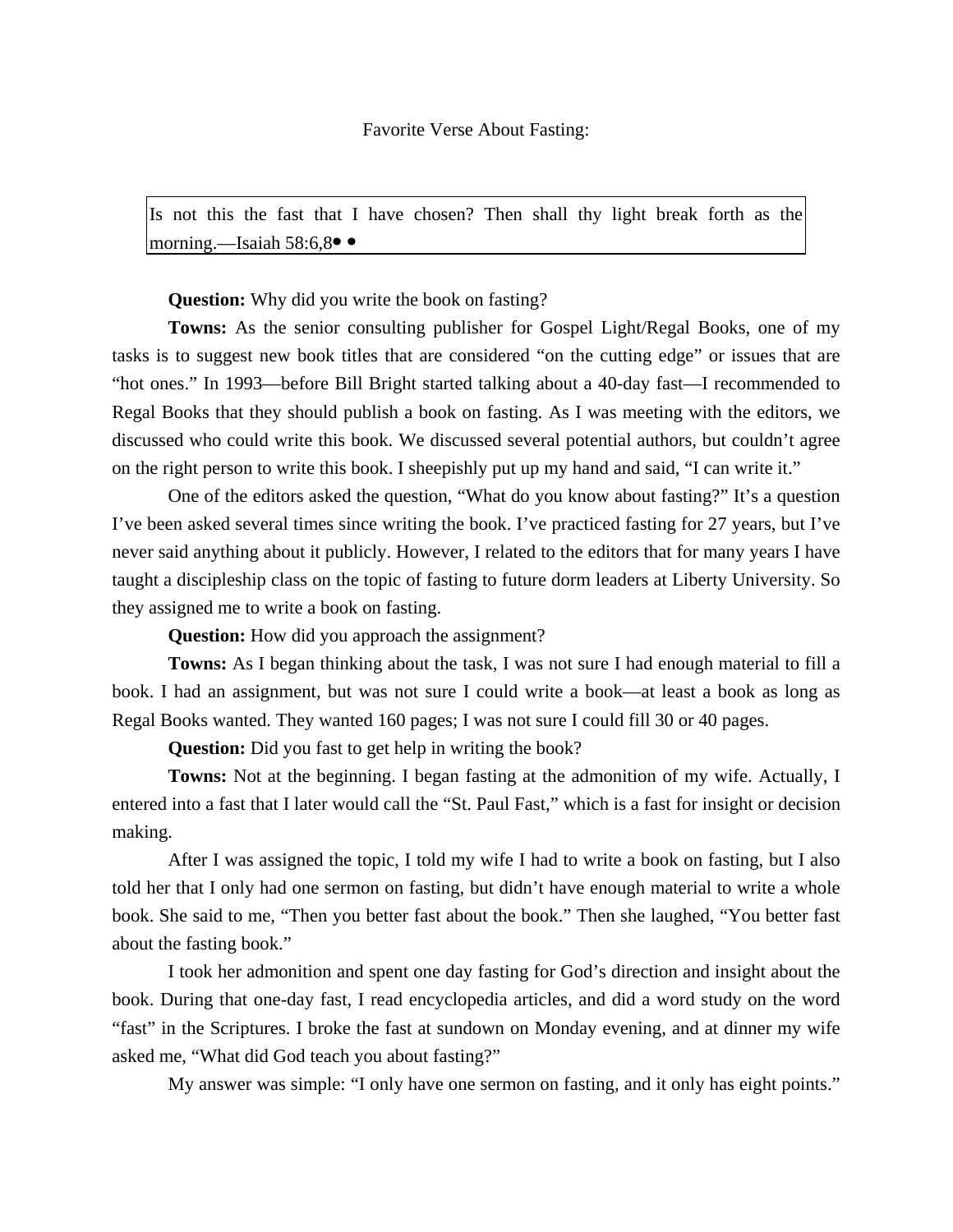Instantly, God spoke to me. My answer to her was the outline for the book, and I instantly saw the book had eight chapters. I decided to write a chapter on each of the eight points in my sermon. I felt that insight came from God because of fasting.

The sermon is from Isaiah 58:6,8, which gives eight practical results that happen to people who fast. When I gave the sermon to my students, I went through each of the eight results that God would give them if they fasted.

Is not this the fast that I have chosen? to loose the bands of wickedness, to undo the heavy burdens, and to let the oppressed go free, and that ye break every yoke? Then shall thy light break forth as the morning, and thine health shall spring forth speedily: and thy righteousness shall go before thee; the glory of the Lord shall be thy rereward.  $-$ Isaiah 58:6,8 $\bullet$   $\bullet$ 

My eight-part sermon was as follows:

- 1. "To loose the bands of wickedness" was "to break addiction and besetting sins."
- 2. "To undo the heavy burdens" was "to solve problems."
- 3. "To let the oppressed go free" was "for evangelism and revival."
- 4. To "break every yoke" was "to break discouragement and burnout."
- 5. "Thy light break forth" was "for insight and decision making."
- 6. "Thine health shall spring forth speedily" was "for health and healing."
- 7. "Thy righteousness shall go before thee" was "for influence and testimony."
- 8. "The glory of the Lord shall be thy rereward" was "for spiritual warfare and protection from the evil one."

**Question:** Is that the only time you fasted as you wrote the book?

**Towns:** Actually, no; my wife challenged me to fast on a couple of other occasions when I faced specific writing problems. Besides these two occasions, I determined that I would teach each of the eight lessons in my Sunday School class—one lesson each week, one lesson at a time. I determined to fast as I taught the lessons. I thought it was hypocritical to teach on fasting and not fast.

**Question:** Tell about one of those occasions when your wife challenged you to a special fast.

**Towns:** The problem was that before I began preparing my series, I didn't have titles for each fast. I was using a pragmatic or functional title for each of my lessons. I was going to use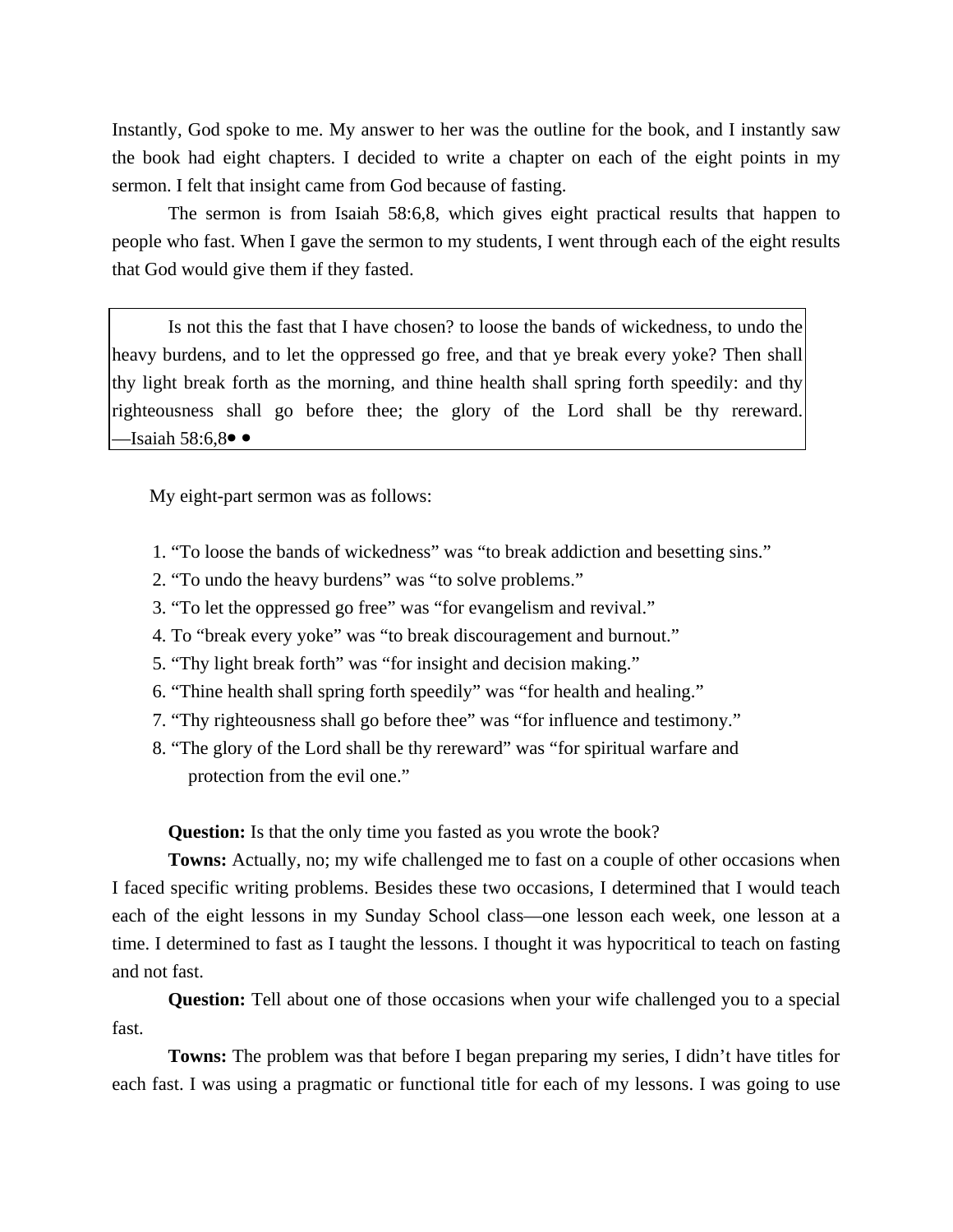the lesson title for the corresponding chapter in the book. My wife told me that I needed better titles than what I shared with her. I told her I didn't have better ones. She said, "Why don't you fast about titles?" So I fasted the following Monday for God to give me titles. During my study time, I kept writing out different suggested titles. But none worked. By that, I mean nothing "clicked."

When I was breaking my fast, my wife and I went out to eat. She asked if I had arrived at chapter titles. All I had done was to study the functional or pragmatic titles, and had only rearranged the previous titles. I shared the titles with her, but she still thought the titles were too academic. She said they were suited for a college classroom, but wouldn't capture the public's attention. I told her that other than those, God had not given me new titles for each fast.

After about 30 minutes into the meal, my wife told me about a friend in the church who was raising money to go on a choir trip for ministry. Casually, my wife said the whole choir is on a "Daniel Fast" to raise money for the trip. When I heard the title, "Daniel Fast," it electrified me. Immediately, I knew that was the answer to my fast. I took a paper napkin and pen, and began to write down a person's name with each title from the Bible lessons. I already had a Bible topic for each lesson. All I had to do was to assign it the title of the person in each lesson who fasted. Within a minute, I had arrived at the eight titles identifying them with the person in Scripture who was fasting. The titles of the eight are as follows:

- 1. The Disciple's Fast—to break addiction.
- 2. The Ezra Fast—to solve problems.
- 3. The Samuel Fast—for evangelism and revival.
- 4. The Elijah Fast—to break habits and emotional problems.
- 5. The Saint Paul Fast—for decision making.
- 6. The Daniel Fast—for help and healing.
- 7. The John the Baptist Fast—for testimony and influence.
- 8. The Esther Fast—for spiritual warfare.

**Question:** What was the other occasion where your wife challenged you to fast?

**Towns:** As I taught the series on fasting in my class, I skipped from Isaiah 58:6, not touching the material in verse 7. In 20 years of teaching my sermon on fasting, I had always skipped verse 7.

Is it [the fast] not to deal thy bread to the hungry, and that thou bring the poor that are cast out to thy house? when thou seest the naked, that thou cover him; and that thou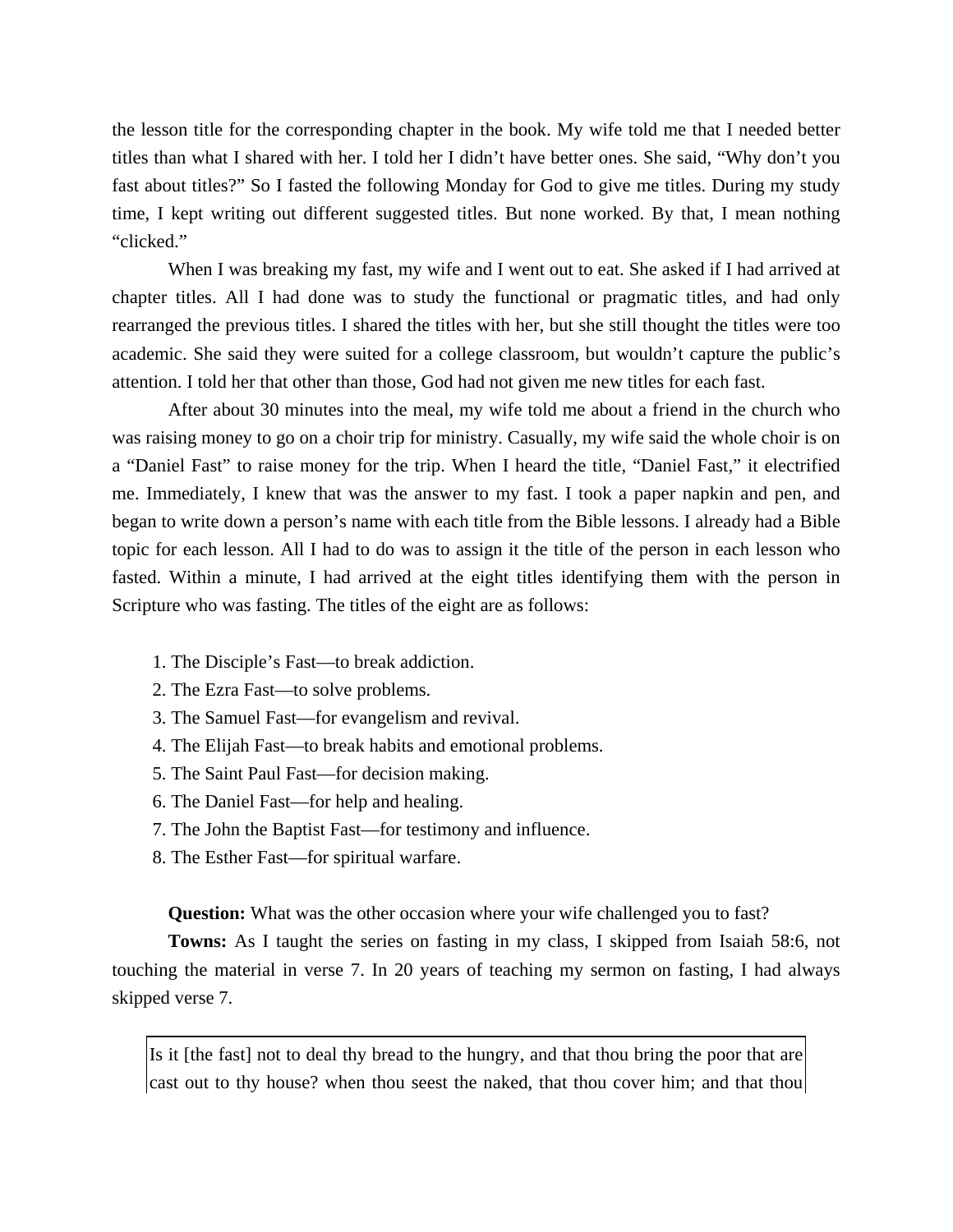After the Sunday School class was over where I skipped verse 7, my wife asked me why I had not included it. Plainly speaking, she asked, "Why did you skip verse 7?"

I told her I didn't see how verse 7 fits into my outline. The eight fasts that I had studied all had a practical application to the one who was fasting. But I couldn't see any application in verse 7.

My wife told me that verse 7 was in the Bible, and that I couldn't leave it out. Then she challenged me, "Why don't you fast to let God tell you what verse 7 means?"

I accepted her challenge. I fasted one day for the meaning of verse 7, asking God to be my teacher and to enlighten me. After the fast was over, she asked me what God had said. I had to tell her I didn't have an answer—yet. Approximately two weeks later, I was in my church prayer meeting, listening to a speaker from Mexico. He told about a missionary going into an Indian village in Chiapas, Mexico, to distribute Bibles to the unsaved, but had run out of Bibles. The missionary spent his weekly salary on Bibles to give to the unsaved. The prayer meeting speaker then said that the Mexican missionary had gone without physical food so that others may have spiritual food, that is, the Word of God.

When I heard that, instantly the Holy Spirit spoke to me and gave me my answer for which I had fasted. Verse 7 is not fasting for what you get from God, but you do without food to give necessities to others. I eventually called it "The Widow's Fast" because of the illustrations in the Bible where widows gave up all they had to give to others. We go without food so that we can spend our "food money" on other people. We give our food money so other people may eat.

**Question:** Did you fast for the book to be a best-seller?

**Towns:** No, I didn't think the book would be anywhere as popular as it has become (over 100,000 in print). I felt it would be a niche book that would be read by a small audience of spiritually minded people who were committed to prayer and fasting. I am shocked at the huge response in sales.

I thought Bill Bright's book would be a best-seller because its primary theme is revival, and that was a popular topic. The book's secondary theme is fasting. Bright's book is the challenge to fast; my book has instructions on fasting. It is much more practical, and designed to teach people how to fast.

### **Take-Aways**